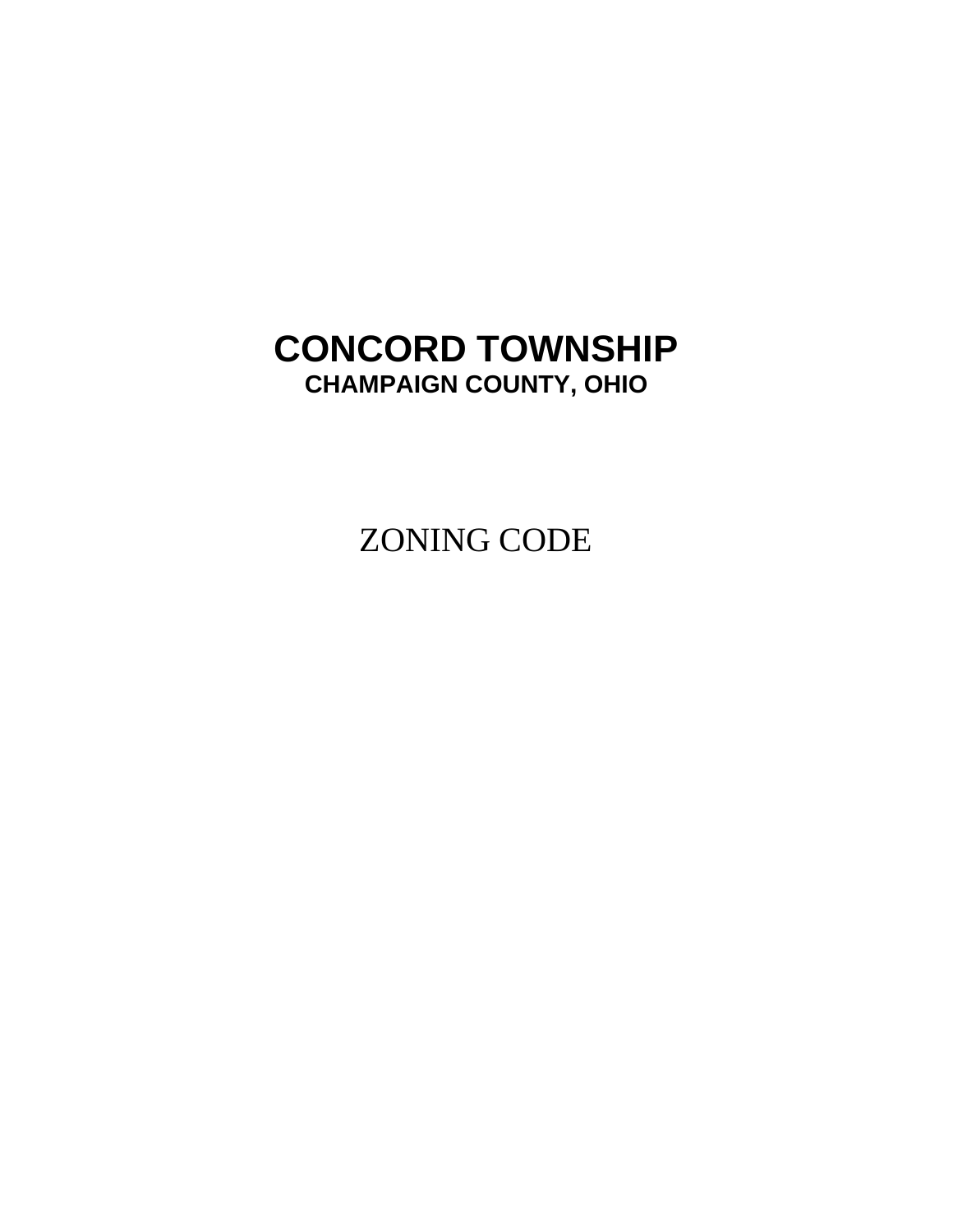# **TABLE OF CONTENTS**

| <b>PREAMBLE</b>    |                                                                  |    | 01 |
|--------------------|------------------------------------------------------------------|----|----|
| <b>ARTICLE I</b>   | TITLE, INTERPRETATION AND ENACTMENT                              |    | 01 |
| Section 100        | Title                                                            |    | 01 |
| Section 101        | Use of Land or Buildings for Agricultural Purposes Not Affected  | 01 |    |
| Section 110        | Provisions of Resolution Declared to be the Minimum Requirements |    | 01 |
| Section 120        | Separability Clause                                              |    | 02 |
| Section 130        | Replacement of Existing Resolutions, Effective Date              |    | 02 |
| <b>ARTICLE II</b>  | <b>DEFINITIONS</b>                                               |    | 03 |
| <b>ARTICLE III</b> | <b>ENFORCEMENT</b>                                               |    | 27 |
| Section 300        | Zoning Permits Required                                          |    | 27 |
| Section 301        | Contents of Application for Zoning Permit                        | 27 |    |
| Section 302        | Approval of Zoning Permit                                        |    | 28 |
| Section 303        | Submission to Director of Transportation                         |    | 28 |
| Section 304        | <b>Expiration of Zoning Permit</b>                               | 28 |    |
| Section 312        | Record of Zoning Permits                                         |    | 28 |
| Section 320        | Failure to Obtain a Zoning Permit                                |    | 28 |
| Section 330        | Construction and Use To Be As Provided In Applications,          |    |    |
|                    | Plans, and Permits                                               |    | 29 |
| Section 340        | Complaints Regarding Violations                                  |    | 29 |
| Section 350        | Penalties for Violation                                          |    | 29 |
| Section 360        | Schedule of Fees, Charges, and Expenses                          |    | 29 |
| <b>ARTICLE IV</b>  | <b>NON-CONFORMITIES</b>                                          |    | 30 |
| Section 400        | Intent                                                           |    | 30 |
| Section 410        | Incompatibility of Non-Conformities                              |    | 30 |
| Section 420        | Avoidance of Undue Hardship                                      |    | 30 |
| Section 430        | Single Non-Conforming Lots of Record                             |    | 30 |
| Section 431        | Non-Conforming Lots of Record in Combination                     |    | 31 |
| Section 440        | Non-Conforming Uses of Land                                      |    | 31 |
| Section 450        | Non-Conforming Structures                                        |    | 31 |
| Section 456        | Non-Conforming Uses of Structures or                             |    |    |
|                    | of Structures and Land in Combination                            |    | 32 |
| Section 470        | Repairs and Maintenance                                          |    | 33 |
| Section 480        | Uses Under Conditional Use Provisions Not Non-Conforming Uses    |    | 33 |
| <b>ARTICLE V</b>   | <b>ADMINISTRATION</b>                                            |    | 34 |
| Section 500        | Office of Zoning Inspector Created                               |    | 34 |
| Section 501        | Duties of the Zoning Inspector                                   |    | 34 |
| Section 510        | Proceedings or Zoning Board                                      |    | 34 |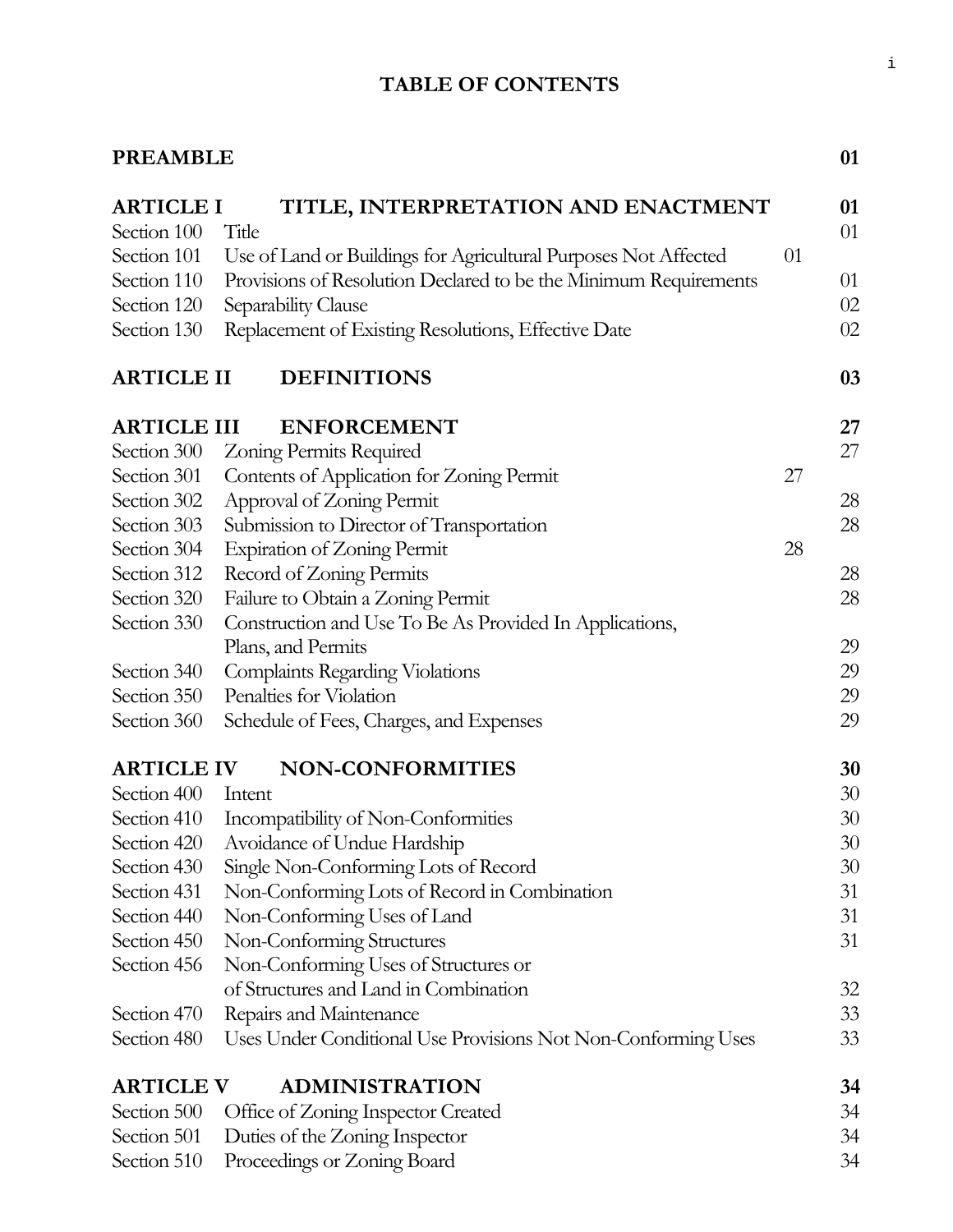| Section 511        | Duties of Zoning Board                                             |    | 34 |
|--------------------|--------------------------------------------------------------------|----|----|
| Section 520        | Board of Zoning Appeals Created                                    |    | 34 |
| Section 521        | Proceedings of the Board of Zoning Appeals                         |    | 35 |
| Section 522        | Duties of the Board of Zoning Appeals                              |    | 35 |
| Section 530        | Duties of Zoning Inspector, Board of Zoning Appeals,               |    |    |
|                    | Legislative Authority and Courts on Matters of Appeal              |    | 35 |
| Section 540        | Procedure and Requirements for Appeals and Variances               |    | 36 |
| Section 541        | Appeals                                                            |    | 36 |
| Section 542        | Stay of Proceedings                                                |    | 36 |
| Section 543        | Variances                                                          |    | 36 |
| Section 544        | Application and Standards for Variances                            |    | 36 |
| Section 545        | Supplementary Conditions and Safeguards                            |    | 37 |
| Section 546        | Public Hearing by the Board of Zoning Appeals                      |    | 37 |
| Section 547        | Notice of Public Hearing in Newspaper                              |    | 37 |
| Section 548        | Notice to Parties in Interest                                      |    | 38 |
| Section 549        | Action by Board of Zoning Appeals                                  | 38 |    |
| Section 560        | Procedure and Requirements for Approval of Conditional Use Permits |    | 38 |
| Section 561        | General                                                            |    | 38 |
| Section 562        | Contents of Application for Conditional Use Permit                 |    | 38 |
| Section 563        | General Standards Applicable to all Conditional Uses               |    | 39 |
| Section 565        | Supplementary Conditions and Safeguards                            |    | 39 |
| Section 566        | Procedure for Hearing, Notice                                      |    | 40 |
| Section 567        | Action by the Board of Zoning Appeals                              |    | 40 |
| Section 568        | <b>Expiration of Conditional Use Permit</b>                        |    | 40 |
| Section 569        | Revocation                                                         |    | 40 |
|                    |                                                                    |    |    |
| <b>ARTICLE VI</b>  | <b>AMENDMENT</b>                                                   |    | 41 |
|                    | Section 600 Procedure for Amendment or District Changes            |    | 41 |
| Section 601        | General                                                            |    | 41 |
| Section 602        | Initiation of Zoning Amendments                                    |    | 41 |
| Section 603        | Contents of Application                                            |    | 41 |
| Section 604        | Transmittal to Zoning Board                                        |    | 41 |
| Section 605        | Public Hearing by Zoning Board                                     |    | 41 |
| Section 606        | Transmittal to Regional Planning Commission                        |    | 42 |
| Section 607        | Submission to Director of Transportation                           |    | 42 |
| Section 608        | Recommendation by Zoning Board                                     |    | 42 |
| Section 609        | Public Hearing by Township Trustees                                |    | 42 |
| Section 610        | Notice of Public Hearing in Newspaper                              |    | 43 |
| Section 611        | <b>Action by Township Trustees</b>                                 |    | 43 |
| Section 612        | <b>Effective Date and Referendum</b>                               |    | 43 |
| <b>ARTICLE VII</b> | <b>PROVISIONS FOR OFFICIAL ZONING MAP</b>                          | 44 |    |
| Section 700        | Official Zoning Map                                                |    | 44 |
| Section 710        | Identification of the Official Zoning Map                          |    | 44 |
| Section 720        | Interpretation of District Boundaries                              |    | 44 |

ii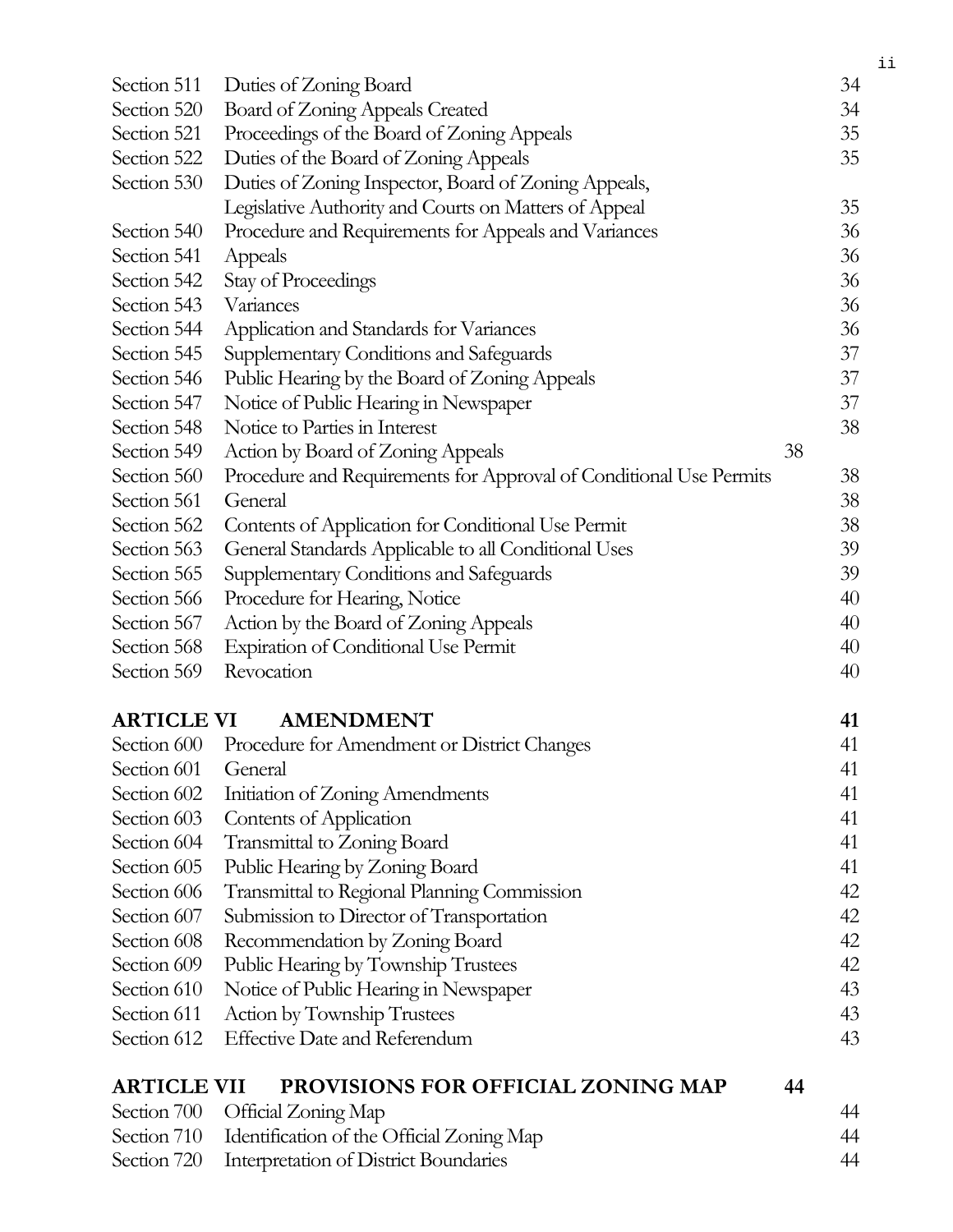| <b>ARTICLE VIII</b>  | <b>ESTABLISHMENT AND PURPOSE OF DISTRICTS</b>                                         | 45 |
|----------------------|---------------------------------------------------------------------------------------|----|
| Section 800          | Intent                                                                                | 45 |
| Section 810          | Rural District (U-1)                                                                  | 45 |
| Section 811          | Low Density Residential District (R-1)                                                | 45 |
| Section 812          | Medium Density Residential District (R-2)                                             | 45 |
| Section 813          | Service Business District (B-1)                                                       | 45 |
| Section 814          | Local Business District (B-2)                                                         | 46 |
| Section 815          | Light Manufacturing District (M-1)                                                    | 46 |
| Section 816          | Heavy Manufacturing District (M-2)<br>46                                              |    |
| <b>ARTICLE IX</b>    | <b>DISTRICT REGULATIONS</b>                                                           | 47 |
|                      | Section 900 Compliance with Regulations                                               | 47 |
| Section 910          | Official Schedule of District Regulations Adopted                                     | 47 |
| <b>ARTICLE X</b>     | SUPPLEMENTARY DISTRICT REGULATIONS                                                    | 51 |
| Section 1000 General |                                                                                       | 51 |
|                      | Section 1001 Conversion of Dwellings to More Units                                    | 51 |
|                      | Section 1002 Private Swimming Pools                                                   | 51 |
|                      | Section 1003 Community or Club Swimming Pools                                         | 51 |
|                      | Section 1004 Temporary Buildings                                                      | 52 |
|                      | Section 1005 Parking and Storage of Certain Vehicles                                  | 52 |
|                      | Section 1006 Required Trash Areas                                                     | 52 |
|                      | Section 1010 Supplemental Yard and Height Regulations<br>53                           |    |
|                      | Section 1011 Setback Requirements for Corner Buildings                                | 53 |
|                      | Section 1012 Visibility at Intersections                                              | 53 |
|                      | Section 1014 Yard Requirements for Multi-Family Dwellings                             | 53 |
|                      | Section 1015 Side, and Rear Yard Requirements for Non-Residential Uses                |    |
|                      | <b>Abutting Residential Districts</b>                                                 | 53 |
|                      | Section 1016 Architectural Projections                                                | 53 |
|                      | Section 1017 Exceptions to Height Regulations                                         | 53 |
|                      | Section 1020 Special Provisions for Commercial and Industrial Uses                    | 54 |
|                      | Section 1021 Fire Hazards                                                             | 54 |
|                      | Section 1022 Electrical Disturbance                                                   | 54 |
|                      | Section 1023 Storage of Toxic or Hazardous Materials                                  | 54 |
| Section 1024 Odors   |                                                                                       | 54 |
|                      | Section 1025 Water Pollution                                                          | 55 |
|                      | Section 1026 Air Pollution                                                            | 55 |
|                      | Section 1027 Mining, Mineral, Clay Sand and Gravel Extraction, Storage and Processing | 55 |
|                      | Section 1028 Distance from Residential Areas                                          | 55 |
|                      | Section 1029 Filing of Location Map                                                   | 55 |
|                      | Section 1030 Information on Operation                                                 | 55 |
|                      | Section 1031 Restoration of Mined Area                                                | 55 |
|                      | Section 1032 Performance Bond                                                         | 56 |
|                      | Section 1033 Enforcement Provisions                                                   | 56 |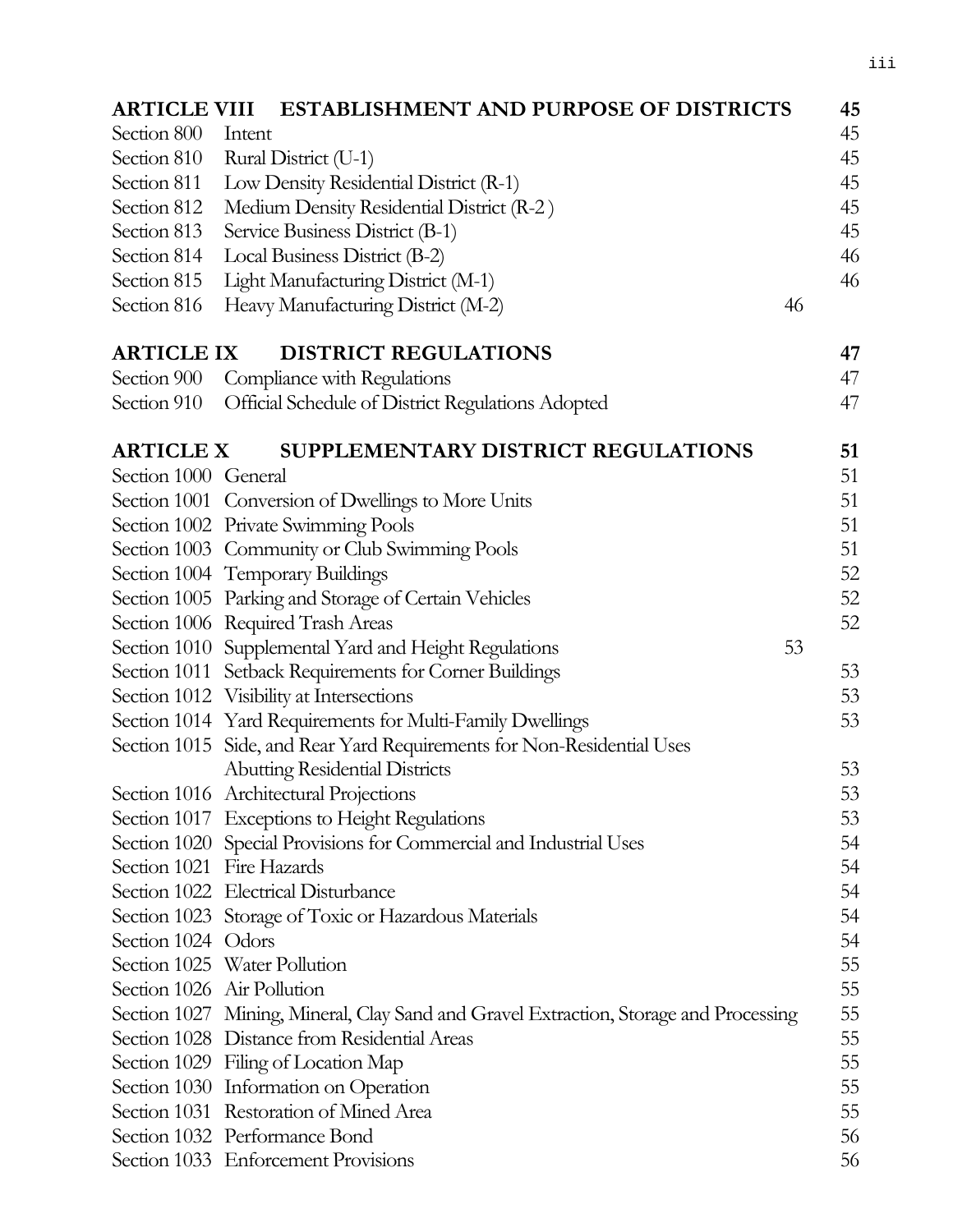|                         | Section 1034 Measurement Procedures                                              | 56 |
|-------------------------|----------------------------------------------------------------------------------|----|
|                         | Section 1035 Telecommunications Towers                                           | 56 |
|                         | Section 1036 Satellite Television Antennas                                       | 58 |
|                         | Section 1038 General Conditions for Adult Entertainment Use                      | 58 |
|                         | Section 1040 Roadside Produce Stands                                             | 59 |
|                         | Section 1045 Junk Storage and/or Sales of Junk                                   | 59 |
| Section 1050 Junk       |                                                                                  | 59 |
|                         | Section 1052 Garage, Porch, Yard, or Similar Type Sales.                         | 60 |
|                         | Section 1055 Mobile Trailers Prohibited for Buisness, Storage, and Sign Purposes | 60 |
|                         | <b>ARTICLE XI OFF-STREET PARKING</b>                                             |    |
|                         | AND LOADING REQUIREMENTS                                                         | 61 |
|                         | Section 1100 General Requirements                                                | 61 |
|                         | Section 1110 Parking Space Dimensions                                            | 61 |
|                         | Section 1111 Loading Space Requirements and Dimensions                           | 61 |
| Section 1112 Paving     |                                                                                  | 61 |
| Section 1113 Drainage   |                                                                                  | 61 |
|                         | Section 1114 Maintenance                                                         | 62 |
| Section 1115 Lighting   |                                                                                  | 62 |
|                         | Section 1116 Location of Parking Spaces                                          | 62 |
|                         | Section 1117 Screening and Landscaping                                           | 62 |
|                         | Section 1119 Minimum Distance and Setbacks                                       | 62 |
| Section 1120 Joint Use  |                                                                                  | 62 |
|                         | Section 1121 Wheel Blocks                                                        | 62 |
|                         | Section 1122 Width of Driveway Aisle                                             | 62 |
|                         | Section 1130 Parking Space Requirements                                          | 63 |
|                         | Section 1131 General Interpretations                                             | 63 |
|                         | <b>ARTICLE XII SIGNS</b>                                                         | 64 |
| Section 1200 Intent     |                                                                                  | 64 |
|                         | Section 1201 Governmental Signs Excluded                                         | 64 |
|                         | Section 1202 General Requirements for all Signs and Districts                    | 64 |
|                         | Section 1203 Measurement of Sign Area                                            | 65 |
|                         | Section 1210 Signs Permitted in all Districts not Requiring a Permit             | 65 |
|                         | Section 1211 Signs Permitted in any District Requiring a Permit                  | 65 |
|                         | Section 1220 Temporary Signs                                                     | 65 |
|                         | Section 1221 Political Signs                                                     | 66 |
|                         | Section 1240 Sign Setback Requirements                                           | 66 |
|                         | Section 1241 Increased Setback                                                   | 66 |
|                         | Section 1243 Set-backs for Public and Quasipublic Signs                          | 66 |
|                         | Section 1244 Special Yard Provisions                                             | 66 |
| Section 1250 Limitation |                                                                                  | 66 |
| Section 1260 Violations |                                                                                  | 66 |

iv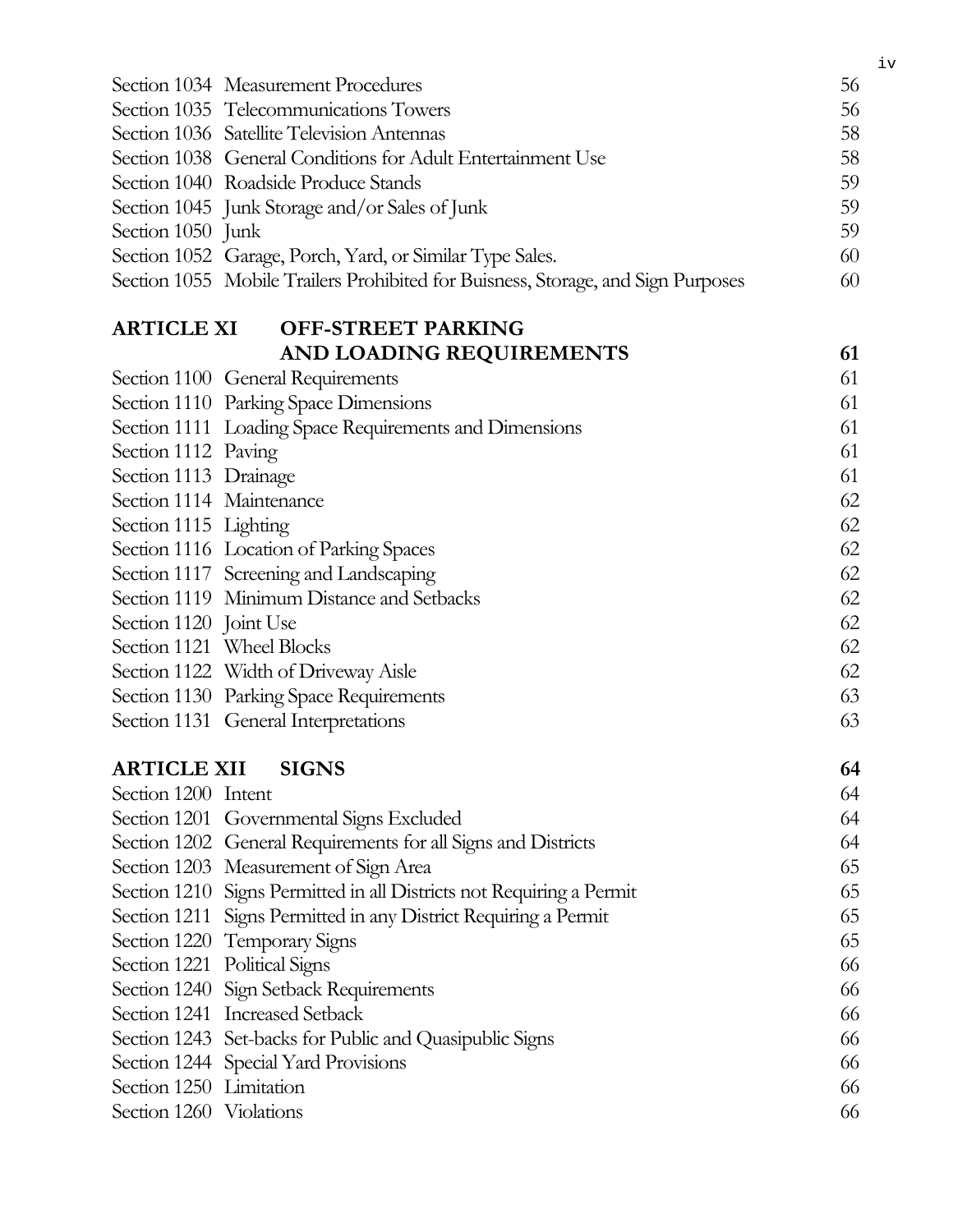|                                  | ARTICLE XIII MOBILE HOME PARKS AND                                    |    |    |
|----------------------------------|-----------------------------------------------------------------------|----|----|
|                                  | <b>MOBILE HOMES INDIVIDUALLY</b>                                      |    | 67 |
| Section 1310 Intent              |                                                                       |    | 67 |
|                                  | Section 1310 Approval Procedures                                      |    | 67 |
|                                  | Section 1320 General Standards for Manufactured or Mobile Home Parks  |    | 67 |
|                                  | Section 1330 Manufactured or Mobile Home Park Requirements            |    | 67 |
|                                  | Section 1340 Minimum Floor Area                                       | 67 |    |
|                                  | Section 1341 Mobile Homes Individually                                |    | 67 |
|                                  | ARTICLE XIV PLANNED UNIT DEVELOPMENTS                                 |    | 69 |
|                                  | Section 1400 Purpose of Planned Unit Development                      |    | 69 |
| Section 1401 Permitted Uses      |                                                                       |    | 69 |
|                                  | Section 1402 General Requirements                                     |    | 69 |
|                                  | Section 1403 Disposition of Open Space                                |    | 69 |
|                                  | Section 1404 Residential Lot Location                                 |    | 70 |
|                                  | Section 1405 Diversification of Lot Sizes                             |    | 70 |
|                                  | Section 1406 Reduction of Planned Unit Development Area               |    | 70 |
|                                  | Section 1407 Height Requirements                                      |    | 70 |
|                                  | Section 1408 Commercial Planned Unit Development Requirements         |    | 70 |
|                                  | Section 1409 Commercial Projects, Side Yards and Rear Yards           |    | 70 |
|                                  | Section 1410 Arrangement of Commercial Uses                           |    | 70 |
|                                  | Section 1411 Industrial Planned Unit Development Requirements         |    | 71 |
| Section 1412 Industrial Project. |                                                                       |    | 71 |
|                                  | Section 1413 Arrangement of Industrial Uses                           |    | 71 |
|                                  | Section 1414 Procedure to Secure Approval of Planned Unit Development |    | 71 |
|                                  | Section 1415 Preliminary Development Plan                             |    | 71 |
|                                  | Section 1416 Preliminary Plan Review                                  |    | 72 |
|                                  | Section 1417 Detailed Development Plan                                |    | 72 |
|                                  | Section 1418 Basis of Approval                                        |    | 73 |
|                                  | Section 1419 Action of the Zoning Board and Board of Zoning Appeals   |    | 74 |
| Section 1420 Approval Period     |                                                                       |    | 74 |
|                                  | Section 1421 Other Requirements                                       |    | 74 |
| <b>SIGNATURE BLOCKS</b>          |                                                                       |    | 75 |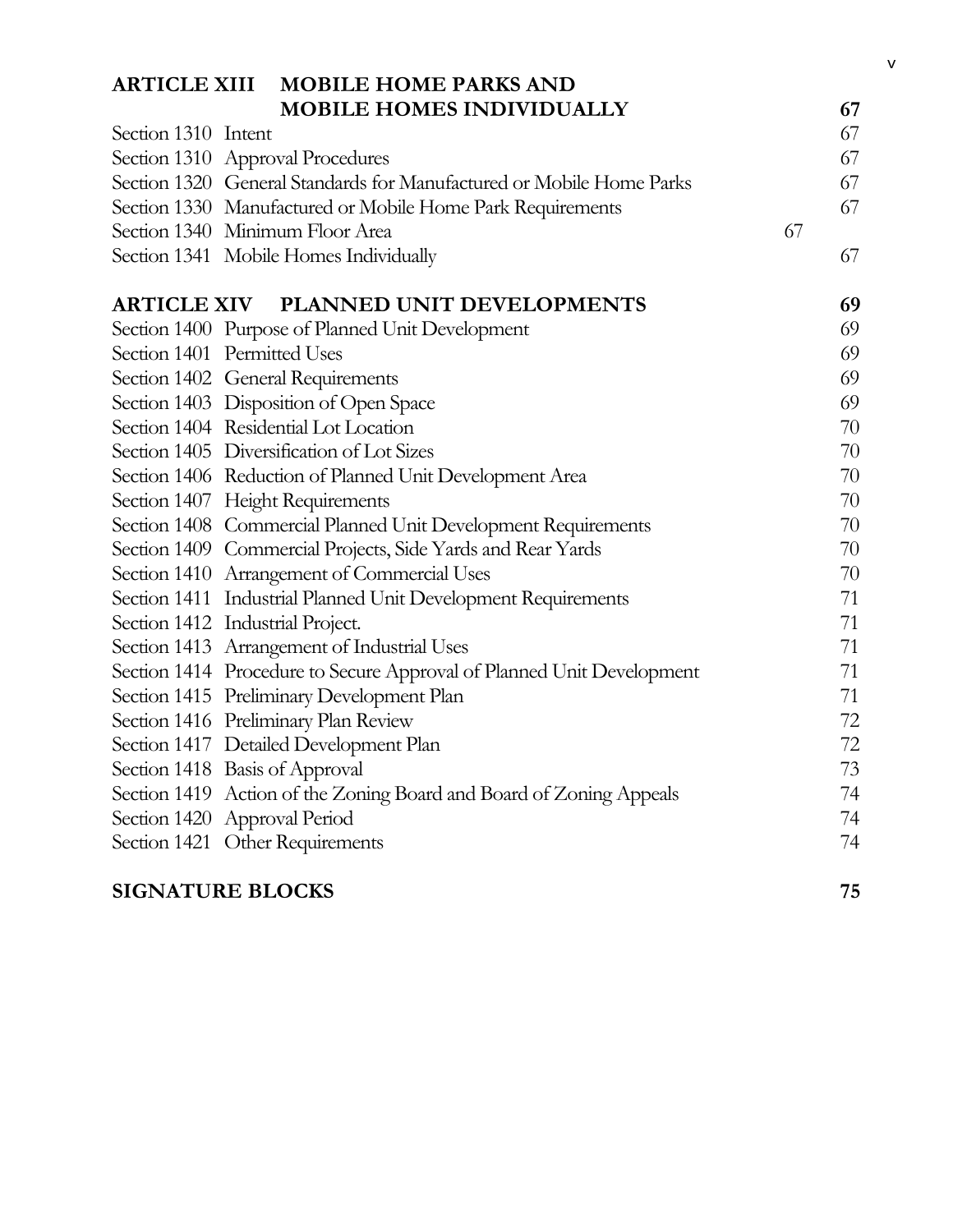### **PREAMBLE**

A RESOLUTION OF THE TOWNSHIP OF CONCORD, CHAMPAIGN COUNTY, OHIO ENACTED IN ACCORDANCE WITH A COMPREHENSIVE PLAN AND THE PROVISION OF CHAPTER 519, OHIO REVISED CODE, DIVIDING THE TOWNSHIP INTO ZONES AND DISTRICTS, ENCOURAGING, REGULATING AND RESTRICTING THEREIN THE LOCATION, CONSTRUCTION, RECONSTRUCTION, ALTERATION AND USE OF STRUCTURES AND LAND; PROMOTING THE ORDERLY DEVELOPMENT OF RESIDENTIAL, BUSINESS, INDUSTRIAL., RECREATIONAL, AND PUBLIC AREAS, PROVIDING FOR ADEQUATE LIGHT, AIR, AND CONVENIENCE OF ACCESS TO PROPERTY BY REGULATING THE USE OF LAND AND BUILDINGS AND THE BULK OF STRUCTURES IN RELATIONSHIP TO SURROUNDING PROPERTIES; LIMITING CONGESTION IN THE PUBLIC RIGHTS-OF-WAY; PROVIDING THE COMPATIBILITY OF DIFFERENT LAND USES AND THE MOST APPROPRIATE USE OF LAND; PROVIDING FOR THE ADMINISTRATION OF THIS RESOLUTION AS PROVIDED HEREAFTER, AND PRESCRIBING PENALTIES FOR THE VIOLATION OF THE PROVISIONS IN THIS RESOLUTION OR ANY AMENDMENT THERETO. ALL FOR THE PURPOSE OF PROTECTING THE PUBLIC HEALTH, SAFETY, AND GENERAL WELFARE AND FOR THE REPEAL THEREOF.

THEREFORE, BE IT RESOLVED BY THE BOARD OF TRUSTEES OF THE TOWNSHIP OF CONCORD, CHAMPAIGN COUNTY, OHIO.

# **ARTICLE I TITLE, INTERPRETATION AND ENACTMENT**

#### **Section 100 Title.**

This Resolution shall be known and may be cited to as the "Zoning Resolution of the Township of Concord, Champaign County, Ohio."

## **Section 101 Use of Land or Buildings for Agricultural Purposes Not Affected.**

The uses of land or buildings for agricultural purposes are not affected by this Resolution and no zoning certificate shall be required for any such building or structure or use of land. Residential dwellings do require a permit however.

#### **Section 110 Provisions of Resolution Declared to be the Minimum Requirements.**

In their interpretation and application, the provisions of this Resolution shall be held to be minimum requirements, adopted for the promotion of the public health, safety, and the general welfare. Whenever the requirements of this Resolution conflict with the requirements of any other lawfully adopted rules, regulations, resolutions or deed restrictions, the most restrictive, or that imposing the higher standards shall govern.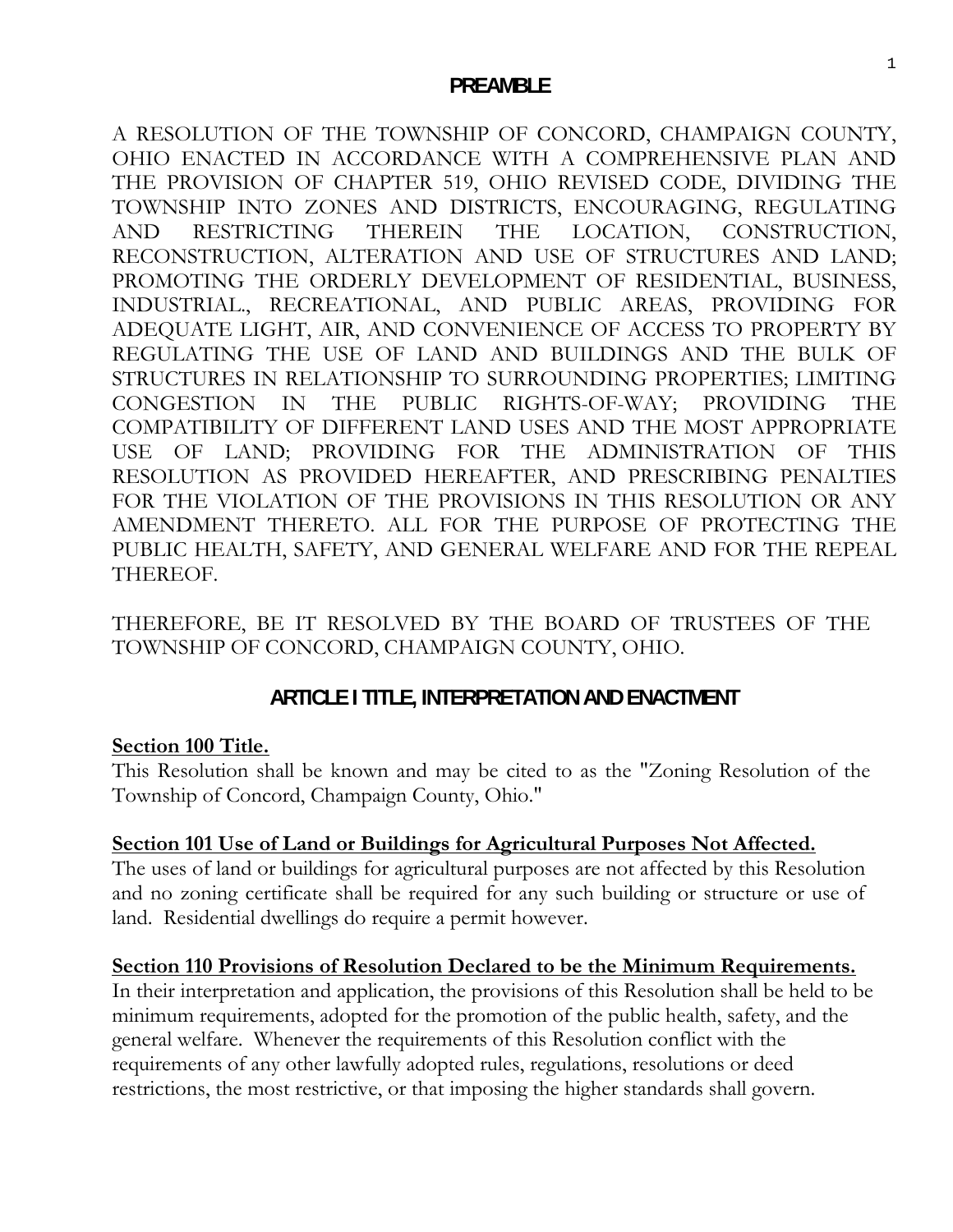## **Section 120 Separability Clause.**

Should any section or provision of this Resolution be declared by the courts to be unconstitutional or invalid, such decision shall not affect the validity of the Resolution as a whole or any part thereof other than the part so declared to be unconstitutional or invalid.

## **Section 130 Replacement of Existing Resolutions, Effective Date.**

All Resolutions or parts of Resolutions in conflict with this Zoning Resolution or inconsistent with the provisions of this Resolution are hereby repealed to the extent necessary to give this Resolution full force and effect. This Resolution shall become effective from and after the date of its approval and adoption, as provided by law.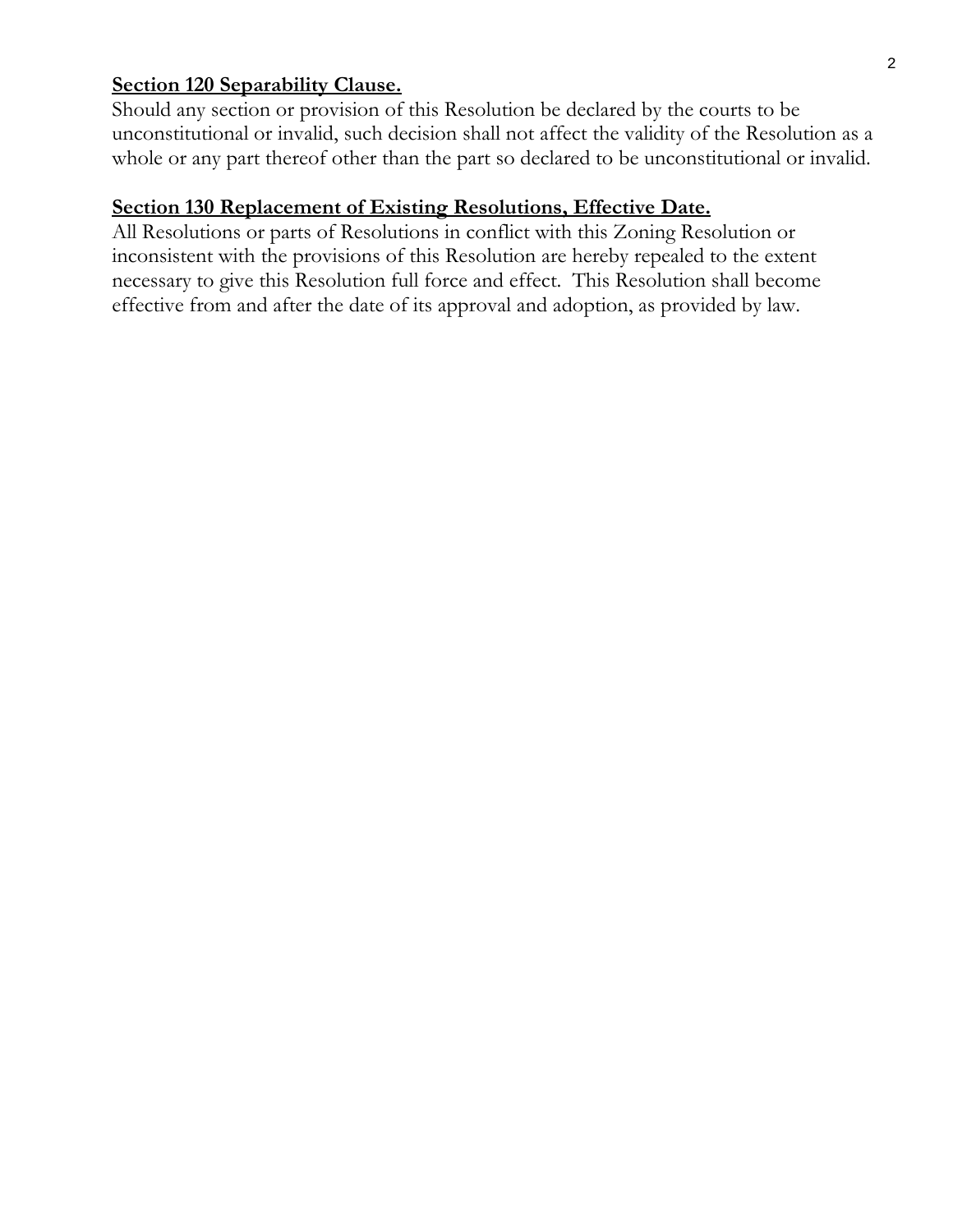# **ARTICLE II DEFINITIONS**

**Interpretation of Terms or Words:** For the purpose of this Resolution, certain terms or words used herein shall be interpreted as follows:

- 1. The word "person" includes a firm, association, organization, partnership, trust, company, or corporation as well as an individual.
- 2. The present tense includes the future tense, the singular number includes the plural, and the plural number includes the singular.
- 3. The word "shall" is a mandatory requirement, the word "may" is a permissive requirement, and the word "should" is a preferred requirement.
- 4. The words "used" or "occupied" include the words "intended, designed, or arranged to be used or occupied."
- 5. The word "lot" includes the words "plot" or "parcel."

**Terms not defined.** Where terms not defined through the methods authorized by this section, such terms shall have ordinarily accepted meanings such as the context applies.

**Access Management.** The process of providing and managing access to land development while preserving the regional flow of traffic in terms of safety, capacity, and speed.

**Accessory Use or Structure.** A use or structure on the same lot with, and of a nature customarily incidental and subordinate to, the principal use or structure.

Acre. A measure of land area. One (1) acre shall equal forty-three thousand, five hundred sixty (43,560) square feet.

**Adult Entertainment Facilities.** A facility having a significant portion of its function as adult entertainment which includes the following listed categories:

- 1. **Adult Bookstore.** An establishment having as a substantial or significant portion of its stock in trade, books, magazines, and other periodicals which are distinguished or characterized by their emphasis on matter depicting or relating to "specified sexual activities" or "specified anatomical areas" as herein defined or an establishment with a segment or section devoted to the sale or display of such material.
- 2. **Adult Booth.** Any area of a sexually oriented business establishment or tattoo parlor set off from the remainder of such establishment by one or more walls or other dividers or partitions and used to show, play, or otherwise demonstrate any adult materials or to view any live performance that is distinguished or characterized by an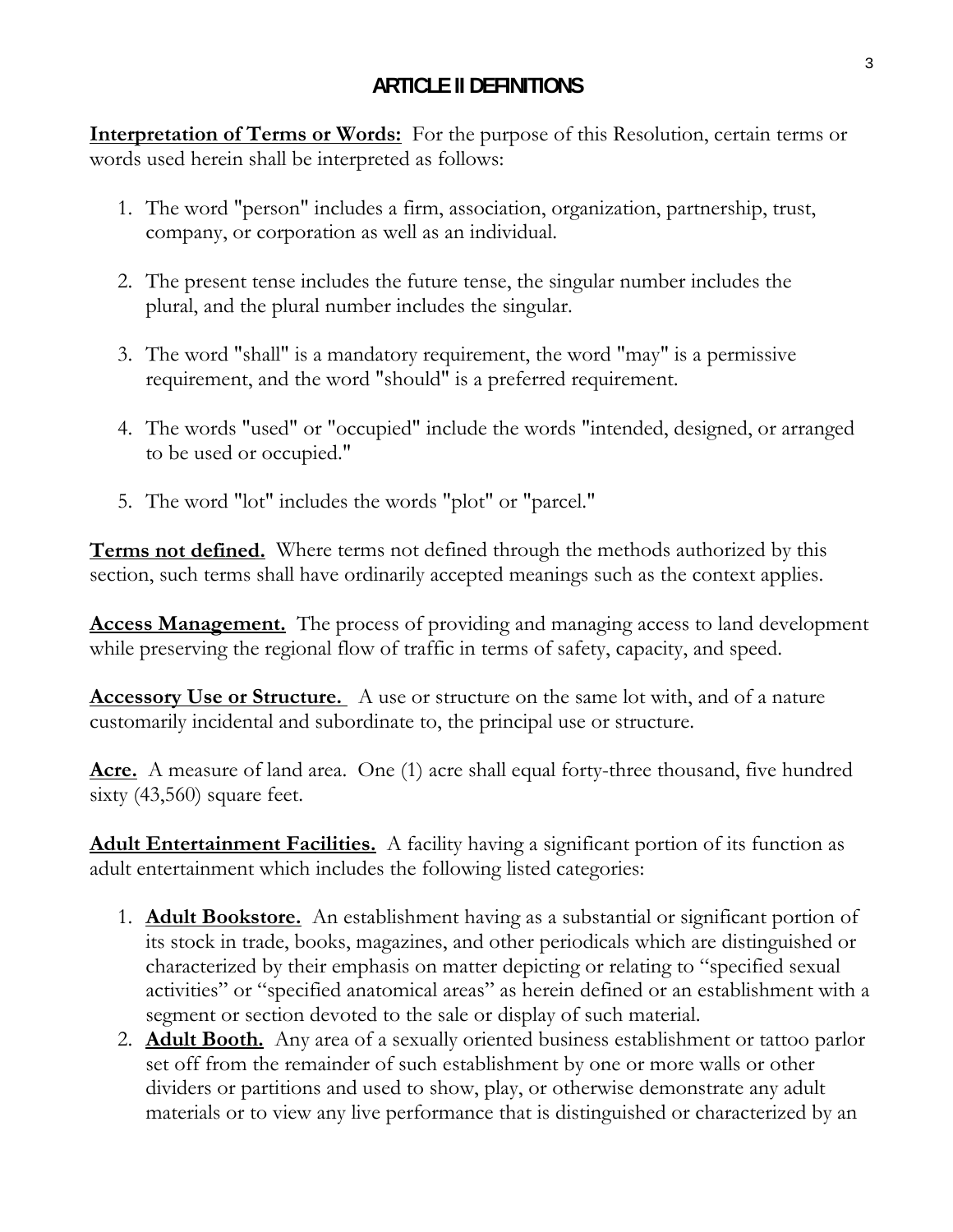emphasis on the exposure, depiction, or description of "specified anatomical areas" or the conduct or simulation of "specified sexual activities."

- 3. **Adult Material.** Any of the following, whether new or used:
	- a. Books, magazines, periodicals, or other printed matter, or digitally stored materials that are distinguished or characterized by an emphasis on the exposure, depiction, or description of "specified anatomical areas" or the conduct or simulation of "specified sexual activities."
	- b. Films, motion pictures, video or audio cassettes, slides, computer displays, or other visual representations or recordings of any kind that are distinguished or characterized by an emphasis on the exposure, depiction, or description of "specified anatomical areas" or the conduct or simulation of "specified sexual activities."
	- c. Instruments, novelties, devices, or paraphernalia that are designed for use in connection with "specified sexual activities" or that depict or describe "specified anatomical areas."
- 4. **Adult Mini Motion Picture Theatre.** A facility with a capacity for less than fifty (50) persons, used for presenting material distinguished or characterized by an emphasis on matter depicting, describing, or relating to "specified sexual activities" or "specified anatomical areas," for observation by patrons therein.
- 5. **Adult Motion Picture Theatre.** A facility with a capacity of fifty (50) or more persons, used for presenting material distinguished or characterized by an emphasis on matter depicting, describing, or relating to "specified sexual activities" or "specified anatomical areas," for observation by patrons therein.
- 6. **Adult Entertainment Business.** Any establishment involved in the sale or services or products characterized by the exposure or presentation of "specified anatomical areas" or physical contact of live males or females, and which is characterized by salacious conduct appealing to prurient interest for the observation or participation in by patrons. Services or products included within the scope of adult entertainment business are photography, dancing, reading, massage, and similar functions which utilize activities as specified above.

**Agriculture.** "Agriculture" includes farming; ranching; aquaculture; apiculture; horticulture; viticulture; animal husbandry, including, but not limited to, the care and raising of livestock, equine, and furbearing animals; poultry husbandry and the production of poultry and poultry products; dairy production; the production of field crops, tobacco, fruits, vegetables, nursery stock, ornamental shrubs, ornamental trees, flowers, sod, or mushrooms; timber, pasturage; any combination of the foregoing; the processing, drying, storage, and marketing of agricultural products when those activities are conducted in conjunction with, but are secondary to, such husbandry or production.

**Airport.** A tract of land designated and set aside for the landing and take-off of commercial and/or non-commercial aircraft, for the discharge or receiving of cargo and/or passengers, or for the repair, fueling, or storage of aircraft; and which contains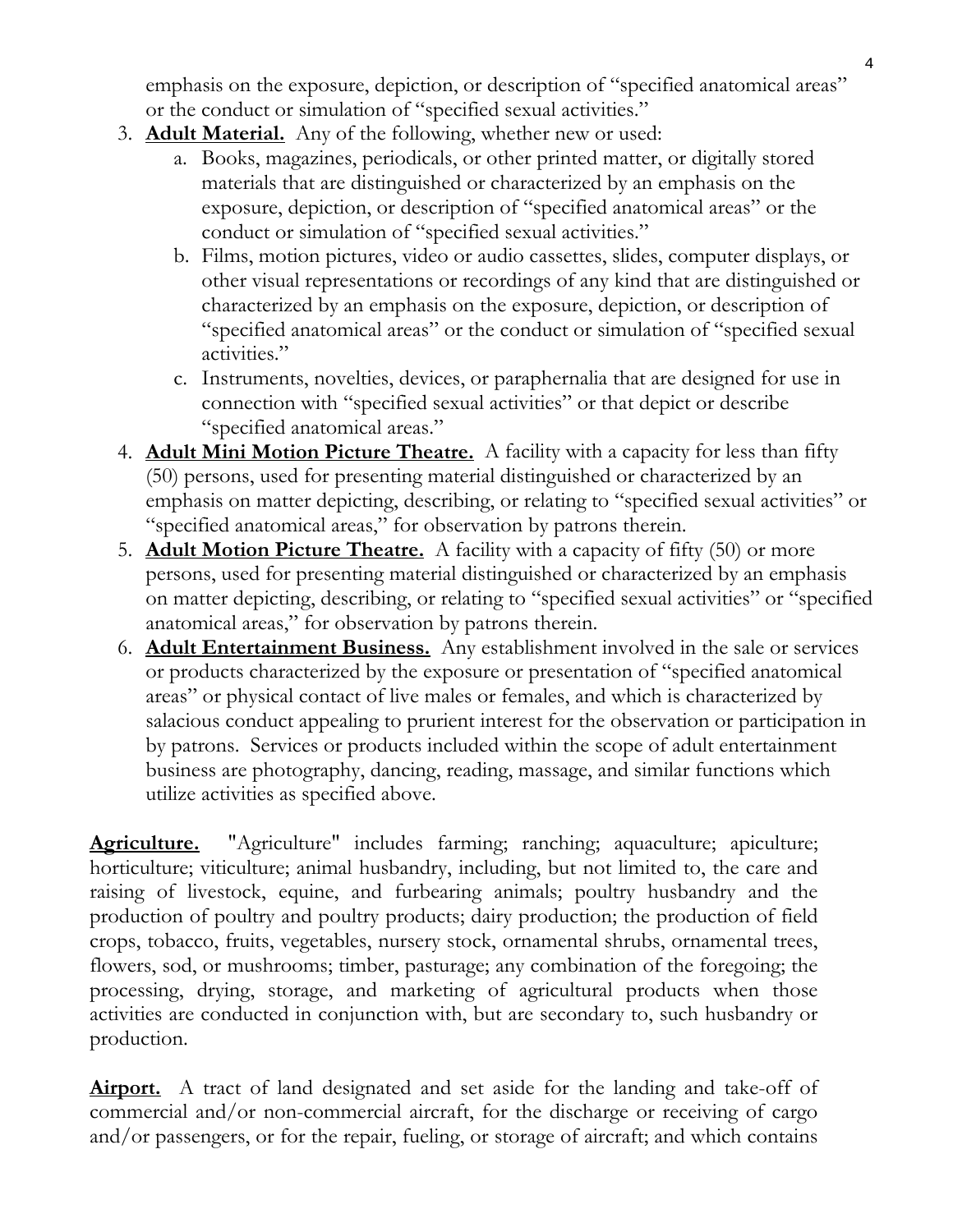facilities for aircraft including specifically a paved strip on which airplanes land and take-off. A airport shall not be construed to be a private landing field as defined herein.

**Alley.** Any public way or thoroughfare less than twenty (20) feet in width, which has been dedicated to the public or public use.

**Alterations, Structural.** Any change in the supporting members of a building such as bearing walls, columns, beams, or girders.

**Animal Feed Lot.** A paved animal feeding or holding area or other lot, pen, yard, or other feeding or holding area where grass or other suitable vegetative cover is not maintained.

**Apartment.** A portion of a building comprising a single dwelling unit consisting of a room or suite of rooms intended, designed, or used as a permanent residence by an individual or one (1) family.

**Automotive Repair.** The repair, rebuilding or reconditioning of motor vehicles or parts thereof, including collision services, painting, and steam cleaning of vehicles.

**Automotive Service Station.** That portion of property where flammable or combustible liquids or gases used as fuel are stored and dispensed from fixed equipment into the fuel are stored and dispensed from fixed equipment into fuel tanks of motor vehicles. Accessory activities shall be permitted to incude automotive repair and maintenance, car wash service, and food sales.

**Automotive Vehicle.** A vehicle which is designed and manufactured to be self-propelling or self moving upon the public highway. More specifically, as referred to in this Resolution, it includes: automobiles, trucks, tractors, and motorcycles.

**Aviation Field (Private).** Any privately owned and operated F.A.A. (Federal Aviation Administration) approved runway, landing area or other facility designed, used, or intended to be used for the landing and taking off of aircraft, including all necessary taxiways, aircraft storage facilities and tie-down areas, hangers and other necessary buildings and open spaces.

**Basement.** A story all or partly underground but having at least one-half of its height below the average level of the adjoining ground.

**Bed and Breakfast Facilites.** Single-family dwellings offering room and board without individual kitchen facilities for up to five (5) persons who are transient.

**Breezeway.** A roofed structure, with or without enclosing walls, connecting an accessory structure to the principal building.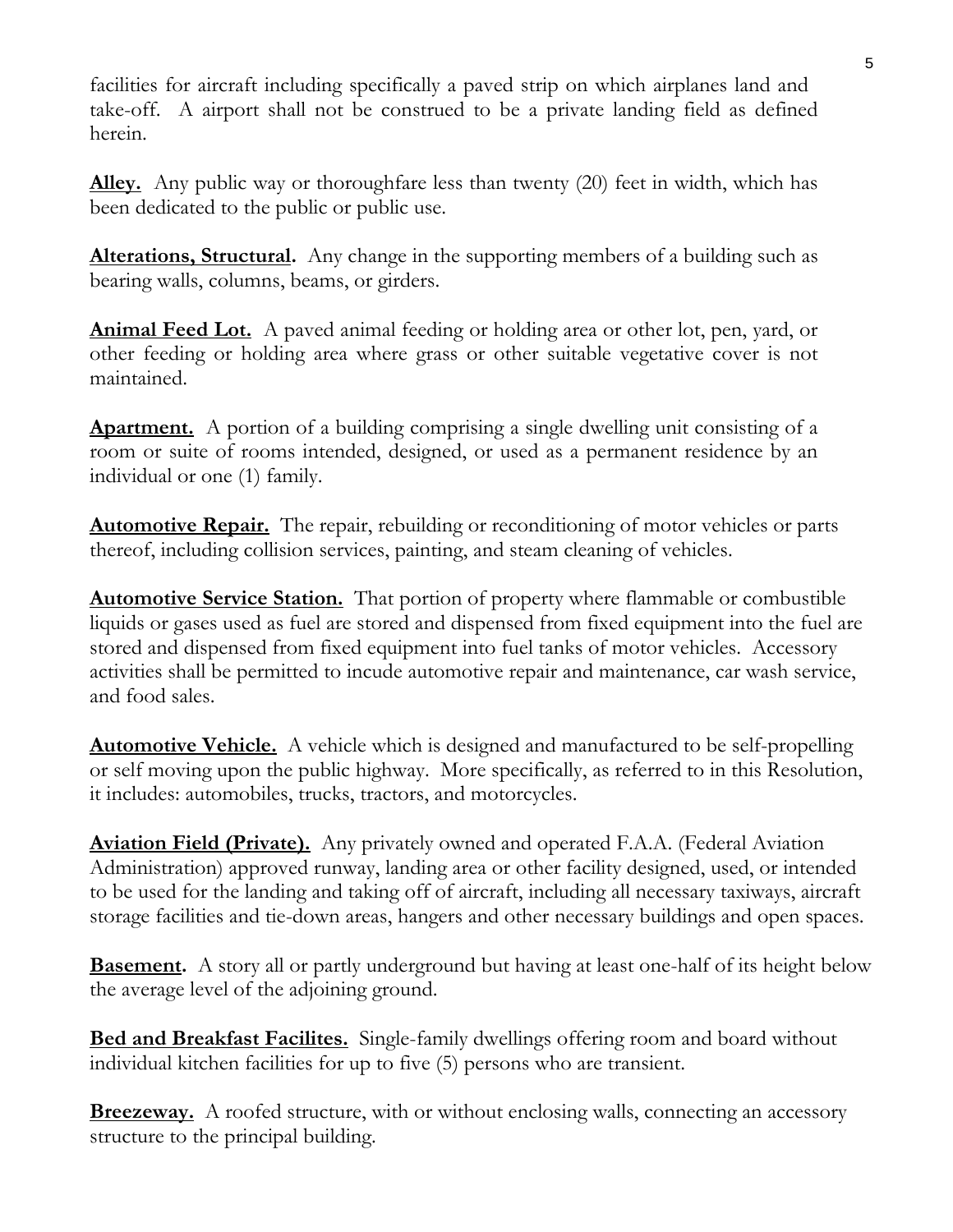**Building.** Any structure designed or intended for the support, enclosure shelter, or protection of persons, animals, chattels, or property.

**Building, Accessory.** A subordinate building detached from, but located on the same lot as the principal building, the use of which is incidental and accessory to that of the main building or use.

**Building, Height.** The vertical distance measured from the average elevation of the proposed finished grade at the front of the building to the highest point of the roof for flat roofs, to the deck line of mansard roofs, and the mean height between eaves and ridge for gable, hip, and gambrel roofs. Where a building is located on sloping terrain, the height may be measured from the average ground level of the grade at the building wall.

**Building Line.** See setback line.

**Building, Principal.** A building in which is conducted the main or principal use of the lot on which said building is situated.

**Business, Convenience-Type Retail.** Retail businesses whose market area is the neighborhood or part of the community, which provides convenience-type goods and personal services for the daily needs of the people within the residential area. Uses include, but need not be limited to, drugstores, beauty salons, barber shops, carry-outs, dry cleaning and laundry facilities, supermarkets, etc.

**Business, Drive-in.** Any business, structure, or premise which is designed primarily to serve occupants of motor vehicles without the occupants having to leave the vehicle.

**Business, Service.** Any profit making activity which renders primarily services to the public or to other commercial or industrial enterprises. Some retail sales may be involved in connection with the service rendered.

**Business, Shopping-Type Retail.** A retail or service business which supplies a wide variety of comparison goods and services to consumers in a market area that includes the community or an area greater than a community. Examples of shopping-type businesses are furniture stores, automobile sales and services, and clothing shops.

**Campground, Commerical or Private.** An area of land providing space for or containing two (2) or more recreational vehicles, camping tents, or other similar temporary recreational structures, where they may be parked or erected for a continuous period of time not exceeding sixty (60) days. Campgrounds shall include any building, structure, tent, vehicle, or enclosure, used or intended for use as part of the equipment of such campground, and providing sewer, water, electric, or other similar facilities required to permit occupancy of such recreational vehicles or camping tents.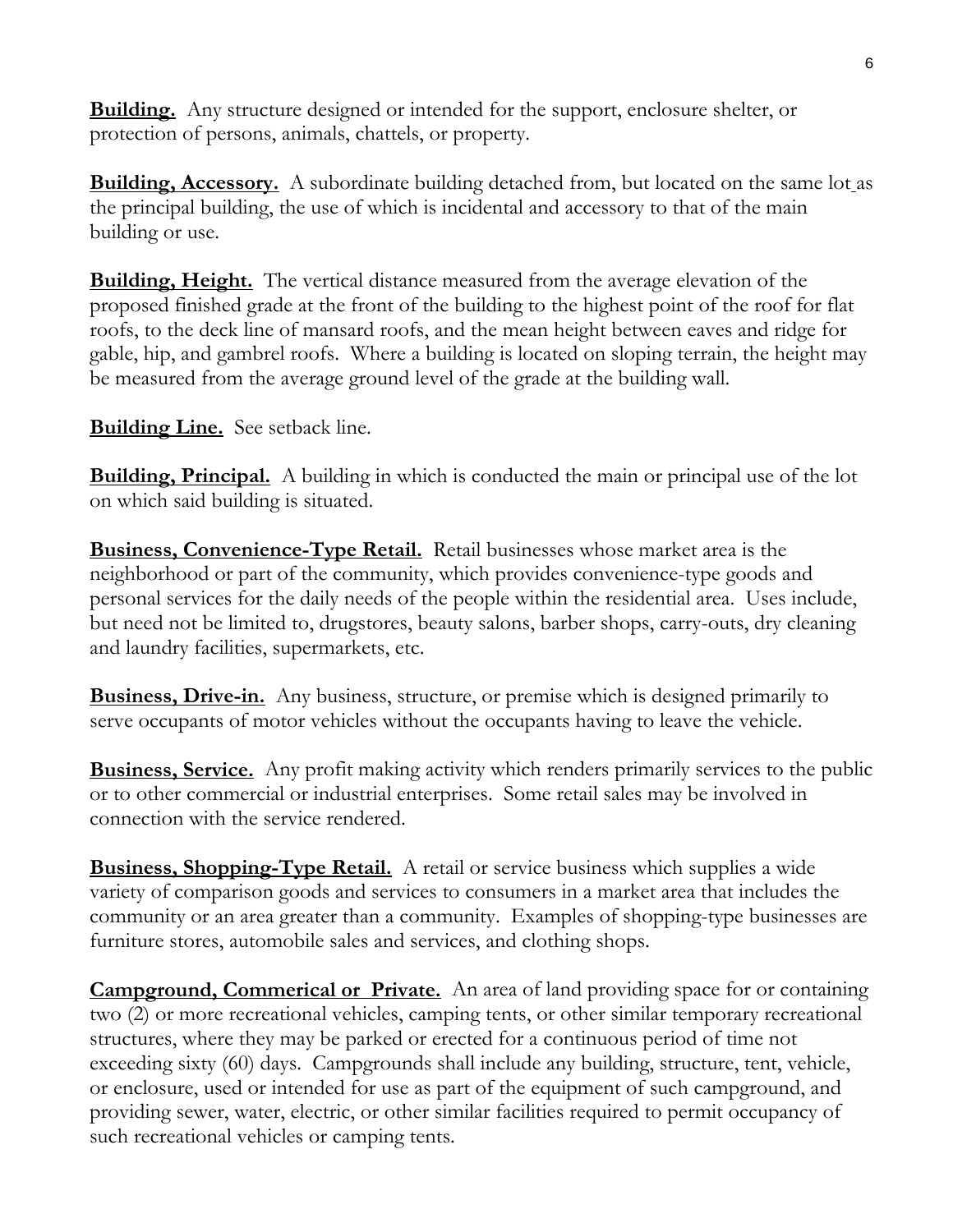**Cemetery.** Land used or intended to be used for the burial of the human dead and dedicated for cemetery purposes.

**Chassis.** The steel undercarriage, supporting framework to which a dwelling is permanently attached.

**Child Day Care.** Care provided for any part of the twenty-four hour day for infants, toddlers, preschool children, and school children outside of school hours by persons other than their parents or guardians, custodians or relatives by blood, marriage, or adoption, in a place or residence other than the child's own home. Places of worship during religious services are not included.

**Clinic.** A place used for the care, diagnosis and treatment of sick, ailing, infirm, or injured persons, and those who are in need of medical and surgical attention, but who are not provided with room or board or kept overnight on the premises.

**Club.** A building or portion thereof or premises owned or operated by a person for a social, literary, political, educational, fraternal, or recreational purpose primarily for the exclusive use of members and their guests.

**Commercial Recreation Establishment.** Any private, public, or semi-public recreation or amusement facility which is located within an enclosed building or structure and is operated for profit, such as videogame arcades, pinball arcades, or other types of amusement game arcades; tennis or racquetball clubs; bowling alleys, skating rinks, or billiard halls; but not including indoor motion picture theatres.

**Common Access Driveway.** A common access driveway (CAD) is a privately constructed, privately owned, and privately maintained driveway within an ingress/egress easement serving more than one lot (or parcel) but not more than five lots (or parcels), properly installed in accordance with the requirements of the Champaign County Engineer and for which Champaign County and the Township accept no responsibility for maintenance, dispute, or liability either initially or at any time in the future. A common access drive provides an alternative to construction of public or private streets for accessing small numbers of lots and reduces the number of driveways along public roads. All lots as part of a Common Access Driveway shall have the required road frontage (see Official Schedule of District Regulations). Lots not meeting the required road frontage shall be required to obtain a variance from the Township Board of Zoning Appeals.

**Community Facilities.** Structures and uses intended to be of a cultural, educational, recreational, administrative, or service type which provides for areas of public purposes in higher density residential developments.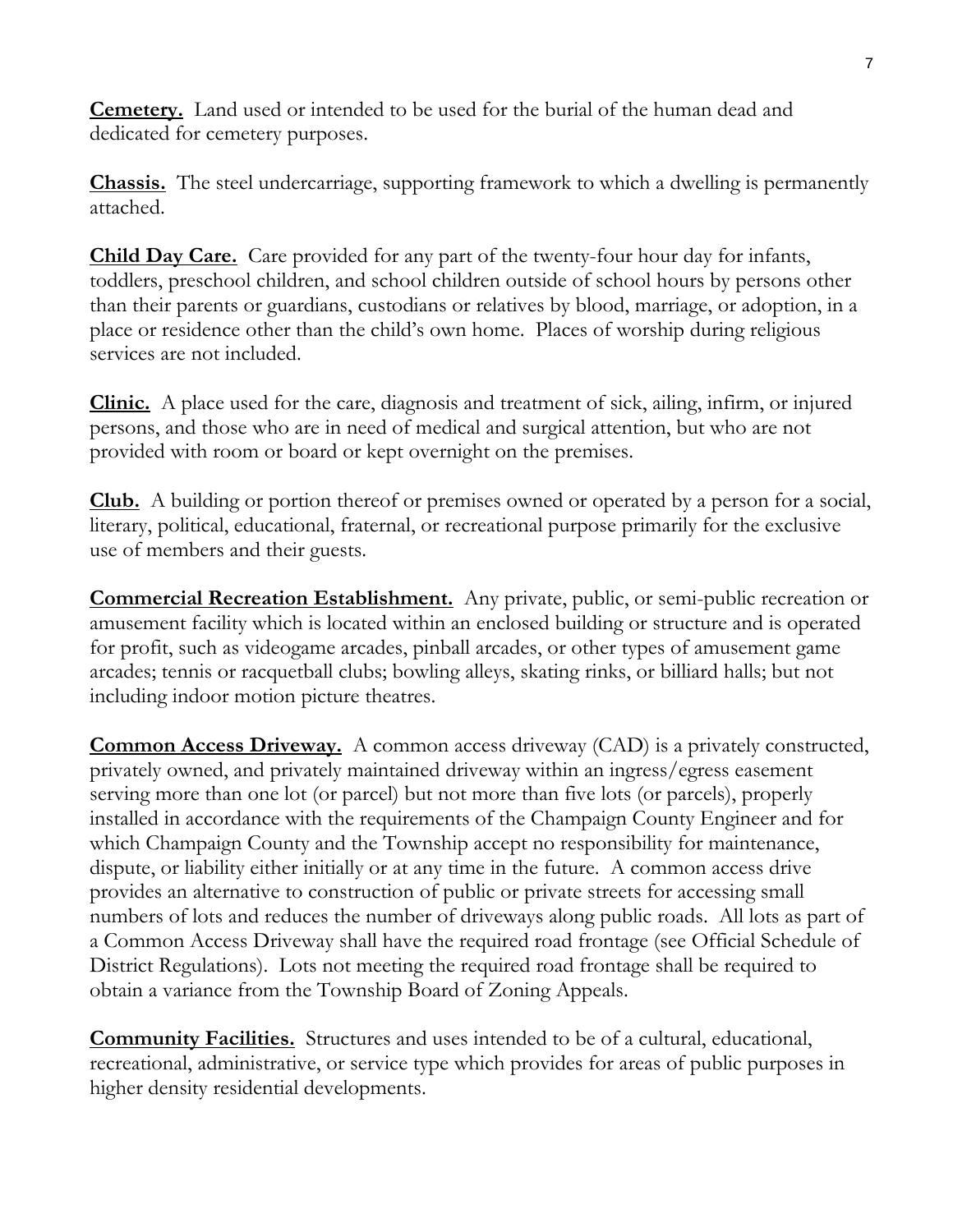**Conditional Use.** A use permitted within a district other than a principally permitted use, requiring a conditional use permit and approval of the Board of Zoning Appeals. Conditional uses permitted in each district are listed in the Official Schedule of District Regulations.

**Conditional Use Permit.** A permit issued by the Zoning Inspector upon approval by the Board of Zoning Appeals to allow a use other than a principally permitted use to be established within the district.

**Construction Trailer.** A temporary building or trailer used in conjunction with construction work that only may be permitted in any district during the period construction work is in progress, but such temporary facilities shall be removed upon completion of the construction work. A construction trailer shall not be used as a residential dwelling.

**Corner Lot.** See Lot Types.

**Deed Restriction.** A legal restriction, not enforceable by zoning, on the use of land, contained in the deed to the property.

**Density.** A unit of measurement; the number of dwelling units per acre of land.

- 1. **Gross Density.** The number of dwelling units per acre of the total land to be developed.
- 2. **Net Density.** The number of dwelling units per acre of land when the acreage involved includes only the land devoted to residential uses.

**Detached.** Not connected in any manner by walls or other structural supports.

**Dwelling.** Any building or structure which is wholly or partly used or intended to be used for living or sleeping by one or more human occupants.

**Dwelling Unit.** Space, within a dwelling, comprising living, dining, sleeping room or rooms, storage closets, as well as space and equipment for cooking, bathing, and toilet facilities, all used by only one family and its household employees.

**Dwelling, Multi-Family.** A dwelling, except <u>(Housing) Manufactured</u>, consisting of two or more dwelling units including condominiums with varying arrangements of entrances and party walls.

**Dwelling, Manufactured Home.** A building unit or assembly of closed construction that is fabricated in an off-site facility and constructed in conformance with the Federal Construction and Safety Standards established by the Secretary of Housing and Urban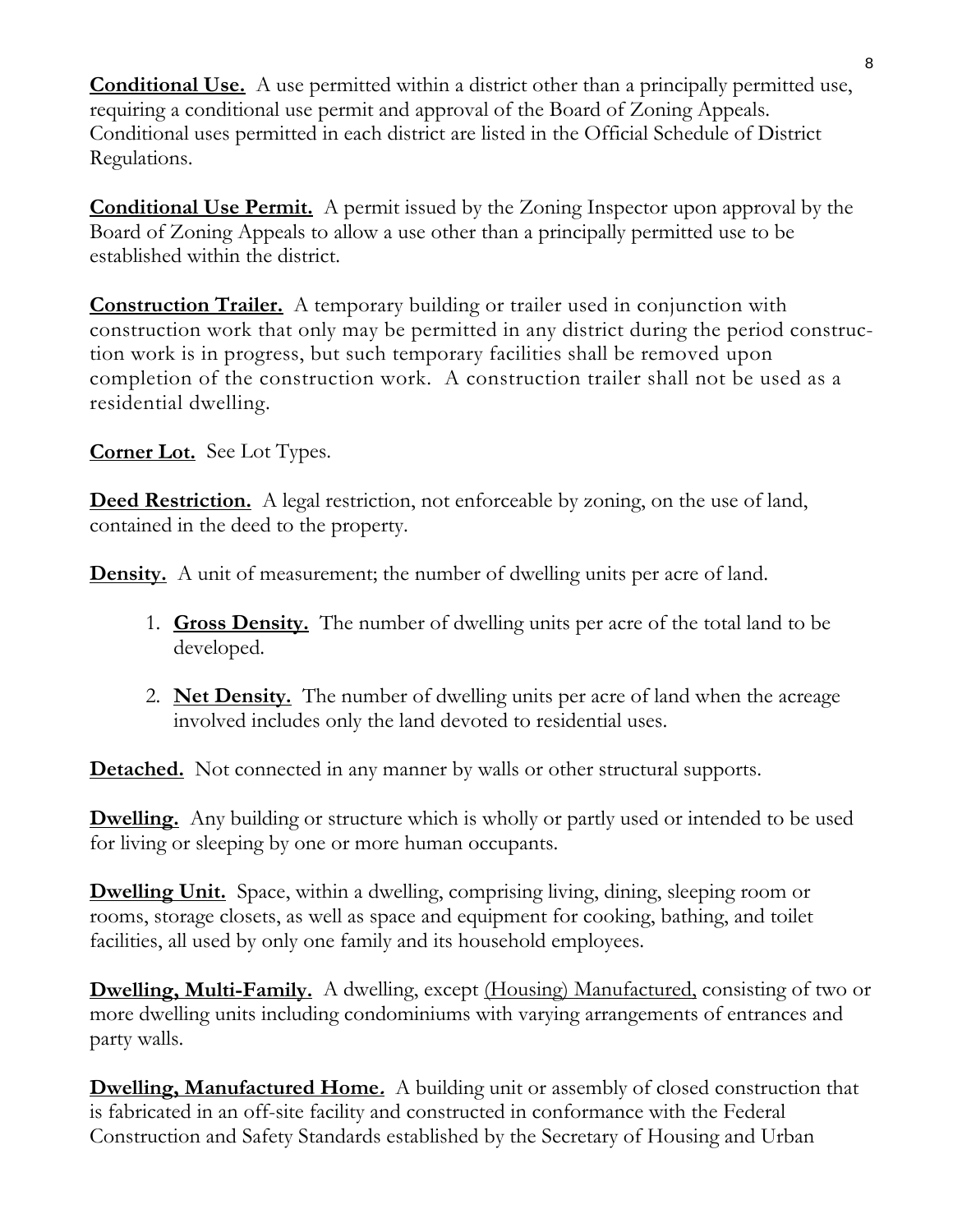Development pursuant to the "Manufactured Housing Construction and Safety Standards Act of 1974, 88 Stat. 700, 42 U.S.C.A. 5401, 5403, and that has a permanent label or tag affixed to it, as specified in 42 U.S.C.A. 5415, certifying compliance with all applicable Federal construction and safety standards. This category does not include the sub-assembly methods of construction known as pre-fab or pre-cut, in which cases some portion of the preparation or sub-assembly may be done at the factor but not erected at the foundation site.

- (a) **Modular Unit**. A factory-fabricated transportable building designed to be used by itself or to be incorporated with similar units at a building site. The term is intended to apply to major assemblies and does not include prefabricated panels, trusses, plumbing trees, and other prefabricated sub-elements which are to be incorporated into a structure at the site.
- (b) **Sectional Unit**. A dwelling made of two or more modular units transported to the home site, put on a foundation, and joined to make a single dwelling.

**Dwelling, Mobile Home.** A non self-propelled building unit or assembly of closed construction that is fabricated in an off-site facility, built on a permanent movable chassis which is eight (8) feet or more in width and more than thirty five (35) feet in length, which when erected on site is three hundred and twenty (320) or more square feet, that is transportable in one or more sections and which does not qualify as a manufactured home or industrialized unit as defined herein.

- (a) **Mobile Home, Double-Wide or Triple-Wide:** A mobile home consisting respectively of two or three sections combined horizontally at the site to form a single dwelling, while still retaining their individual chassis for possible future movement.
- (b) **Mobile Home, Expandable.** A mobile home with one or more room sections that fold, collapse, or telescope into the principal unit when being transported and which can be expanded at the site to provide additional living area.
- (c) **Industrialized Unit.** A building unit or assembly of closed construction fabricated in an off-site facility, that is substantially self-sufficient as a unit or as part of a greater structure, arid that requires transportation to the site of intended use. "Industrialized Unit," includes units installed on the site as independent units, as part of a group of units, or incorporated with standard construction methods to form a completed structural entity. "Industrialized Unit" does not include a manufactured or mobile home as defined herein.

**Dwelling, Single-Family.** A single dwelling unit only, separated from other dwelling units by open space. Detached, individual dwelling units, which accommodate one family living as one housekeeping unit. The type of construction of such units shall conform to the applicable building code, or be classified as an Industrialized Unit under the Ohio Basic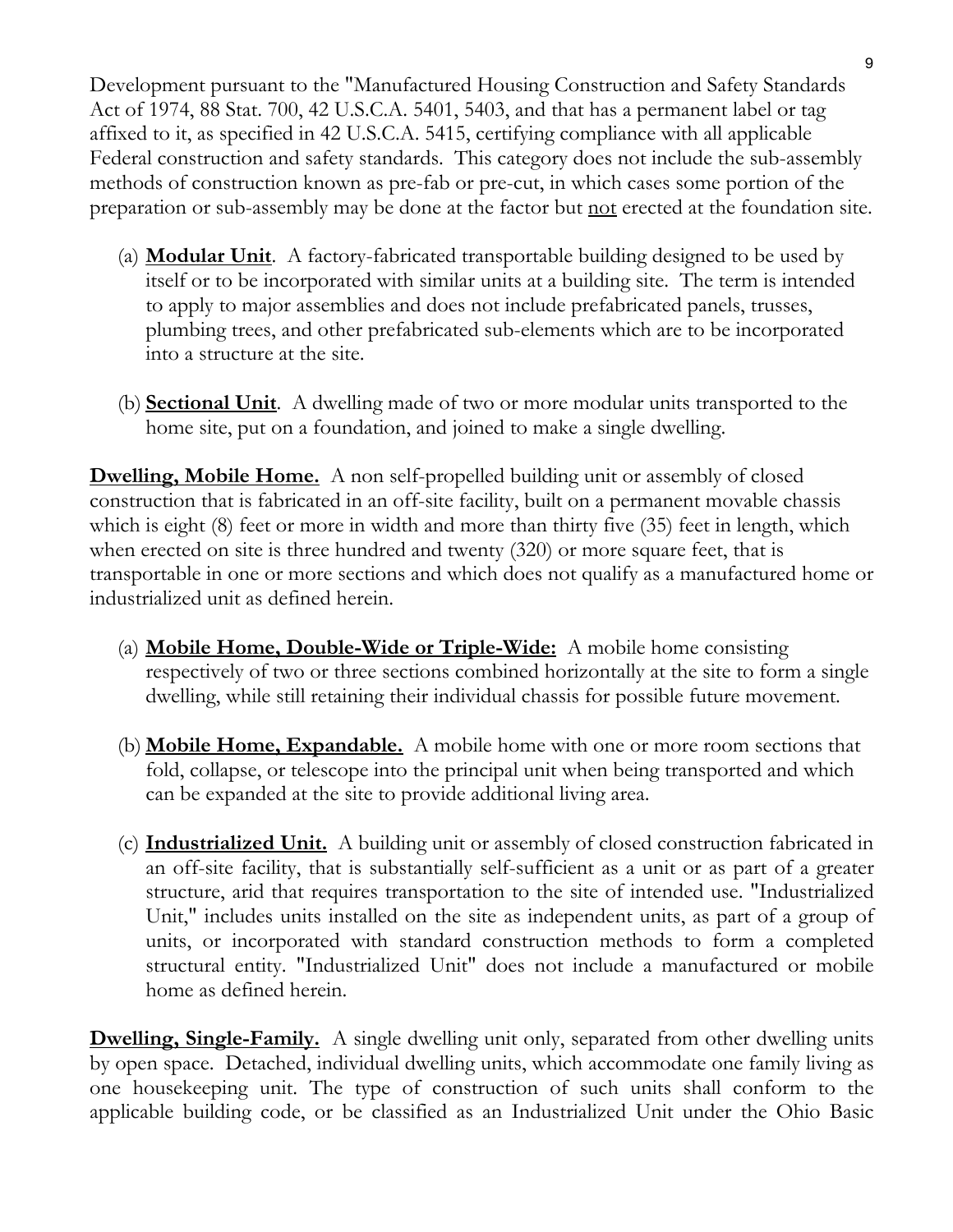Building Code, or conform to the Ohio Revised Code [ORC 519.212] definition of permanently-sited manufactured housing, as follows:

## **Permanently-Sited Manufactured Housing must:**

- a. Be constructed pursuant to the HUD Code (Manufactured Housing Construction and Safety Standards Act of 1974, 42 U.S.C.A. 88 stat.700, 5401 and 5403) after January 1, 1995;
- b. Have a permanent label or tag attached to it as specified in 42 U.S.C.A. 5415, certifying compliance with all federal construction and safety standards;
- c. Be attached to a permanent frost-free foundation meaning permanent masonry, concrete, or a locally approved footing or foundation (slab, crawl spare foundation or full. foundation), and connected to appropriate utilities;
- d. Excluding any additions, have a width of at least twenty two (22) feet and a length of at least twenty two (22) feet, as manufactured;
- e. Have a total living area of one thousand two hundred (1,200) square feet, excluding garages, porches, basements, or attachments;
- f. Have conventional residential siding (i.e. lap, clapboard, shake, masonry, vertical natural materials), a six (6) inch minimum eave overhang, and a minimum "A" roof pitch of  $3:12$ ;
- g. Have removed its indicia of mobility (temporary axles, trailer tongue, running lights) upon placement upon its foundation;
- h. Meet all applicable zoning requirements uniformly imposed on all single-family dwellings in the particular district (excepting contrary requirements for minimum roof pitch and requirements that do not comply with HUD code standards for manufactured housing);
- i. And, is not located in a manufactured home park as defined by ORC 3733.01.

**Dwelling, Stick-built.** A way of describing any structure built from boards of lumber and other building materials, in which a substantial amount of the required material and construction labor are brought together in final form at the foundation site.

# **STATEMENT OF INTENT FOR DWELLING (HOUSING), MANUFACTURED DEFINITION**

Because terms for manufactured housing such as those listed in the above definition titled Dwelling, (Housing) Manufactured tend to change over the years, the purpose and intent of the definition is to draw a distinction between dwellings that are produced and erected in assembly line style at the factory**,** from those stick-built dwellings (see definition of Stickbuilt) in which a substantial amount of material and construction labor are brought together in final form at the foundation site. The above explanation is the spirit in which any future interpretation shall be made from this section, no matter what terms for manufactured housing are in vogue at any given time. This category does not include the sub-assembly methods of construction known as pre-fab or pre-cut, in which cases some portion of the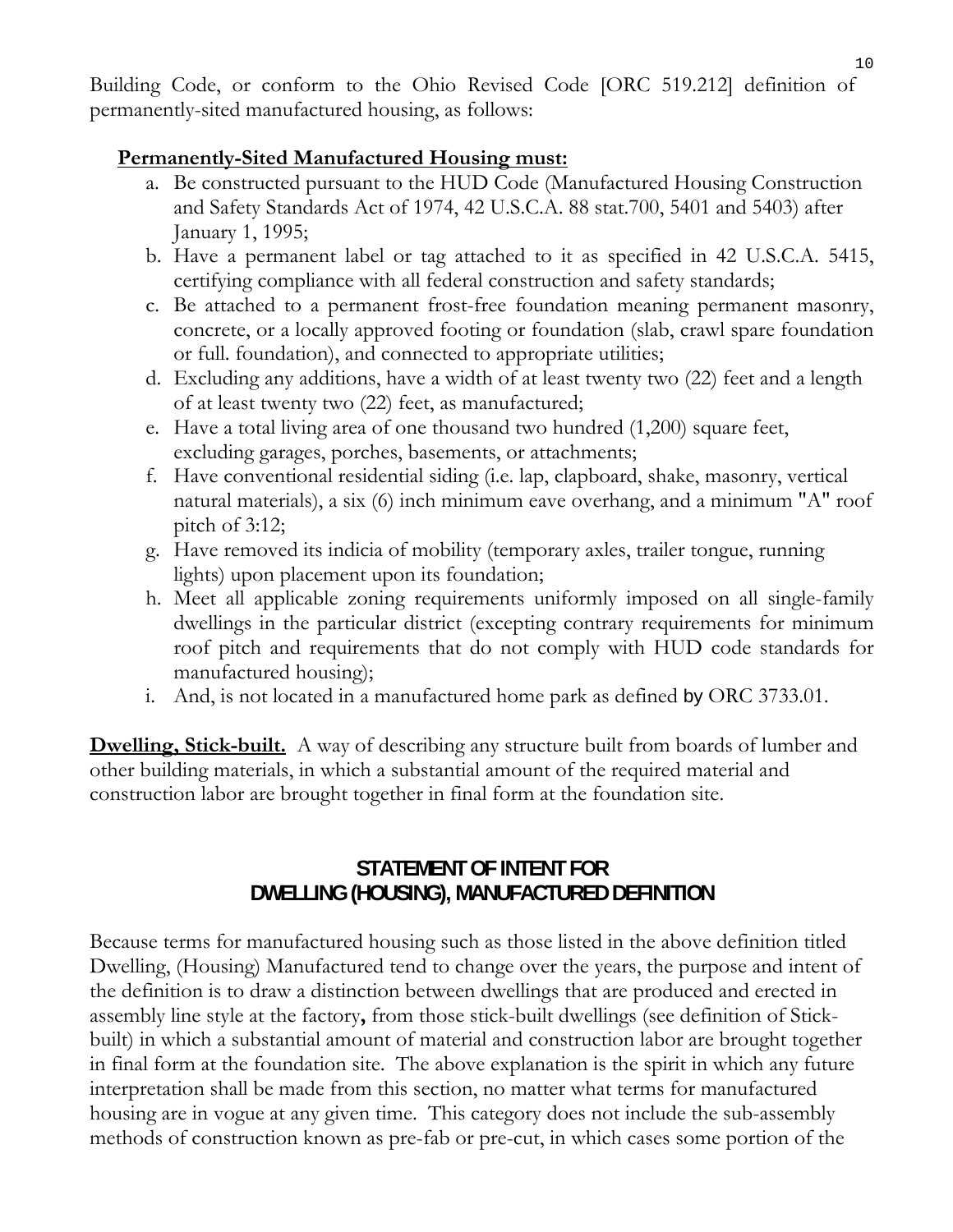preparation or sub-assembly may be done at the factory but not erected until at the foundation site.

# **Dwelling, Rooming House (Boarding House, Lodging House Dormitory).**

A dwelling or part thereof, other than a hotel, motel or restaurant where meals and/or lodging are provided for compensation, for three or more unrelated persons where no cooking or dining facilities are provided in the individual rooms.

**Essential Services.** The erection, construction, alteration or maintenance, by public utilities, municipal or other governmental agencies, of underground gas, electrical, water transmission, or distribution systems, collection, communication, supply or disposal systems or sites, including poles, wires, mains, drains, sewers, pipes, traffic signals, hydrants, or other similar equipment and accessories in connection therewith which are reasonably necessary for the furnishing of adequate service by such public utilities, municipal or other governmental agencies or for the public health or safety or general welfare, but not including buildings.

**Family.** One or more related persons occupying a single dwelling unit.

**Farm.** A farm is an area of land on which at least \$2,500 gross sales from agriculture products was produced and thus must meet the following Current Agricultural Use Value (CAUV) standards: All farms larger than ten (10) acres qualify for CAUV if they have been devoted exclusively to "commercial" agricultural use for the past three (3) years. Farms smaller than ten (10) acres are eligible if the average yearly gross farm income for the past three (3) years is at least \$2,500 from "commercial" agricultural production. See Section 5713.30(A) of the Ohio Revised Code for further explanation.

**Farm Market.** A building or structure designed or used or intended to be used for the display and/or sale of produce, raised on farms owned or operated by the farm market operator.

**Floor Area of a Residential Building.** The sum of the gross horizontal area or the several floors of a residential building, excluding basement floor areas not devoted to residential use and attached garages, but including the area of roofed porches and roofed terraces. All dimensions shall be measured between interior faces of walls.

**Floor Area of a Non-Residential Building (To be used in calculating parking requirements).** The floor area of the specified use excluding stairs, washrooms, elevator shafts, maintenance shafts, and rooms.

**Floor Area, Livable.** The livable floor area in square feet of existing or proposed buildings or structures or additions thereto shall be computed by multiplying the outside horizontal dimensions with each floor of the livable area. Porches, carports, and similar structures shall not be considered in computing the total livable area.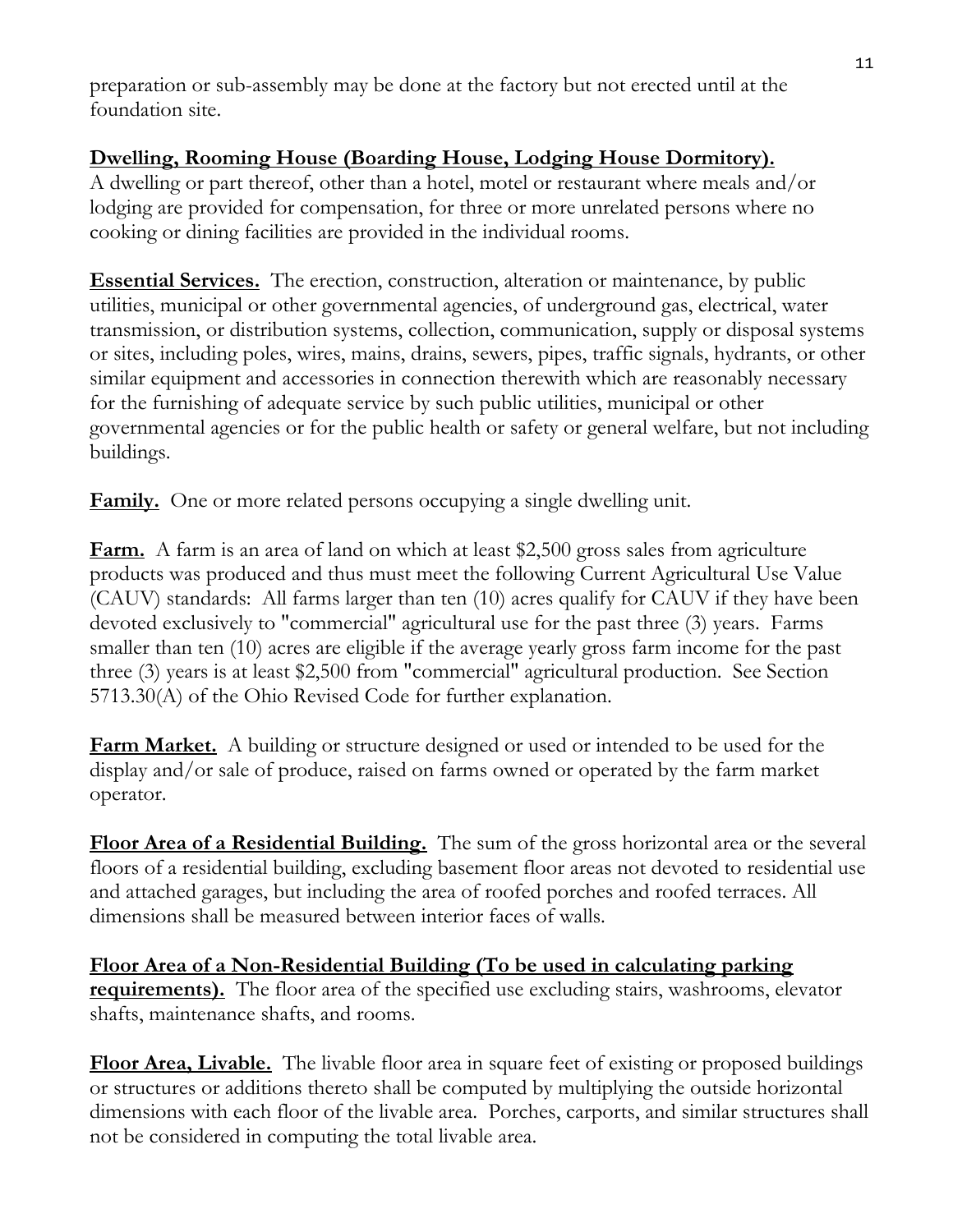**Floor Area, Useable.** Measurement of usable floor area shall be the sum of the horizontal areas of the several areas of the building, measured from the interior faces of the exterior walls.

**Food Processing**. The preparation, storage or processing of food products. Examples of these activities include bakeries, dairies, canneries, meat processing plants and similar activities.

**Foundation, Permanent.** Permanent perimeter masonry, concrete, or a locally approved footing or foundation to which a dwelling may be affixed.

**Gasoline Service Station.** Buildings and premises where gasoline, oil, grease, batteries, tires, and automobile accessories may be supplied and dispensed at retail.

**Hazardous Wastes.** Those substances which, singly or in combination, pose a significant present or potential threat or hazard to human health or to the environment, and which, singly or in combination, require special handling, processing, or disposal, because they are or may be flammable, explosive, reactive, corrosive, toxic, infectious, carcinogenic, bioconcentrative, or persistent in nature, potentially lethal, or an irritant or strong sensitizer.

**Home Occupation.** An occupation conducted in a dwelling unit, provided that: No more than one person other than members of the family residing on the premises shall be engaged in such occupation. The use of the dwelling unit for the home occupation shall be clearly incidental and subordinate to its use for residential purposes by its occupants, and not more than thirty-five (35%) percent of floor area of the dwelling unit shall be used in the conduct of the home occupation. There shall be no change in the outside appearance of the building or premises, or other visible evidence of the conduct of such home occupation other than one sign, nor exceeding four (4) square feet in area, non-illuminated and mounted flat against the wall of the principal building. No traffic shall be generated by such occupation in greater volume than would normally be expected in such a residential area and any need for parking generated by the conduct of such home occupation shall meet the off-street parking requirements as specified in this Resolution.

**Junk.** "Junk" means old scrap copper, brass, rope, rags, trash, waste, batteries, paper, rubber, junked, dismantled, or wrecked automobiles or parts thereof; iron, steel, and other old or scrap ferrous or non-ferrous materials.

**Junk Yard.** "Junk Yard" means an establishment or place of business which is maintained or operated, or any other land used, for the purpose of storing, keeping, buying, or selling junk, or for the maintenance or operation of an automobile graveyard. It shall also include scrap metal processing facilities which are located within one thousand (1,000) feet of the nearest edge of the right-of-way of a highway or street.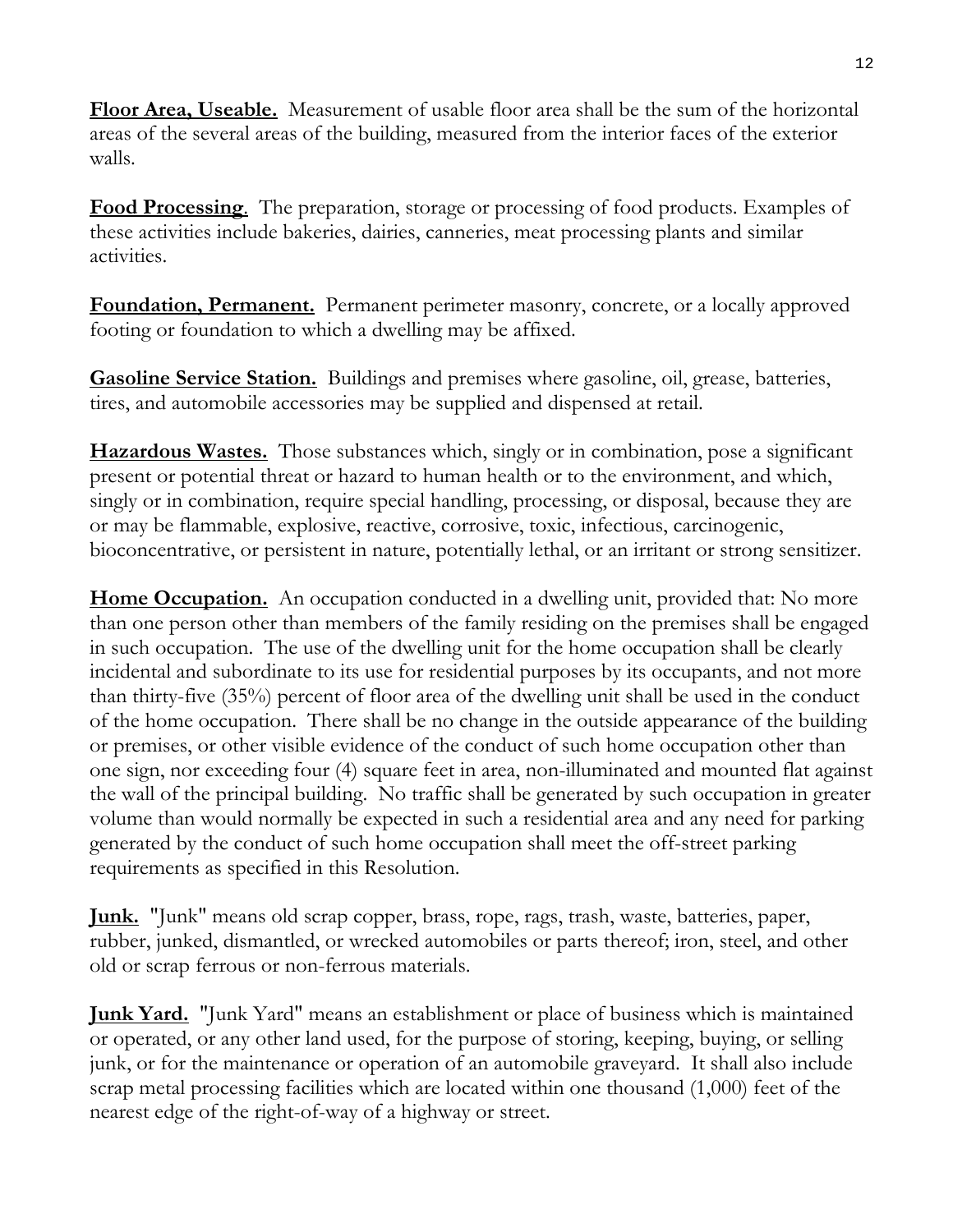**Kennel.** Any lot or premise on which dogs, cats, or other household pets are boarded, bred or exchanged for monetary compensation.

**Lake.** A body of fresh water of considerable size, surrounded by land.

**Litter.** Garbage, trash, waste, rubbish, ashes, cans, bottles, wire, paper, cartons, boxes, automobile parts, furniture, glass, or anything else of an unsightly or unsanitary nature thrown, dropped, discarded, placed, or deposited by a person on public property, private property, or in or on waters of the state.

**Loading Space, Off-Street.** Space logically and conveniently located for bulk pickups and deliveries, scaled to delivery vehicles expected to be used, and accessible to such vehicles when required off-street parking spaces are filled. Required off-street loading space is not to be included as off-street parking space in computation of required off-street parking space. All off-street loading spaces shall be located totally outside of any street or alley right-of-way.

**Lot.** For purposes of this Resolution, a lot is a parcel of land of at least sufficient size to meet minimum zoning requirements for use, coverage, and area for one principal building together with its accessory building and which provides such yards and other open spaces are herein required. Such lot shall have frontage on an improved public street or road, and may consist of:

- 1. A single lot of record;
- 2. A portion of a lot of record;
- 3. A combination of complete lots of record, of complete lots of record and portions of lots of record, or of portions of lots of record.

**Lot Coverage.** The ratio of enclosed ground floor area of all buildings on a lot to the horizontally projected area of the lot, expressed as a percentage.

**Lot Frontage.** The front of a lot shall be construed to be the portion at the street or road right-of-way line. For the purpose of determining yard requirements on corner lots and through lots, all sides of a lot adjacent to street or road right-of-way lines shall be considered frontage, and yards shall be provided as indicated under "Yard" in this section. (Also, see Lot Measurements, Width.)

**Lot, Minimum Area of.** The area of a lot is computed exclusive of any portion of the right-of-way of any public or private street or road (See the Official Schedule of District Regulations).

**Lot Measurements.** A lot shall conform to the following:

1. **Depth.** No lot containing ten (10) acres or less shall have an average depth that is more than four (4) times its width measured at the road right-of-way line. For the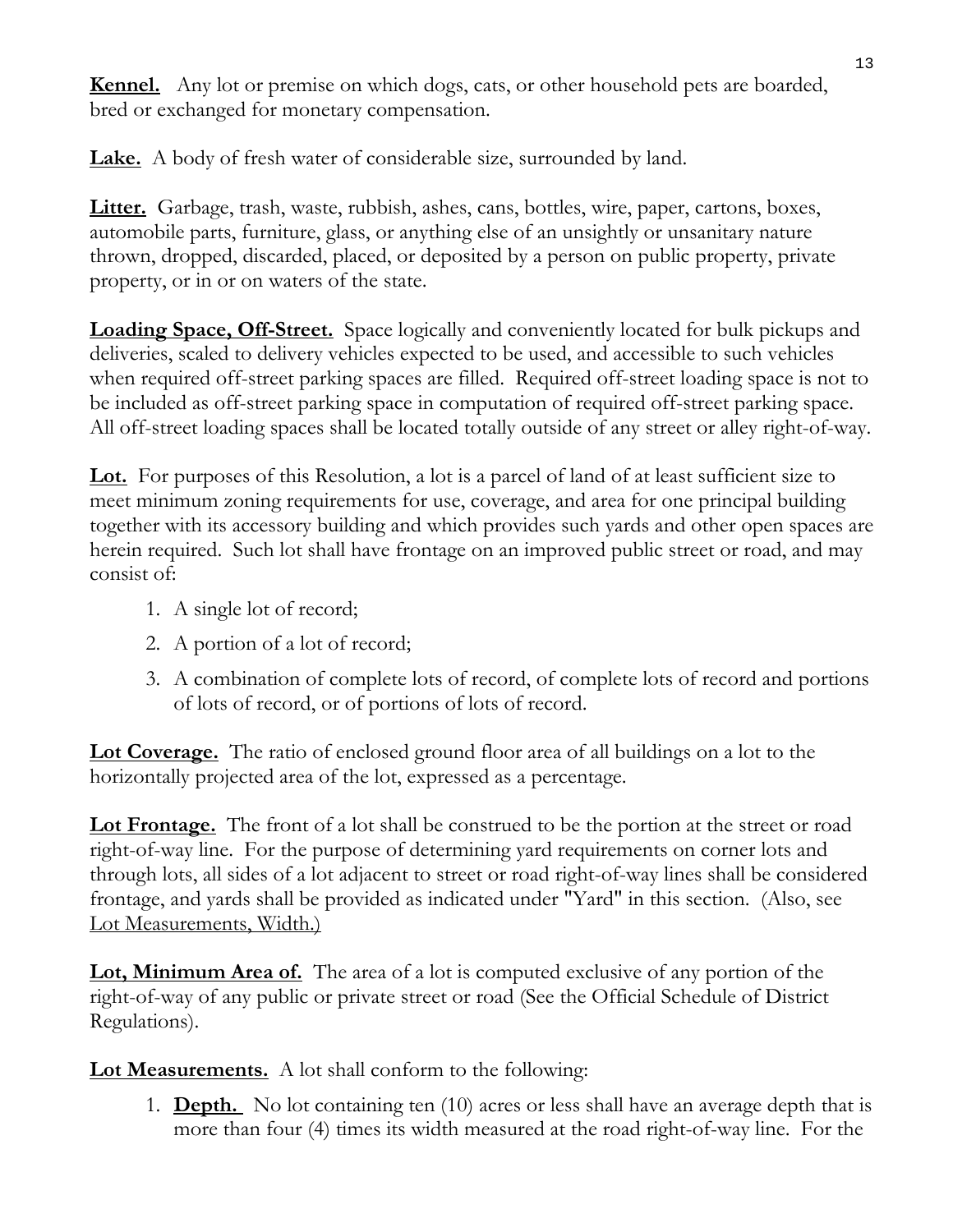purposes of this requirement the average depth shall be the distance between the mid-point of a staight line connecting the foremost points of each side lot line at the front and the mid-point of a straight line connecting the rearmost points of the rear lot line.

2. **Width.** The distance between straight lines connecting front and rear lot lines at each side of the lot, measured at the street or road right-of-way line, except on cul-de-sac streets (roads) where it is measured at the setback line. (Also, see Lot Frontage.). For lots containing ten (10) acres or less in area, the actual distance between the side lot lines at any point along the lot depth cannot be less than eighty (80%) percent of the required Lot Frontage. For lots containing more than ten (10) acres, said lot shall comply with road frontage requirements.

**Lot of Record.** A lot which is part of a subdivision recorded in the office of the County Recorder, or a lot or parcel described by metes and bounds, the description of which has been so recorded.

**Lot Types.** Terminology used in this Resolution with reference to corner lots, interior lots, and through lots is as follows:

- 1. **Corner Lot.** A lot located at the intersection of two or more streets. A lot abutting on a curved street or streets shall be considered a corner lot if straight lines drawn from the foremost points of the side lot lines to the foremost point of the lot meet at an interior angle of less than one hundred thirty-five (135) degrees.
- 2. **Interior Lot.** A lot with only one frontage on a street.
- 3. **Through Lot.** A lot other than a corner lot with frontage on more than one street or road. Through lots abutting two streets or roads may be referred to as double frontage lots.
- 4. **Reversed Frontage Lot.** A lot on which frontage is at right angles to the general pattern in the area. A reversed frontage lot may also be a corner lot.

**Manufactured or Mobile Home Park.** Any tract of land upon which three (3) or more manufactured or mobile homes uses for habitation are located, either free of charge or for revenue purposes, and includes any roadway, building, structure, vehicle, or enclosure used or intended for use as part of the facilities of the park. A tract of land that is subdivided and on which the individual lots are not for rent or rented, but are for sale or sold for the purpose of locating manufactured or mobile homes is not a manufactured home park unless three (3) or more manufactured or mobile homes used for habilitation are located upon any one (1) individual lot. "Manufactured home park" does not include any tract of land used solely for the storage or display for sale of manufactured or mobile homes or solely as a temporary park-camp.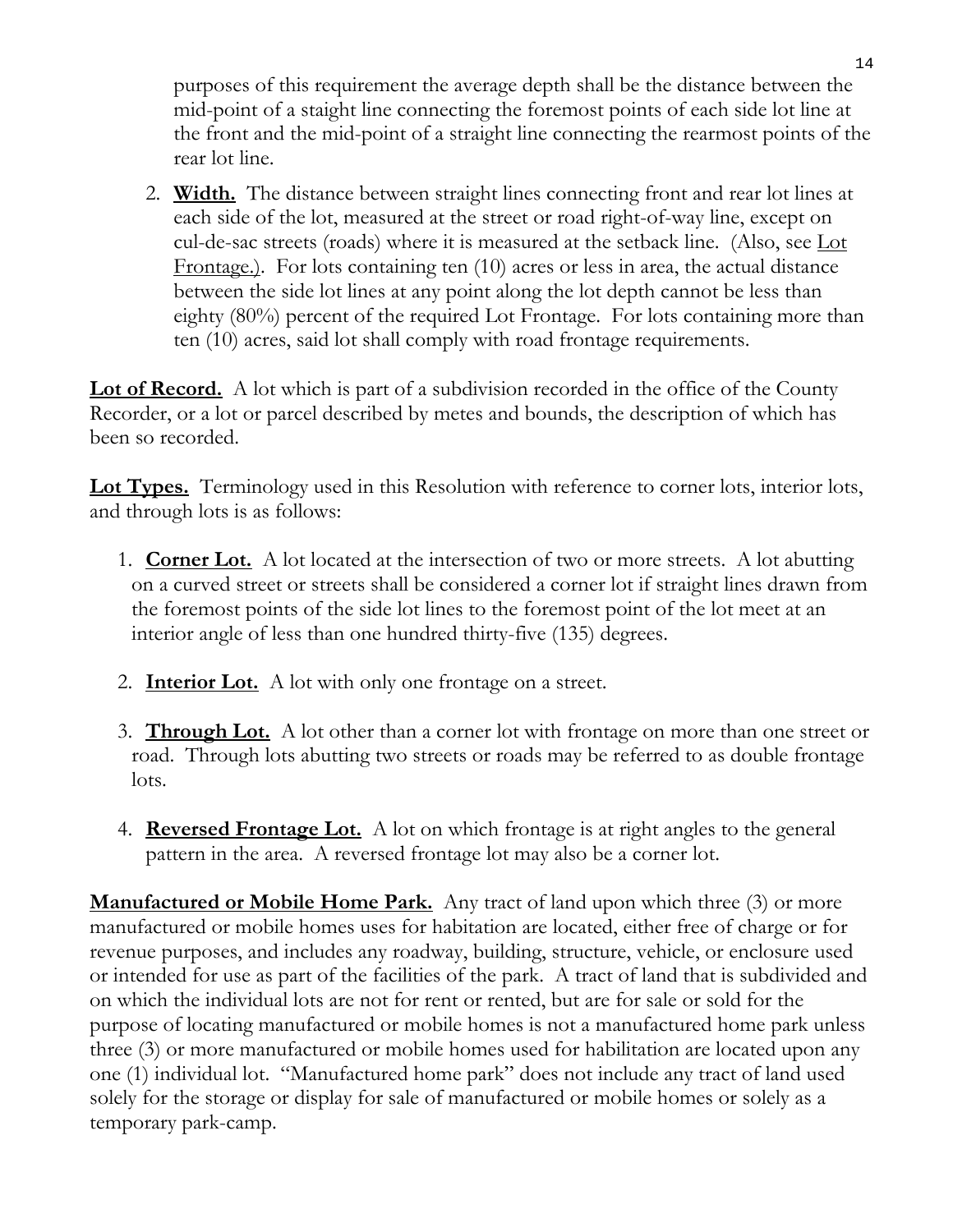**Manufacturing, Heavy.** Manufacturing, processing, assembling, storing, testing and similar industrial uses which are generally major operations and extensive in character; require large sites, open storage and service areas, extensive services and facilities, ready access to regional transportation; and normally generate some nuisances such as smoke, noise, dust, glare, air pollution, odor, but not beyond the district boundary to any large extent.

**Manufacturing, Light.** Manufacturing or other industrial uses which are usually controlled operations; relatively clean, quiet and free of objectionable or hazardous elements such as smoke, noise, odor or dust; operate and store within enclosed structures; and generate little industrial traffic and no major nuisances.

**Mineral Extraction.** Any mining, quarrying or processing of limestone, clay, sand and gravel, natural gas, oil, or other mineral resources.

**Mining, Commercial Quarries, Sand and Gravel Pits.** Any mining, quarrying or processing of limestone, clay, sand and gravel or other mineral resources. Also referred to as mineral extraction.

**Mobile Home.** A building unit or assembly of closed construction that is fabricated in an off-site facility, that is more than thirty-five (35) body feet in length or, when erected on site, is three hundred twenty (320) or more square feet, that is built on a permanent chassis and transportable in one or more sections, and that does not qualify as a manufactured home or as an industrialized unit.

**Motel or Hotel.** A series of attached, semi-detached, or detached sleeping or living units, for the accommodation primarily of automobile transient guests, having convenient access to off-street parking spaces, for the exclusive use of the guests or occupants and including also such accessory commercial uses operated primarily for the convenience of guests and subject to such restrictions as may be specified in the district where located. Also, see transient lodging.

**Motor Vehicle Salvage Facility.** Any establishment or place of business which is maintained, used, or operated for buying or selling wrecked, scrapped, ruined, or dismantled motor vehicles or motor vehicle parts.

**Nonconforming Use of Land and Buildings.** The lawful use of any dwelling, building or structure and of any land or premises, as existing and lawful at the time of enactment of a zoning resolution or amendment thereto, may be continued, although such use does not conform with the provisions of such resolution or amendment. If any such nonconforming use is discontinued for two (2) years or more, any future use of said land or building shall be in conformity with the current zoning resolution.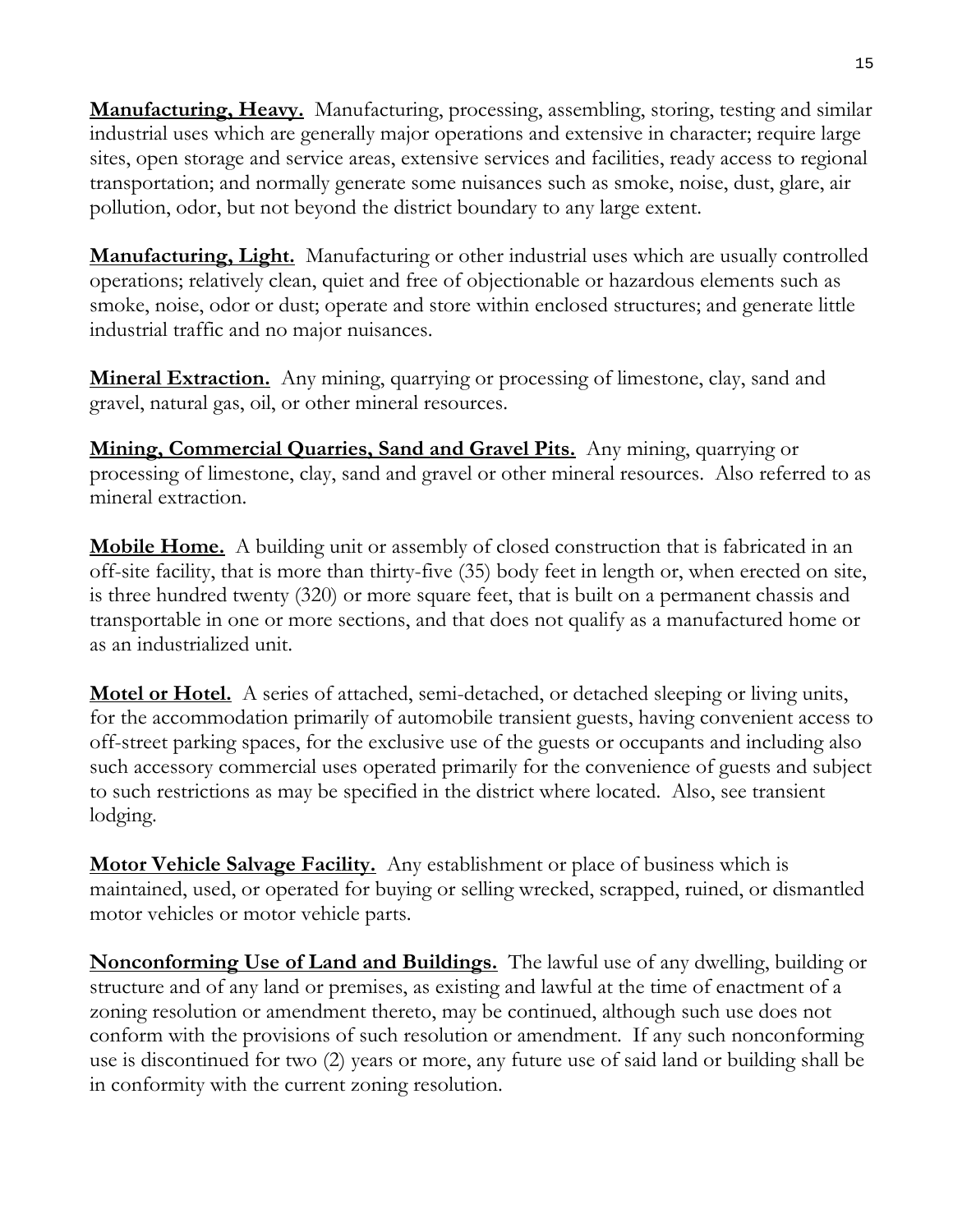**Non-Conformities.** A building, structure, or use of land existing at the enactment of this Resolution and which does not conform to the regulation of the district or zone in which it is situated.

**Nuisance.** A building or property that is structurally unsafe, unsanitary, or not provided with adequate safe egress; that constitutes a fire hazard, is otherwise dangerous to human life, or is otherwise no longer fit and habitable; or that, in relation to its existing use, constitutes a hazard to the public health, welfare, or safety by reason of inadequate maintenance, dilapidation, obsolescence, or abandonment. A nuisance could constitute an offensive activity on a property that reduces the property value of neighboring properties or results in a lessening of normal use and enjoyment to neighboring properties. Examples include, noise, junk, automobile storage, accumulation of rodents and/or insects or mosquitoes, rubbish, refuse, and debris.

**Nursery, Nursing Home.** A home or facility for the care and treatment of babies, children, pensioners, or elderly people.

**Nursery, (Greenhouse) Tree and Plant.** A place where young trees or other plants are raised for transplanting and/or for sale.

**Offices.** Quasi-commercial uses which may often be transitional between retail business and/or manufacturing and residential uses. Office business generally accommodates such occupations as administrative, executive, professional, accounting, clerical, drafting, etc. Institutional offices of a charitable, philanthropic, financial or religious or educational nature are also included in this classification.

**Open Space.** An area substantially open to the sky which may be on the same with a building. The area may include, along with the natural environmental features, water areas, swimming pools and tennis courts and other recreational facilities that the zoning commission deems permissive. Streets, parking areas, structures for habitation, and the like shall not be included.

**Orchards.** An area of land devoted to the cultivation and sale of fruit trees and the sale of the fruit therefrom.

**Original Tract.** A contiguous quantity of land held in common ownership which has not been platted by the existing owner or owners since the enactment of these Regulations.

**<u>Outdoor Recreation Area, Public or Private.</u>** Any privately or publicly owned and operated recreation facility or area which is not located within an enclosed building or structure, such as a golf course, tennis courts, ball fields, swimming pools, driving ranges, race tracks, amusement parks, stadiums, motorcross or snowmobile circuits, or campgrounds.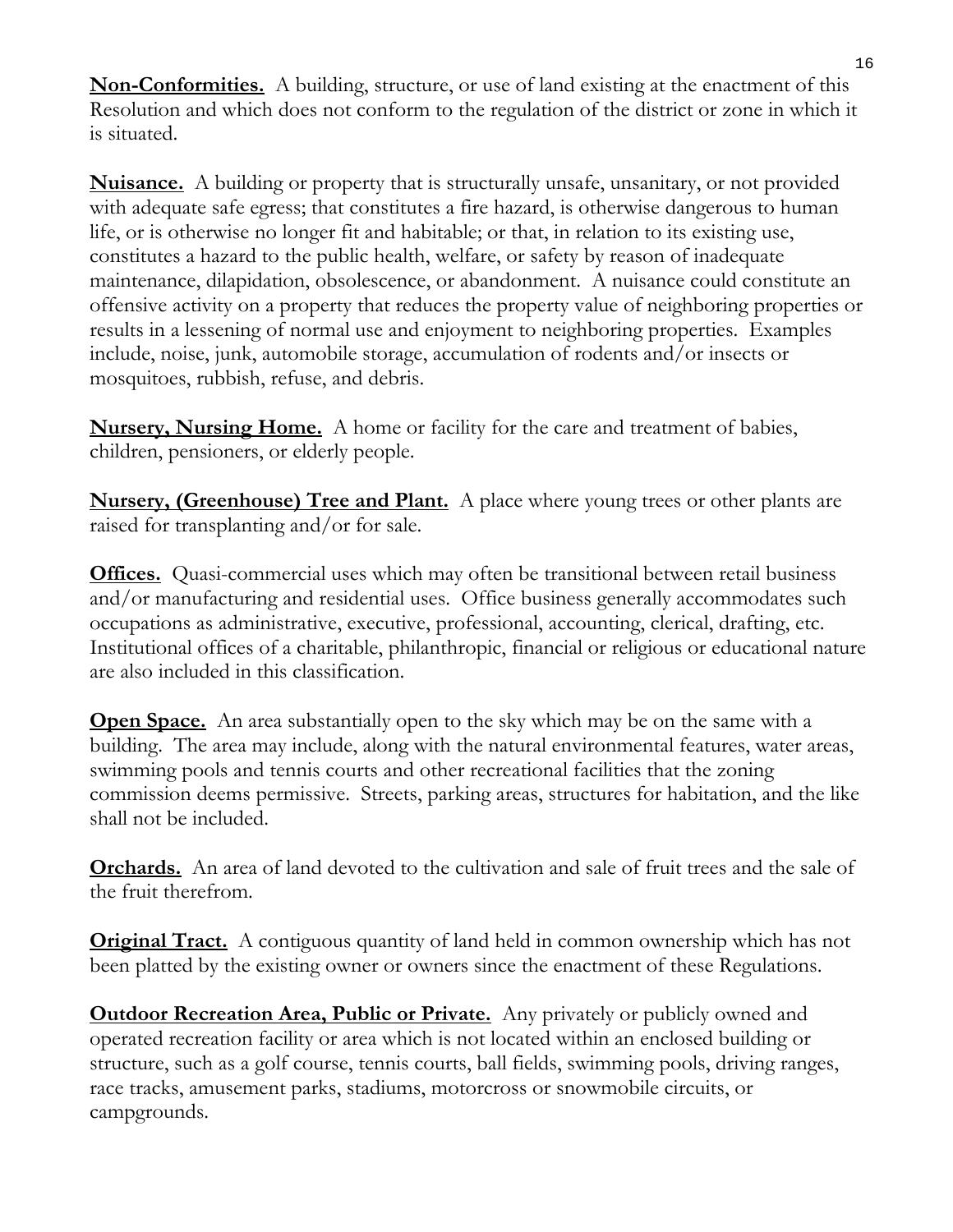**Parcel.** An individual lot held under common ownership.

**Parking Space, Off-Street**. For the purpose of this Resolution, an off-street parking space shall consist of an area adequate for parking an automobile with room for opening doors on both sides, together with properly related access to a public street or alley and maneuvering room, but shall be located totally outside of any street or alley right-of-way.

**Permanent Foundation.** Permanent masonry, concrete, or locally approved footing or foundation, to which a dwelling may be affixed.

**Permanently-Sited Manufactured Housing.** See Dwelling, Single Family.

**Permitted Use.** A use which is specifically authorized by these Zoning Regulations in a particular zoning district.

**Personal Services.** Any enterprise conducted for gain which primarily offers services to the general public such as shoe repair, watch and clock repair, barber shops, beauty shops, and similar activities.

**Planned Unit Development (PUD).** A residential or commercial development guided by a total design plan in which one or more of the zoning or subdivision regulations, other than use regulations, shall be permitted to be waived or varied to allow flexibility and creativity in site and building design and location, in accordance with general guidelines. Planned Unit Developments are designed and developed subject to the provisions of these Regulations.

**Pond.** Any man made structure in which water is impounded by constructing a dam or embankment or by excavating a pit or dugout**.** Definition for ponds includes retention basins designed to permanently hold water. This definition would not apply to detention basins designed for short-term water containment. This would not include landscape water features less than one hundred and fifty (150) square feet.

**Pools, Swimming (Private).** Any structure that contains water over twenty four (24) inches in depth and which is used, or intended to be used, for swimming or recreational bathing and which is available only to the family and guests of the householder. This includes in-ground, above ground, on-ground, and portable swimming pools.

**Pool Barrier.** A fence, a wall, a building wall, the wall of an above-ground swimming pool or a combination thereof, which completely surrounds the swimming pool and obstructs access to the swimming pool.

**Printing and Publishing.** Any business which is engaged in the printing and/or publishing of newspapers, magazines, brochures, business cards and similar activities either for profit or non-profit.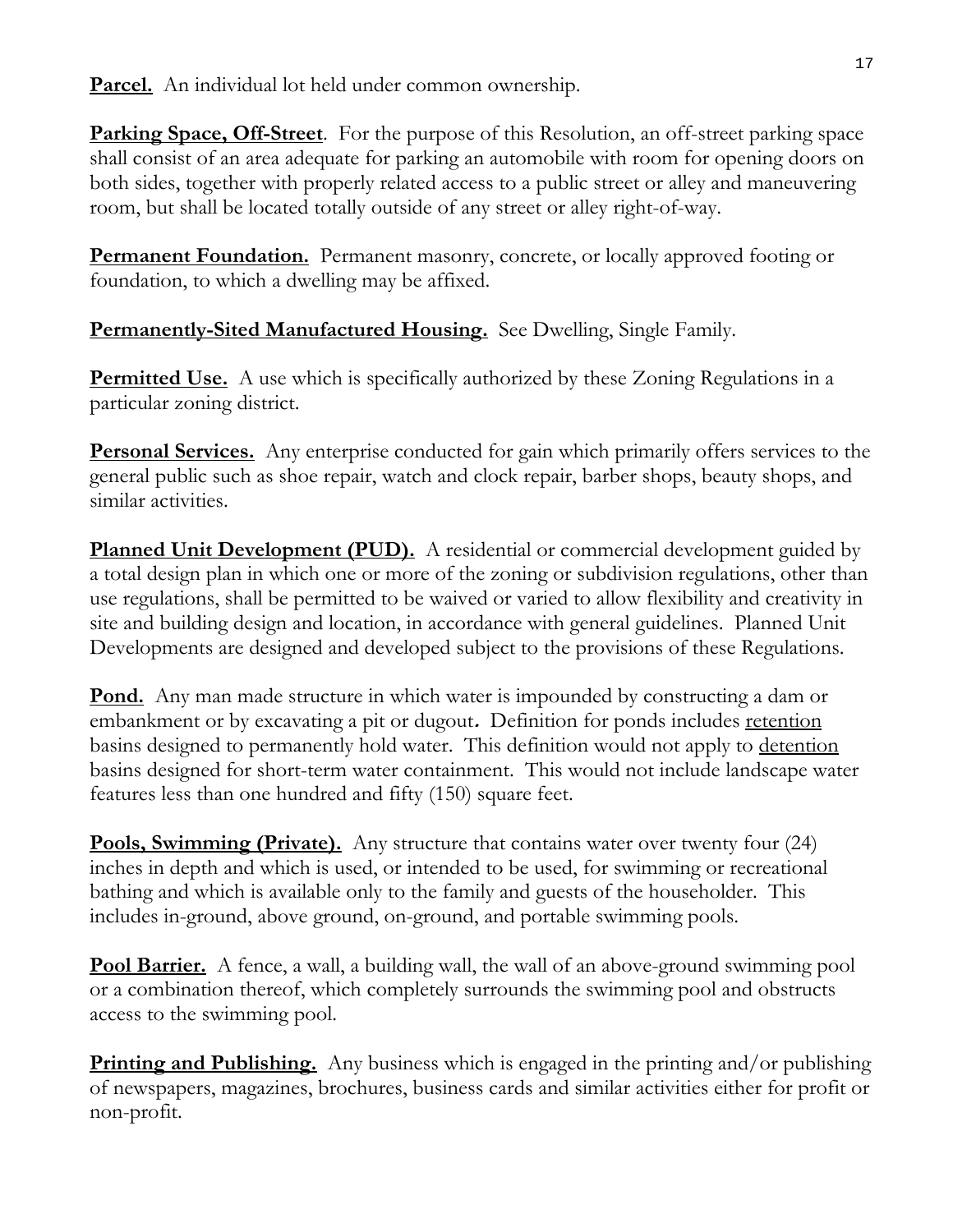**Public Facilities.** Any building or structure used by government for administrative or service purposes, but not including buildings devoted solely to the storage and maintenance of equipment and materials.

**Public Service Facility.** The erection, construction, alteration, operation or maintenance of buildings, power plants, substations, water treatment plants or pump station, sewage disposal plant or pump station, communications facilities and/or equipment, electrical, gas, water and sewerage service and other similar public service structures or facilities whether publicly or privately owned; but excluding sanitary landfills.

**Public Use.** Uses including public parking, schools, and administrative, cultural, and service buildings, but not including public land or buildings devoted solely to the storage and maintenance of equipment and materials.

**Public Utility.** The erection, construction, alteration, operation or maintenance of buildings, power plants, substations, water treatment plant or pump station, sewage disposal plant or pump station, communications facilities and/or equipment, electrical, gas, water and sewerage service, sanitary landfills and other similar public service structures or facilities whether publicly or privately owned.

**Public Uses.** Public parks, schools, administrative and cultural buildings and structures, not including public land or buildings devoted solely to the storage and maintenance of equipment and materials and public service facilities.

**Public Way.** An alley, bridge, channel, ditch, easement, expressway, freeway, highway, land, road, sidewalk, street, walk, bicycle path; or other ways in which the general public entity have a right, or which are dedicated, whether improved or not.

**Quasi-Public Use.** Churches and other facilities of an educational, religious, charitable, philanthropic, or non-profit nature.

**Recreation, Commercial.** Any business which is operated as a recreational enterprise, either publicly or privately owned, for profit. Examples include, but are not limited to: golf courses, bowling alleys, swimming pools, tourist attractions, etc.

**Recreation, Non-Commercial.** Any business which is operated as a recreational enterprise, either publicly or privately owned, for non-profit. Examples include, but are not limited to: fishing areas, parks, archery ranges, etc.

**Recreational Vehicle.** A vehicle type unit primarily designed as temporary (not more than 120 days) living quarters for recreational, camping, or travel use only, which either has its own motive power or is mounted on or drawn by another vehicle. The basic entities are: travel trailer, camping trailer, truck camper, and motor home*.* A recreational vehicle shall not be used as a permanent residence or residential dwelling and must have a current license.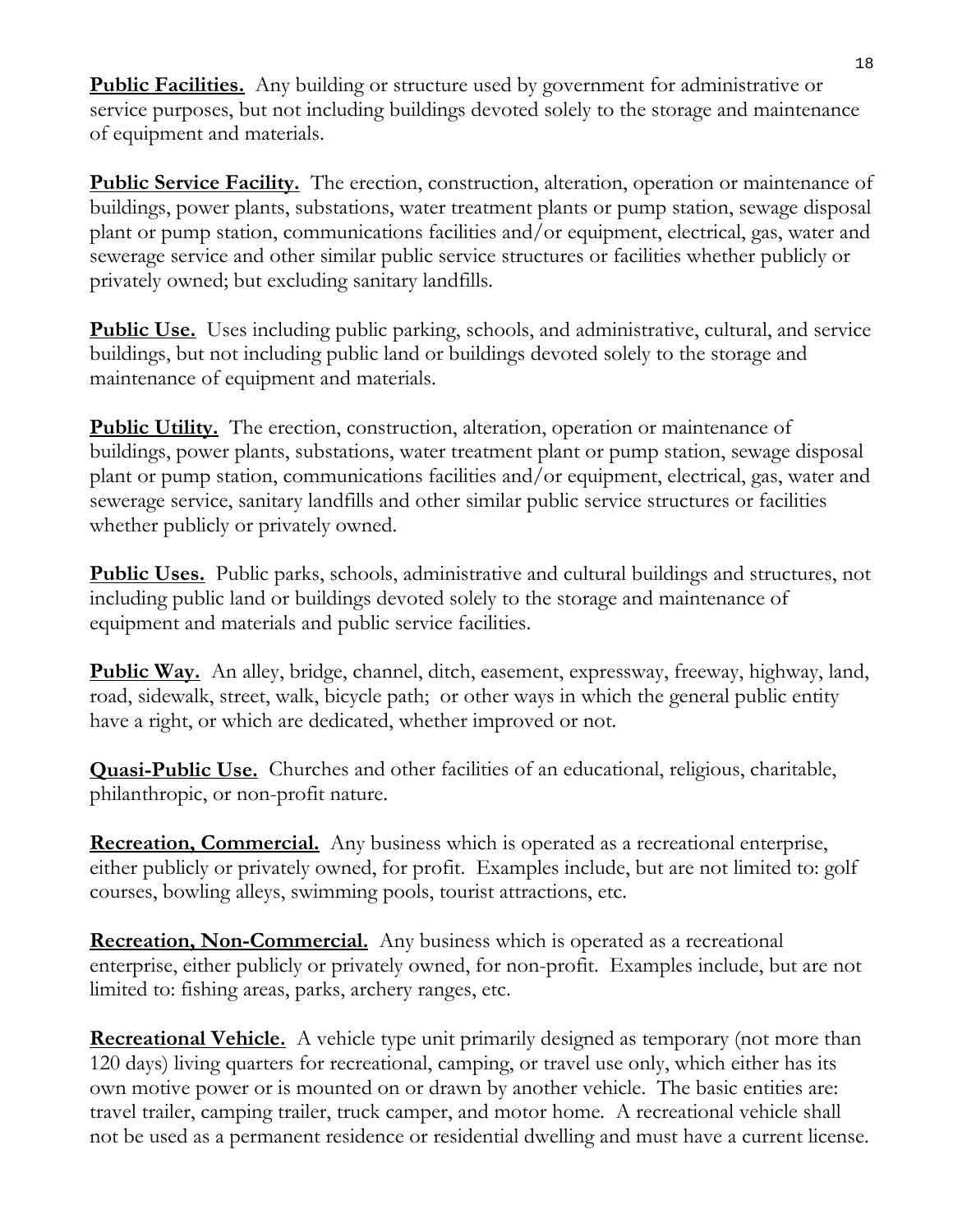**Recreational Vehicle Park.** A parcel of land upon which two (2) or more recreational vehicles sites are located, established, or maintained for occupancy by recreational vehicles of the general public as temporary living quarters for recreation or vacation purposes.

**Recreational Vehicle Site.** A plot of ground intended for the accommodation of either a recreational vehicle, tent, or other individual camping unit on a temporary basis.

**Refuse.** Refuse shall mean combustible and noncombustible waste materials.

**Religious, Cultural, and Fraternal Activity.** A use or building owned or maintained by organized religious organizations or nonprofit associations for social, civic or philanthropic purposes, or the purpose for which persons regularly assemble for worship.

**Research, Development and Testing.** Establishments, structures, facilities and areas devoted to research, product development and scientific testing whether in connection with the development of new products, the discovery of causes of product failure or malfunction, and specifically including without limitation to the conduct of research, development and testing concerning: automotive, vehicular and other forms of transportation; engines, power products and equipment; production equipment; any and all other processes related to any of the foregoing; and improved highway facilities for vehicular traffic.

**Right-of-Way.** A strip of land taken or dedicated as use for a public way. In addition to the roadway, it normally incorporates the curbs, lawn strips, sidewalks, lighting, and drainage facilities, and may include special features required by the topography or treatment (such as grade separation, landscaped areas, viaducts, and bridges).

**Roof, Mean Height.** The average of the roof eave height and the height to the highest point on the roof surface, except that eave height shall be used for roof angle of less than or equal to ten (10) degrees.

**Rubbish/Trash.** Combustible and noncombustible waste materials; the term shall include the residue from the burning of wood, coal, coke and other combustible materials, paper, rags, cartons, boxes, wood, excelsior, rubber, leather, tree branches, yard trimmings, tin cans, metals, mineral matter, glass, crockery and dust and other similar materials.

**Salvage Motor Vehicle.** Any motor vehicle which is in a wrecked, dismantled, or worn out condition, or unfit for operation as a motor vehicle.

**Sanitary Landfill.** A land disposal site employing a method of disposing of solid wastes on land in a manner intended to minimize environmental hazards by spreading the solid wastes in thin layers, compacting the solid wastes to the smallest practical volume, and applying and compacting cover material daily.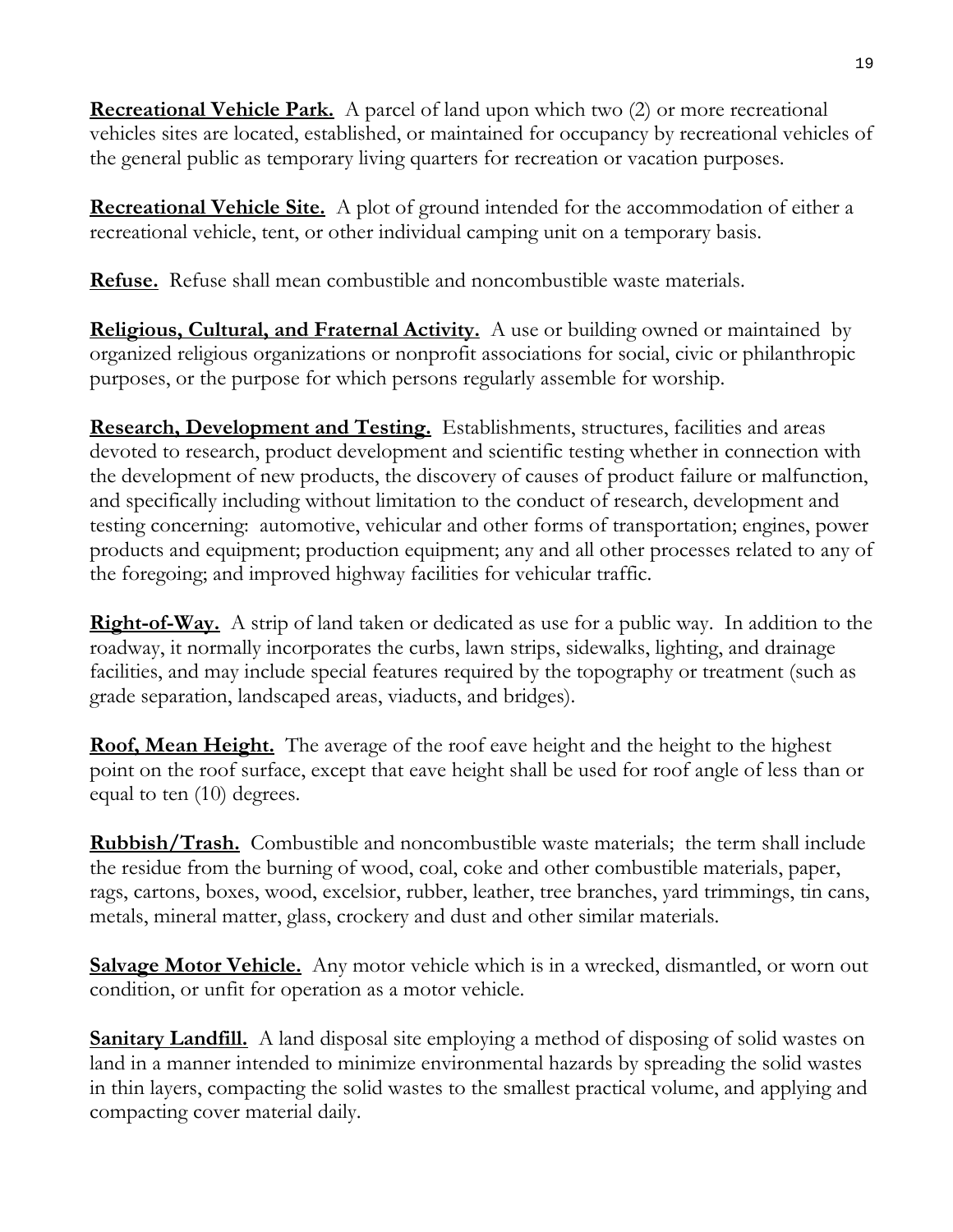**Seat.** For purposes of determining the number of off-street parking spaces for certain uses, the number of seats is the number of seating units installed or indicated, or each twenty four (24) lineal inches of benches, pews, or space for loose chairs.

**Screening.** To provide privacy of adjoining uses, including masonry walls, solid preservatively treated wood, chain link with solid slats, or landscaped with grass and closely planted shrubs or other evergreen plants.

**Semitrailer/Sealand Containers.** A vehicle designed or used for carrying persons or property with another and separate motor vehicle, so that in operation, a part of its own weight or that of its load, or both, rests upon and is carried by another vehicle. A semitrailer shall not be used for storage, advertising, business, and residential use.

**Service Station.** Any building, structure, or land used for the dispensing and sale at retail of any automobile fuels, oils, for accessories, including lubrication of automobiles and replacement or installation of minor parts and accessories but not including major repair work.

**Setback Line.** A line established by the Zoning Resolution generally parallel with and measured from the lot line, defining the limits of a yard in which no building, other than accessory building, or structure may be located above ground, except as may be provided in said code.

**<u>Setback Line, Front.</u>** Determined from the edge of the road right-of-way.

**Sewers, Central or Group.** An approved sewage disposal system which provides a collection network and disposal system and central sewage treatment facility for a single development, community, or region.

**Sewers, On-Site.** A septic tank or similar installation on an individual lot which utilizes an aerobic bacteriological process or equally satisfactory process for the elimination of sewage and provides for the proper and safe disposal of the effluent, subject to the approval of health and sanitation officials having jurisdiction.

**Sidewalk.** That portion of the road right-of-way outside the roadway, which is improved for the use of pedestrian traffic.

**Sign.** Any device designated to inform or attract the attention of persons not on the premises on which the sign is located.

1. **Sign, On-Premises.** Any sign related to a business or profession conducted, or a commodity or service sold or offered upon the premises where such sign is located.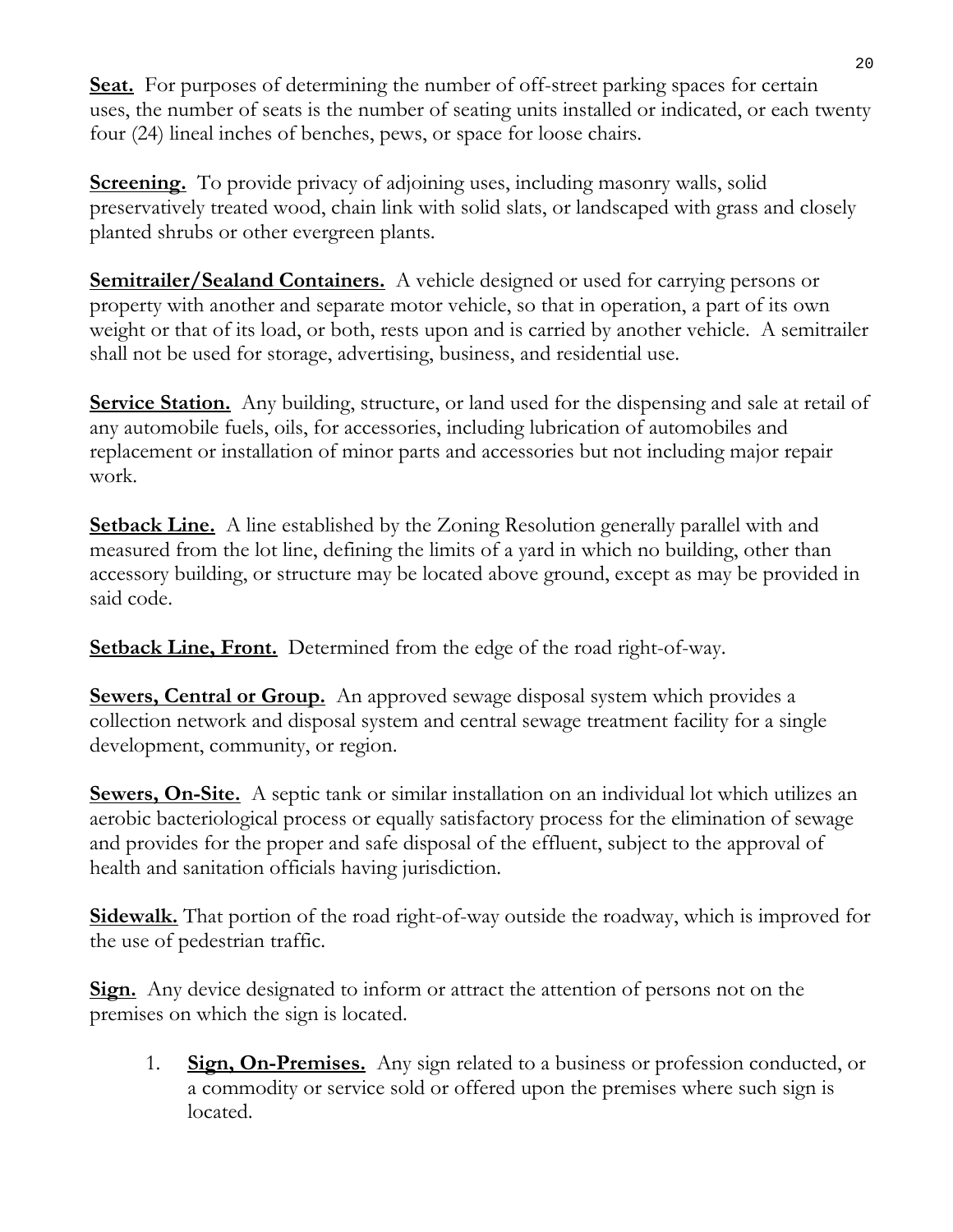- 2. **Sign, Off-Premises (Billboards).** Any sign unrelated to a business or profession conducted or to a commodity or service sold or offered upon the premises where such sign is located. Billboards are considered off-premises signs.
- 3. **Sign Illuminated.** Any sign illuminated by electricity, gas or other artificial light including reflection or phosphorescent light.
- 4. **Sign, Lighting Device.** Any light, string of lights, or group of lights located or arranged so as to cast illumination on a sign.
- 5. **Sign, Ground.** A display sign supported by uprights or braces in or upon the ground surface.
- 6. **Sign, Marquee**. A display sign attached to or hung from a marquee, canopy or other covered structure projecting from and supported by the building and extending beyond the building wall, building line, or street lot line.
- 7. **Sign, Pole.** Any sign which is erected on a pole or poles, which is wholly or partially independent of any building for support.
- 8. **Sign, Political.** A sign which announces the candidacy of a person or slate or persons running for elective office, a political party, or issue or slate of issues.
- 9. **Sign, Portable.** A sign which is designed to be easily movable.
- 10. **Sign, Projecting.** A display sign which is attached directly to the building wall and which extends more than fifteen (15) inches from the face of the wall.
- 11. **Sign, Roof.** A display sign which is erected, constructed, and maintained above the roof of the building.
- 12. **Sign, Temporary.** A display sign, banner or other advertising device constructed on cloth, canvas, fabric or other light temporary material, with or without a structural frame, intended for a limited period of display, including decorative displays for holidays or public demonstrations.
- 13. **Sign, Wall.** A display sign which is painted on or attached directly to the building wall and which extends not more than fifteen inches from the face of the wall.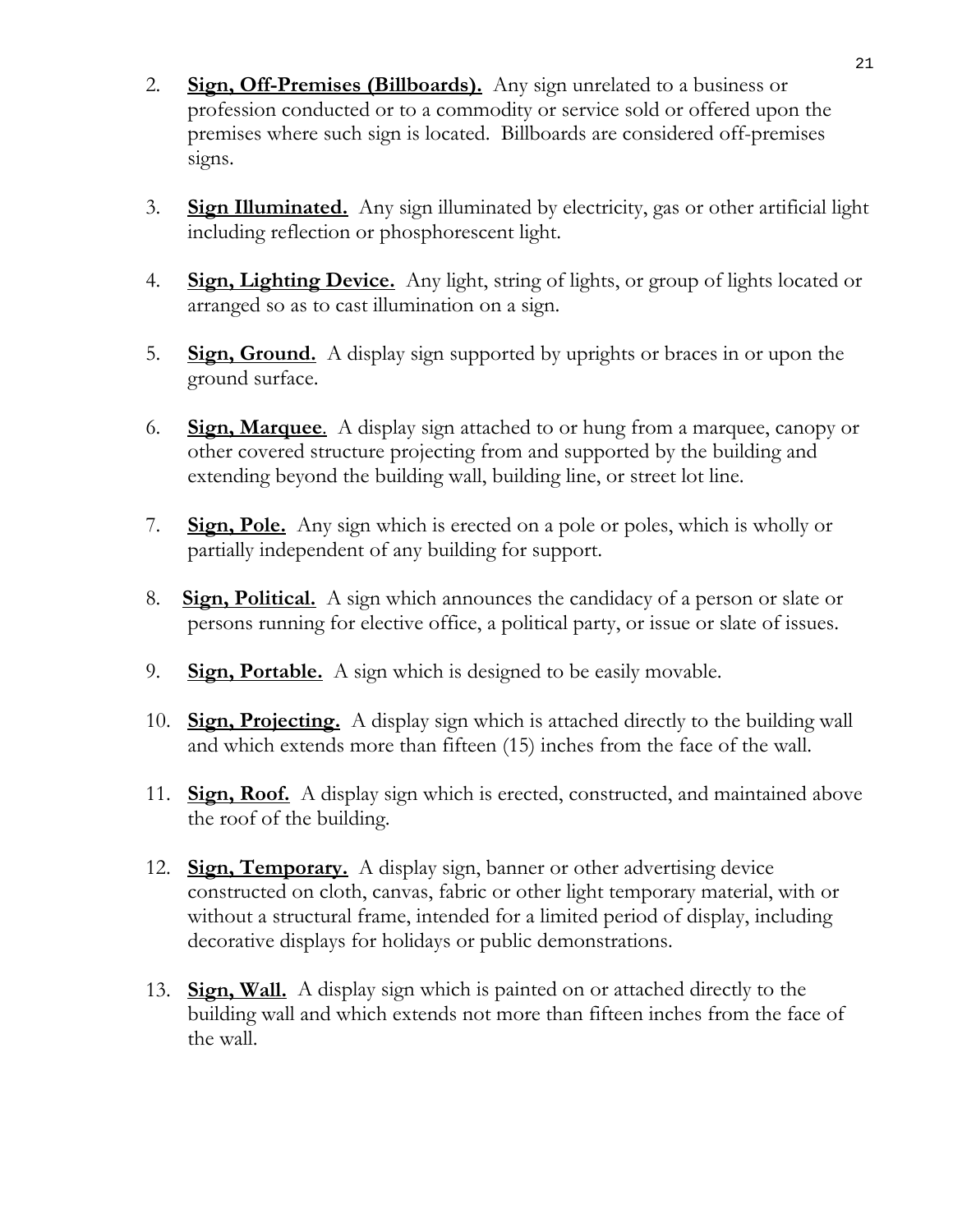**Solid Wastes.** Such unwanted residual solid or semisolid material as results from industrial, commercial agricultural, and community operations, excluding earth or material from construction, mining, or demolition operations, and also, and other substances which are not harmful to public health, and includes, but is not limited to, garbage, combustible and non-combustible material, street dirt, and debris. For purposes of this definition, "material from construction operations" and "material from demolition operations" are those items affixed to the structure being constructed or demolished, such as brick, concrete, stone, glass, wallboard, framing and finishing lumber, roofing materials, plumbing, plumbing fixtures, wiring, and insulation material.

**Stick-built.** A way of describing any structure built from boards of lumber and other building materials, in which a substantial amount of the required material and construction labor are brought together in final form at the foundation site.

**Storage Facility.** A structure which is partially opened or fully enclosed in which animals, chattels, or property are stored or kept.

**Story.** That part of a building between the surface of a floor and the ceiling immediately above.

**<u>Structure.</u>** Anything constructed or erected, the use of which requires location on the ground, or attachment to something having a fixed location on the ground. Among other things, structures include buildings, mobile homes, walls, fences, and billboards.

# **Subdivision.**

- 1) The division of any parcel of land shown as a unit or as contiguous units on the last preceding tax roll, into two (2) or more parcels, sites, or lots, any one of which is less than five acres for the purpose, whether immediate or future, of transfer of ownership, provided, however, that the division or partition of land into parcels of more than five (5) acres not involving any new streets or easements of access, and the sale or exchange of parcels between adjoining lot owners where such sale or exchange does not create additional building sites, shall be exempted; or
- *2)* The improvement of one (1) or more parcels of land for residential, commercial, or industrial structures or groups of structures involving the division or allocation of land for the opening, widening or extension of any street or streets, except private streets serving industrial structures; the division or allocation of land as open spaces for common use by owners, occupants, or lease holders, or as easements for the extension and maintenance of public sewer, water, storm drainage, or other public facilities.

**Subdivision, Minor.** A subdivision approved by the Champaign County Engineer's Office and the Regional Planning Commission's designated representative which does not require a plat and which is in conformance with the provisions of Section 329 and Section 803 of the Champaign County Subdivision Regulations.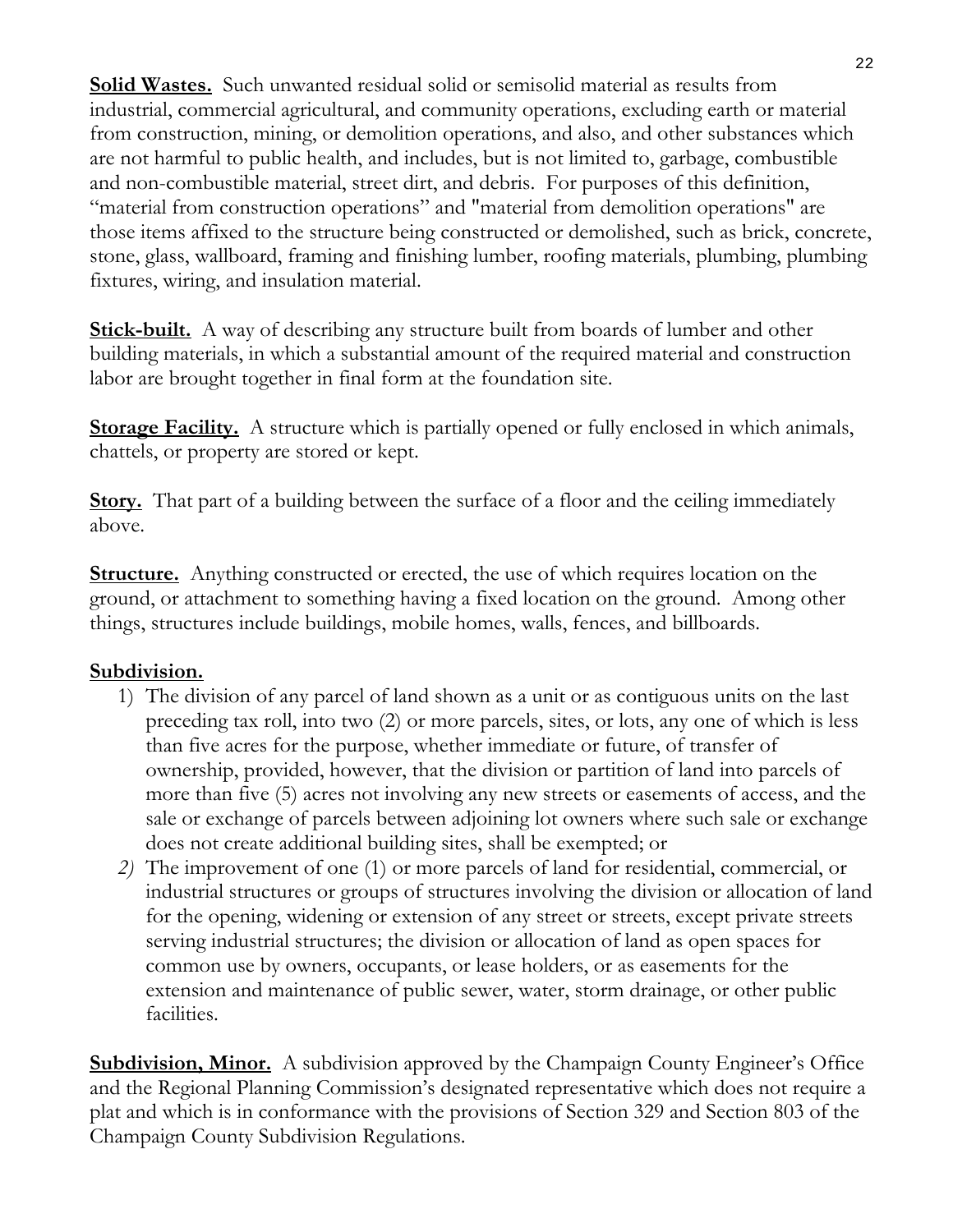**Supply Yards.** A commercial establishment storing and offering for sale building supplies, steel supplies, coal, heavy equipment, feed and grain, and similar goods.

**Swimming Pool.** A pool, pond, lake, or open tank containing at least twenty four (24) inches of water at any point and maintained by the owner or manager. Farm ponds are exempt from this definition.

- 1. **Private.** Exclusively used without paying an additional charge for admission by the residents and guests of a single household, a multi-family development, or a community, the members and guests of a club, or the patrons of a motel or hotel; an accessory use.
- 2. **Community.** Operated with a charge for admission; a primary use.

**Telecommunication Tower.** Any structure with radio frequency transmission or reception equipment attached that is free standing or is to be connected to a building or other structure. A telecommunication tower shall meet all of the following conditions:

- 1. It is constructed on or after October 31, 1996;
- 2. It is owned or principally used by a public utility engaged in the provision of telecommunication services;
- 3. It is a free standing structure or is attached to another building or structure and is higher than the maximum allowable height permitted in the zoning district in which it is located.

**Thoroughfare, Controlled or Limited Access.** A thoroughfare on the interstate highway system, or any other thoroughfare which is so designed as to carry large volumes of through traffic and preclude traffic flow interruptions normally resulting from turning and stopped traffic. Controlled or limited access thoroughfares have no grade crossings and utilize exit and entrance ramps, bridges, merge and exit lanes, and other design features to accomplish unimpeded traffic flow, and are not intended to provide direct access to abutting property. Controlled or limited access thoroughfares shall not be construed as providing lot frontage as required by these Regulations.

**Thoroughfare, Major or Secondary.** An officially designated Federal or State numbered highway or County or other road designated as a major thoroughfare by the Champaign County Engineer, or a County or other road designated as a secondary thoroughfare.

# **Through Lot.** See Lot Types.

**Toxic or Hazardous Material.** Any substance or mixture by physical characteristic such as flammability, corrositivity, toxicity, reactivity, or infectious characteristics as to pose, a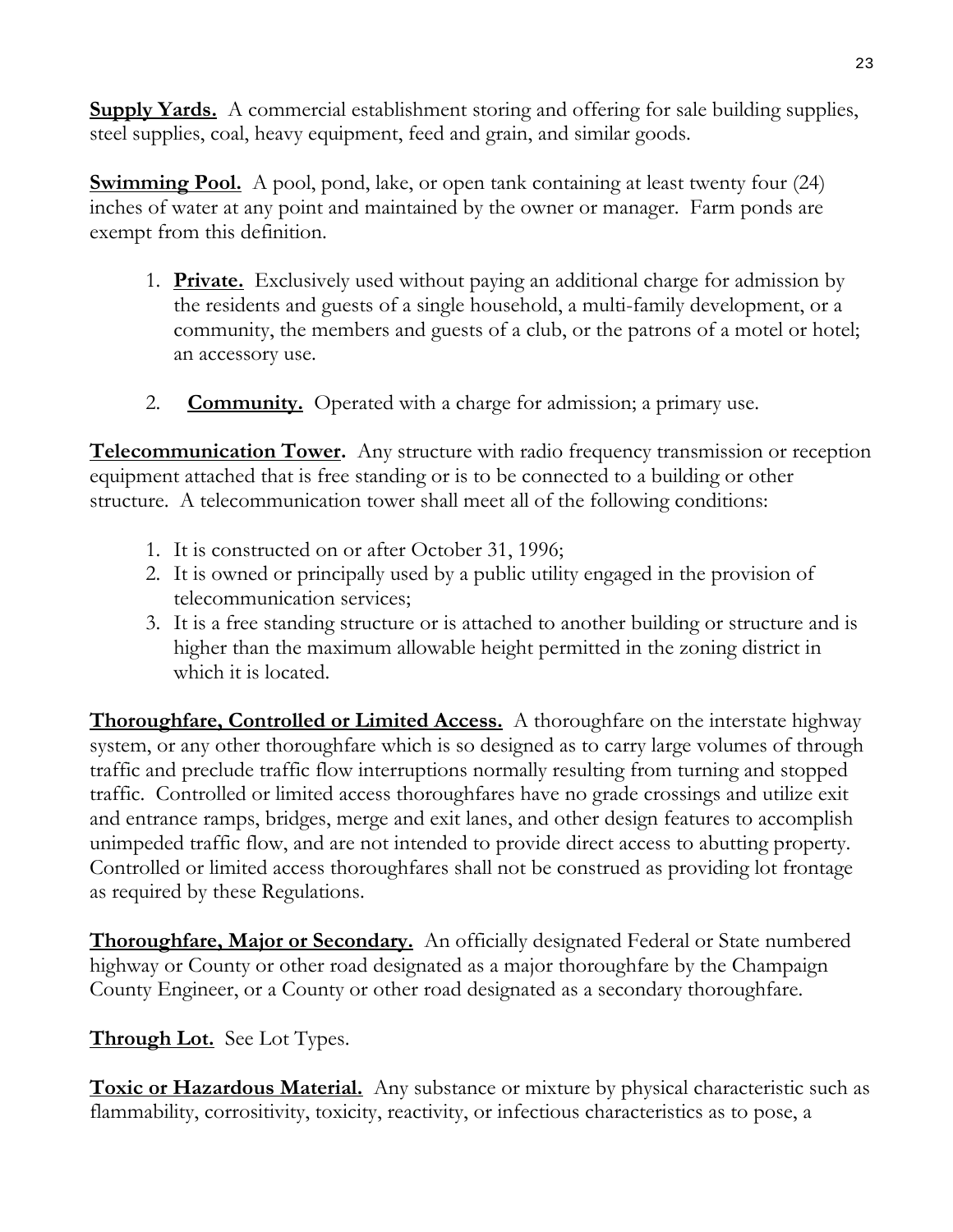significant or potential hazard to water supplies or human health if such substances were discharged to land or waters of the community or township.

**Transient Lodgings.** A building in which lodging or boarding and lodging are provided and offered to the public for compensation. As such, it is open to the public in contradistinction to a boarding house, rooming house, lodging house, or dormitory which is herein separately defined. Examples include: hotel, motel, apartment hotel, and bed and breakfast facility.

**Transport Terminals.** Any business, structure, or premise which primarily receives or distributes goods.

**Transportation, Director of.** The Director of the Ohio Department of Transportation.

**Travel Trailer.** A non-self propelled recreational vehicle that does not exceed an overall length of thirty five (35) feet, exclusive of bumper and tongue or coupling, and contains less than three hundred and twenty (320) square feet when erected on site. "Travel trailer" continues to include a tent-type fold-out camping trailer as defined in section 4517.01 of the Ohio Revised Code. A travel trailer is designed to be used as temporary (not more than 120 days) and shall not be used as a residential dwelling.

**Use.** The specific purposes for which land or a building is designated, arranged, intended, or for which it is or may be occupied or maintained.

**Use, Temporary.** A use that is authorized by this code to be conducted for a fixed period of time. Temporary uses are characterized by such activities as the sale of agricultural products, contractors' offices and equipment sheds, fireworks, carnivals, flea markets, and garage sales.

**Variance.** A variance is a modification of the strict terms of the relevant regulations where such modification will not be contrary to the public interest and where owing to conditions peculiar to the property and not the result of the action of the applicant, a literal enforcement of the regulations would result in unnecessary and undue hardship.

**Very Low Density Residential.** Single-family dwellings and/or farm housing units and isolated residential developments not requiring a major plat under Champaign County's Subdivision Regulations.

**Veterinary Animal Hospital or Clinic.** A place used for the care, grooming, diagnosis, and treatment of sick, ailing, infirm, or injured animals, and those who are in need of medical or surgical attention, and may include over-night accommodations on the premises for treatment, observation and/or recuperation. It may also include boarding that is incidental to the primary activity.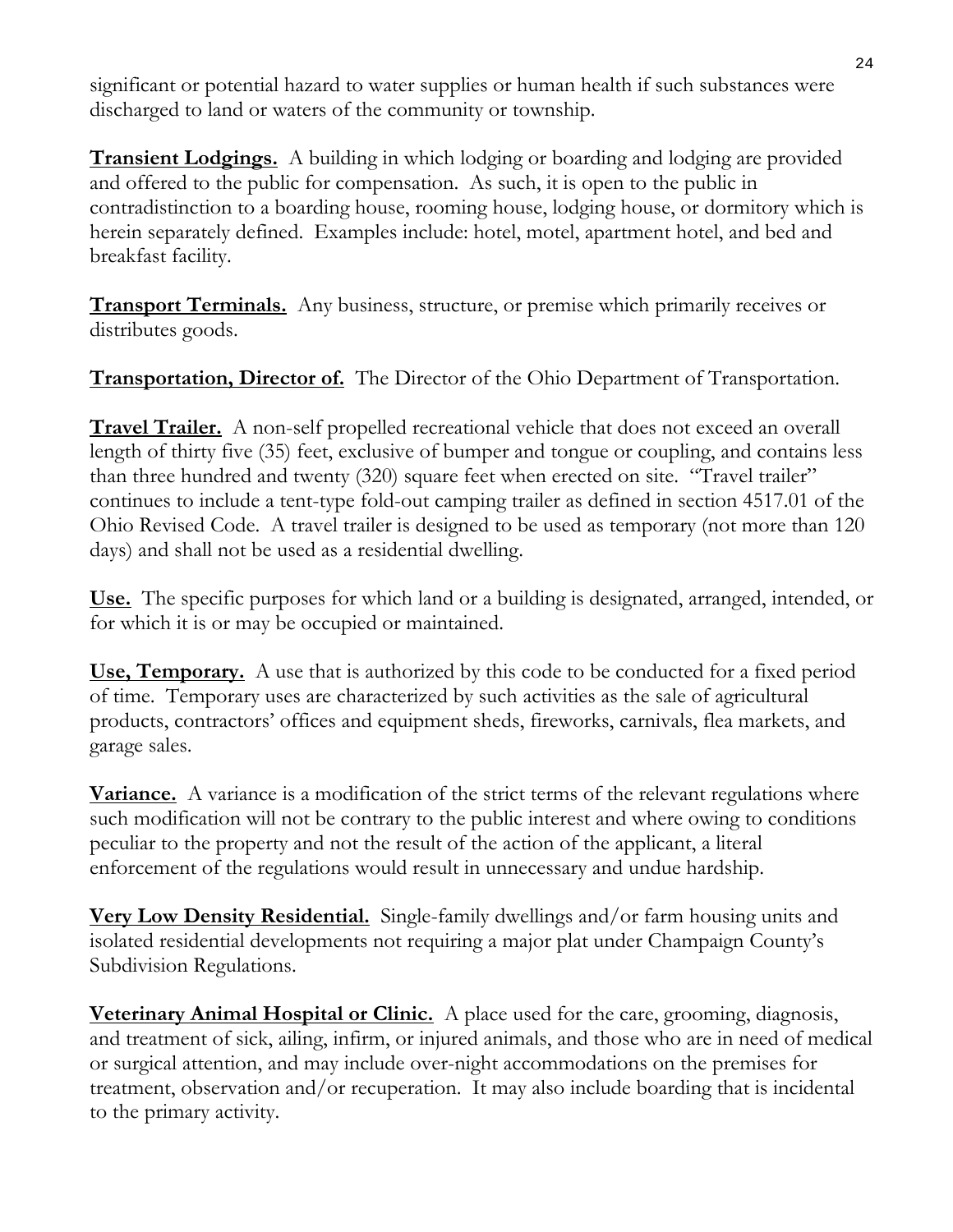**Vicinity Map.** A drawing located on the plat which sets forth by dimensions or other means, the relationship of the proposed subdivision or use to other nearby developments or landmarks and community facilities and services within the general area in order to better locate and orient the area in question.

**Walkway.** A public way, four (4) feet or more in width, for pedestrian use only, whether along the side of the road or not.

**Wholesale and Warehouse.** Business establishments that generally store and sell commodities in large quantities or by the piece to retailers, jobbers, other wholesale establishments or manufacturing establishments. These commodities are basically for further resale, for use in the fabrication of a product, or for use by a business service.

**Yard.** A required open space other than a courtyard unoccupied and unobstructed by any structure or portion of a structure from three (3) feet above the general ground level of the graded lot upward; provided, accessories, ornaments, and furniture may be permitted in any yard, subject to height limitations and requirements limiting obstruction of visibility.

- 1. **Yard, Front.** A yard extending between side lot lines across the front of a lot and from the front lot line to the front of the principal building.
- 2. **Yard, Rear.** A yard extending between side lot lines across the rear of a lot and from the rear lot line to the rear of the principal building,
- 3. **Yard, Side.** A yard extending, from the principal building to the side lot line on both sides of the principal building between the lines establishing the front and rear yards.

**Zoning Certificate.** A document issued by the Zoning Inspector authorizing the occupancy or use of a building or structure or the actual use of lots or land in accordance with the previously issued Zoning Permit.

**Zoning Permit.** A document issued by the Zoning Inspector authorizing the use of lots, structures, uses of land and structures, and the characteristics of the uses.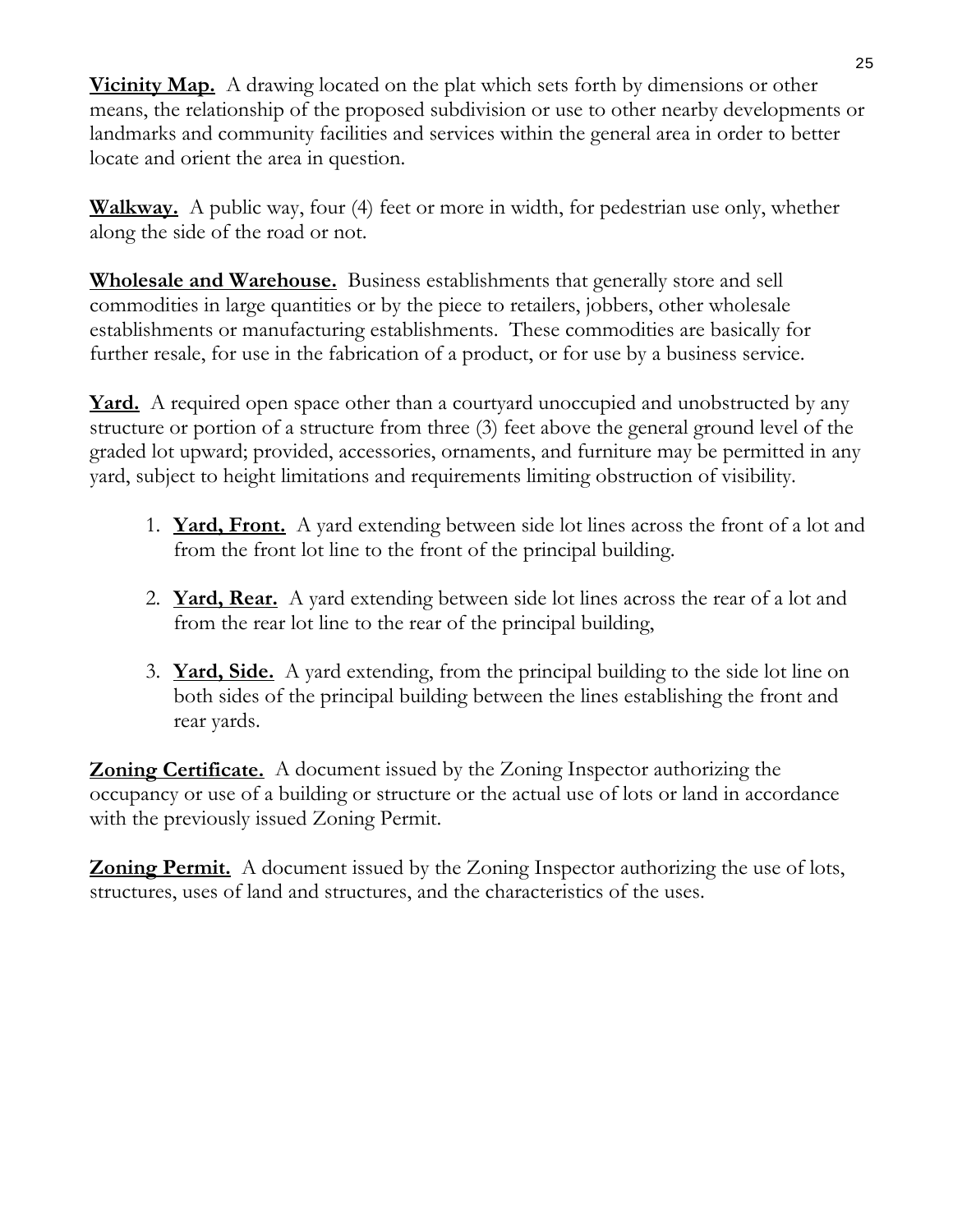# **ARTICLE III ENFORCEMENT**

**Section 300 Zoning Permits Required.** No building, or other structure, shall be erected, moved, added to, structurally altered, nor shall any building, structure, or land be established or changed in use without a permit therefore, issued by the Zoning Inspector. Said permit shall be obtained before any county permits are obtained. Zoning permits shall be issued only in conformity with the provisions of this Resolution unless the Zoning Inspector receives a written order from the Board of Zoning Appeals deciding an appeal, conditional use, or variance as provided by this Resolution.

**Section 301 Contents of Application for Zoning Permit.** The application for zoning permit shall be signed by the owner or applicant attesting to the truth and exactness of all information supplied on the application. Each application shall clearly state that the permit shall expire and may be revoked if work has not begun within six (6) months or substantially completed within one and one-half (1.5) years. At a minimum, the application shall contain the following information.

- 1. Name, address, and telephone number of the applicant;
- 2. Legal description of the property (survey and/or deed);
- 3. Existing use;
- 4. Proposed use;
- 5. Zoning district;
- 6. Plans in duplicate drawn to scale, showing the actual dimensions and the shape of the lot to be built upon; the exact size and location of existing buildings on the lot, if any, and the location and dimensions of the proposed building(s) or alteration;
- 7. Building heights
- 8. Number of off-street parking spaces or loading berths;
- 9. Number of dwelling units;
- 10. Such other matters as may be necessary to determine conformance with, and provide for the enforcement of this Resolution.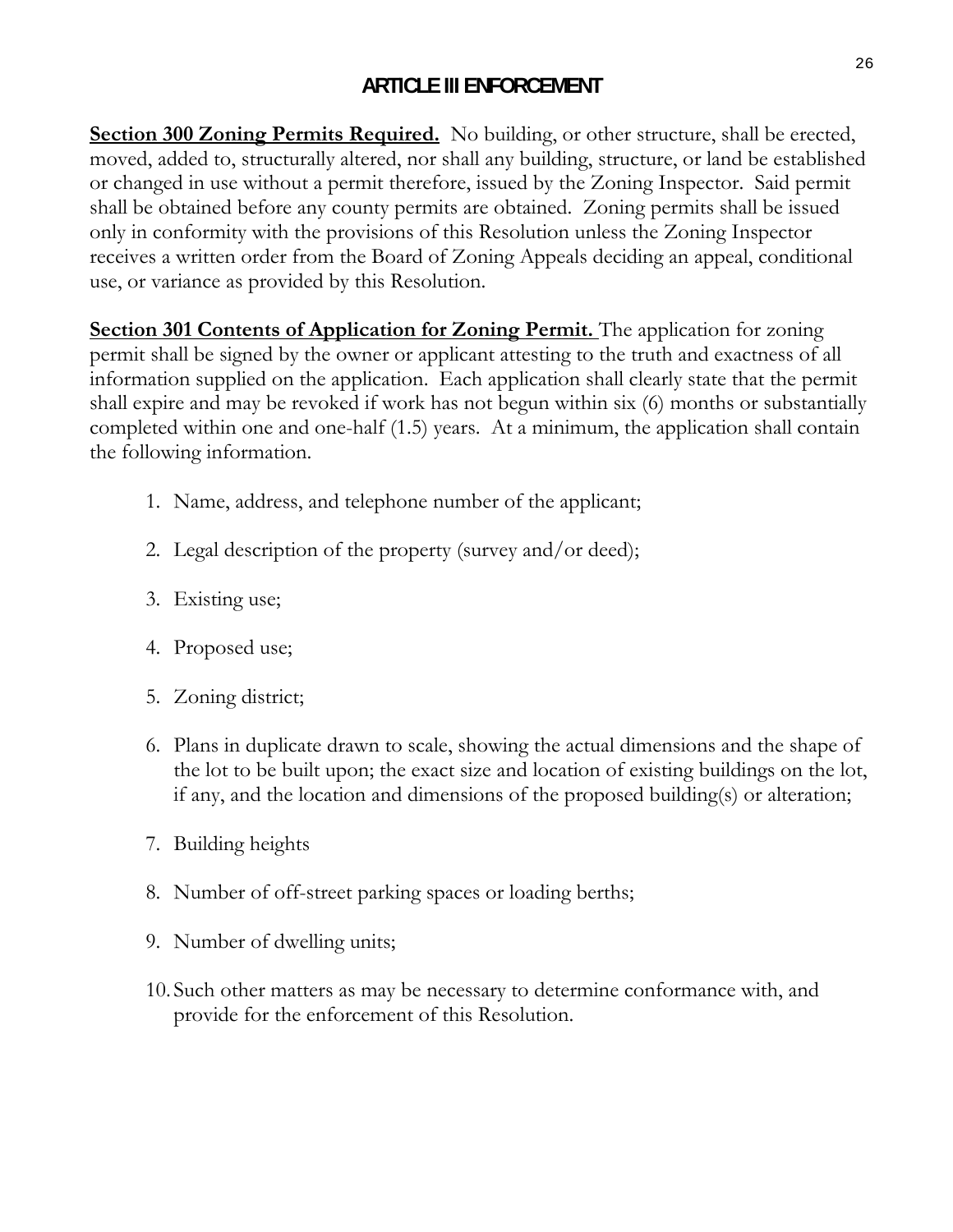**Section 302 Approval of Zoning Permit.** Within thirty (30) days after the receipt or an application, the Zoning Inspector shall either approve or disapprove the application in conformance with the provisions of this Resolution. All zoning permits shall, however, be conditional upon the commencement of work within six (6) months. One copy of the plans shall be returned to the applicant by the Zoning Inspector, after the Zoning Inspector shall have marked, such copy either as approved or disapproved and attested to same by his signature on such copy. One copy of plans, similarly marked, shall be retained by the Zoning Inspector. The Zoning Inspector shall issue a placard, to be posted in a conspicuous place on the property in question, attesting to the fact that the use or alteration is in conformance with the provisions of this Resolution.

**Section 303 Submission to Director of Transportation.** Before any zoning permit is issued affecting any land within three hundred (300) feet of the centerline of a proposed new highway or a highway for which changes are proposed as described in the certification within a radius of five hundred (500) feet from the point of intersection or said centerline with any public road or highway, the Zoning Inspector shall give notice, by registered mail to the director of Transportation, that he shall not issue a zoning permit for one hundred twenty (120) days from the date the notice is received by the Director of Transportation. If the Director of Transportation notifies the Zoning Inspector that he shall proceed to acquire the land needed, then the Zoning Inspector shall refuse to issue the zoning permit. If the Director of Transportation notifies the Zoning Inspector that acquisition at this time is not in the public interest or upon the expiration of the one hundred twenty (120) day period or any extension thereof agreed upon by the Director of Transportation and the property owner, the Zoning Inspector shall, if the application is in conformance with all provisions of this Resolution issue the zoning permit.

**Section 304 Expiration of Zoning Permit.** If the work described in any zoning permit has not begun within six (6) months from the date of issuance thereof, said permit shall expire; it shall be revoked by the Zoning Inspector; and written notice thereof shall be given to the persons affected. If the work described in any zoning permit has not been substantially completed within one and one-half (1.5) years of the date of issuance thereof, said permit shall expire and be revoked by the Zoning Inspector, and written notice thereof shall be given to the persons affected, together with notice that further work as described in the cancelled permit shall not proceed unless and until a new zoning permit has been obtained or extension granted. Extensions, if granted, shall be in six (6) months increments, not to exceed one and one-half (1.5) years.

**Section 312 Record of Zoning Permits.** The Zoning Inspector shall maintain a record of all zoning permits and copies shall be furnished upon written request to any person.

# **Section 320 Failure to Obtain a Zoning Permit.**

Failure to obtain a zoning permit or certificate occupancy all be a violation of this Resolution and punishable under Section 350 of this Resolution.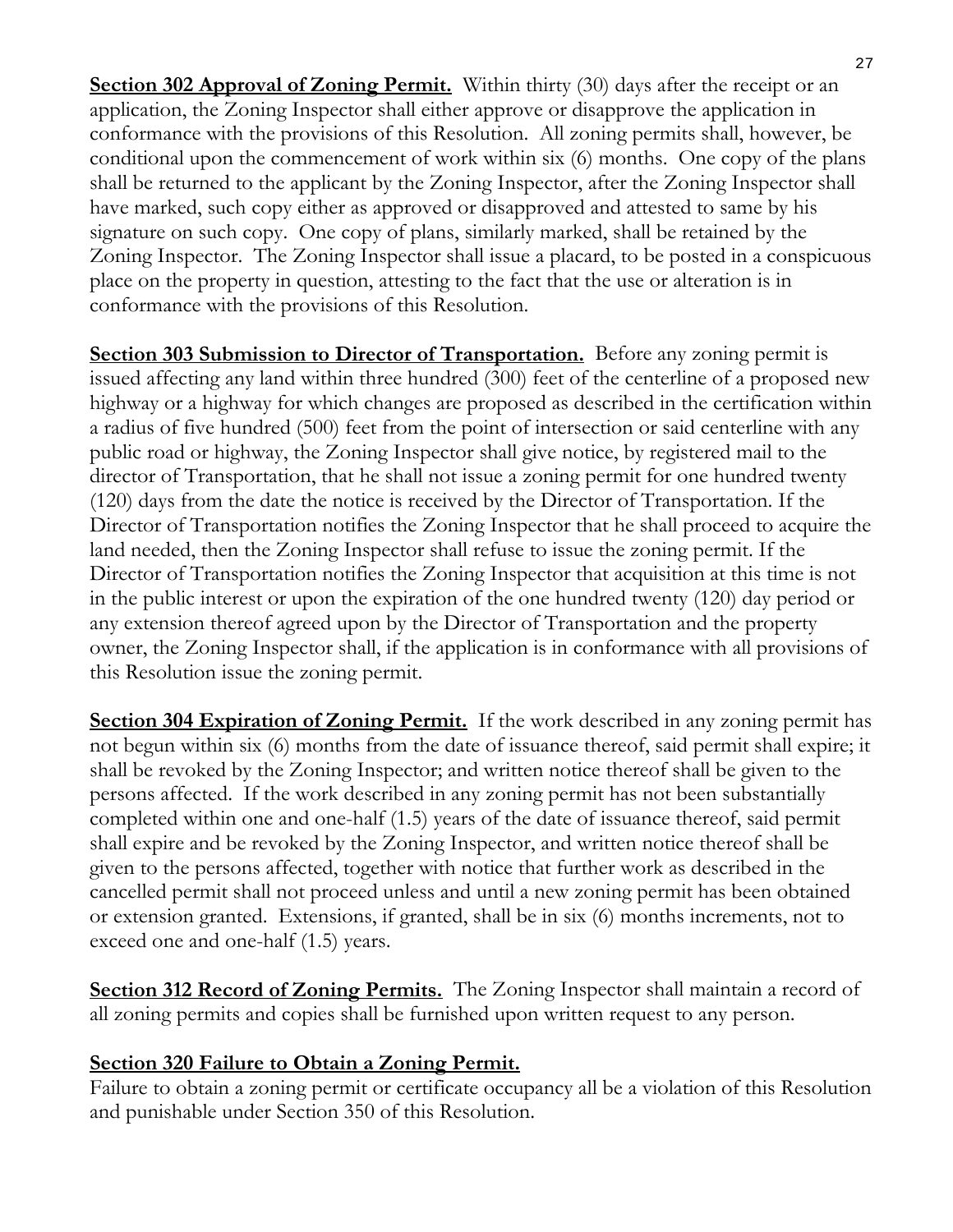## **Section 330 Construction and Use To Be As Provided In Applications, Plans, and**

**Permits.** Zoning permits issued on the basis of plans and applications approved by the Zoning Inspector authorize only the use and arrangement, set forth in such approved plans and applications or amendments thereto, and no other use, arrangement, or construction. Use, arrangement, or construction contrary to that authorized shall be deemed a violation of this Resolution and punishable as provided in Section 350 of this Resolution.

**Section 340 Complaints Regarding Violations.** Whenever a violation of this Resolution occurs, or is alleged to have occurred, any person may file a written complaint. Such complaint stating fully the causes and basis thereof shall be filed with the Zoning Inspector. The Zoning Inspector shall record properly such complaint, immediately investigate, and take action thereon as provided by this Resolution.

**Section 350 Penalties for Violation.** Violation of the provisions of this Resolution or failure to comply with any of its requirements, including violations of conditions and safeguards established in various sections of this Resolution shall constitute a minor misdemeanor. Any person who violates this Resolution or fails to comply with any of its requirements shall upon conviction thereof be fined not more than one-hundred (\$100) dollars and in addition shall pay all costs and expenses involved in the case. Such sum may be recovered in a court of jurisdiction in Champaign County by the legal representative of the Township, in the name of the Township and for the use thereof. Each day such violation continues after receipt of a violation notice, shall be considered a separate offense. The owner or tenant of any building structure, premises, or part thereof, and any architect, builder, contractor, agent, or other person who commits, participates in, assists in, or maintains such violation may each be found guilty of a separate offense and suffer the penalties herein provided. Nothing herein contained shall prevent the Board of Township Trustees from taking such other lawful action as is necessary to prevent or remedy any violation.

**Section 360 Schedule of Fees, Charges, and Expenses.** The Board of Township Trustees shall by Resolution establish a schedule of fees, charges, and expenses and a collection procedure for zoning permits, amendments, appeals, applications, variances, conditional use permits, plan approvals, and other matters pertaining to the administration and enforcement of this Resolution requiring investigation, inspections, legal advertising, postage, and other expenses. The schedule of fees shall be posted in the office of the Township Trustees, and may be altered or amended only by the Township Trustees. Until all applicable fees, charges, and expenses have been paid in full, no action shall be taken on any application or appeal.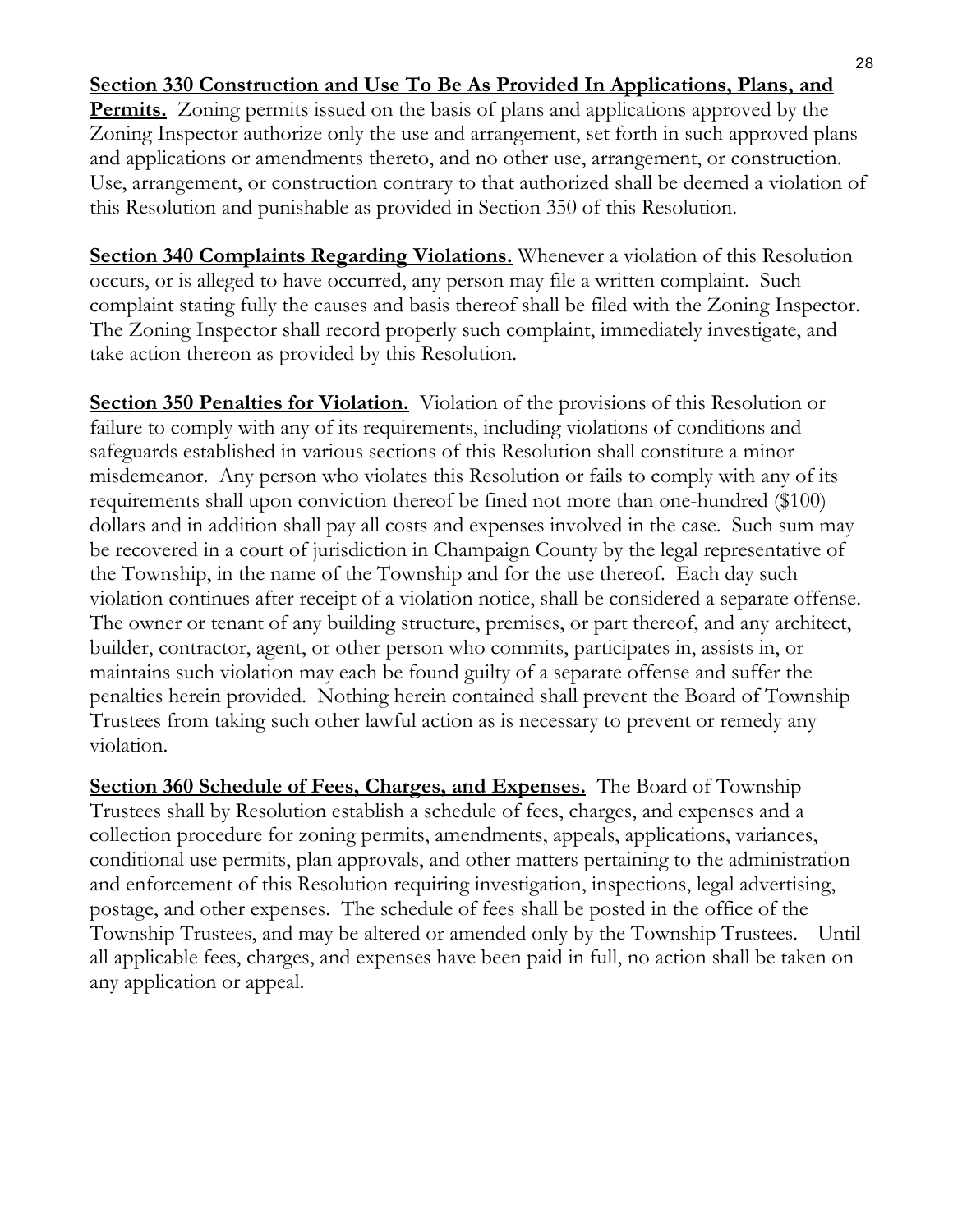## **ARTICLE IV NON-CONFORMITIES**

**Section 400 Intent.** Within the districts established by this Resolution or future amendments that may later be adopted there exists lots, uses of land, structures, and uses of structures and land in combination which were lawful before this Resolution was passed or amended, but which would be prohibited, regulated, or restricted under the terms of this Resolution or future amendments. It is the intent of this Resolution to permit these non-conformities to continue until they are removed or discontinued. It is further the intent of this Resolution that non-conformities shall not be enlarged upon, expanded or extended, nor be used as grounds for adding other structures or uses prohibited elsewhere in the same district.

**Section 410 Incompatibility of Non-Conformities.** Non-conformities are declared by this Resolution to be incompatible with permitted uses in the districts in which such use is located. A non-conforming use of land, or a non-conforming use of a structure and land in combination shall not be extended or enlarged after passage of this Resolution by attachment on a building or premises of additional signs intended to be seen from off the premises, or by the addition of other uses of a nature which would be generally prohibited in the district in which such use is located.

**Section 420 Avoidance of Undue Hardship.** To avoid undue hardship, nothing in this Resolution shall be deemed to require a change in the plans, construction, or designated use of any building on which actual construction, was lawfully begun prior to the effective date of adoption or amendment of this Resolution and upon which actual building construction has been carried on diligently. Actual construction is hereby defined to include the placing of construction materials in permanent position and fastened in a permanent manner, where demolition or removal of an existing building has been substantially begun preparatory to rebuilding, such demolition or removal shall be deemed to be actual construction, provided that the work shall be carried out diligently.

**Section 430 Single Non-Conforming Lots of Record.** In any district in which single-family dwellings are permitted, a single-family dwelling and customary accessory buildings may be erected on any single lot of record at effective date of adoption or amendment of this Resolution notwithstanding limitations imposed by other provisions of this Resolution. Such lot must be in separate ownership and not of continuous frontage with other lots in the same ownership. This provision shall apply even though such lot fails to meet the requirements for area or width, or both, that are generally applicable in the district, provided that yard dimensions and requirements other than those applying to area or width, or both, of the lot shall conform to the regulations for the district in which such lot is located. Variances of requirements listed in Article 9 and 10 of this Resolution other than lot area or lot width shall be obtained only through action of the Board of Zoning Appeals as provided in Section 540 through 549. However, if at sometime a lot was created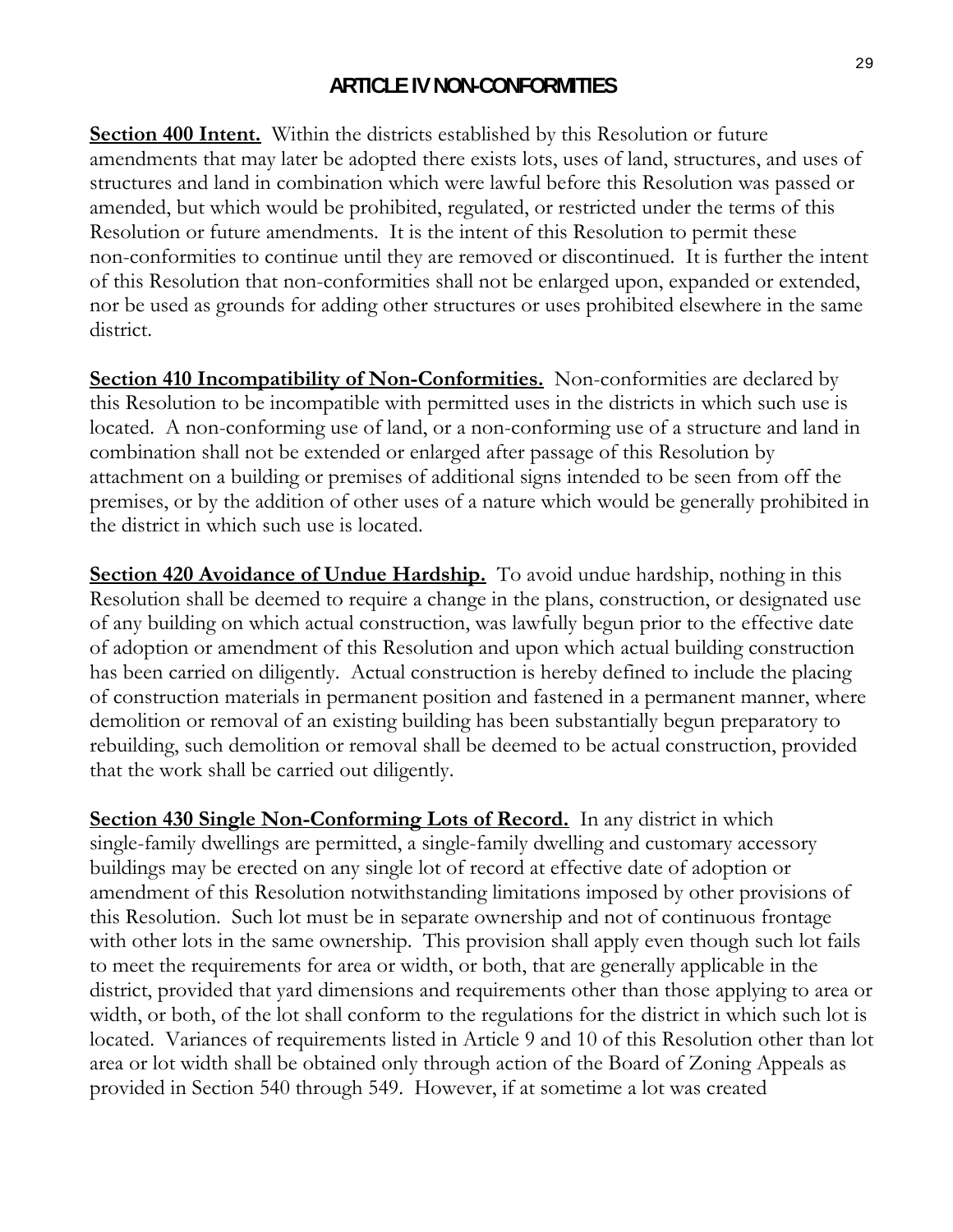and recorded that did not meet the minimum requirements in effect at the time of creation of the lot, then said lot shall not be built upon.

**Section 431 Non-Conforming Lots of Record in Combination.** If two (2) or more lots or a combination of lots and portions of lots with continuous frontage in single ownership are of record at the time of passage or amendment of this Resolution and if all or part of the lots with no buildings do not meet the requirements established for lot width and area, the lands involved shall be considered to be an undivided parcel for the purposes of this Resolution and no portion of said parcel shall be used or sold in a manner which diminishes compliance with lot width and area requirements established by this Resolution, nor shall any division of any parcel be made which creates a lot with a width or area below the requirements stated in this Resolution.

**Section 440 Non-Conforming Uses of Land.** Where, at the time of adoption of this Resolution lawful uses of land exist which would not be permitted by the regulations imposed by this Resolution, the uses may be continued so long as they remain otherwise lawful, provided;

- 1. No such non-conforming uses shall be enlarged or increased nor extended to occupy a greater area of land than was occupied at the effective date of adoption or amendment of this Resolution.
- 2. No such non-conforming uses shall be moved in whole or in part to any portion of the lot or parcel other than that occupied by such uses at the effective date of adoption or amendment of this Resolution.
- 3. If any such non-conforming uses of land are discontinued or abandoned for more than two (2) years (except when government action impedes access to the premises), any subsequent use of such land shall conform to the regulations specified by this Resolution for the district in which such land is located.
- 4. No additional structure not conforming to the requirements of this Resolution shall be erected in connection with such nonconforming use of land.

**Section 450 Non-Conforming Structures.** Where a lawful structure exists at the effective date of adoption or amendment of this Resolution by reason of restrictions on area, lot coverage, height, yards, its location on the lot, bulk, or other requirements concerning the structure, such structure may be continued so long as it remains otherwise lawful, subject to the following provisions:

- 1. No such non-conforming structure may be enlarged or altered in a way which increases its non-conformity, but any structure or portion thereof may be altered to decrease its non-conformity;
- 2. Should such non-conforming structure or non-conforming portion of structure be destroyed by fire or an Act of God, it may after approval by the Board of Zoning Appeals, be reconstructed as it previously existed. All remaining debris shall be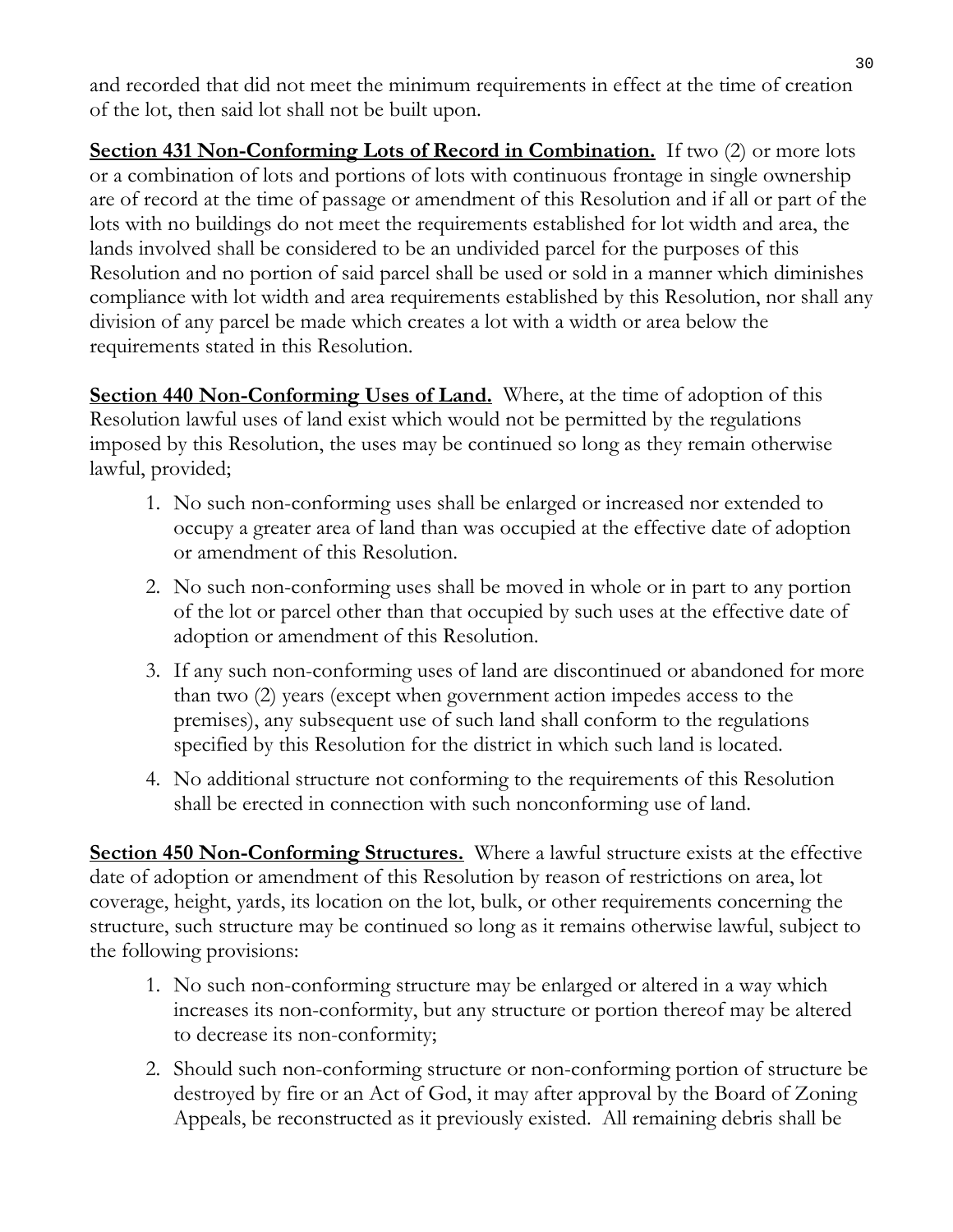cleared away and disposed of properly within two (2) months of the time of destruction.

3. Should such structure be moved for any reason for any distance whatever, it shall thereafter conform to the regulations for the district in which it is located after it is moved.

#### **Section 456 Non-Conforming Uses of Structures or of Structures and Land in**

**Combination.** If a lawful use involving individual structures, or of a structure and land in combination, exists at the effective date of adoption or amendment of this Resolution that would not be allowed in the district under the terms of this Resolution, the lawful use may be continued so long as it remains otherwise lawful, subject to the following provisions:

- 1. No existing, structure devoted to a use not permitted by this Resolution in the district in which it is located shall be enlarged, extended, constructed, reconstructed, moved, or structurally altered except in changing the use of the structure to a use permitted in the district in which it is located;
- 2. Any non-conforming use may be extended throughout any parts of a building which were manifestly arranged or designed for such use at the time of adoption or amendment of this Resolution; but no such use shall be extended to occupy any land outside such building;
- 3. If no structural alterations are made, any non-conforming use of a structure or structure and land, may upon appeal to the Board of Zoning Appeals, be changed to another non-conforming use provided that the Board of Zoning Appeals shall find that the proposed use is equally appropriate or more appropriate to the district than the existing non-conforming use. In permitting such change, the Board of Zoning Appeals may require appropriate conditions and safeguards in accord with other provisions of this Resolution;
- 4. Any structure, or structure and land in combination, in or on which a non-conforming use is superseded by a permitted use, shall thereafter conform to the regulations for the district, and the non-conforming use may not thereafter be resumed.
- 5. When a non-conforming use of the structure, or structure and land in combination is discontinued or abandoned for more than (2) years (except when government access impedes access to the premises), the structure or structure and land combination shall not thereafter be used except in conformity with the regulations of the district in which it is located.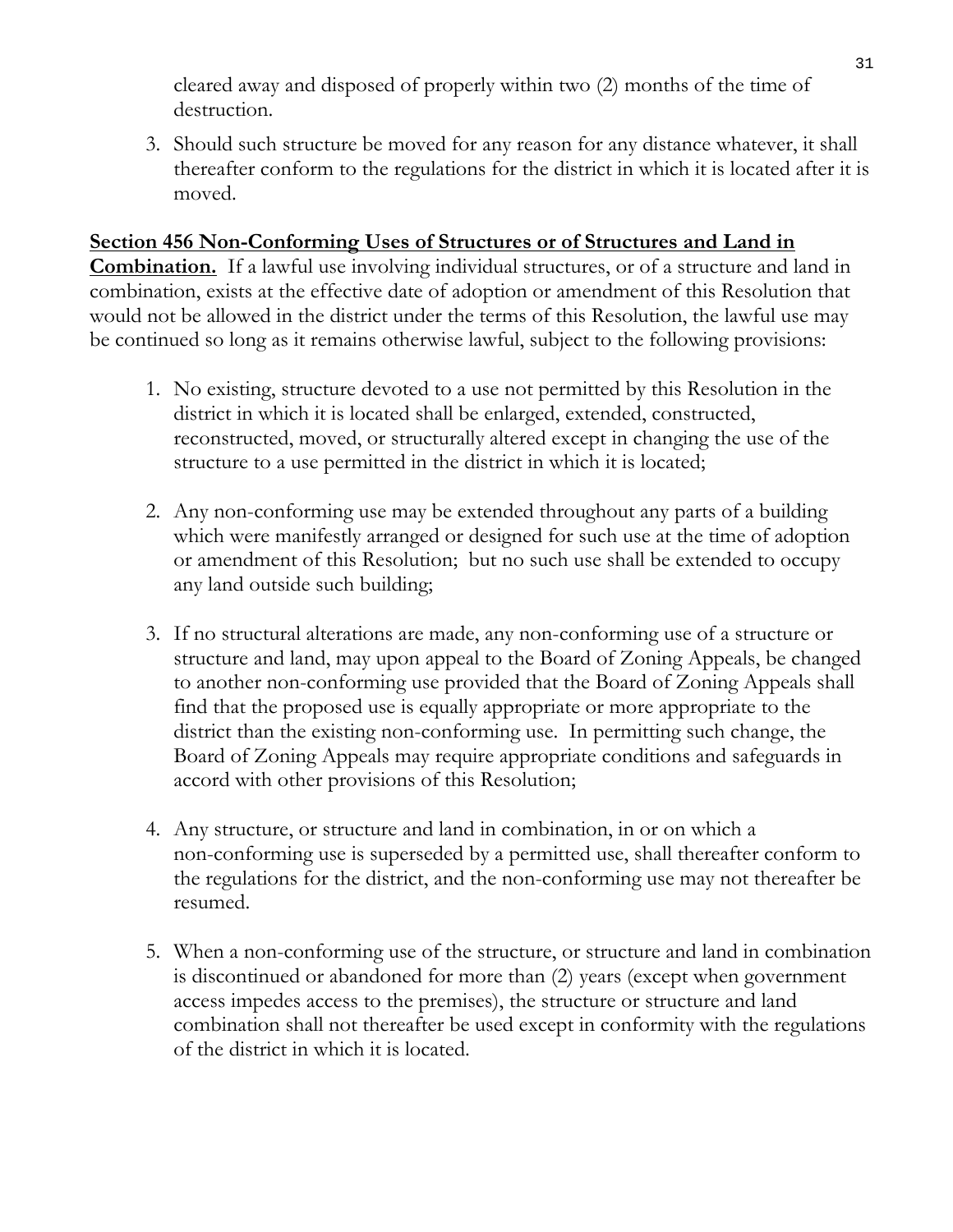6. Where non-conforming use status applies to a structure and land in combination, removal, or destruction of the structure shall eliminate the non-conforming status of the land except as stated in Section 450 paragraph 2.

**Section 470 Repairs and Maintenance.** On any non-conforming structure or portion of a structure containing a non-conforming use, work may be done on ordinary repairs, or on repair or replacement of non-bearing walls, fixtures, wiring, or plumbing, provided that the cubic content existing when it became non-conforming shall not be increased. Nothing in this section shall be deemed to prevent the strengthening or restoring to a safe condition of any building or part thereof declared to be unsafe by any official charged with protecting the public safety, upon order of such official.

**Section 480 Uses Under Conditional Use Provisions Not Non-Conforming Uses.** Any use which is permitted as a conditional use in a district under the terms of this Resolution shall not be a non-conforming use in such district, but shall without further action be considered a conforming use.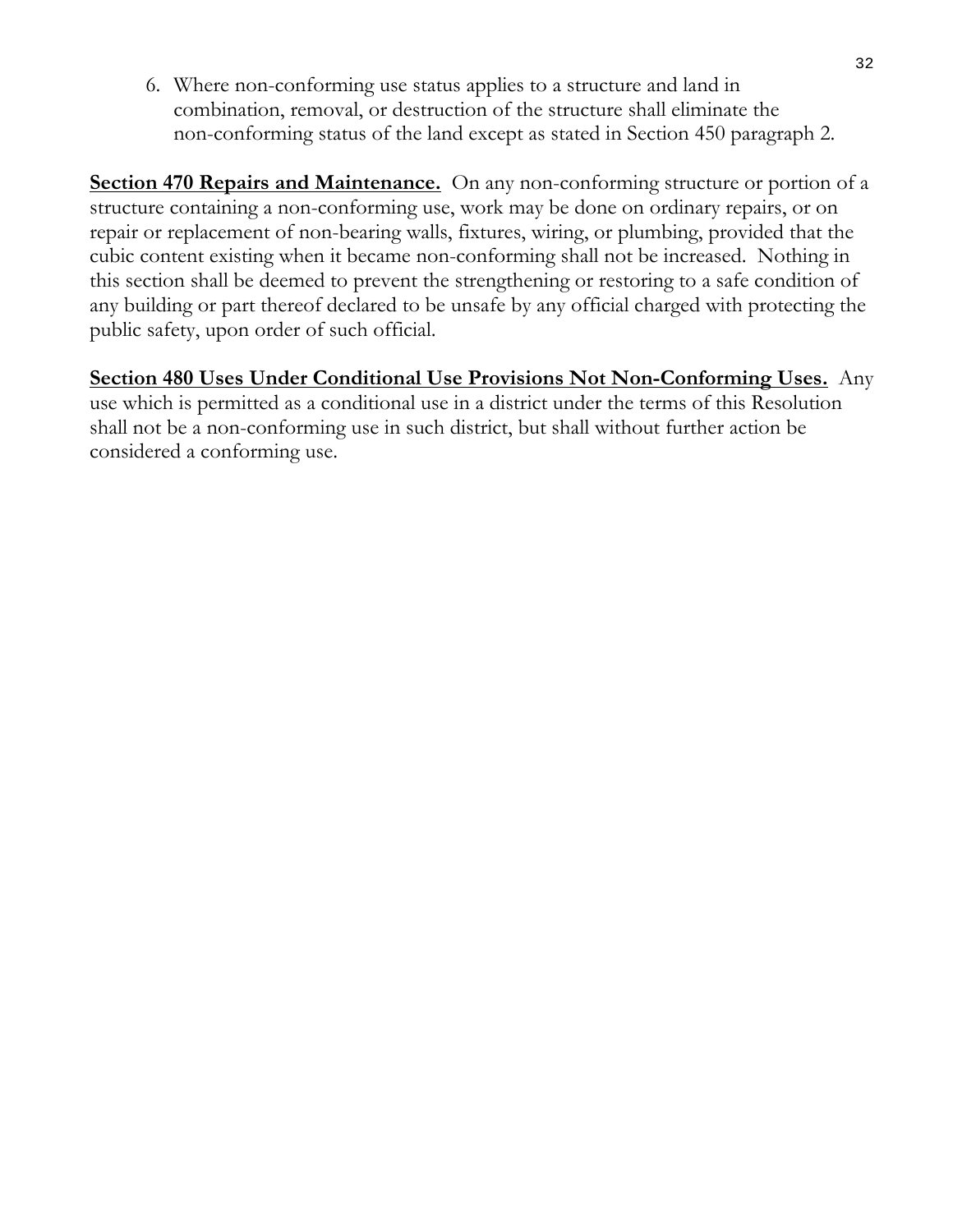# **ARTICLE V ADMINISTRATION**

**Section 500 Office of Zoning Inspector Created.** A Zoning Inspector designated by the Board of Township Trustees shall administer and enforce this Resolution. He or she may be provided with the assistance of such other persons as the Trustees may direct.

**Section 501 Duties of the Zoning Inspector.** For the purpose of this Resolution, the Zoning Inspector shall have the following duties:

- 1. Upon finding that any of the provisions of this Resolution are being violated, he shall notify in writing the person responsible for such violation(s), ordering the action necessary to correct such violation;
- 2. Order discontinuance of illegal uses of land, buildings, or structures;
- 3. Order removal of illegal buildings or structures or illegal additions or structural alterations;
- 4. Order discontinuance of any illegal work being done;
- 5. Take any other action authorized by this Resolution to ensure compliance with or to prevent violation(s) of this Resolution. This may include the issuance of and action on zoning and such similar administrative duties as are permissible under the law.

**<u>Section 510 Proceedings or Zoning Board.</u>** The Zoning Board shall adopt rules necessary to the conduct or its affairs in keeping with the provisions of this Resolution. Meetings shall he held at the call of the Chairman and at such other times as the Zoning Board may determine. All meetings shall be open to the public. The Zoning Board shall keep minutes of its proceedings showing the vote of each member upon each question, or if absent or failing to vote, indicating such fact, and shall keep records of its examinations and other official actions all of which shall be a public record and be immediately filed in the office of the Zoning Board.

**Section 511 Duties of Zoning Board.** For the purposes of this Resolution the Zoning Board shall have the following duties:

- 1. Initiate proposed amendments to this Resolution;
- 2. Review all proposed amendments to this Resolution;
- 3. Review all planned unit developments (PUD's) and make recommendations to the Board of Zoning Appeals as provided in Article 13.

**Section 520 Board of Zoning Appeals Created.** A Board of Zoning Appeals is hereby created, which shall consist of five (5) members to be appointed by the Board of Township Trustees each for a term of five (5) years, except that the initial appointments shall be one (1), two (2), three (3), four (4), and five (5) year terms. Each member shall be a resident of the township. Members of the Board may be removed from office by the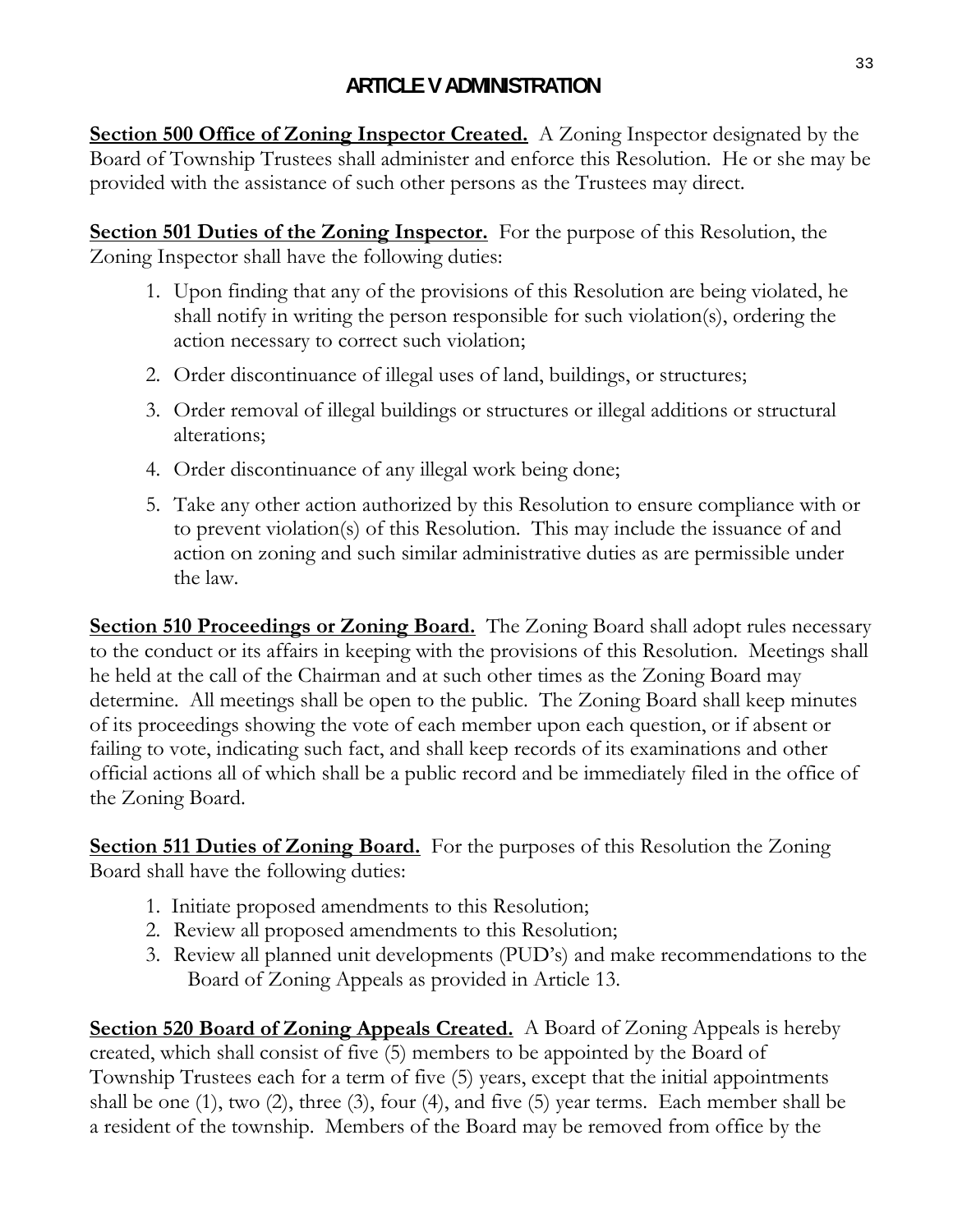Trustees for cause upon written charges and after public hearing. Vacancies shall be filled by appointment by the Trustees for the unexpired term of the member affected.

**<u>Section 521 Proceedings of the Board of Zoning Appeals.</u> The Board shall adopt rules** necessary to the conduct of its affairs in keeping with the provisions of this Resolution. Meetings shall be held at the call of the chairman and at such other times as the Board may determine. The chairman, or in his absence the acting chairman, may administer oaths and compel the attendance of witnesses. All meetings shall be open to the public. The Board shall keep minutes of its proceedings, showing the vote of each member upon each question, or if absent or failing to vote, indicating such fact, and shall keep records of its examinations and other official actions, all of which shall be a public record and he immediately filed in the office of the Board.

**Section 522 Duties of the Board of Zoning Appeals.** In exercising its duties, the Board may, as long as such action is in conformity with the terms of this Resolution, reverse or affirm, wholly or partly, or modify the order, requirement, decision, or determination appealed from and make such order, requirement, decision, or determination as ought to be made, and to that end shall have the powers of the Zoning Inspector from, whom the appeal is taken. A concurring vote of four (4) members of the Board shall be necessary to reverse any order, requirement, decision, or determination of the Zoning Inspector or to decide in favor of the applicant on any matter upon which it is required to pass under this Resolution or to effect any variation in the application of this Resolution. For the purpose of this Resolution, the Board has the following specific responsibilities:

- 1. To hear and decide appeals where it is alleged there is an error in any order, requirement, decision, interpretation, or determination made by the Zoning Inspector;
- 2. To authorize such variances from the terms of this Resolution as will not be contrary to the public interest, where, owing to the special conditions, a literal enforcement of this Resolution will result in unnecessary hardship, and so that the spirit of this Resolution shall be observed and substantial justice done;
- 3. To grant conditional use permits as specified in the Official Schedule of District Regulations and under the conditions specified in Article 9 and such additional safeguards as will uphold the intent of this Resolution.

**Section 530 Duties of Zoning Inspector, Board of Zoning Appeals, Legislative Authority and Courts on Matters of Appeal.** It is the intent of this Resolution that all questions of interpretation and enforcement shall be first presented to the Zoning Inspector, and that such questions shall be presented to the Board only on appeal from the decision of the Zoning Inspector, and that recourse from the decisions of the Board shall be to the courts as provided by law. It is further the intent of this Resolution that the duties of the Township Trustees in connection with this Resolution shall not include hearing and deciding questions of interpretation and enforcement that may arise. The procedure for deciding such questions shall be as stated in this section and this Resolution. Under this Resolution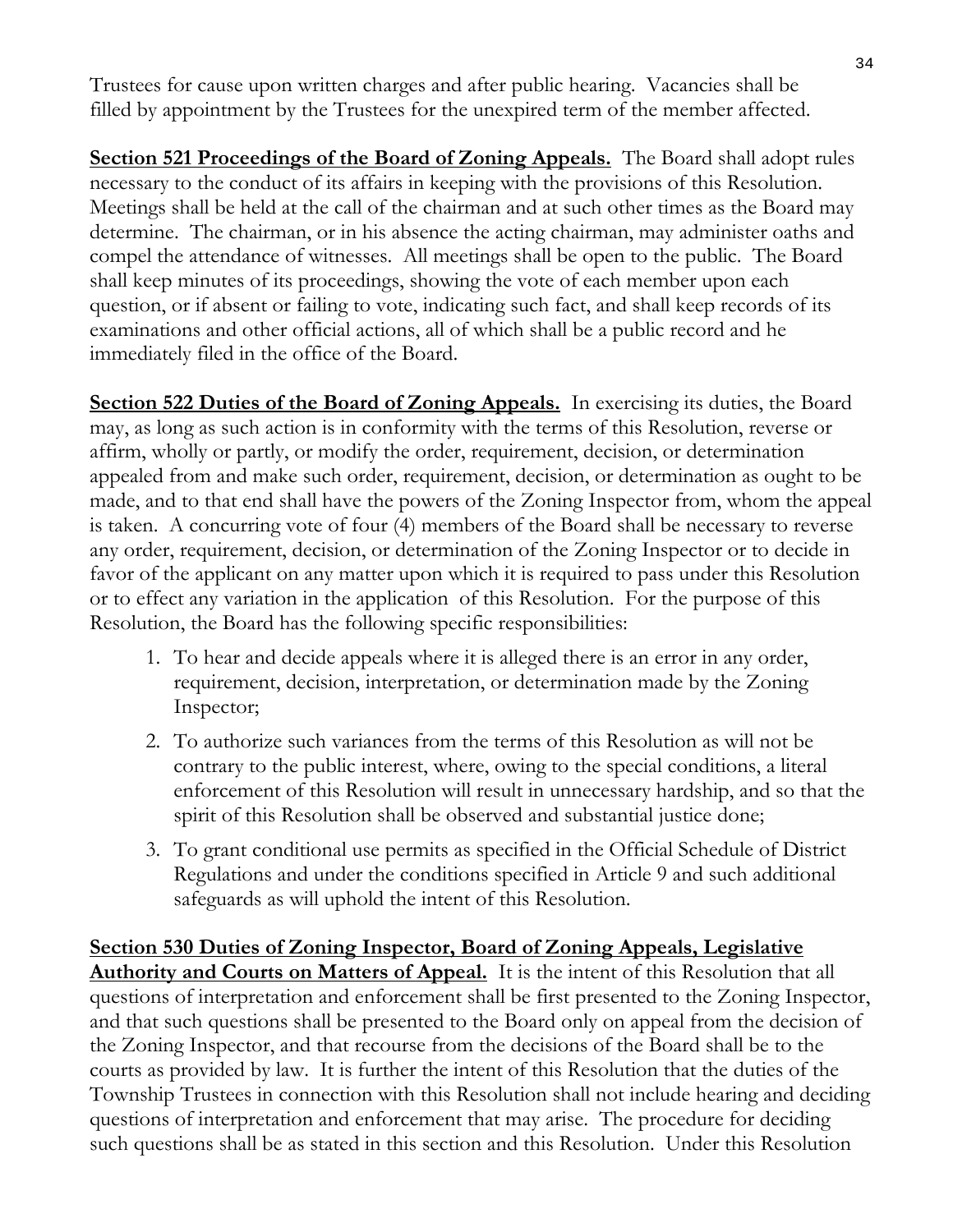the Township Trustees shall have only the duties of considering and adopting or rejecting proposed amendments or the repeal of this Resolution as provided by law; and of establishing a schedule of fees and charges as stated in Section 360 of this Resolution. Nothing in this Resolution shall be interpreted to prevent any official of the Township from appealing a decision of the Board to the courts as provided in the Ohio Revised Code. Any such appeal shall be made within ten (10) days of the Board's **written** decision.

**Section 540 Procedure and Requirements for Appeals and Variances.** Appeals and variances shall conform to the procedures and requirements of Section 541-549, inclusive, of this Resolution. As specified in Section 522, the Board of Zoning Appeals has appellate jurisdiction relative to appeals and variances.

**Section 541 Appeals.** Appeals to the Board of Zoning Appeals concerning interpretation or administration of this Resolution may be taken by any person aggrieved or by any officer or bureau of the legislative authority of the Township affected by any decision of the Zoning Inspector. Such appeal shall be taken within twenty (20) days after the decision by filing, with the Zoning Inspector and with the Board of Zoning Appeals, a notice of appeal specifying the grounds upon which the appeal is being taken. The Zoning Inspector shall transmit to the Board of Zoning Appeals all the papers constituting the record upon which the action appealed from was taken.

**Section 542 Stay of Proceedings.** An appeal stays all proceedings in furtherance of the action appealed from, unless the Zoning Inspector from whom the appeal is taken certifies to the Board of Zoning Appeals after the notice of appeal is filed with him that by reason of facts stated in the application, a stay would in his opinion, cause imminent peril to life and property. In such case, proceedings shall not be stayed other than by a restraining order which may be granted by the Board of Zoning Appeals or by a court of record on application, on notice to the Zoning Inspector from whom the appeal is taken on the cause shown.

**Section 543 Variances.** The Board of Zoning Appeals may authorize upon appeal in special cases such variance from the terms of this Resolution as will not be contrary to the public interest where, owing to special conditions, a literal enforcement of the provisions of this Resolution would result in unnecessary hardship. No non-conforming use of neighboring lands, structures, or buildings in the same district and no permitted or nonconforming use of lands, structures, or buildings in other districts shall be considered grounds for issuance of a variance. Variances shall not be granted on the grounds of convenience or profit, but only where strict application of the provisions of this Resolution would result in unnecessary hardship.

**Section 544 Application and Standards for Variances**. A variance from the terms of this Resolution shall not be granted by the Board of Zoning Appeals unless and until a written application for a variance is submitted to the Zoning Inspector and the Board of Zoning Appeals containing: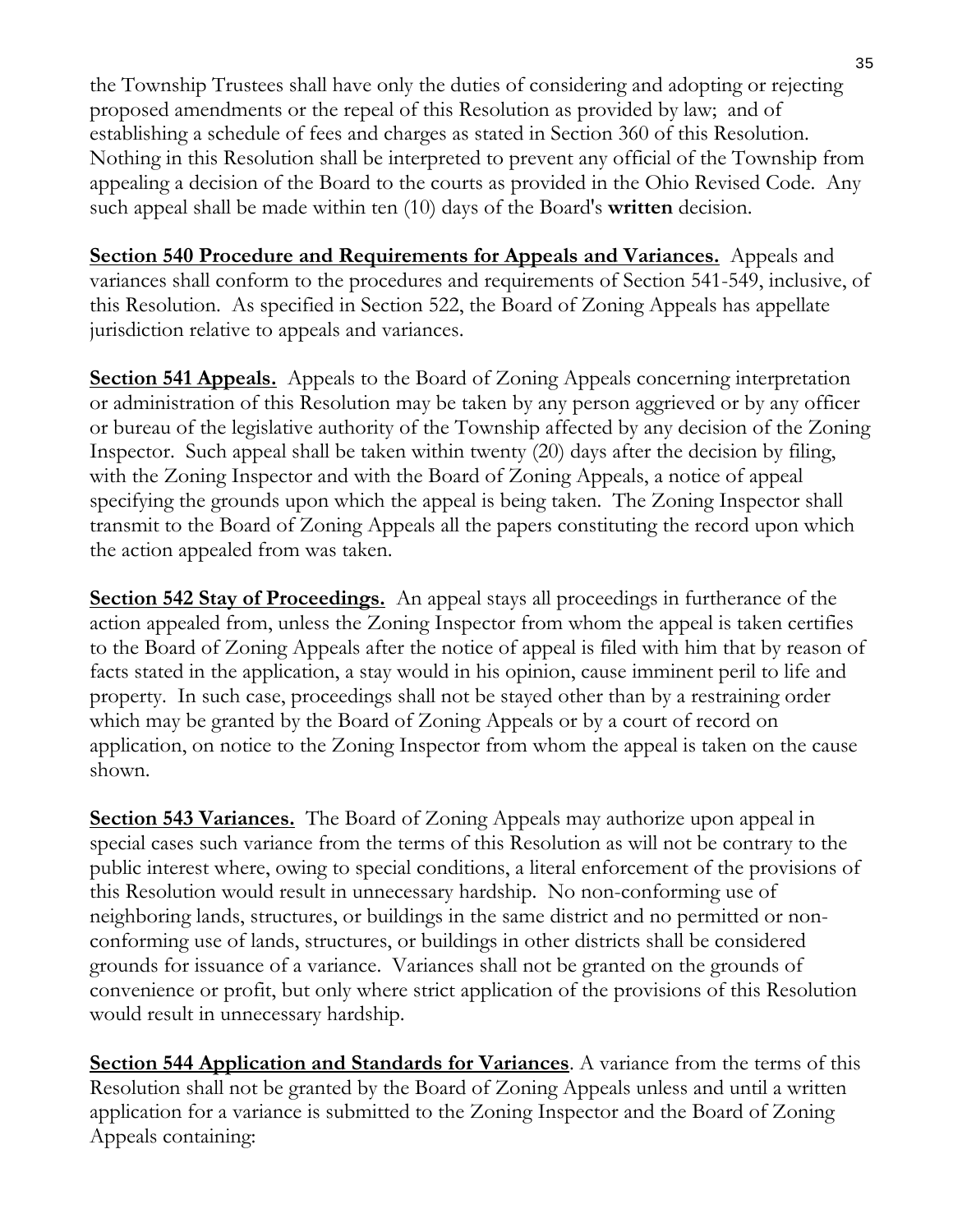- 1. Name, address, and telephone number of applicants;
- 2. Legal description of property as obtained from the County Auditor or said deed;
- 3. Description or nature of variance requested;
- 4. A narrative statement demonstrating that the requested variance conforms to the following standards:
	- a. That special conditions and circumstances exist which are peculiar to the land, structure, or building involved and which are not applicable to other lands, structures, or buildings in the same district;
	- b. That a literal interpretation of the provisions of this Resolution would deprive the applicant of rights commonly enjoyed by other properties, in the same district under the terms of this Resolution;
	- c. That special conditions and circumstances do not result from the actions of the applicant;
	- d. That granting the variance requested will not confer on the applicant any special privilege that is denied by this Resolution to other lands, structures, or buildings in the same district.

A variance shall not be granted unless the Board makes specific findings of fact based directly on the particular evidence presented to it, which support conclusions that the standards and conditions imposed by subsection 4 of this section have been met by the applicant.

**Section 545 Supplementary Conditions and Safeguards.** Under no circumstances shall the Board of Zoning Appeals grant an appeal or variance to allow a use not permissible under the terms of this Resolution in the District involved, or any use expressly or by implication prohibited by the terms of this Resolution in said district. In granting any appeal or variance, the Board of Zoning Appeals may prescribe appropriate conditions and safeguards in conformity with this Resolution. Violation of such conditions and safeguards, when made a part of the terms under which the appeal or variance is granted, shall be deemed a violation of this Resolution and punishable under Section 350 of this Resolution.

**Section 546 Public Hearing by the Board of Zoning Appeals.** The Board of Zoning Appeals shall hold a public hearing within twenty (20) days after the receipt of an application for an appeal or variance from the Zoning Inspector or an applicant.

**Section 547 Notice of Public Hearing in Newspaper.** Before holding the public hearing required in Section 546, notice of such hearing shall be given in one newspaper of general circulation in the township at least ten (10) days before the date of said hearing. The notice shall set forth the time and place of the public hearing, and the nature of the proposed appeal or variance.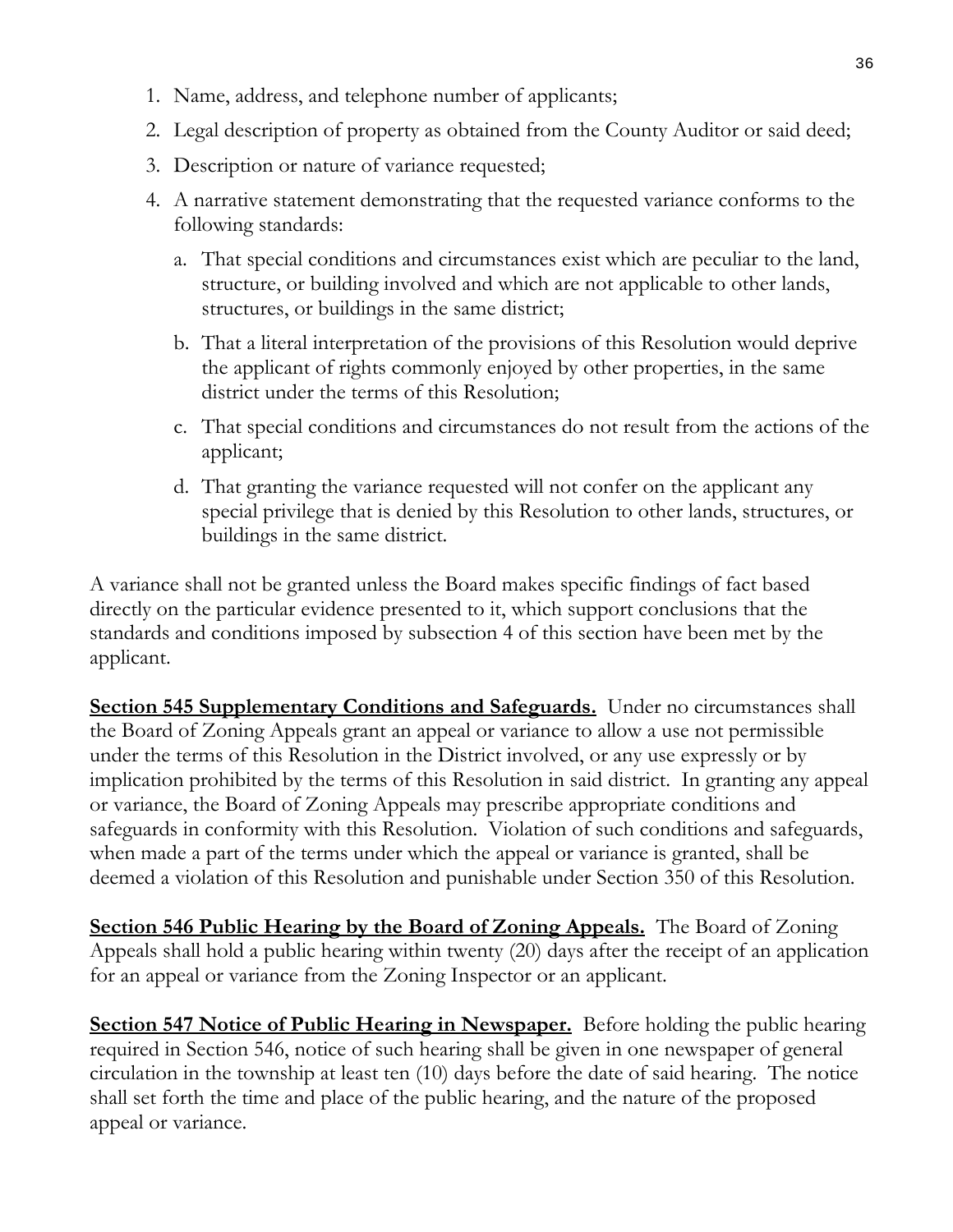**Section 548 Notice to Parties in Interest.** Before holding the public hearing required in Section 546, written notice of such hearing shall be mailed by the chairman of the Board of Zoning Appeals, by first class mail, at least ten (10) days before the day of the hearing to all parties in interest. Parties of interest shall include, but not be limited to, property owners contiguous to and directly across the road (street) from the property concerned. The notice shall contain the same information as required of notices published in newspapers as specified in Section 547.

**Section 549 Action by Board of Zoning Appeals.** Within thirty (30) days after the public hearing required in Section 547, the Board of Zoning Appeals shall either approve, approve with supplementary conditions as specified in Section 545, or disapprove the request for appeal or variance. The Board of Zoning Appeals shall further make a finding that the reasons set forth in the application justify the granting of the variance that will make possible a reasonable use of the land, building, or structure. Appeals from Board decisions shall be made in the manner specified in Section 530.

**Section 560 Procedure and Requirements for Approval of Conditional Use Permits.** Conditional uses shall conform to the procedures and requirements of Section 561-563, inclusive of this Resolution.

**Section 561 General.** It is recognized that an increasing number of new kinds of uses are appearing daily, and that many of these and some other more conventional uses possess characteristics of such unique and special nature relative to location, design, size and method of operation, circulation, and public facilities that each specific use must be considered individually. These specific uses as they are conditionally permitted under the provisions of Article 9, shall follow the procedures and requirements set forth in Section 562-568, inclusive.

**Section 562 Contents of Application for Conditional Use Permit.** An application for a conditional use permit shall be filed with the Chairman of the Board of Zoning Appeals by at least one owner or lessee of property for which such conditional use is proposed. At a minimum the application shall contain the following information:

- 1. Name, address, and telephone number of the applicant;
- 2 Legal description of property as obtained by the County Auditor or said deed;
- 3. Description of existing use;
- 4. Current Zoning District;
- 5. Description of proposed conditional use;
- 6. A plan of the proposed site for the conditional use showing the location of all buildings, parking and loading areas, traffic access an traffic circulation, open spaces, landscaping, refuse and service areas, utilities, signs, yards, and such other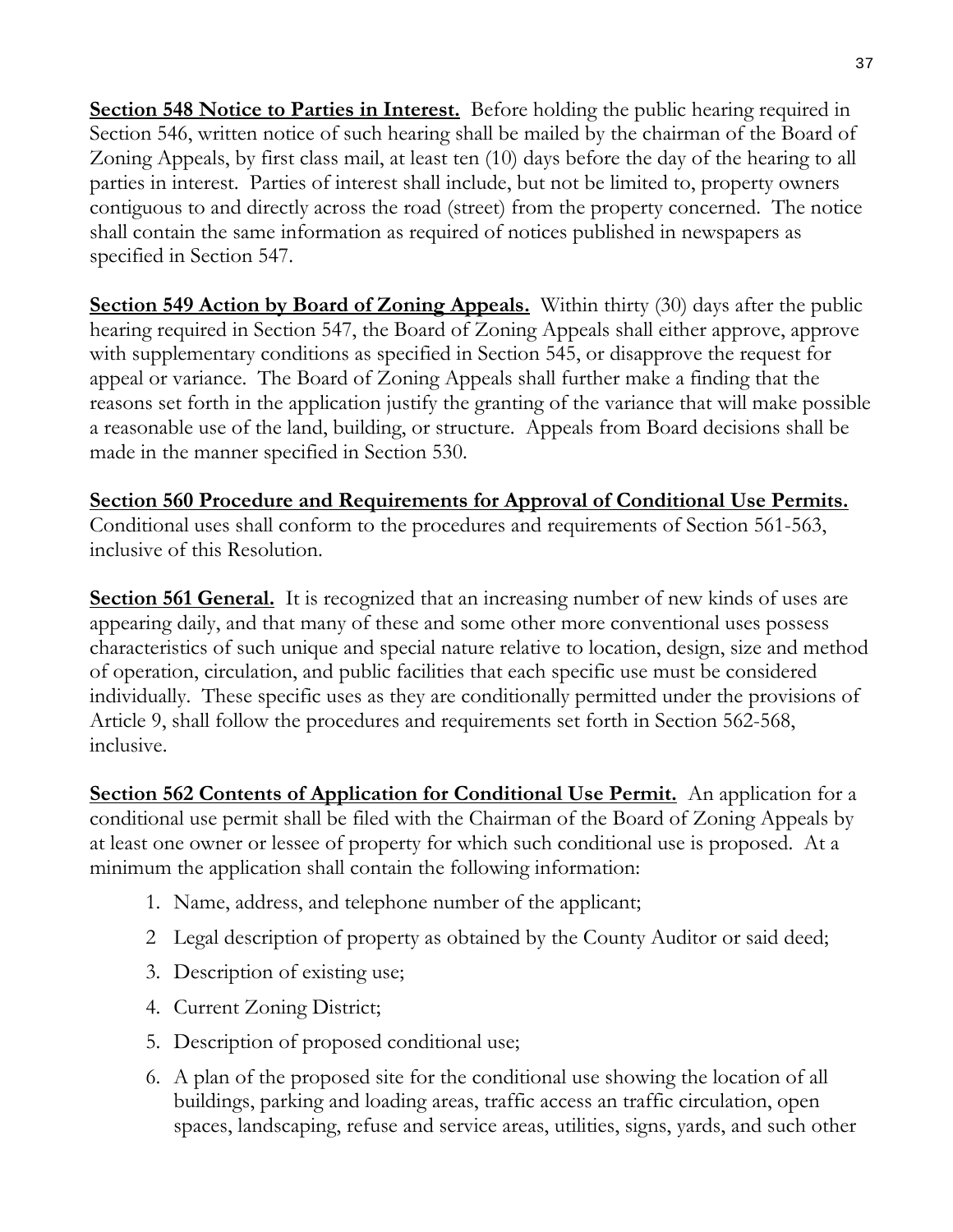information as the Board may require to determine if the proposed conditional use meets the intent and requirements of this Resolution.

7. A narrative statement evaluating the effects on adjoining property; the effect of such elements as noise, odor and fumes on adjoining property; a discussion of the general compatibility with adjacent and other properties in the district; and the relationship of the proposed use to the Comprehensive Plan.

**Section 563 General Standards Applicable to all Conditional Uses.** The Board shall review the particular facts and circumstances of each proposed use in terms of the following standards and shall find adequate evidence showing that such use at the proposed location:

- 1. Is in fact a conditional use as established under the provisions of Article 9 and appears on the Official Schedule of District Regulations adopted by Section 910 for the zoning district involved;
- 2. Will be designed, constructed, operated, and maintained so as to be harmonious and appropriate in appearance with the existing or intended character of the general vicinity and that such use will not change the essential character of the same area;
- 3. Will not be hazardous or disturbing to existing or future neighboring uses;
- 4. Will be served adequately by essential public facilities and services such as highways, streets, police and fire protection, drainage structures, refuse disposal, water and sewer; or that the persons or agencies responsible for the establishment of the proposed use shall be able to provide adequately any such services;
- 5. Will not create excessive additional requirements at public cost for public facilities and services and will not be detrimental to the economic welfare of the community;
- 6. Will not involve uses, activities, processes, materials, equipment and conditions of operation that will be detrimental to property, or the general welfare by reason of excessive production of traffic, noise, smoke, fumes, or odors;
- 7. Will have vehicular approaches to the property, which shall be so designed as not to create an interference with traffic on surrounding public thoroughfares.

**Section 565 Supplementary Conditions and Safeguards.** In granting any conditional use, the Board may prescribe appropriate conditions and safeguards in conformity with this Resolution. Violations of such conditions and safeguards, when made a part of the terms under which the conditional use is granted, shall be deemed a violation of this Resolution and punishable under Section 350 of this Resolution.

**Section 566 Procedure for Hearing, Notice.** Upon receipt of the application for a conditional use permit specified in Section 562 the Board shall hold a public hearing, publish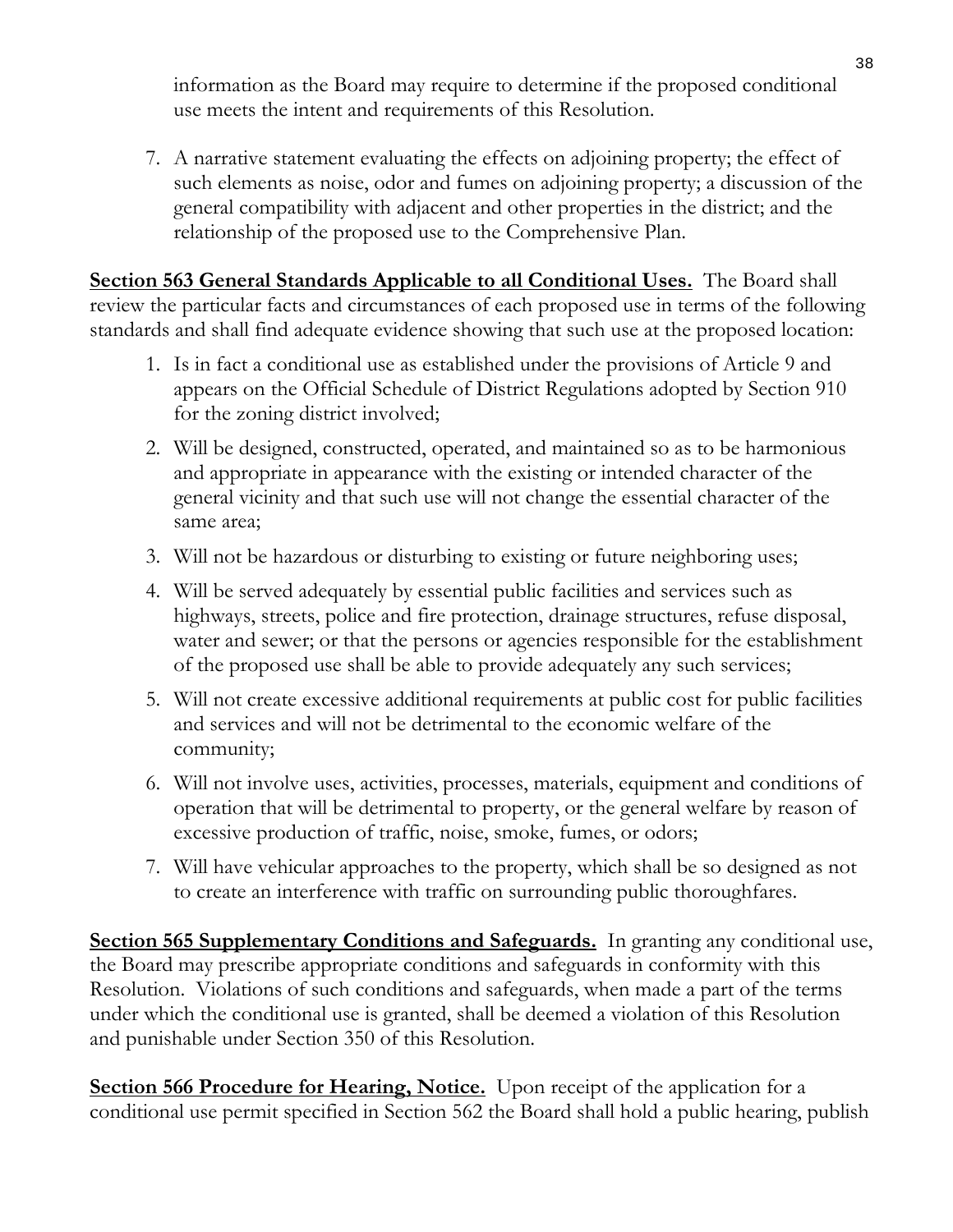notice in a newspaper, and give written notice to all parties in interest according to the procedures specified in Section 546 through 548.

**Section 567 Action by the Board of Zoning Appeals.** Within thirty (30) days after the public hearing required in Section 566, the Board shall either approve, approve with supplementary conditions as specified in Section 565, or disapprove the application as presented. If the application is approved or approved with modifications, the Board shall direct the Zoning Inspector to issue a conditional use permit listing the specific conditions specified by the Board for approval. If the application is disapproved by the Board, the applicant may seek relief through the Court of Common Pleas. Appeals from Board decisions shall be made in the manner specified in Section 530.

**Section 568 Expiration of Conditional Use Permit.** A conditional use permit shall be deemed to authorize only one particular conditional use, and said permit shall automatically expire if, for any reason, the conditional use shall cease for more than two (2) years.

**Section 569 Revocation.** A conditional use permit shall be revoked when the applicant fails to comply with conditions imposed by the Board of Zoning Appeals.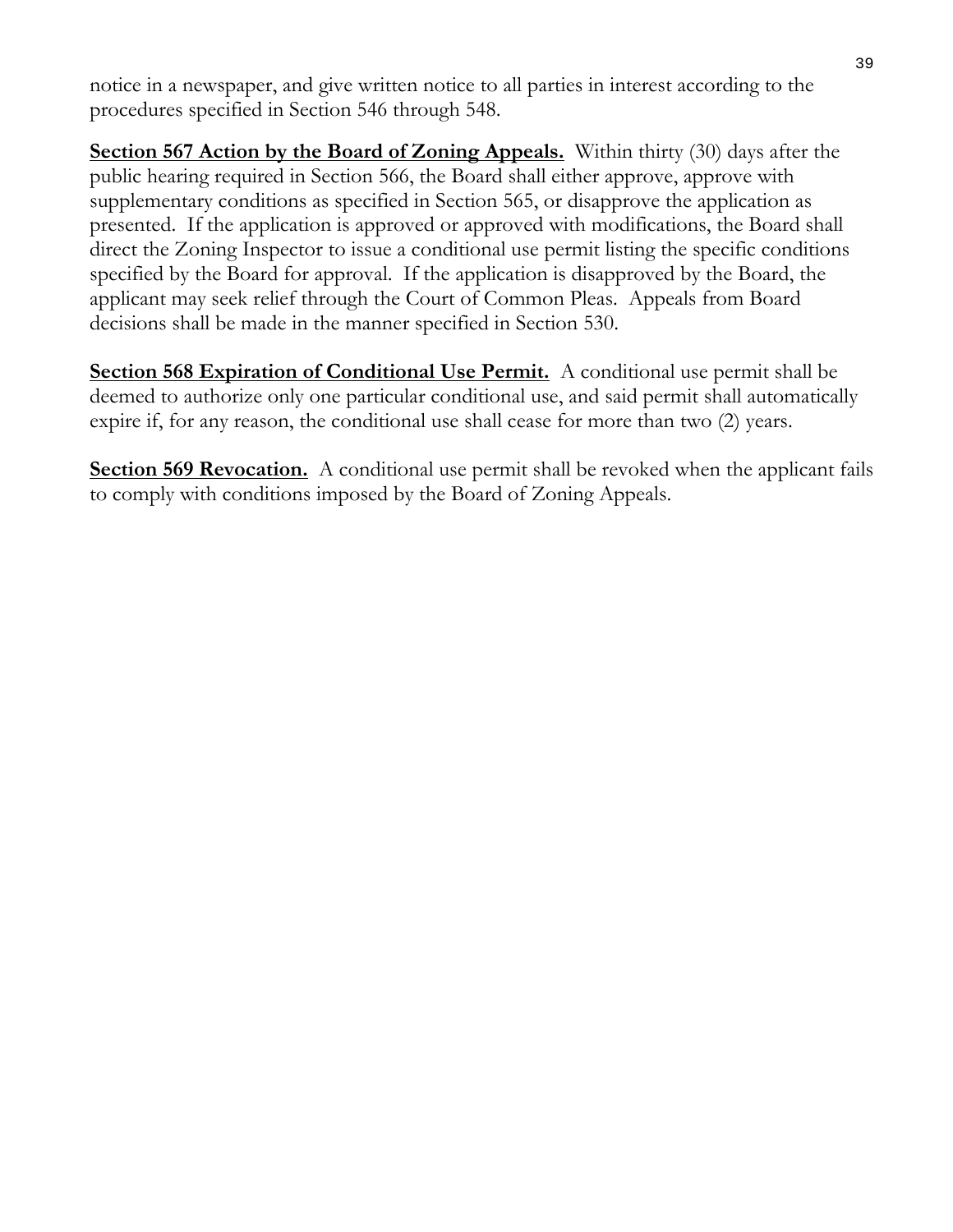# **ARTICLE VI AMENDMENT**

**Section 600 Procedure for Amendment or District Changes.** This resolution may be amended utilizing the procedures specified in Sections 601-611, inclusive if this resolution.

**Section 601 General.** Whenever the public necessity, convenience, general welfare, or good zoning practices require, the Board of Township Trustees may by Resolution, after receipt of recommendation thereon from the Zoning Board, and subject to procedures provided by law, amend, supplement, change or repeal the regulations, restrictions, and boundaries or classification of property.

**Section 602 Initiation of Zoning Amendments.** Amendments to this Resolution may be initiated in one of the following ways:

- 1. By adoption of a motion by the Zoning Board;
- 2. By adoption of a resolution by the Township Trustees;
- 3. By the filing of an application by at least one (1) owner or lessee of property within the area proposed to be changed or affected by said amendment.

**Section 603 Contents of Application.** Applications for amendments to the Official Zoning Map adopted as part of this Resolution by Section 700 shall contain at least the following information:

- 1. Name, address, and telephone number of the applicant;
- 2. Present use;
- 3. Present zoning district;
- 4. Proposed use;
- 5. Proposed zoning district;
- 6. A vicinity map at a scale approved by the Zoning Inspector showing property lines, thoroughfares, existing and proposed zoning, and such other items as the Zoning Inspector may require;
- 7. A list of all property owners and their addresses who are within, contiguous to, and directly across the road (street) from the parcel(s) proposed to be rezoned and others that may have a substantial interest in the case, except that addresses need not be included where more than ten (10) parcels are to be rezoned;
- 8. A fee as established by the Township Trustees, according to Section 360.

**Section 604 Transmittal to Zoning Board.** Immediately after the adoption of a resolution by the Township Trustees or the filing of an application by at least one (1) owner or lessee of property, said resolution or application shall be transmitted to the Zoning Board. The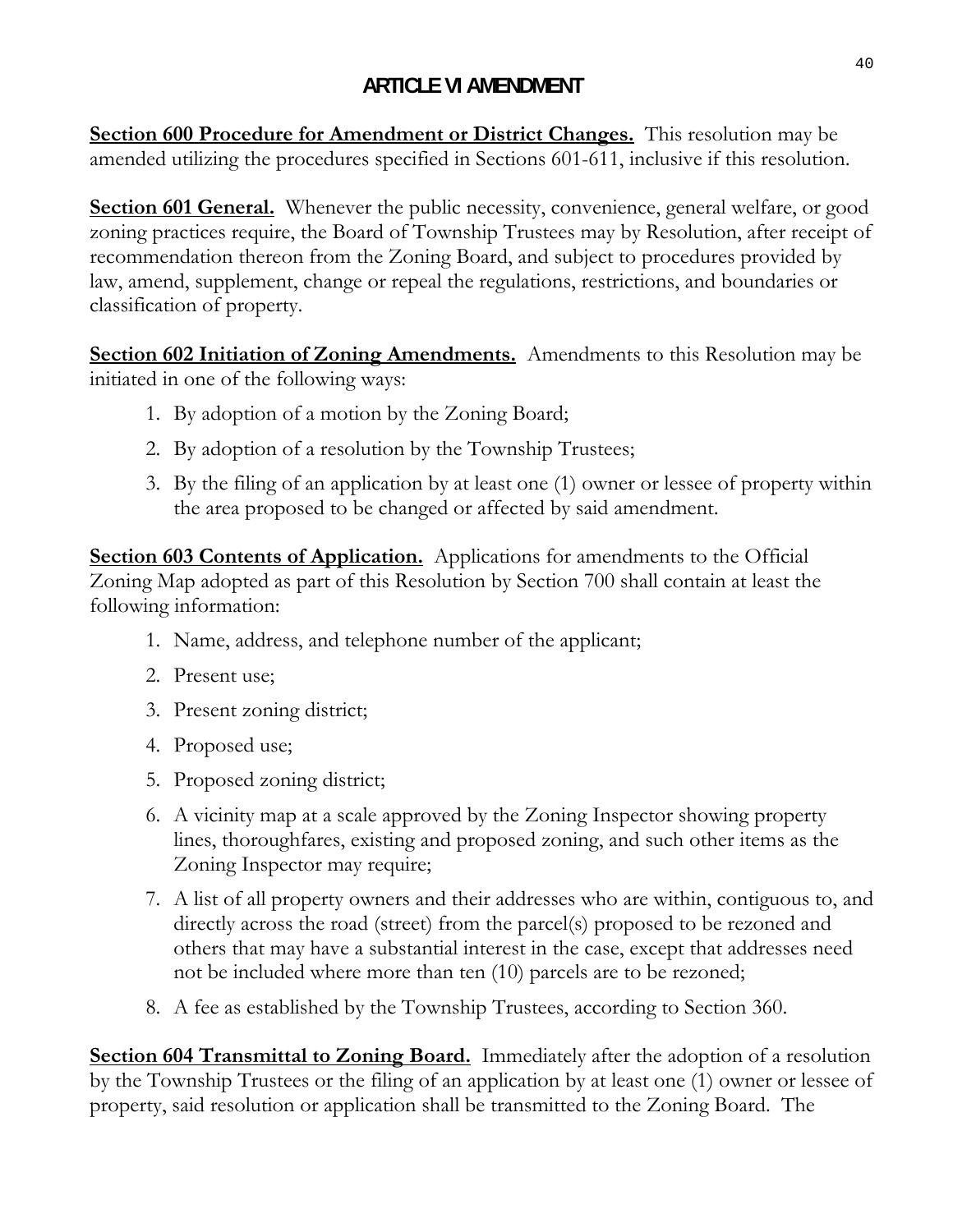Zoning Board shall comply with all the requirements of Chapter 519.12 of the Ohio Revised Code.

**Section 605 Public Hearing by Zoning Board.** The Zoning Board shall set a public hearing date no less than twenty (20) days nor more than forty (40) days after the filing of the application. Notice of the public hearing must be published in an newspaper of general circulation at least ten (10) days before the hearing. In the case of a zoning amendment to property or parcels, the Zoning Board shall mail a notice of the public hearing by first class mail to all the owners adjacent to or across the road from the property affected by the proposed change.

**<u>Section 606 Transmittal to Regional Planning Commission.</u> The Zoning Board must** also provide the Regional Planning Commission with copies of the application and attachments, so that the Regional Planning Commission shall review the proposed change at their monthly Executive Committee meeting. The Regional Planning Commission shall recommend approval or denial of the proposed amendment or approval with modifications.

**Section 607 Submission to Director of Transportation.** Before any zoning amendment is approved effecting any land within three hundred (300) feet of the centerline of a proposed new highway or highway for which changes are proposed as described in the certification to local officials by the Director of Transportation, or within a radius of five hundred (500) feet from the point of intersection of said centerline with any public road or highway the Zoning Board shall give notice, by registered mail or certified mail to the Director of Transportation. The Zoning Board may proceed as required by law, however, the Township Trustees shall not approve the amendment for one hundred twenty (120) days from the date the notice is received by the Director of Transportation. If the Director of Transportation notifies the Trustees that he shall proceed to acquire the land needed, then the Trustees shall refuse to approve the rezoning. If the Director of Transportation notifies the Trustees that acquisition at this time is not in the public interest or upon the expiration of the one hundred twenty (120) day period or any extension thereof agreed upon by the Director of Transportation and the property owner, the Trustees shall proceed as required by law.

**Section 608 Recommendation by Zoning Board.** Within seventy (70) days from the receipt of the proposed amendment, and within thirty (30) days of their public hearing, the Zoning Board (after advertised public hearing and complying with all the requirements of Chapter 519.12 of the Ohio Revised Code), shall transmit its recommendation to the Township Trustees. The Zoning Board may recommend that the amendment be granted as requested, or it may recommend a modification of the amendment requested, or it may recommend that the amendment be denied.

**<u>Section 609 Public Hearing by Township Trustees.</u> Upon receipt of the** recommendation from the Zoning Board, the Township Trustees shall schedule a public hearing. Said hearing shall be not more than thirty (30) days from the receipt of the recommendation from the Zoning Board.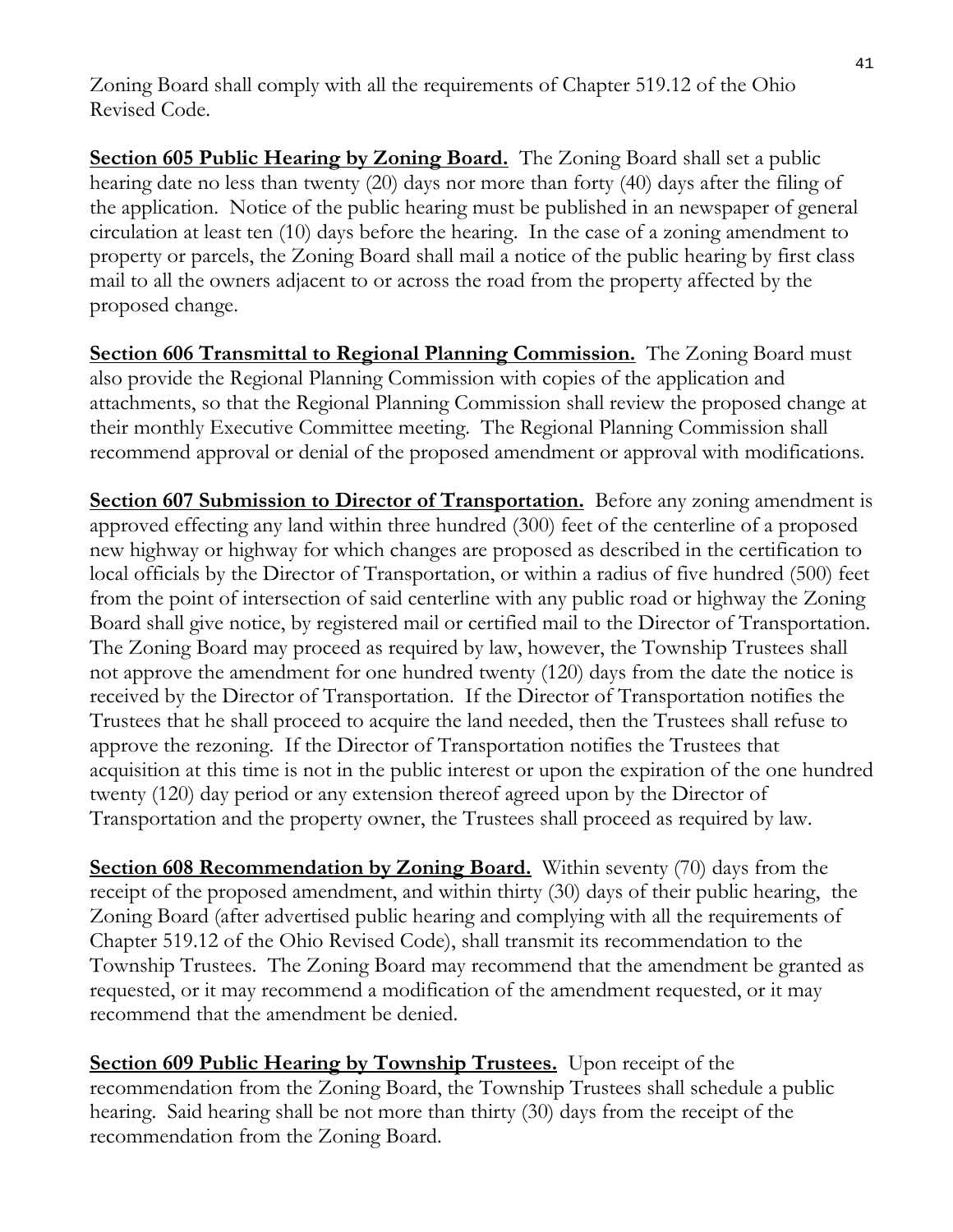**Section 610 Notice of Public Hearing in Newspaper.** Notice of the public hearing required in Section 607 shall be given by the Township Trustees by at least one (1) publication in one (1) or more newspapers of general circulation in the Township. Said notice shall be published at least ten (10) days before the date of the required hearing. The published notice shall set forth the time and place of the public hearing and a summary of the proposed amendment. This shall comply with all the requirements of Chapter 519.12 of the Ohio Revised Code.

**Section 611 Action by Township Trustees.** Within twenty (20) days after the public hearing required in Section 607, the Township Trustees shall either adopt or deny the recommendation of the Zoning Board, or adopt some modification thereof. In the event the Trustees denies or modifies the recommendation of the Zoning Board, it must do so by a unanimous vote.

**Section 612 Effective Date and Referendum.** Such amendment adopted by the Trustees shall become effective thirty (30) days after the date of adoption unless within thirty (30) days after the passage of the Resolution there is presented to the Fiscal Officer a petition signed by a number of qualified voters residing in the Township equal to not less than eight (8) per cent of the total vote cast in such area at the last preceding general election at which a Governor was elected, requesting the Trustees to submit the zoning amendment to the electors of the Township for approval or rejection at the next primary or general election. No amendment for which such referendum vote has been requested shall be put into effect unless a majority of the vote cast on the issue is in favor of the amendment. Upon certification by the Board of Elections that the amendment has been approved by the voters, it shall take immediate effect. This shall comply with all of the requirements of Section 519.12 of the Ohio Revised Code.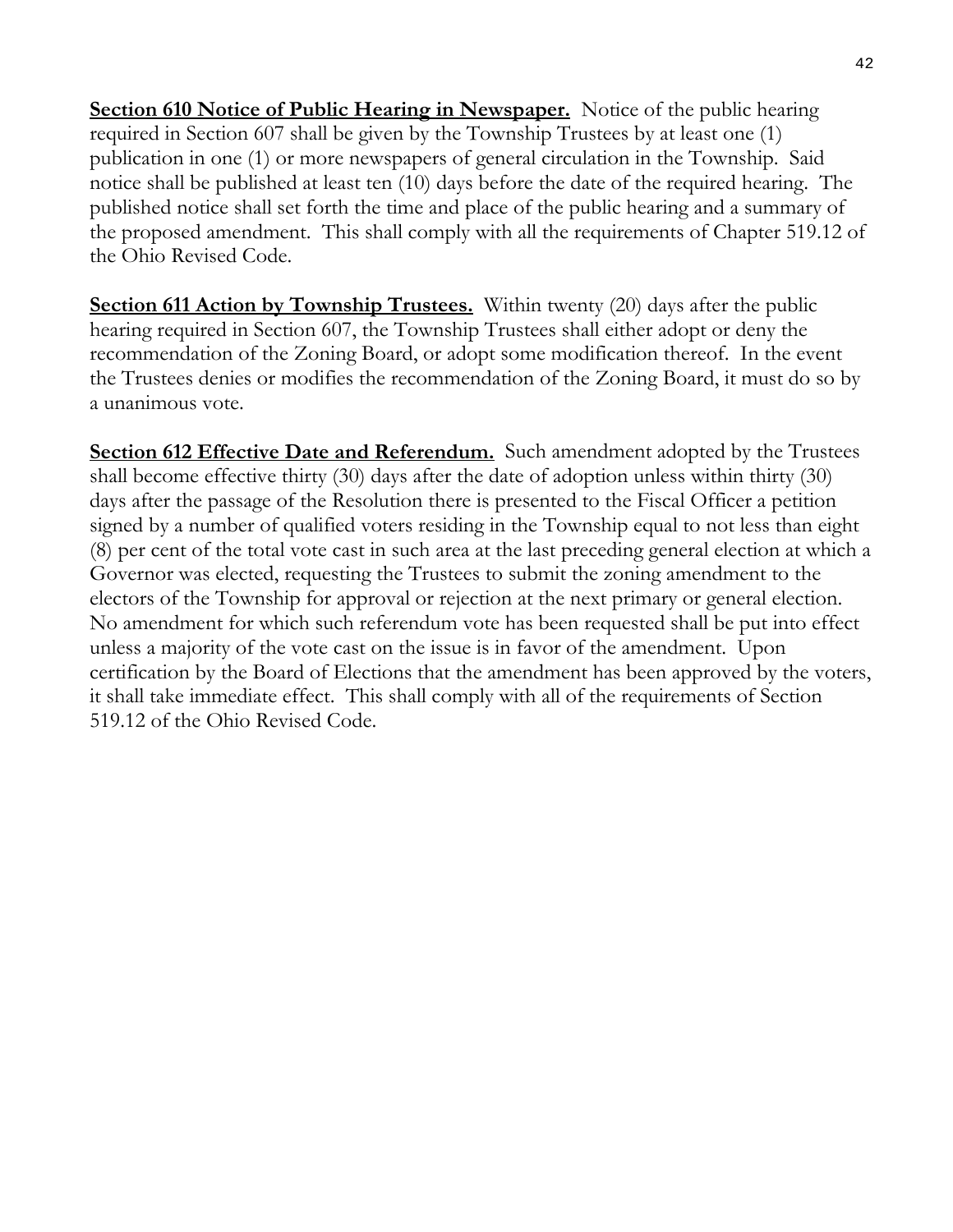# **ARTICLE VII PROVISIONS FOR OFFICIAL ZONING MAP**

# **Section 700 Official Zoning Map.**

The districts established in Article 8 of this Resolution as shown on the Official Zoning Map which, together with all explanatory matter thereon, are hereby adopted as part of this Resolution.

#### **Section 710 Identification of the Official Zoning Map.**

The Official Zoning Map shall be identified by the signature of the chairperson of the Board of Township Trustees and attested by the Township Fiscal Officer.

# **Section 720 Interpretation of District Boundaries.**

Where uncertainty exists with respect to the boundaries of any of the zoning districts as shown on the Official Zoning Map, the following rules shall apply:

- 1) Where district boundaries are indicated as approximately following the center lines of thoroughfares or highways, street lines, or highway right-of-way lines shall be construed to be such boundaries;
- 2) Where district boundaries are so indicated that they approximately follow the lot lines, such lot lines shall be construed to be such boundaries;
- 3) Where district boundaries are so indicated that they are approximately parallel to the center lines or street lines of streets, or the center lines or right-of-way lines of highways, such district boundaries shall be construed as being parallel thereto and at such distance there from as indicated on the Official Zoning Map.
- 4) If no distance is given, such dimensions shall be determined by the use of the scale shown on the Official Zoning Map.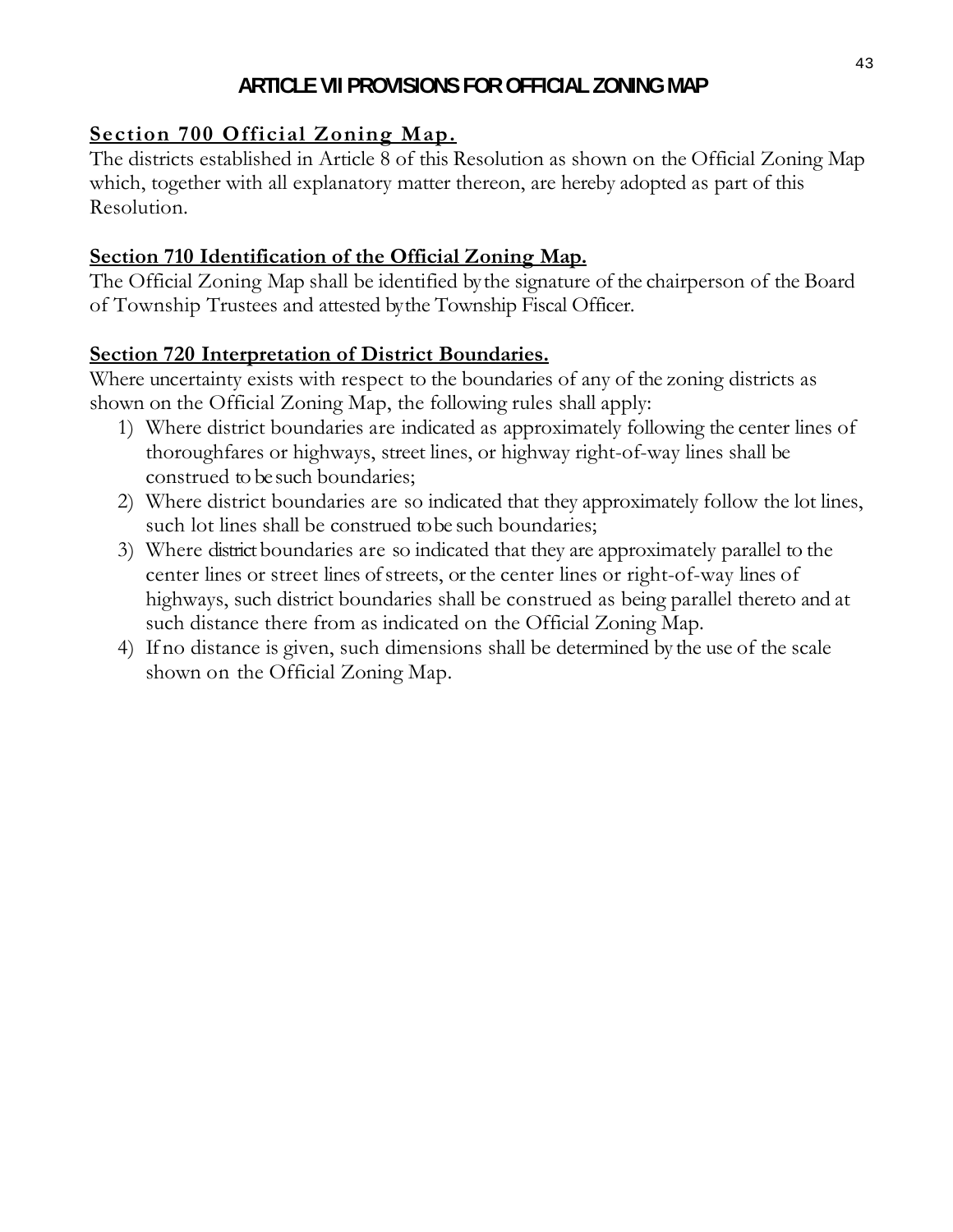## **ARTICLE VIII ESTABLISHMENT AND PURPOSE OF DISTRICTS**

#### **Section 800 Intent.**

The following zoning districts are hereby established for the Township. For the interpretation of this Resolution, the zoning districts have been formulated to realize the general purposes as set forth in the Preamble of this Resolution. In addition, the specific purpose of each zoning district shall be as stated.

#### **Section 810 Rural District (U-1).**

The intention of the rural district is to provide land which is suitable or used for agriculture, conservation, very low density residence and public and quasi-public purpose. Very low density residential land use refers to farm housing units and isolated residential developments not requiring a major plat under Champaign County's Subdivision Regulations. Some residential, commercial, and industrial development may be permitted as conditional uses under Section 560. On-site water and sewer facilities are permitted, provided such facilities comply with the Champaign County Health Department's Regulations. Specific Permitted and Conditional uses are listed on the Official Schedule of District Regulations.

#### **Section 811 Low Density Residential District (R-1).**

The purpose of the low-density residential district is to provide land for single-family dwelling units not to exceed four dwellings per acre with a central sewage system. If a central sewage system is not available, then the minimum lot size shall be 65,400 square feet exclusive of road right-of-way.This district shall also include land that is subdivided which requires a major plat under Champaign County's Subdivision Regulations. Specific Permitted and Conditional Uses and minimum requirements are listed on the Official Schedule of District Regulations.

**Section 812 Medium Density Residential District (R-2).** The purpose of the medium density residential district is to provide land for single and multi-family housing units not to exceed eight (8) families per acre with a central sewage system. Specific Permitted and Conditional Uses and minimum requirements are listed on the Official Schedule of District Regulations.

**Section 813 Service Business District (B-1).** The purpose of the service business district is to provide land for sales, service and repair establishments which require highway orientation or large tracts of land not normally available in central and local business districts; do not contribute to the design of a unified business center; depend on drive-in business; and require a location on or near major thoroughfares and intersections. Residential, commercial and industrial development may be introduced under the planned unit development approach. Specific Permitted and Conditional Uses and minimum requirements are listed on the Official Schedule of District Regulations.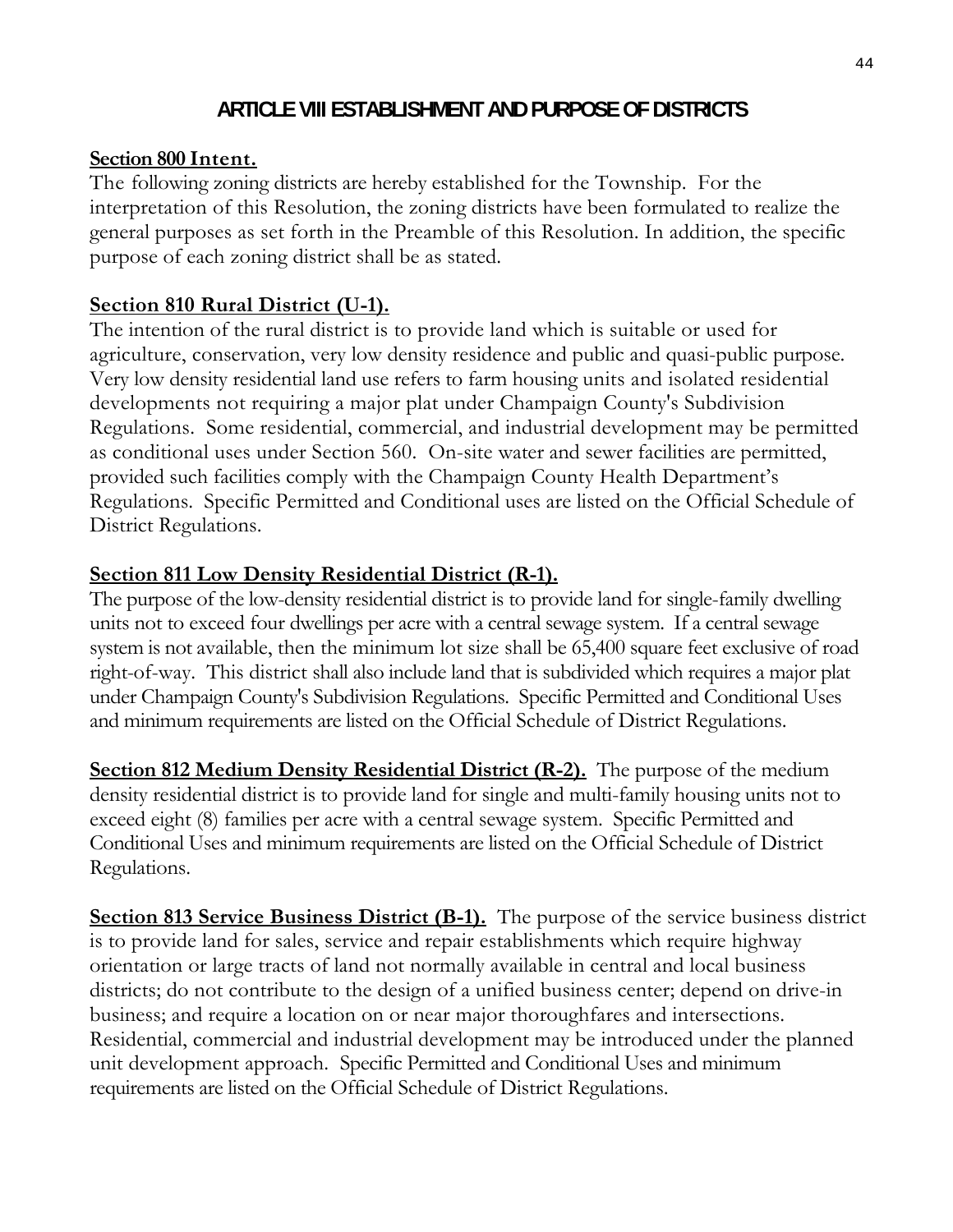#### **Section 814 Local Business District (B-2).**

The purpose of the local business district is to provide land for small convenience-type retail and personal service establishments and service businesses offering convenience-type goods and services for the daily needs of the people in the general area. Specific Permitted and Conditional uses are listed on the Official Schedule of District Regulations.

# **Section 815 Light Manufacturing District (M-1).**

The purpose of the M-1 light manufacturing district is to encourage the development of manufacturing and wholesale business establishments which are clean, quiet, and free of hazardous or objectionable elements such as noise, odor, dust, smoke, or glare; operate mostly within enclosed structures and generate little industrial traffic. This district is further designed to act as a transitional use between heavy manufacturing uses and other less intense business and residential uses. Specific Permitted and Conditional uses are listed on the Official Schedule of District Regulations.

**<u>Section 816 Heavy Manufacturing District (M-2).</u> The purpose of this District is to** provide land for major manufacturing, processing, storage, warehousing, mineral extraction, research and testing facilities, and similar operations. These activities may require large sites, extensive community services, have large, open storage and service areas, and generate greater industrial traffic than in a light manufacturing district. Specific Permitted and Conditional uses are listed on the Official Schedule of District Regulations.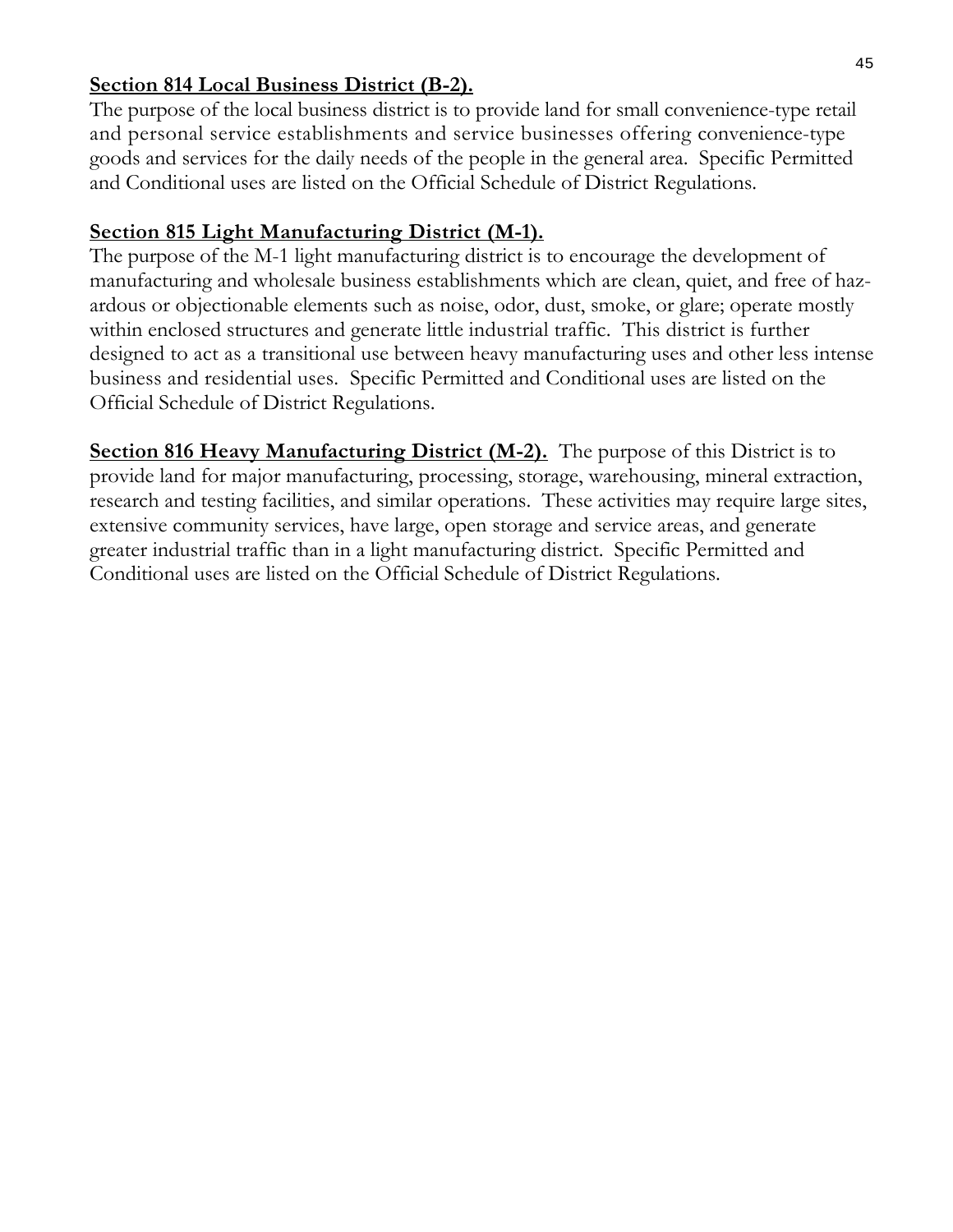# **ARTICLE IX DISTRICT REGULATIONS**

**Section 900 Compliance with Regulations.** The regulations for each district set forth by this Resolution shall be minimum regulations and shall apply uniformly to each class or kind of structure or land, except as hereinafter provided; or as otherwise granted by the Board of Zoning Appeals.

- 1. No building, structure, or land shall be used or occupied and no building or structure or part thereof shall be erected, constructed, reconstructed, moved, or structurally altered except in conformity with all of the regulations herein specified for the district in which it is located.
- 2. No building or other structure shall be erected or altered:
	- a. to provide for greater height or bulk;
	- b. to accommodate or house a greater number of families;
	- c. to occupy a greater percentage of lot area;
	- d. to have narrower or smaller rear yards, front yards, side yards, or other open spaces;
- 3. No yard or lot existing at the time of passage of this Resolution shall be reduced in dimension or area below the minimum requirements set forth herein. Yards or lots created after the effective date of this Resolution shall meet at least the minimum requirements set forth herein.

**Section 910 Official Schedule of District Regulations Adopted.** District regulations shall be as set forth in the Official Schedule of District Regulations hereby adopted and declared to be a part of this Resolution and in Article 10 of this Resolution, "Supplementary District Regulations." Regulations for Mobile Home Parks shall be those specified in Article 13.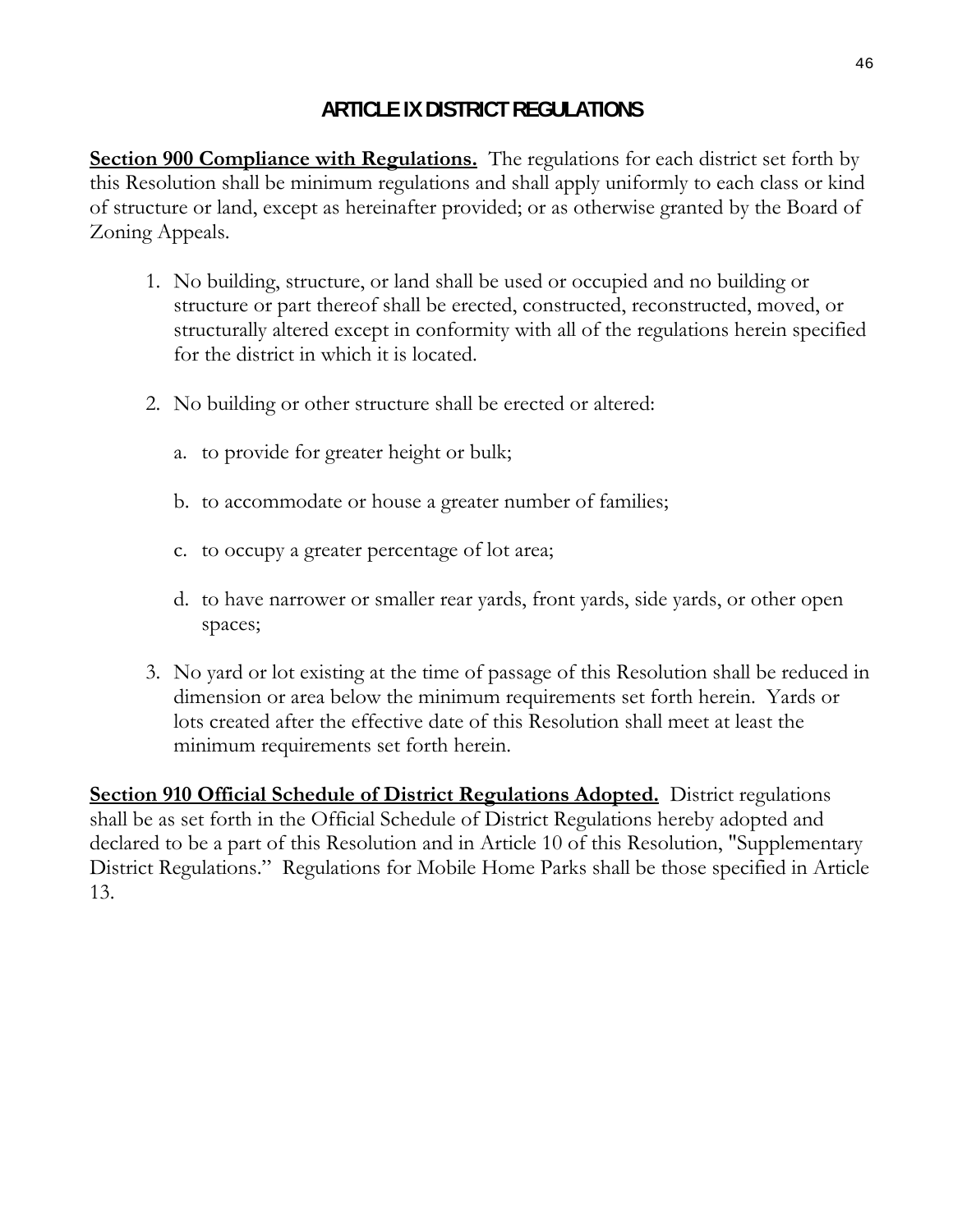# **OFFICIAL SCHEDULE OF DISTRICT REGULATIONS**

| <b>Zoning Districts</b><br>(Symbols as used on the<br>Official Zoning Map) | <b>Permitted Uses</b><br>(Accessory Uses and essential services are<br>included)                                                                                                                                                   | <b>Conditional Uses</b><br>(Permitted upon issuance of a<br>Conditional Use Permit by the                                                                                                                                                                                                                                               |  |  |
|----------------------------------------------------------------------------|------------------------------------------------------------------------------------------------------------------------------------------------------------------------------------------------------------------------------------|-----------------------------------------------------------------------------------------------------------------------------------------------------------------------------------------------------------------------------------------------------------------------------------------------------------------------------------------|--|--|
|                                                                            |                                                                                                                                                                                                                                    | Board of Zoning Appeals)                                                                                                                                                                                                                                                                                                                |  |  |
|                                                                            | $\mathbf{2}$                                                                                                                                                                                                                       | 3                                                                                                                                                                                                                                                                                                                                       |  |  |
| <b>U-1 RURAL</b><br><b>UNDEVELOPED</b>                                     | Agriculture; Low density residencial; Clinic;<br>Home occupation; Public & quasi-public uses.                                                                                                                                      | Kennel; Public service facility;<br>Service business; Mineral<br>extraction; Food processing; Light<br>& heavy manufacturing; Junk<br>storage & sales; Commercial<br>recreation; Manufactured or mobile<br>home park; Mobile homes<br>individually; Telecommunication<br>Towers; Non-commercial<br>recreation; Animal hospital & Clinic |  |  |
| <b>R-1 LOW DENSITY</b><br><b>RESIDENTIAL</b>                               | Single-family dwellings; Home occupation; Public<br>& quasi-public use; Permanent foundation sited<br>manufactured dwelling; Modular & sectional<br>units.                                                                         | Personal services; Service<br>business; Multi-family dwellings;<br>Mobile home individually;<br><b>Telecommunication Towers</b>                                                                                                                                                                                                         |  |  |
| <b>R-2 MEDIUM DENSITY</b><br><b>RESIDENTIAL DISTRICT</b>                   | Single-family Dwelling; Public and Quasi-public<br>Use                                                                                                                                                                             | Multi-family Dwelling; Non-<br>commercial Recreation; Home<br>Occupation; Mobile homes<br>Individually; Service Business;<br>Personal Services;<br><b>Telecommunication Towers.</b>                                                                                                                                                     |  |  |
| <b>B-1 SERVICE BUSINESS</b>                                                | Service business; Drive-in business; Eating &<br>drinking estab.; Commercial recreation; Transient<br>lodgings; Retail business; Offices; Personal<br>services; Public & quasi-public uses; Single &<br>multi-family dwellings*;   | Wholesale & warehousing; Food<br>processing; Printing & publishing;<br>Transport terminals; Signs &<br>advertising structures; Public &<br>service facility; Animal Hospital &<br>clinic.                                                                                                                                               |  |  |
| <b>B-2 LOCAL BUSINESS</b>                                                  | Convenience-type retail; Personal services;<br>Offices; Service business; Eating & drinking<br>establishments; Commercial recreation; Single-<br>family dwellings*; Public & quasi-public uses;<br>Farm implement sales & service. | Public service facility; Mobile<br>homes individually.                                                                                                                                                                                                                                                                                  |  |  |
| <b>M-1 LIGHT</b><br><b>MANUFACTURING</b>                                   | Light manufacturing & directly related offices &<br>retail sales; Public quasi-public uses; Service<br>business; Farm implement sales & service.                                                                                   | Wholesale & warehousing; Storage<br>facilities; Transport terminals;<br>Public service facility; Low density<br>residential*; Mobile homes<br>individually; Adult Entertainment.                                                                                                                                                        |  |  |
| <b>M-2 HEAVY</b><br><b>MANUFACTURING</b>                                   | Light & heavy manufacturing & related offices;<br>Wholesale & warehousing; Printing and<br>publishing; Public quasi-public uses; Single-<br>family dwelling** Permanent foundation sited<br>manufactured dwelling; Supply yard;    | Signs & advertising structures;<br>Public service facility; Adult<br>Entertainment.                                                                                                                                                                                                                                                     |  |  |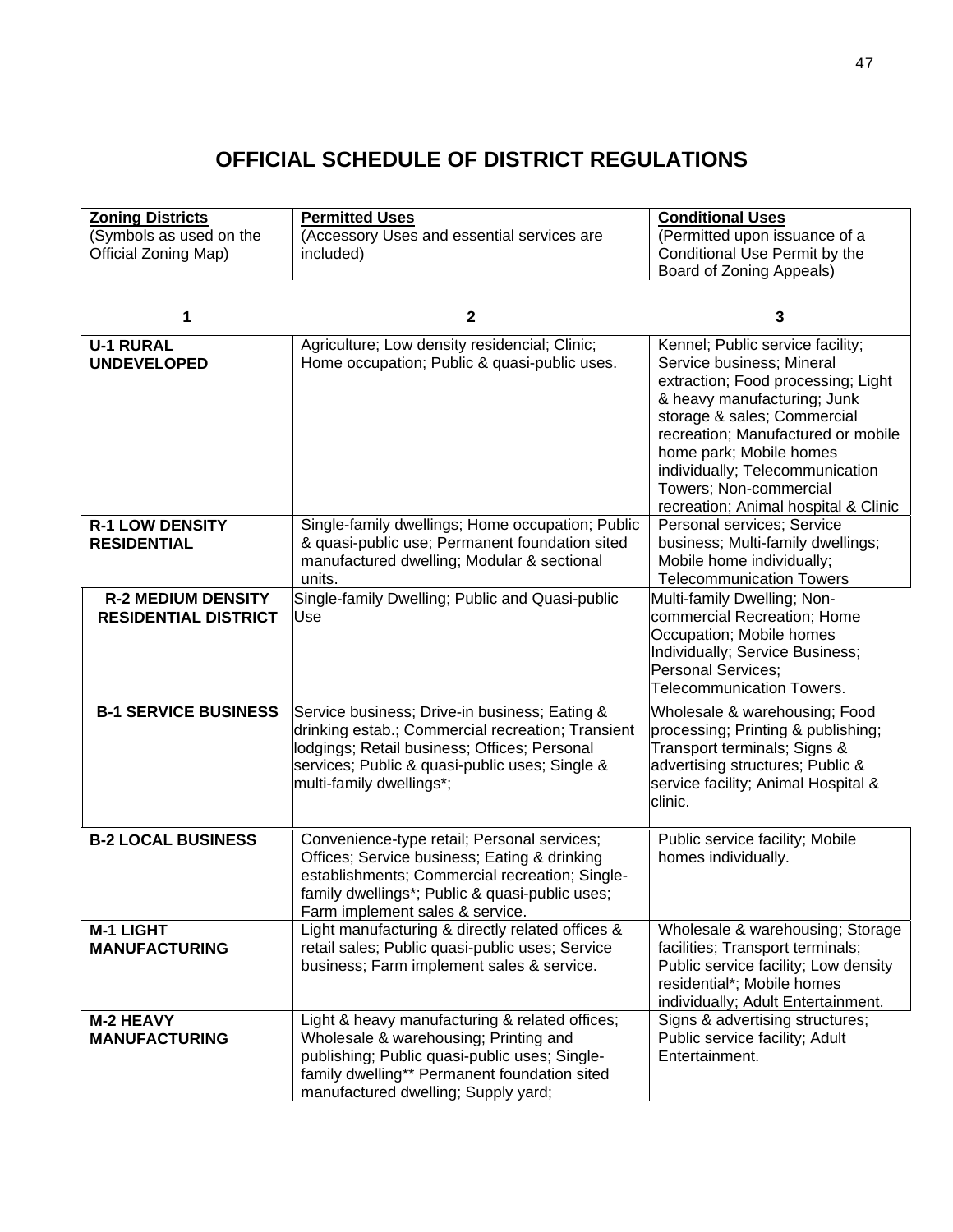|       | <b>MINIMUM LOT SIZE</b>                |                                                    | <b>FRONT</b><br>AGE | <b>MAXIMUM % OF</b><br><b>MINIMU</b><br><b>MAXIMUM HEIGHT</b><br>LOT TO BE<br>M<br>(principal<br><b>OCCUPIED</b><br><b>FLOOR</b><br>buildings)<br><b>AREA</b> |                                      |                         |                 | MINIMUM YARD DIMENSIONS (ft.) |                  |                         |        |
|-------|----------------------------------------|----------------------------------------------------|---------------------|---------------------------------------------------------------------------------------------------------------------------------------------------------------|--------------------------------------|-------------------------|-----------------|-------------------------------|------------------|-------------------------|--------|
|       | With<br>sewage<br>on-site<br>treatment | With<br>group or<br>central<br>sewage<br>treatment | Width/<br>Feet      | Principal and<br>Accessory<br><b>Buildings</b>                                                                                                                | Sq. ft.                              | # of<br><b>Stories</b>  | # of<br>Feet    | Front                         | Side Yards       |                         | Rear   |
|       |                                        |                                                    |                     |                                                                                                                                                               |                                      |                         |                 |                               | One side<br>yard | Sum of<br>side<br>yards |        |
|       | $\overline{\mathbf{4}}$                | $\overline{\mathbf{5}}$                            | $6\phantom{1}6$     | $\overline{7}$                                                                                                                                                | 8                                    | $\boldsymbol{9}$        | 10              | 11                            | 12               | 13                      | 14     |
| $U-1$ | 130,680                                | -------<br>10,800                                  | 200<br>80           | 25                                                                                                                                                            | $1,400*$                             | 2.5                     | 35              | 50                            | 20               | 40                      | 40     |
| $R-1$ | 130,680                                | -------<br>10,800<br>2,700<br>(multi)              | 200<br>80<br>60     | $\overline{25}$                                                                                                                                               | $1,400*$<br>900<br>(multi)           | 2.5                     | 35              | 35                            | 20               | 40                      | 40     |
| $R-2$ | 40,000                                 | 10,800<br>(single)<br>2,700<br>(multi)             | 200<br>80<br>60     | 25                                                                                                                                                            | 1,400*<br>(Single)<br>900<br>(Multi) | 2.5                     | 35              | 35                            | 10               | 20                      | 30     |
| $B-1$ | 130,680                                | none                                               | 200<br>60           | 50                                                                                                                                                            | none*                                | 3                       | 40              | 30                            | none**           | $none**$                | $30**$ |
| $B-2$ | 130,680                                | -------<br>none                                    | 200<br>60           | 50                                                                                                                                                            | $none*$                              | $\mathbf{3}$            | 40              | 30                            | none<br>$***$    | none<br>$***$           | $30**$ |
| $M-1$ | 80,000                                 | ---                                                | 200                 | 50                                                                                                                                                            | none*                                | $\overline{\mathbf{4}}$ | 50              | $\overline{80}$               | $20**$           | $50**$                  | $50**$ |
| $M-2$ | 80,000                                 |                                                    | 200                 | $\overline{50}$                                                                                                                                               | none <sup>*</sup>                    | $\overline{4}$          | $\overline{50}$ | 100                           | $20**$           | $50**$                  | $50**$ |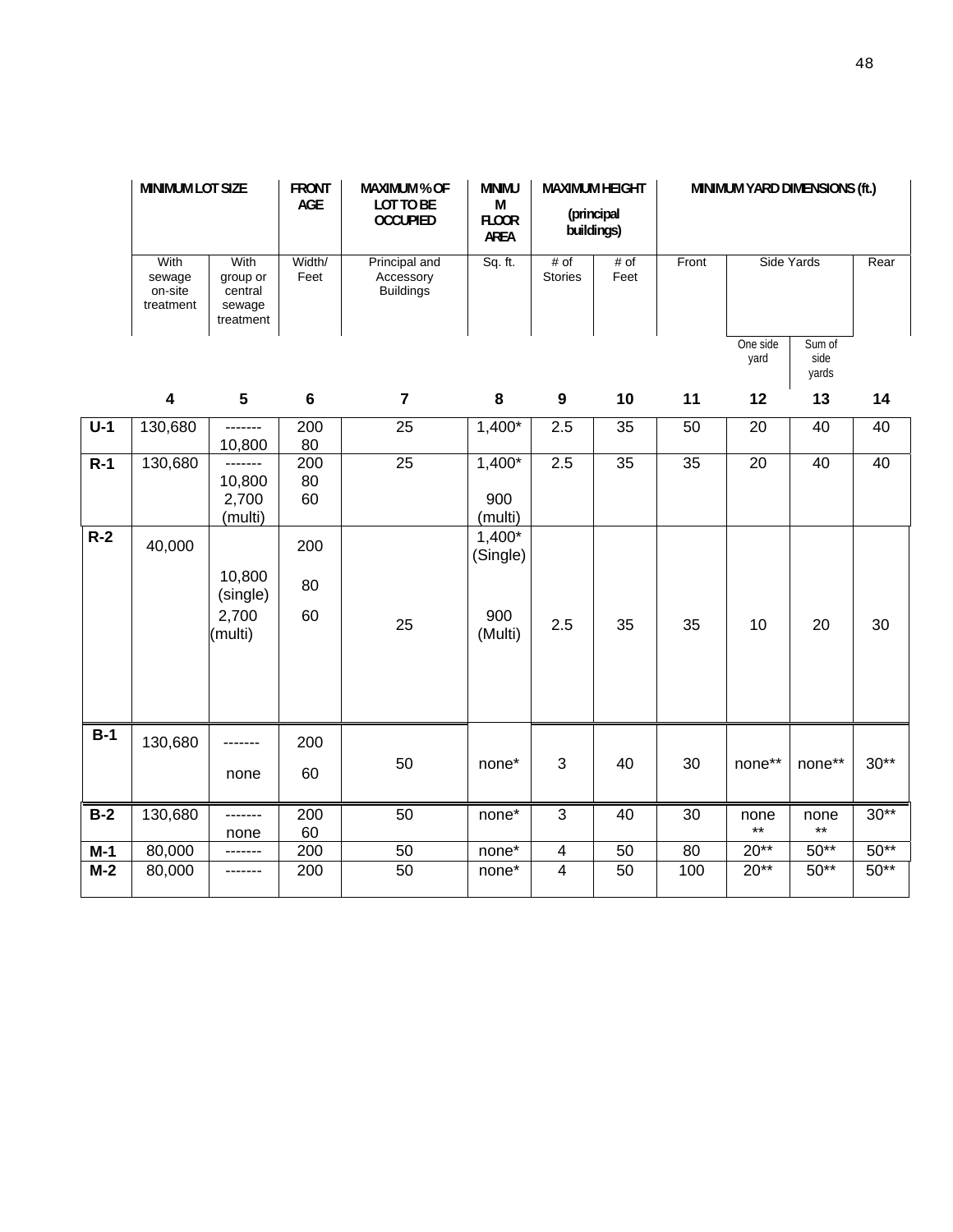|       | <b>ACCESSORY BUILDINGS</b><br>Maximum Height (feet)<br>Minimum distance in feet |    |    | <b>MINIMUM</b><br><b>MANDATORY OFF-</b><br><b>STREET PARKING</b><br><b>SPACE</b><br>(One unit for each) | <b>MINIMUM</b><br><b>MANDATORY OFF-</b><br><b>STREET LOADING</b><br><b>SPACE</b>                                                                             | <b>SIGNS PERMITTED</b>           | OTHER PROVISIONS AND<br><b>REQUIREMENTS</b><br>(Supplementary regulations<br>prohibitions, notes etc.)                                                                                                                                                                                                      |
|-------|---------------------------------------------------------------------------------|----|----|---------------------------------------------------------------------------------------------------------|--------------------------------------------------------------------------------------------------------------------------------------------------------------|----------------------------------|-------------------------------------------------------------------------------------------------------------------------------------------------------------------------------------------------------------------------------------------------------------------------------------------------------------|
|       | 15                                                                              | 16 | 17 | 18                                                                                                      | 19                                                                                                                                                           | 20                               | 21                                                                                                                                                                                                                                                                                                          |
| $U-1$ | 20                                                                              | 5  | 10 | Two spaces for<br>each dwelling unit<br>(See Article XI)                                                | none                                                                                                                                                         | Yes, under<br><b>Article XII</b> | $*1,400$ square feet for<br>mobile dwelling;<br>Use of land or buildings<br>for agricultural purposes<br>are not affected by this<br>Resolution and no<br>zoning certificate shall<br>be required for any such<br>building or structure or<br>use of land. Residential<br>dwellings do require a<br>permit. |
| $R-1$ | 15                                                                              | 5  | 10 | Two spaces for<br>each dwelling unit<br>(See Article XI)                                                | none                                                                                                                                                         | Yes, under<br><b>Article XII</b> | *1,400 square feet for<br>mobile dwelling.                                                                                                                                                                                                                                                                  |
| $R-2$ | 15                                                                              | 5  | 10 | (See Article XI)                                                                                        | none                                                                                                                                                         | Yes, under Article<br>XII        | *1,400 square feet for<br>mobile dwelling.                                                                                                                                                                                                                                                                  |
| $B-1$ | 15                                                                              | 0  | 0  | (See Article XI)                                                                                        | One space for first<br>5,000 s.f. of floor area<br>or less, and one for<br>each additional<br>10,000 s.f. or fraction<br>thereof of ground floor<br>area.    | Yes, under Article<br>XII        | *For residential, refer to R-<br>1 regs.<br>**Non-residential use<br>cannot be conducted<br>closer than 40 feet to any<br>lot line of a residential<br>structure.                                                                                                                                           |
| $B-2$ | 15                                                                              | 0  | 0  | (See Article XI)                                                                                        | One space for first<br>5,000 s.f. of floor<br>area or less, and<br>one for each<br>additional 10,000<br>s.f. or fraction<br>thereof of ground<br>floor area. | Yes, under<br><b>Article XII</b> | *For residential, refer to<br>R-1 regs.<br>**Non-residential use<br>cannot be conducted<br>closer than 40 feet to<br>any lot line of a<br>residential structure.                                                                                                                                            |
| M-1   | 25                                                                              | 10 | 20 | (See Article XI)                                                                                        | One space for first<br>5,000 s.f. of floor<br>area or less, and<br>one for each<br>additional 10,000<br>s.f. or fraction<br>thereof of ground<br>floor area. | Yes, under<br><b>Article XII</b> | *For residential, refer to<br>R-1 regs.<br>**Non-residential use<br>cannot be conducted<br>closer than 40 feet to<br>any lot line of a<br>residential structure.                                                                                                                                            |
| $M-2$ | 25                                                                              | 10 | 20 | (See Article XI)                                                                                        | One space for first<br>5,000 s.f. of floor<br>area or less, and<br>one for each<br>additional 10,000<br>s.f. or fraction<br>thereof of ground<br>floor area. | Yes, under<br>Article XII        | *For residential, refer to<br>R-1 regs.<br>**Non-residential use<br>cannot be conducted<br>closer than 40 feet to<br>any lot line of a<br>residential structure.                                                                                                                                            |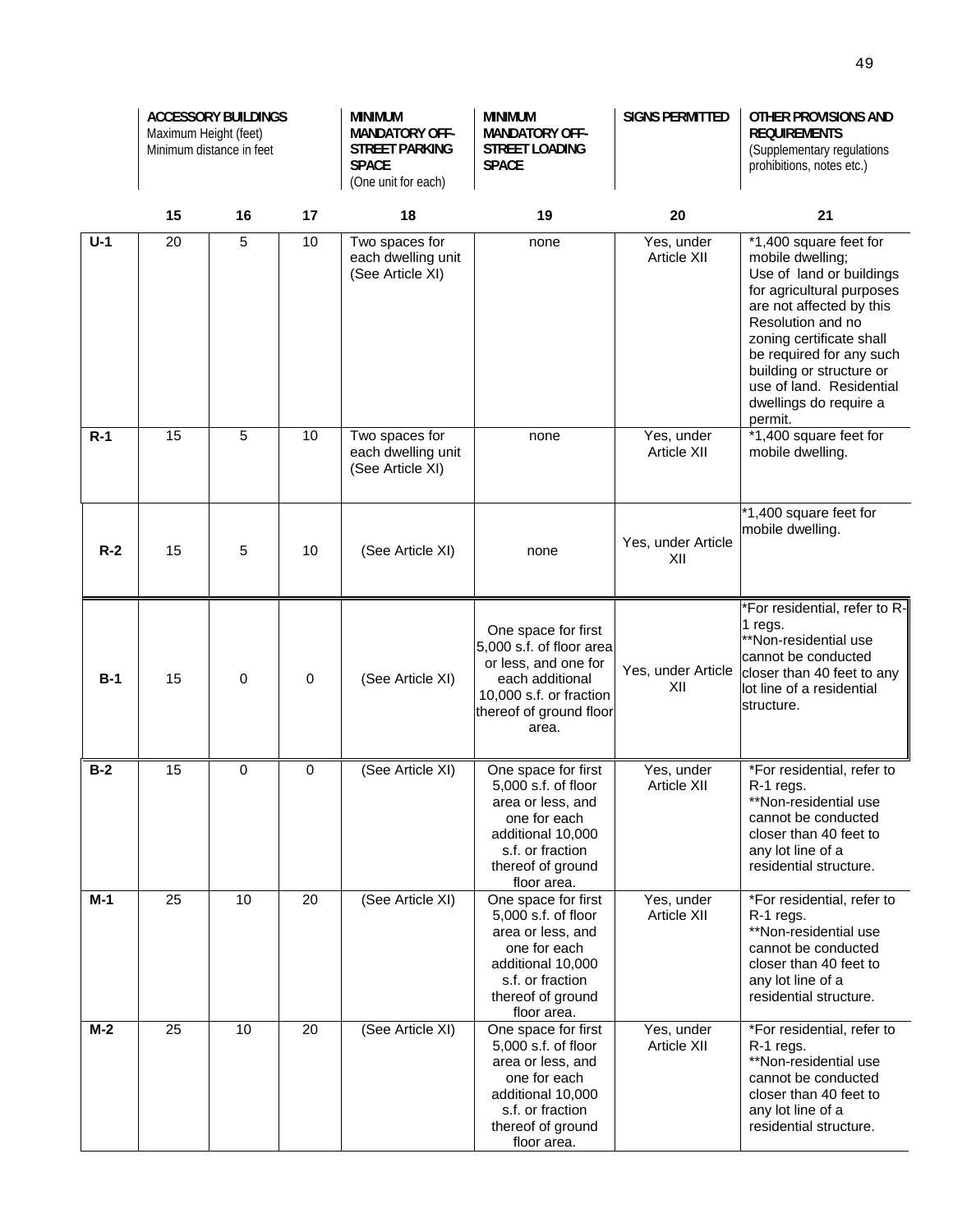# **ARTICLE X SUPPLEMENTARY DISTRICT REGULATIONS**

# **Section 1000 General.**

The purpose of supplementary district regulations is to set specific conditions for various uses, classification of uses or areas where problems may frequently be encountered.

# **Section 1001 Conversion of Dwellings to More Units.**

A residence may be converted to accommodate an increased number of dwelling units provided:

- 1) The yard dimensions, including minimum lot width still meet the yard dimensions required by the Zoning Regulations for new structures in that district in which the dwelling is located;
- 2) The lot area per family equals the lot area requirements for new structures in that district;
- 3) The floor area per dwelling unit is not reduced to less than that which is required for new construction in that district.

# **Section 1002 Private Swimming Pools.**

A private swimming pool, not including farm ponds, shall be any pool, lake, or open tank not located within a completely enclosed building and containing or normally capable of containing water to a depth at any point greater than twenty four (24) inches. No such swimming pool, exclusive of portable swimming pools with a diameter less than twelve (12) feet or with an area of less than one hundred (100) square feet shall be allowed in any residential district, except as an accessory use and unless it complies with the following conditions and requirements:

- 1) The pool is intended and is to be used solely for the enjoyment of the occupants of the principal use of the property on which it is located;
- 2) It may not be located, including any walks or paved areas or accessory structures adjacent thereto, closer than ten (10) feet to any property line of the property on which it is located;
- 3) The swimming pool or the entire property on which it is located shall be walled or fenced to prevent uncontrolled access by children from adjacent properties. Said fence or wall shall be not less than five (5) feet in height and maintained in good condition with a gate and lock.

# **Section 1003 Community or Club Swimming Pools.**

Community and club swimming pools are permitted in any commercial or residential district, but shall comply with the following conditions and requirements: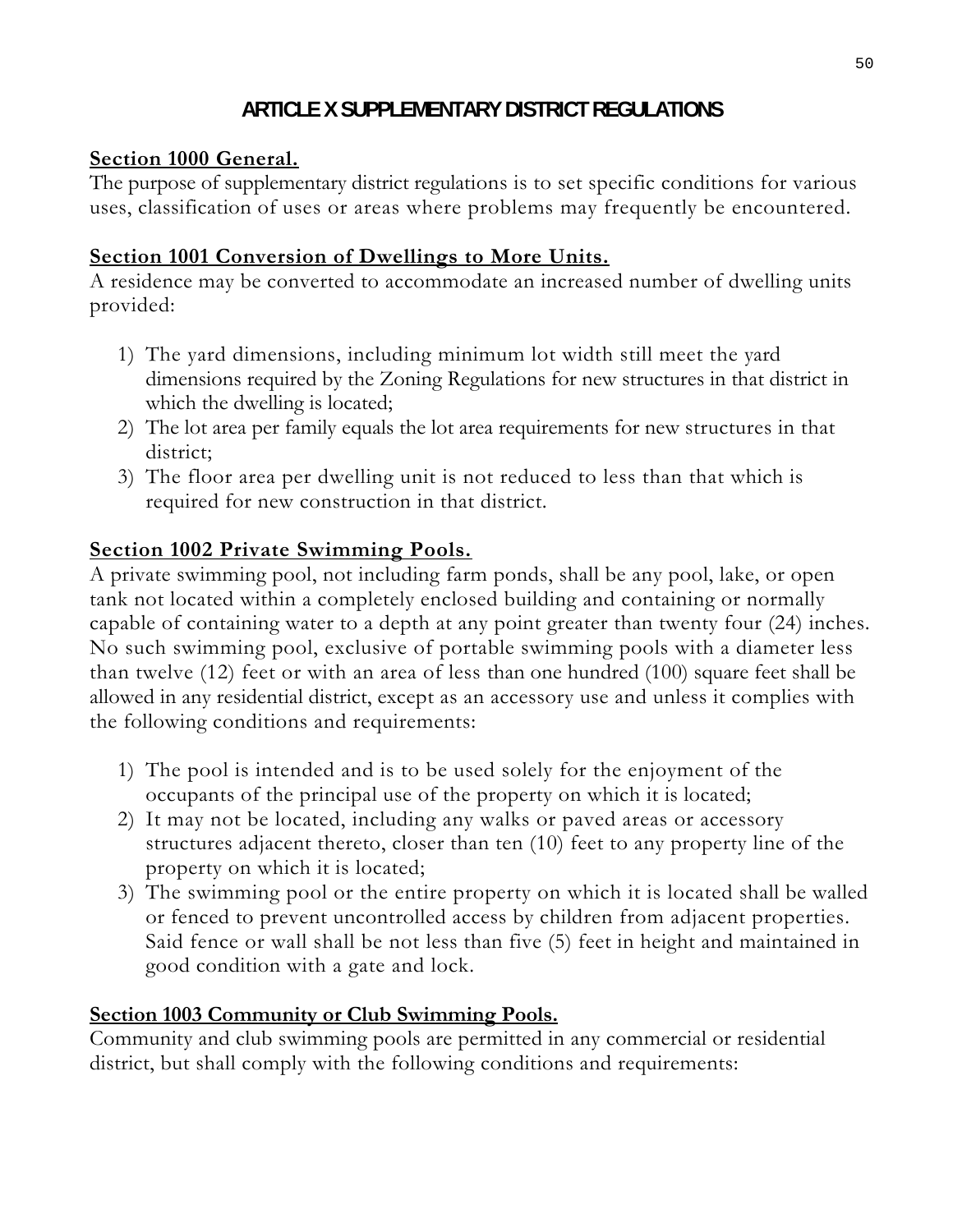- 1) The pool is intended solely for the enjoyment of the members and families and guests of members of the association or club under whose ownership or jurisdiction the pool is operated;
- 2) The pool and accessory structures thereto, including the areas used by the bathers, shall not be closer than fifty (50) feet to any property line;
- 3) The swimming pool and all of the area used by the bathers shall be walled or fenced to prevent uncontrolled access by children from the thoroughfare or adjacent properties. Said fence or wall shall not be less than five (5) feet in height and maintained in good condition.

# **Section 1004 Temporary Buildings.**

Temporary buildings, construction trailers, equipment and materials used in conjunction with construction work only may be permitted in any district during the period construction work is in progress, but such temporary facilities shall be removed upon completion of the construction work. Storage of such facilities or equipment beyond the completion date of the project shall require a zoning permit authorized by the Zoning Inspector.

# **Section 1005 Parking and Storage of Certain Vehicles.**

The following provisions and requirements shall pertain to the parking and storage of certain vehicles:

- 1) The parking or storage, within any district, of automotive vehicles without current license plates, for a period of more than thirty (30) days shall be prohibited unless such vehicle is stored in an enclosed garage or other accessory building;
- 2) The parking or storage, within any district, of a disabled automotive vehicle for a period of more than thirty (30) days shall be prohibited unless such vehicle is stored in an enclosed garage or other accessory building;
- 3) The parking or storage, within any district, of a junked, dismantled, or wrecked automotive vehicle or parts thereof which are in public view of any highway for a period of more than thirty (30) days shall be prohibited. After said thirty (30) days, junked, dismantled, or wrecked automotive vehicle or parts thereof shall be stored in an enclosed garage or other accessory building.

For purposes of this section, a junked, dismantled, or wrecked automotive vehicle shall be defined as meeting the following criteria: as one which is damaged, or no longer serviceable, to the extent that it is inoperable or is unsafe to operate upon the public highways; three model years or older; extensively damaged, including, but not limited to missing wheels, tires, engine, or transmission. This section shall not apply to properly licensed junkyards and motor vehicle salvage facilities which are regulated by appropriate sections of the Ohio Revised Code.

# **Section 1006 Required Trash Areas.**

All commercial, industrial, and multi-family residential uses that provide trash and/or garbage collection areas shall be enclosed on at least three (3) sides by a solid wall or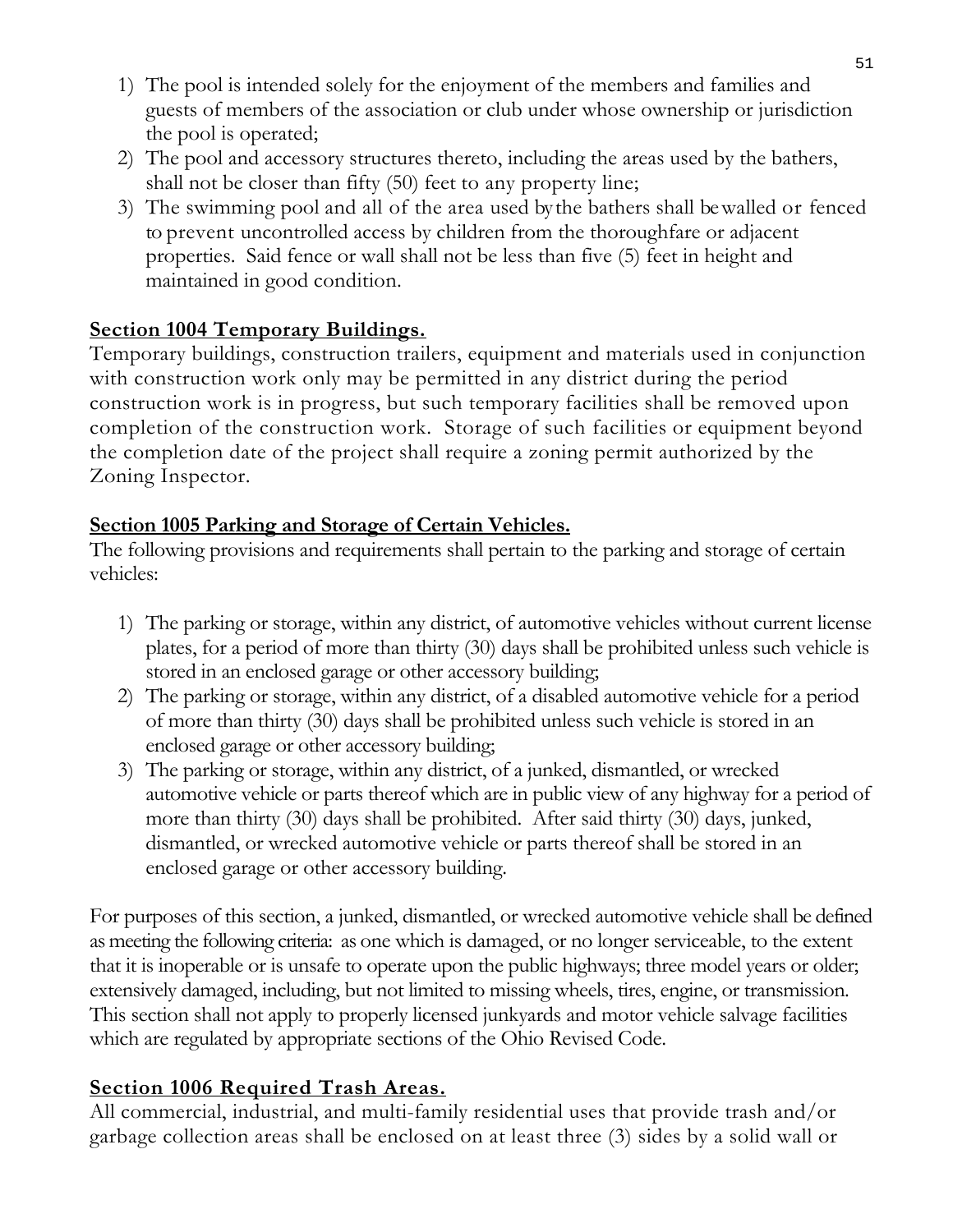fence a minimum of four (4) feet in height or one (1) foot higher than the receptacles therein if such area is not within an enclosed building or structure.

Provisions for adequate vehicular access to and from such area or areas for collection of trash and/or garbage as determined by the Zoning Inspector shall be required.

# **Section 1010 Supplemental Yard and Height Regulations.**

In addition to all yard regulations specified in the Official Schedule of District Regulations and in other sections of this Resolution, the provisions of Sections 1011-1017, inclusive shall be used for interpretation and clarification.

#### **Section 1011 Setback Requirements for Corner Buildings.**

On a corner lot the principal building and its accessory structures shall be required to have the same setback distance from all street right-of-way lines as required for the front yard in the district in which such structures are located.

#### **Section 1012 Visibility at Intersections.**

On a corner lot in any district, nothing shall be erected, placed, planted, or allowed to grow in such a manner as to materially impede vision between a height of two and a half (2.5) and ten (10) feet above the center line grades of the intersecting streets in the area bounded by the right-of-way lines of such corner lots and a line joining points along said street lines fifty (50) feet from the point of intersection.

#### **Section 1014 Yard Requirements for Multi-Family Dwellings.**

Multifamily dwellings shall be considered as one (1) building for the purpose of determining front, side and rear yard requirements. The entire group as a unit shall require one (1) front, one (1) rear and two (2) side yards as specified for dwellings in the appropriate district. Each individual building shall meet all yard requirements for the appropriate district as though it were on an individual lot.

# **Section 1015 Side, and Rear Yard Requirements for Non-Residential Uses**

**Abutting Residential Districts.** Non-residential buildings or uses shall not be located in or conducted closer than forty (40) feet to any lot line of a residential district, except that the minimum yard requirements may be reduced to fifty (50%) percent of the requirement if acceptable landscaping or screening approved by the Zoning Inspector is provided.

# **Section 1016 Architectural Projections.**

Open structures such as porches, canopies, balconies, platforms, carports, covered patios and similar architectural projections shall be considered parts of the building to which attached and shall not project into the required minimum front, side, or rear yard.

#### **Section 1017 Exceptions to Height Regulations.**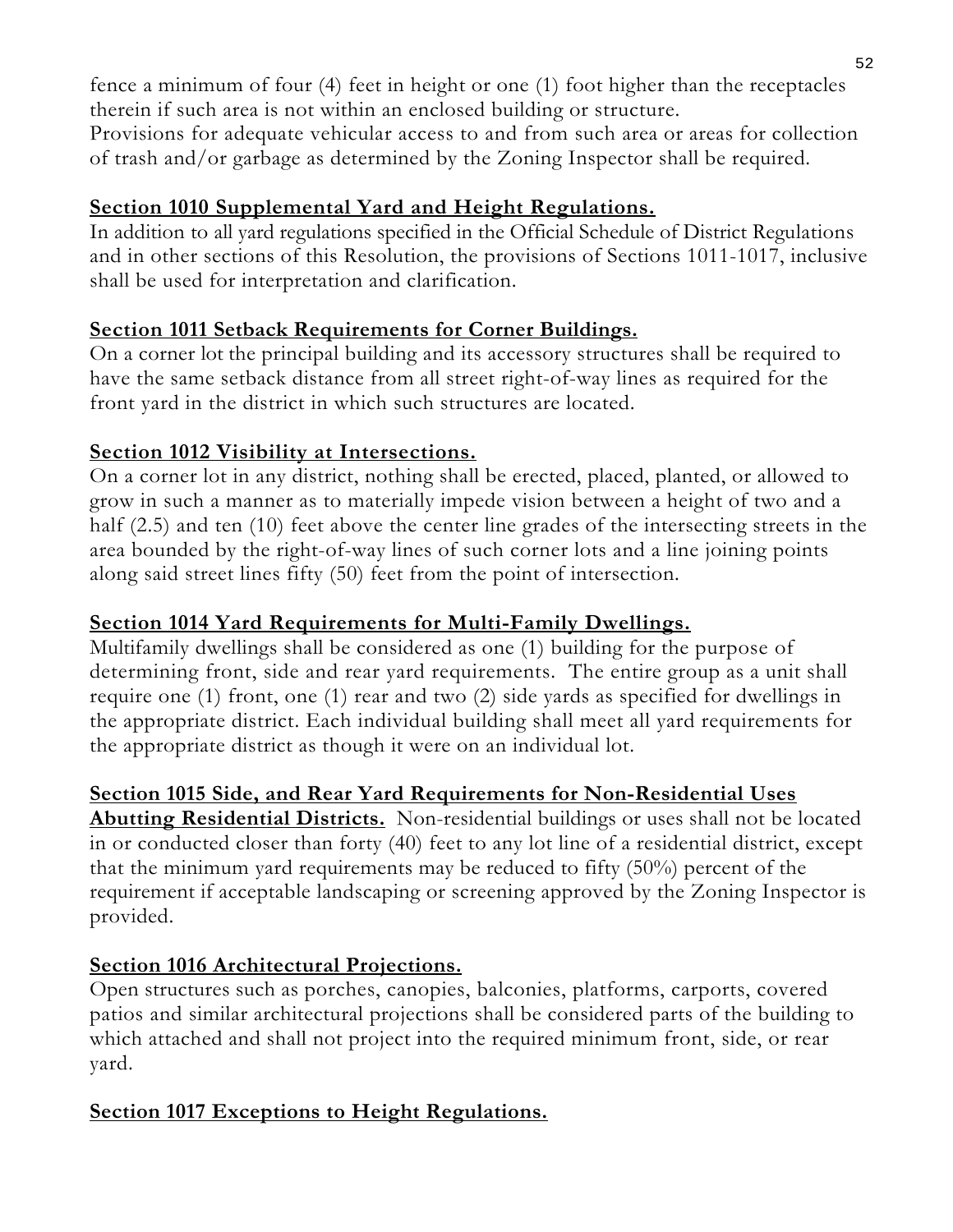The height limitations contained in the Official Schedule of District Regulations do not apply to spires, belfries, cupolas, antennas, water tanks, ventilators, chimneys or other appurtenances usually required to be placed above the roof level and not intended for human occupancy except where the height of such structures will constitute a hazard.

#### **Section 1020 Special Provisions for Commercial and Industrial Uses.**

No commercial or industrial use as designated on the Official Schedule of District Regulations and defined herein nor any land or building in any district shall be used or occupied in any manner creating dangerous, injurious, noxious or otherwise objectionable conditions which could adversely affect the surrounding areas or adjoining premises, except that any use permitted by this Resolution may be undertaken and maintained if acceptable measures and safeguards to reduce dangerous and objectionable conditions to acceptable limits as established by the performance requirements in Sections 1021-1032, inclusive.

# **Section 1021 Fire Hazards.**

Any activity involving the use or storage of flammable chemicals, petroleum products or explosive materials shall be protected by adequate fire-fighting and fire-prevention equipment and by such safety devices as are normally used in the handling of any such material. Such hazards shall be kept removed from adjacent activities to a distance which is compatible with the potential danger involved.

# **Section 1022 Electrical Disturbance.**

No activity shall emit electrical disturbance adversely affecting the operation of any equipment at any point other than that of the creator of such disturbance. The disturbance must be due solely to the creator and not due to defective wiring, equipment etc., at the receiving point.

**Section 1023 Storage of Toxic or Hazardous Materials.** Except as exempted hereafter, the storage of toxic or hazardous materials, as determined by the Ohio Environmental Protection Agency (EPA), in quantities greater than fifty five (55) gallons liquid or twenty five (25) pounds dry weight for any one material shall be prohibited. This section shall not apply to fuels stored in less than one thousand one hundred (1,100) gallon tanks that conform with the Ohio Fire Code for the purpose of heating buildings and located on site, nor to materials stored for on-site residential, industrial, commercial, or agricultural purposes. "Storage" when used in connection with this section, means the containment of hazardous material, either on a temporary basis or for a period of years, in such a manner as not to constitute disposal of the material.

**Section 1024 Odors.** No malodourous gas or matter shall be permitted which is offensive or as to produce a public nuisance or hazard on any adjoining lot or property; except, in the case of areas within the M-1 or M-2 Manufacturing districts, in lieu of the foregoing standards, no odor shall be emitted by any use permitted in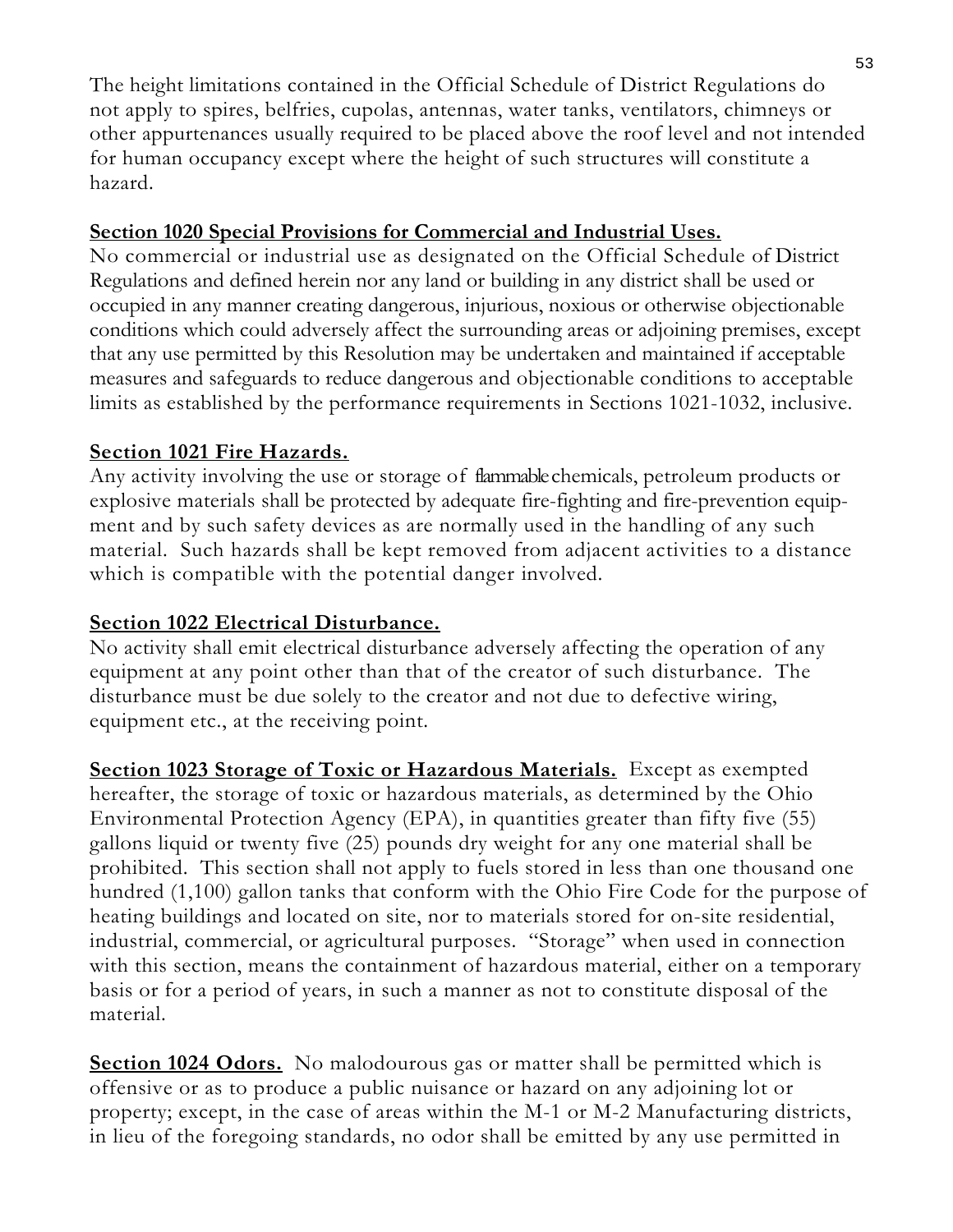such quantities as to be readily detectable by an average observer at any point on the line of the premises or beyond, except for industrial or manufacturing activities or research, development and testing activitites in the M-1 or M-2 Manufacturing Districts, so long as such activities are conducted in accordance with applicable federal and state environmental protection, health, safety or other appplicable federal or state governmental laws and regulations.

#### **Section 1025 Water Pollution.**

Water pollution as defined or determined by the County Board of Health or the Ohio Environmental Protection Agency (EPA) shall be subject to corrective measures, requirements, and regulations as established by the Board of Health or the Ohio EPA.

**Section 1026 Air Pollution.** No pollution of air by fly-ash, dust, fumes, vapors, gases, or other substances shall be permitted which is harmful to health, animals, vegetation or other property or which can cause excessive soiling; except in the case of areas within the M-1 or M-2 Manufacturing Districts, in lieu of the foregoing standards, no such emissions shall be permitted except in compliance with applicable federal and state environmental protection, health, safety, or other applicable federal or state governmental laws and regulations.

# **Section 1027 Mining, Mineral, Clay Sand and Gravel Extraction, Storage and**

**Processing.** The extraction, storage and processing of minerals shall be conducted in accordance with the requirements of Sections 1026 and 1032 inclusive.

# **Section 1028 Distance from Residential Areas.**

Mineral extraction, storage or processing shall not be conducted closer than five hundred (500) feet from any residential district, nor closer than five hundred (500) feet from any structure used for human occupancy in any other district.

# **Section 1029 Filing of Location Map.**

The operator shall file with the Zoning Inspector a location map, which clearly shows areas to be mined and the location of adjacent properties, roads, and natural features.

# **Section 1030 Information on Operation.**

The operator shall submit information on the anticipated depth of excavations and on depth and probable effect on the existing water table as coordinated with the Ohio Division of Water.

# **Section 1031 Restoration of Mined Area.**

The operator may be required to file with the Board of Zoning Appeals a detailed plan for the restoration of the area to be mined which shall include the anticipated future use of the restored land.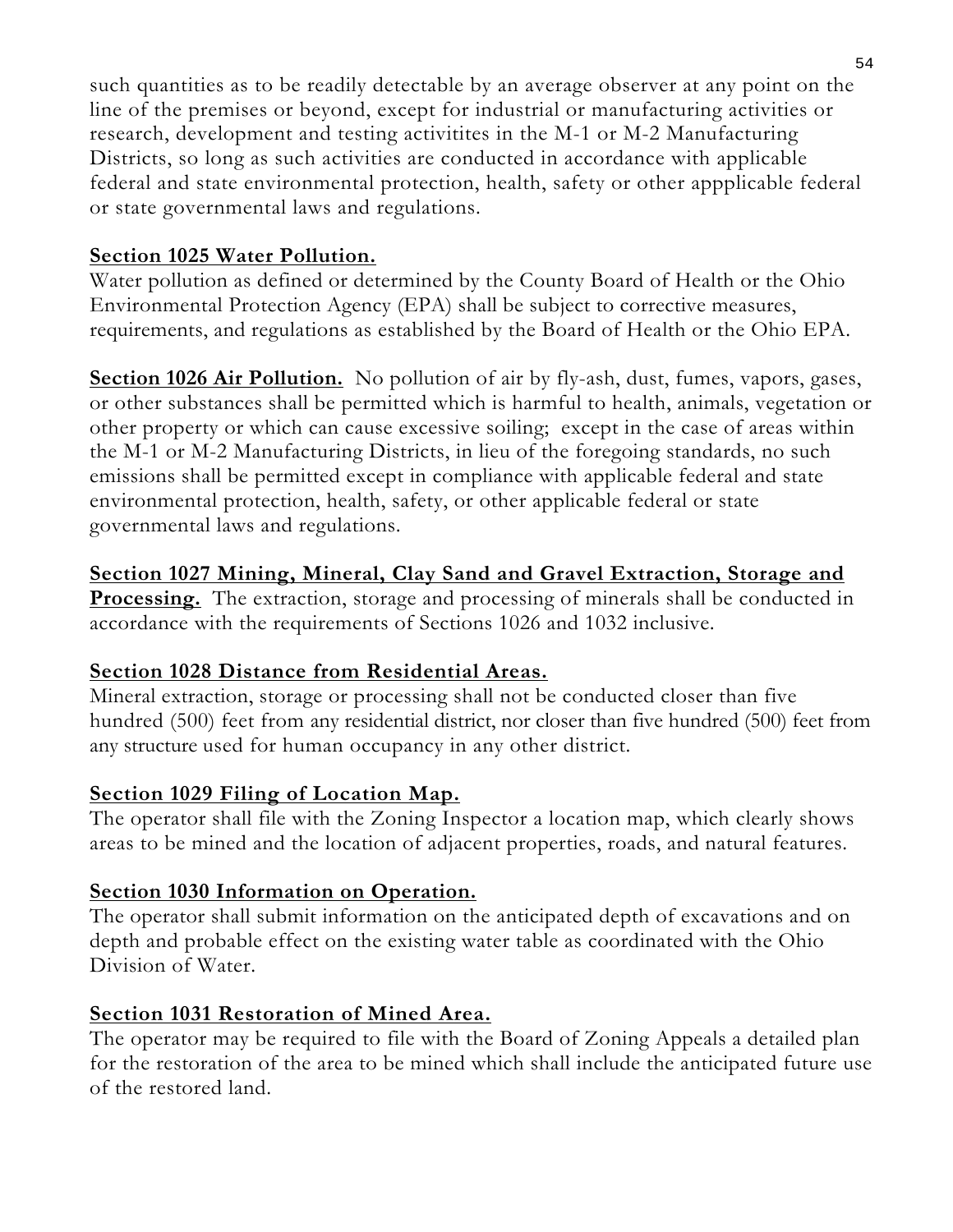#### **Section 1032 Performance Bond.**

The operator may be required to file with the Board of Township Trustees a bond, or other surety, payable to the Township and conditioned upon the faithful performance of all requirements contained in the approved restoration plan. The bond or other surety shall be released upon written certification of the Zoning Inspector that the restoration is complete and in compliance with the restoration plan.

#### **Section 1033 Enforcement Provisions.**

The Zoning Inspector, prior to the issuance of a zoning permit, may require the submission of statements and plans indicating the manner in which dangerous and objectionable elements involved in processing and in equipment operations are to be eliminated or reduced to acceptable limits and tolerances. The area being mined or that has been mined shall be posted with "No Trespassing" signs to discourage human injury to the general public.

#### **Section 1034 Measurement Procedures.**

Methods and procedures for the determination of the existence of any dangerous and objectionable elements shall conform to applicable standard measurement procedures published by the American Standards Association, Inc., New York, the Manufacturing Chemist's Association, Inc., Washington, D.C., the United States Bureau of Mines, and the Ohio Environmental Protection Agency (EPA).

#### **Section 1035 Telecommunications Towers.**

Pursuant to the Telecommunications Act of 1996 and the ORC Section 519.211, and the Township Trustees being duly notified of the person's intent to construct a telecommunications tower in any area zoned for residential use, public utilities, or other functionally equivalent providers may site a telecommunications tower as a conditional use provided the following conditions are met:

- 1) The applicant must provide proof that the proposal to construct a tower or attach equipment to an existing structure has been approved by all other agencies and governmental entities with jurisdiction (i.e. Federal Communications Commission, Federal Aviation Administration, Ohio Department of Transportation; Ohio Building Basic Code).
- 2) Applicant is required to show cost of construction at this time;
- 3) The applicant shall provide proof of notification to contiguous property owners and those property owners directly across the street as required by ORC Section 519.211;
- 4) The applicant must demonstrate at the time of application that no other existing towers are feasible for co-location, and that no technically suitable and feasible sites are available in a nonresidential district. There shall be an explanation of why colocation is not possible and why a tower at this proposed site is technically necessary;
- 5) All underground installation shall be trenched and not plowed in. Damage to anything must be repaired, and ground restored to original condition;
- 6) Co-location. Applicant shall provide a signed statement indicating that the applicant agrees to allow for the potential co-location of other users on the same tower to the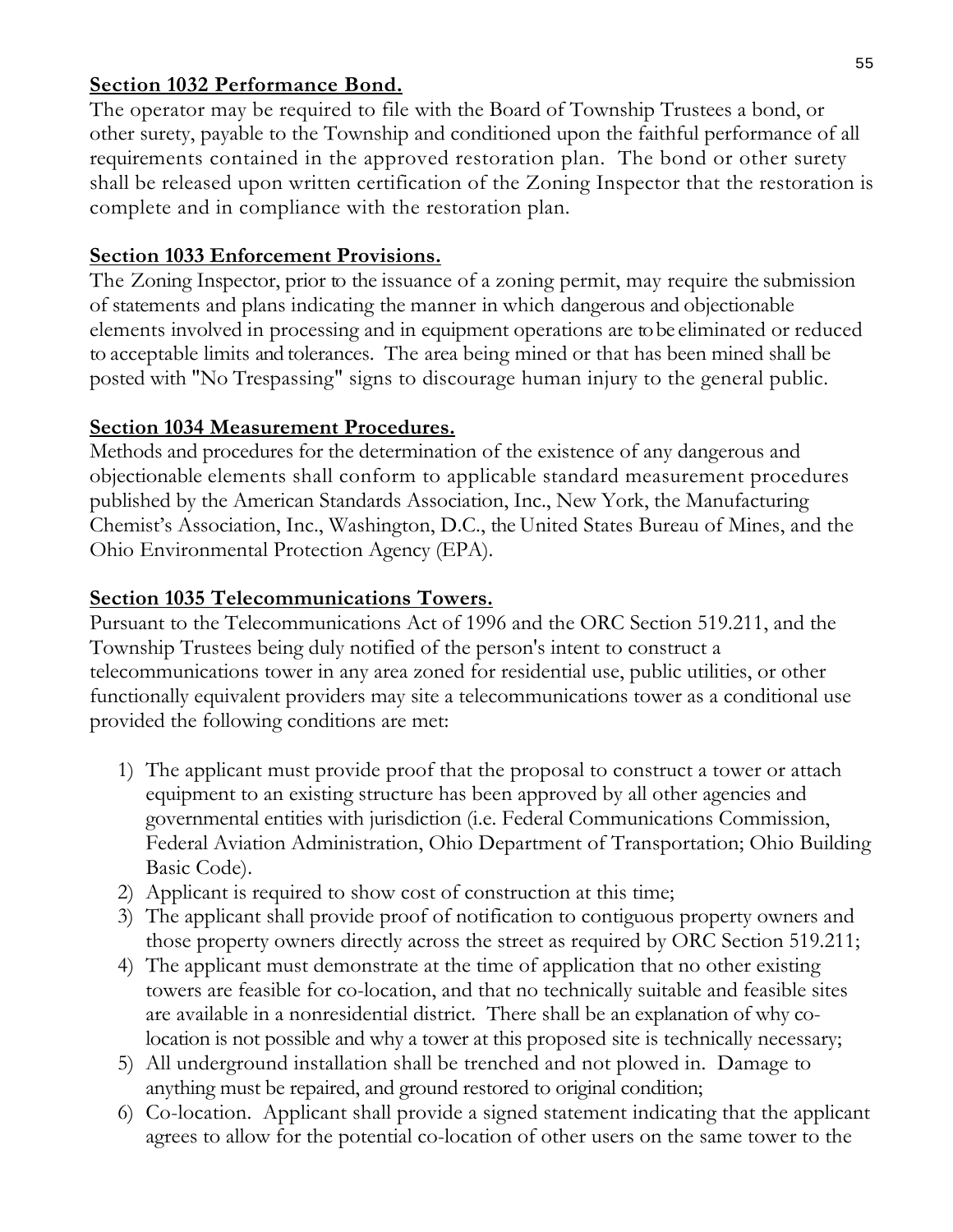extent possible. All co-located and multiple-use telecommunication facilities shall be designed to promote facility and site sharing;

- 7) Setbacks from all platted residential uses and residential districts. All new towers shall be setback from the closest subdivision boundary line for all platted residential subdivisions, and for all non-platted residential districts from the closest residence, a distance equal to the height of the tower plus fifty (50) feet;
- 8) Setbacks from all streets and private buildings and public road right of ways. All new towers shall be setback from all road right of ways public and private, a distance equal to the height of the tower plus fifty (50) feet;
- 9) Setbacks from all other uses allowable in the zoning district. All new towers shall be setback from any building that is not associated with or accessory to the telecommunications tower facility a distance equal to the height of the tower plus fifty (50) feet;
- 10) Any and all base station equipment, accessory structures, buildings, etc. used in conjunction with the tower shall be screened with fencing, masonry, shrubbery, or other screening materials.
- 11) The applicant shall notify the Zoning Inspector within thirty (30) days of ceasing operations at the site and shall remove all structures within one hundred and twenty (120) days of ceasing operations;
- 12) Lighting. Telecommunication towers shall not be artificially lighted unless required by the Federal Aviation Administration or other applicable regulatory authority. If lighting is required, the lighting design that would cause the least disturbance to the surrounding views shall be chosen. All telecommunication facilities shall be unlit except for security lighting, or when authorized personnel are present;
- 13) No advertising or illumination other than that required by law may be located on the structure or on the required screening;
- 14) An inspection report prepared by a qualified engineer licensed by the State of Ohio shall be submitted to the zoning office every five (5) years, which details the structural integrity of all towers and support structures on the property. The results of such inspections shall be provided to the Champaign County Building Regulations Department and Township Zoning Inspector. Based upon results of an inspection, the Township Trustees may require repair or removal of a communication tower. Any and all necessary repairs to the tower and/or support structures shall be made within a seven (7) day period or the tower and/or structures shall be removed. The tower owner (applicant) is responsible to cover the cost of all inspections, repair and/or removal;
- 15) The unstaffed storage building and/or unit that houses transmitting equipment is considered an accessory use and/or structure. Setbacks for accessory uses/structures shall comply with distances in the zoned district of the tower location. These facilities may not include offices, long-term vehicle storage, other outdoor storage or broadcast studios except for emergency purposes;
- 16) A six (6) foot safety fence with a locked gate surrounding the tower is required. If high voltage is necessary, signs must be posted every twenty (20) feet along the accessory building and fence saying, "Danger – High Voltage." The operator must also post "No Trespassing" signs.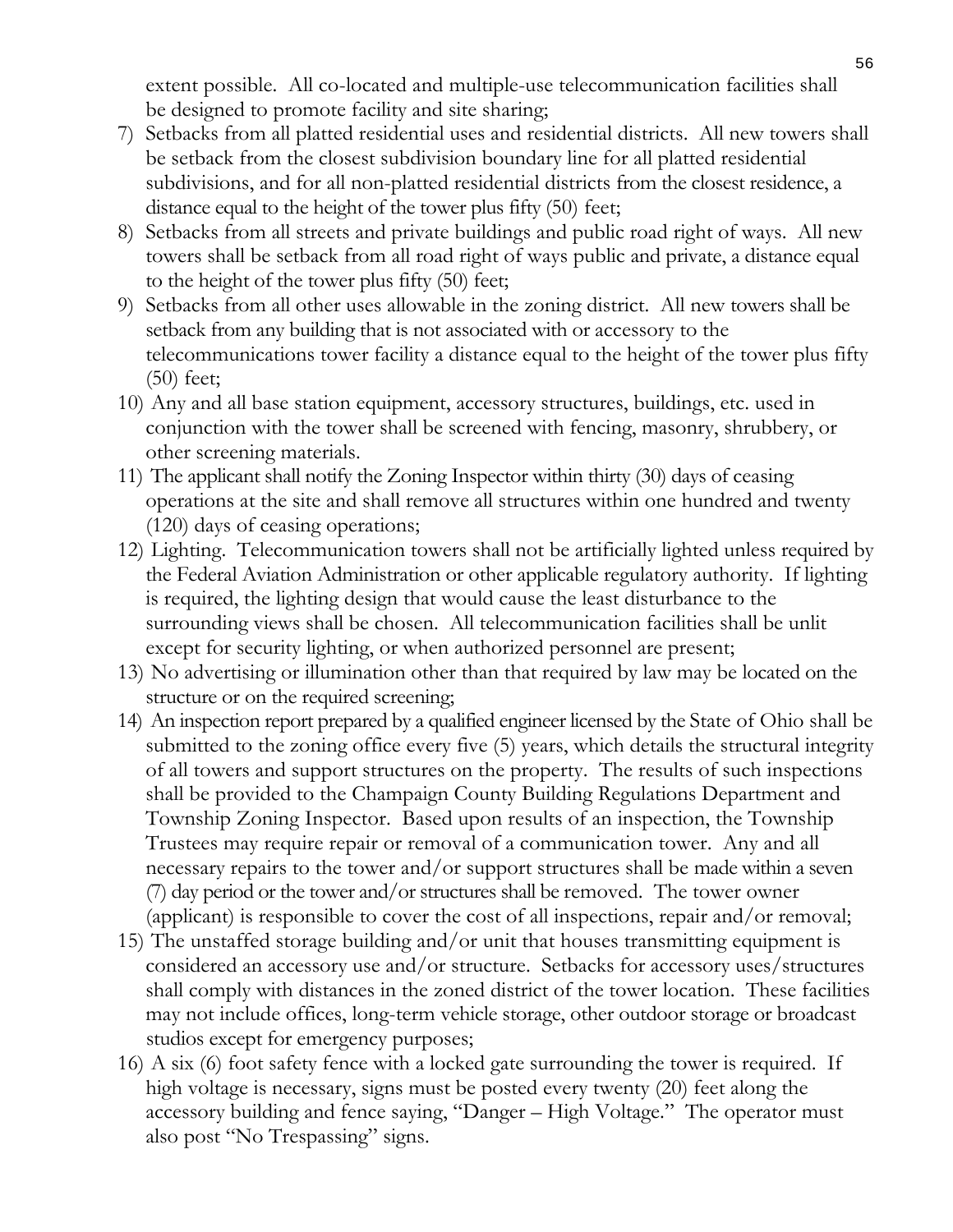- 17) Lot shall be mowed and maintained to control weeds;
- 18) Performance Bond. For each telecommunication tower, the owner or operator shall provide to the Township a surety bond or a bank letter of credit so as to assure the Township that the terms and conditions of Section 1035 are performed and complied with, including necessary repairs, repairs to public highways and roads, and the costs and expenses of removal in the event of abandonment; Bond shall equal anticipated demolition, and debris removal cost; the Township Board of Trustees may draw upon the performance bond to recover any costs, damages or expenses incurred by the Township that may arise out of the violations of Section 1035 or the abandonment or discontinuance of the tower. The bond or letter of credit shall be issued by a Board of Trustees, in a form approved by said Board, and shall be in an amount that is equal to no less than fifty percent (50%) of the construction value of the tower. By its terms, the bond or letter of credit may not expire, be terminated, or cancelled without providing the Township Board of Trustees with written notice of such expiration, termination, cancellation or other event of non-renewal no later than one hundred twenty (120) days prior to the date of such event.

**Section 1036 Satellite Television Antennas.** A satellite television antenna is an antenna for the purpose of which is to receive television or radio signals from orbiting satellites. A satellite television antenna shall not be located in any front yard nor shall it be located in any side yard closer to the building front setback line than the front of an adjoining residential structure, provided the adjoining residential structure is within one hundred (100) feet of the side lot line on which the antenna is proposed. Said antenna shall meet the minimum side and rear yard requirements for accessory structures and buildings. Ground mounted satellite antennas in areas zoned residential shall not extend more than fifteen (15) feet above the ground, twenty (20) feet in all other zones. The satellite television antenna shall be constructed and anchored in such a manner to withstand wind forces up to one hundred (100) miles per hour.

# **Section 1038 General Conditions for Adult Entertainment Use.**

Adult Entertainment Facilities are conditionally permitted within the M-1 & M-2 Manufacturing Districts only, and subject to conditions set forth in the Zoning Resolution Section 1038 and paragraphs 1-9 hereafter set forth.

- 1. No adult entertainment facility shall be established within one thousand (1,000) feet of any areas zoned for residential use.
- 2. No adult entertainment facility shall be established within a radius of one thousand five hundred (1,500) feet of any school, library, or teaching facility, whether public or private, governmental or commercial which school, library, or teaching facility is attended by persons under eighteen (18) years of age.
- 3. No adult entertainment facility shall be established within a radius of one thousand five hundred (1,500) feet of any park or recreational facility attended by persons under eighteen (18) years of age.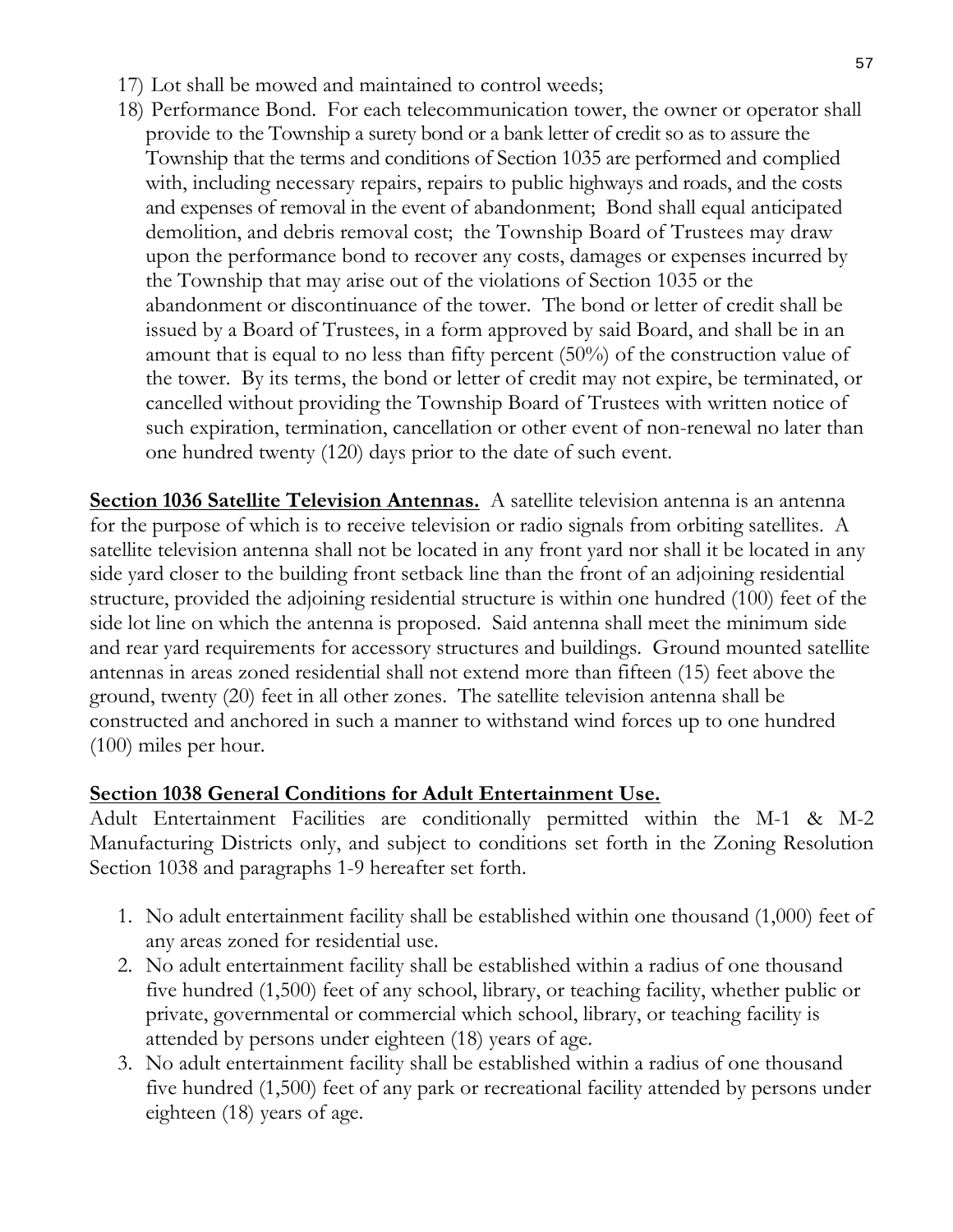- 4. No adult entertainment facility shall be established within a radius of two thousand (2,000) feet of any other adult entertainment facility.
- 5. No adult entertainment facility shall be established within a radius of one thousand five hundred (1,500) feet of established church, synagogue, or permanently established place of religious services which is attended by persons under eighteen (18) years of age.
- 6. No advertisements, displays, or other promotional materials shall be shown or exhibited so as to be visible to the public from pedestrian sidewalks or walkways, or from other areas public or semi-public.
- 7. All building openings, entries, windows, etc. for adult uses shall be located, covered, or serviced in such a manner as to prevent a view into the interior from any public or semi-public area, sidewalk, or street. For new construction, the building shall be oriented so as to minimize any possibility of viewing the interior from public or semipublic areas.
- 8. No screens, loudspeakers, or sound equipment shall be used for adult motion picture theatres (enclosed or drive-in) that can be seen or discerned by the public from public or semi-public areas.
- 9. Off-street parking shall be provided in accordance with the standards for permitted use within M-1 & M-2 Manufacturing Districts.

**Section 1040 Roadside Produce Stands.** A building for the sale of home-grown produce may be located not less than twenty five (25) feet from the highway right-of-way if it is a portable building. If portable, it shall be removed from its roadside location during the season that it is not in use as a roadside produce stand. A permanent structure for such use may be constructed, but shall be located not less than fifty (50) feet from the highway rightof-way line. Parking shall be provided off the highway right-of-way.

**Section 1045 Junk Storage and/or Sales of Junk.** The outdoor accumulation, collection, and/or storage of junk (as defined herein and in Section 1050), which is in public view from any highway or adjoining residential structure, shall be prohibited in all zoning districts unless the provisions of the following are met: Junk storage and/or sales of junk shall be effectively screened on all sides by means of walls, fences, or plantings. Walls or fences shall be a minimum of eight (8) feet in height with no advertising thereon. In lieu of such wall or fence, a strip of land not less than fifteen (15) feet in width, planted and maintained with an evergreen hedge or dense planting of evergreen shrubs not less than six (6) feet in height may be substituted. Storage of materials shall not exceed the height of the screening. Storage of junk shall not be located in any front or side yard.

**Section 1050 Junk.** No trash, debris, litter, rubbish, unused property, discarded materials, junk vehicles, vehicle parts, rags, lumber, building materials, equipment and/or parts thereof, or any other garbage, refuse or junk shall be permitted to accumulate on any lot or portion thereof which creates an eyesore, hazard, or nuisance to the Township or general public.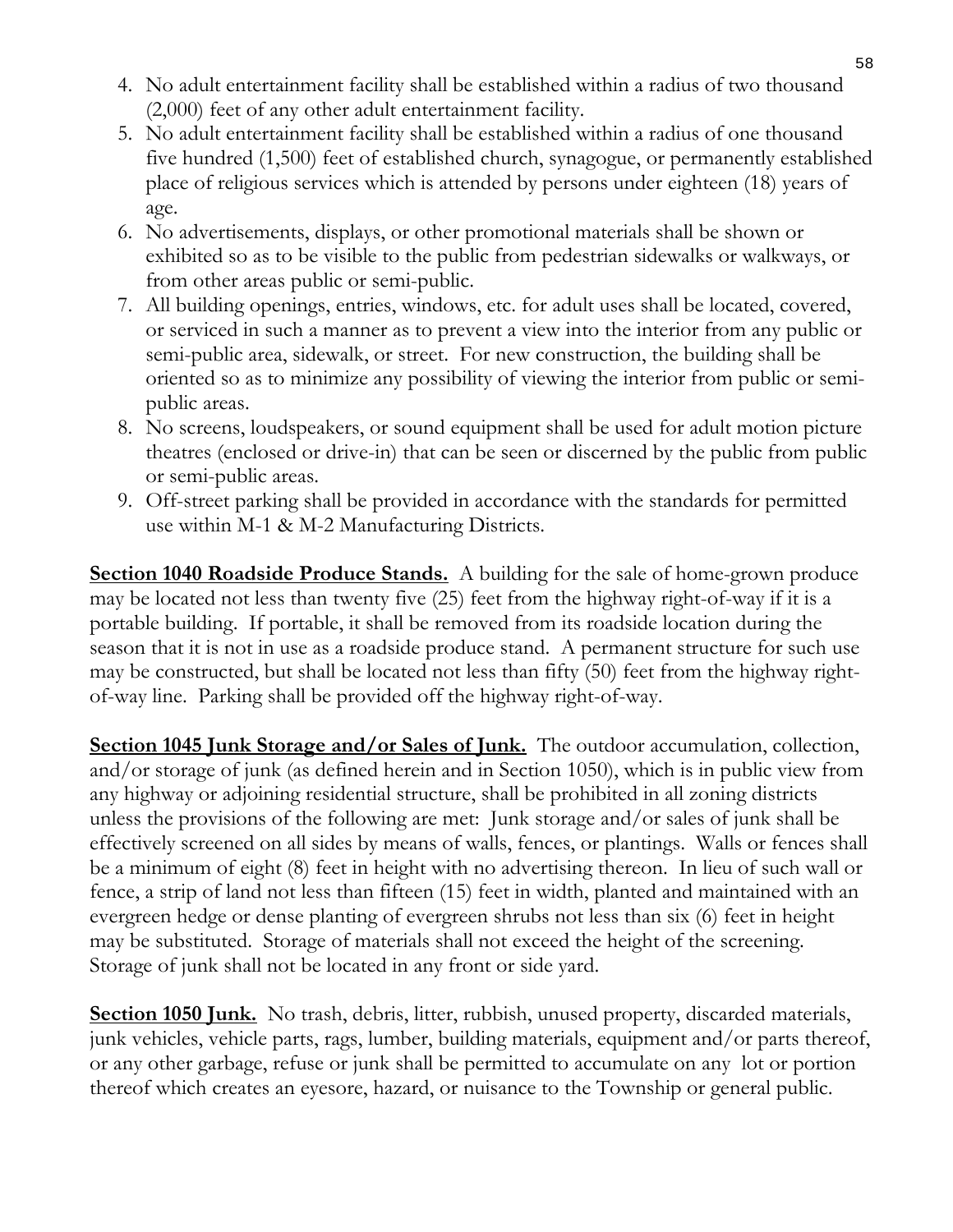**Section 1052 Garage, Porch, Yard, or Similar Type Sales.** A resident may conduct a garage, porch, yard, or similar type sale provided such sale does not exceed two such events during any six (6) month period. No sale shall exceed three (3) consecutive days in length. Parking shall be provided off the public highway right-of-way and off neighboring property unless consent is obtained from the affected neighbor to do so. All signs advertising such sales shall be removed immediately after the sale has concluded its duration.

#### **Section 1055 Mobile Trailers Prohibited for Buisness, Storage, and Sign Purposes.**

The use of a mobile home, tractor trailer, box car, sealand container, or other similar type trailer, container, or structure shall not be permitted as an office or business structure, storage facility, or sign structure except as stated in Section 1004.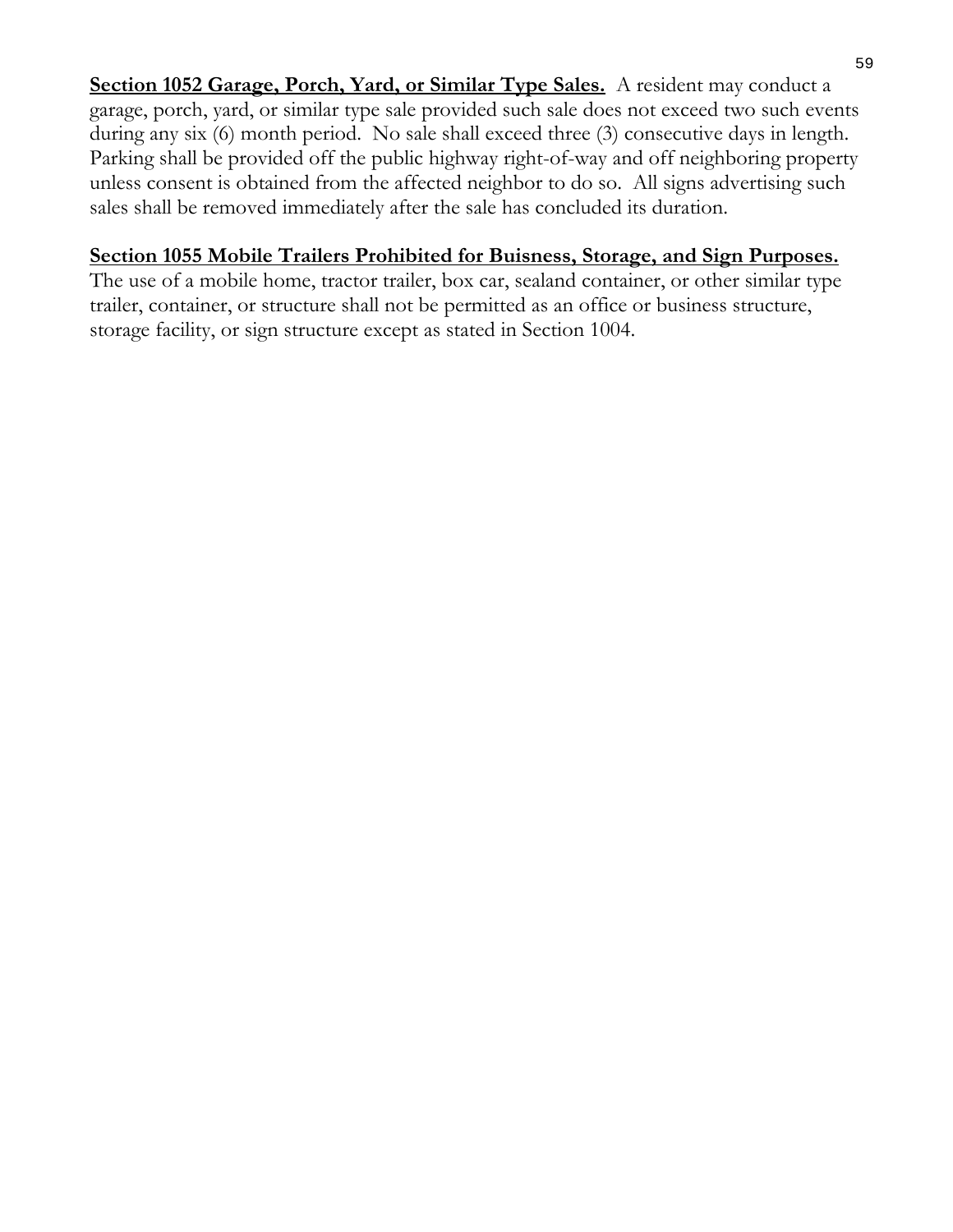# **ARTICLE XI OFF-STREET PARKING AND LOADING REQUIREMENTS**

#### **Section 1100 General Requirements**

- 1. No building or structure shall be erected, substantially altered, or its use changed unless permanently maintained off-street parking and/or loading spaces have been provided in accordance with the provisions of this Resolution.
- 2. The provisions of this Article, except where there is a change of use, shall not apply to any existing building or structure.
- 3. Whenever a building or structure constructed after the effective date of this Resolution is changed or enlarged in floor area, number of employees, number of dwelling units, seating capacity, or otherwise to create a need for an increase in the number of existing parking spaces, additional parking spaces shall be provided on the basis of the enlargement or change. Whenever a building or structure existing prior to the effective date of this Resolution is enlarged to the extent of fifty (50%) percent or more in floor area, number of employees, number of housing units, seating capacity or otherwise, said building or structure shall then and thereafter comply with the full parking requirements set forth herein.

**Section 1110 Parking Space Dimensions.** A parking space shall have minimum rectangular dimensions of not less than nine (9) feet in width and nineteen (19) feet in length for ninety (90) degree parking, nine (9) feet in width and twenty-three (23) feet in length for parallel parking, ten (10) feet in width and nineteen (19) feet in length for sixty (60) degree parking, and twelve (12) feet in width and nineteen (19) feet in length for forty-five (45) degree parking. All dimensions shall be exclusive of driveways, aisles and other circulation areas. The number of required off-street parking spaces is established in Section 1130 of this Resolution.

**<u>Section 1111 Loading Space Requirements and Dimensions.** A loading space shall have</u> minimum dimensions of not less than twelve (12) feet in width, fifty (50) feet in length, exclusive of driveways, aisles and other circulation areas and a height of clearance of not less than fifteen (15) feet. One off-street loading space shall be provided and maintained on the same lot requiring delivery of goods and having a modified gross floor area of five thousand (5,000) square feet. One loading space shall be provided for each additional ten thousand (10,000) square feet or fraction thereof of ground floor area.

**Section 1112 Paving.** The required number of parking and loading spaces as set forth in Sections 1111 and 1130, together with driveways, aisles and other circulation areas, shall be improved with such material to provide a durable and dust-free surface.

**Section 1113 Drainage.** All parking and loading areas shall provide for proper drainage of surface water to prevent the drainage of such water onto adjacent properties or walkways.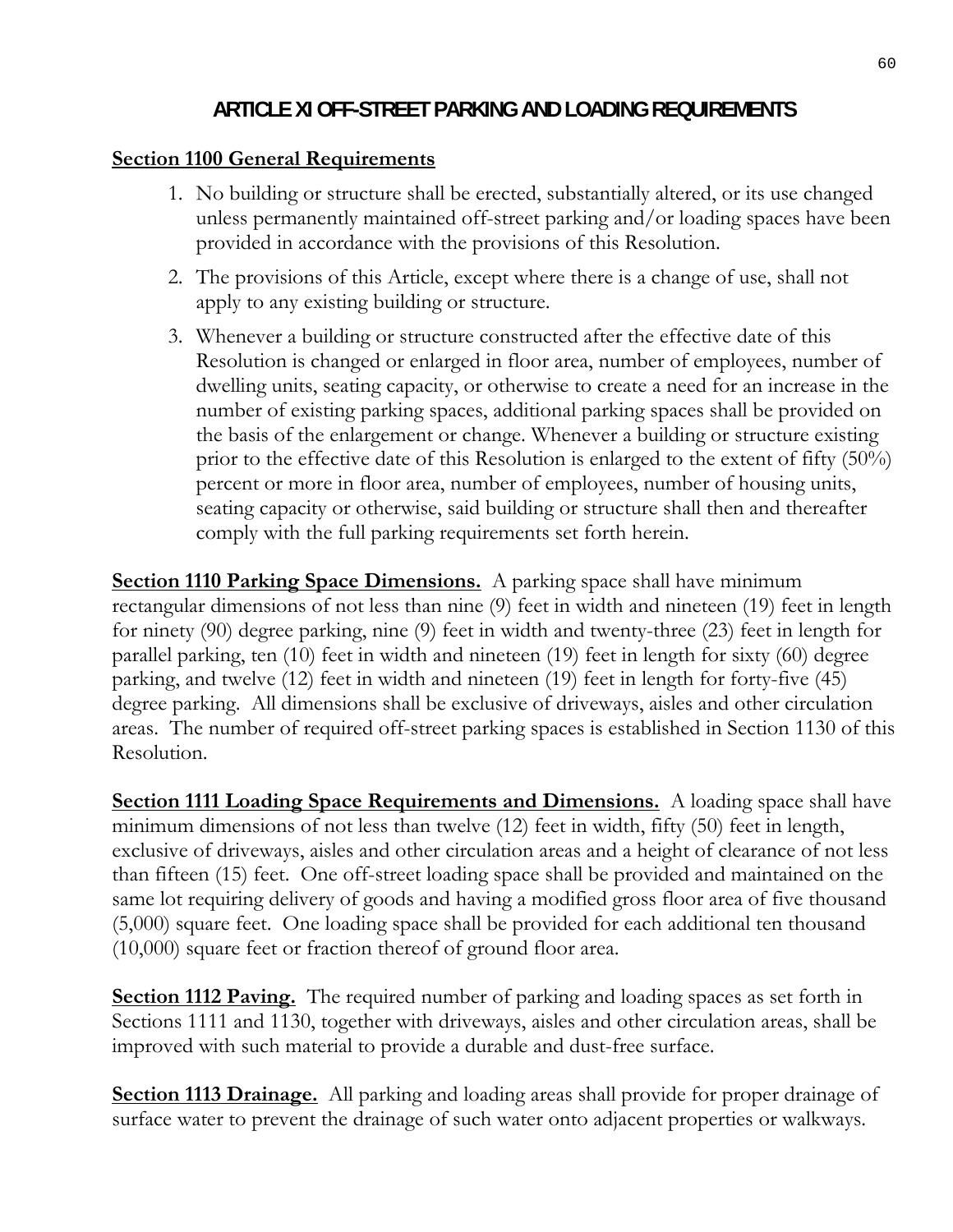**Section 1114 Maintenance.** The owner of property used for parking and/or loading shall maintain such area in good condition without holes free of all dust, trash, and other debris.

**Section 1115 Lighting.** Any lights used to illuminate a parking lot shall be so arranged as to reflect the light away from the adjoining property.

**Section 1116 Location of Parking Spaces.** The following regulations shall govern the location of off-street parking spaces and areas:

- 1. Parking spaces for all detached residential uses shall be located on the same lot as the use which they are intended to serve;
- 2. Parking spaces for commercial, industrial, or institutional uses shall be located not more than seven hundred (700) feet from the principal use;
- 3. Parking spaces for any apartments or similar residential uses shall be located not more than three hundred (300) feet from the principal use.

**Section 1117 Screening and Landscaping.** Whenever a parking area is located in or adjacent to a residential district it shall be effectively screened on all sides which adjoin or face any property used for residential purposes, by an acceptable designed fence, or planting screen. Such fence or planting screen shall be not less than four (4) feet nor more than six (6) feet in height and shall be maintained in good condition. In the event that terrain or other natural features are such that the erection of such fence of planting screen will not serve the intended purpose, then no such fence or planting screen and landscaping shall be required.

**Section 1119 Minimum Distance and Setbacks.** No part of any parking area for more than ten (10) vehicles shall be closer than twenty (20) feet to any dwelling unit if located on an adjoining lot, unless separated by an acceptably designed screen. In no case shall any part of a parking area be closer than four (4) feet to any established road right-of-way.

**Section 1120 Joint Use.** Two (2) or more non-residential uses may jointly provide and use parking spaces when their hours of operation do not normally overlap, provided that a written agreement approved by the Zoning Inspector shall be filed with the application for a zoning permit.

**Section 1121 Wheel Blocks.** Whenever a parking lot extends to a property line, wheel blocks or other suitable devices shall be installed to prevent any part of a parked vehicle from extending beyond the property line.

**Section 1122 Width of Driveway Aisle.** Driveways serving individual parking spaces shall be not less than twenty-five (25) feet wide for ninety (90) degree parking, twelve (12) feet wide for parallel parking, seventeen and one-half (17.5) feet for sixty (60) degree parking and thirteen (13) feet for forty-five (45) degree parking.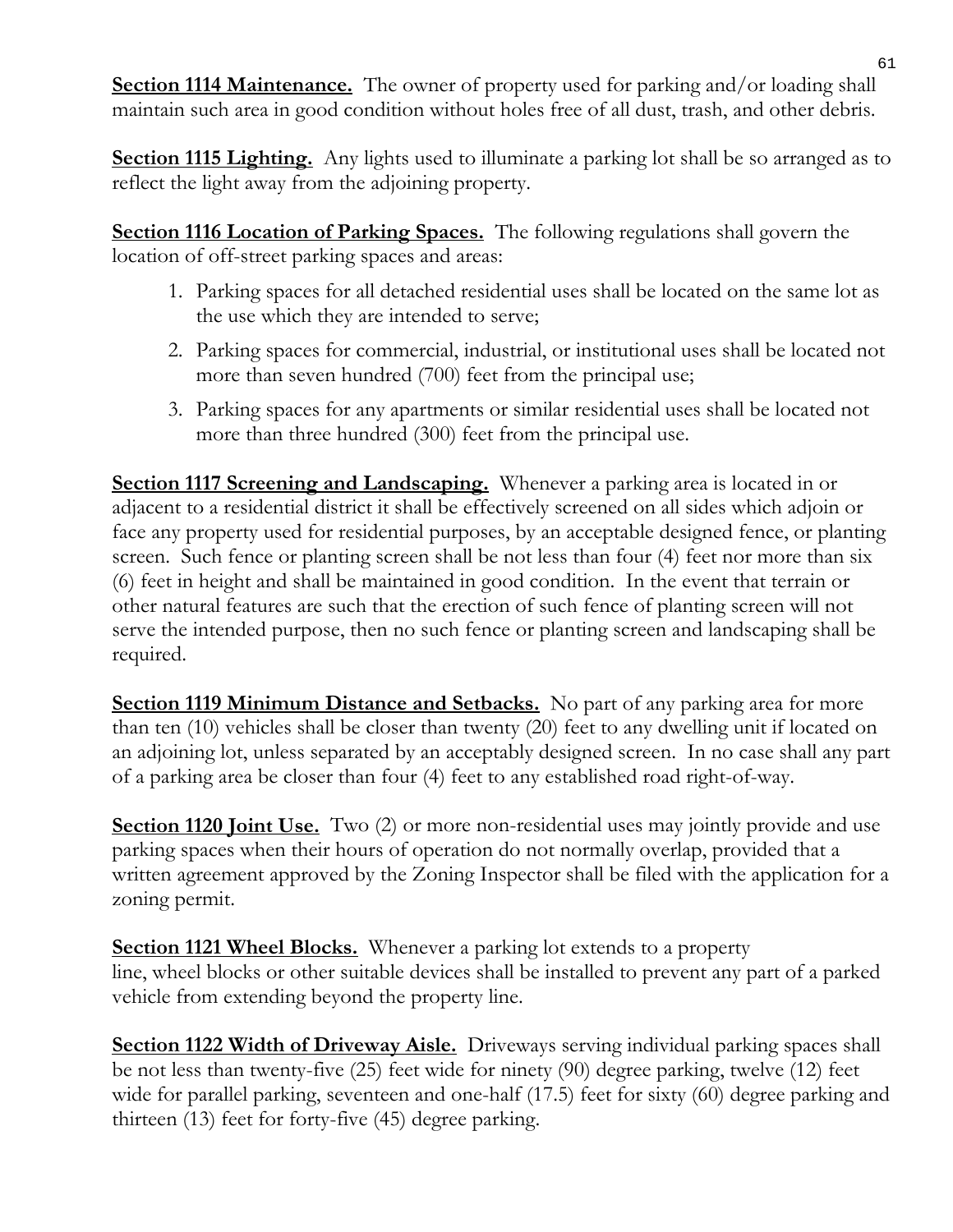**Section 1130 Parking Space Requirements.** For the purpose of this Resolution, the following parking space requirements shall apply:

| <b>TYPE OF USE</b>                                                                                               | PARKING SPACES REQUIRED            |
|------------------------------------------------------------------------------------------------------------------|------------------------------------|
|                                                                                                                  |                                    |
|                                                                                                                  |                                    |
|                                                                                                                  |                                    |
| Outdoor swimming pools, public or community or club  One for each 5 persons capacity plus one for each 4 seats   |                                    |
| or one for each 30 square feet of floor area used for seating purposes whichever is greater                      |                                    |
|                                                                                                                  |                                    |
|                                                                                                                  |                                    |
| All other types of businesses or commercial uses permitted in any districtOne for each 300 sq. ft. of floor area |                                    |
|                                                                                                                  |                                    |
|                                                                                                                  |                                    |
|                                                                                                                  | for which the building is designed |

**Section 1131 General Interpretations.** In the interpretation of this Article, the following rules shall govern.

- 1. Parking spaces for other permitted or conditional uses not listed in this Article shall be determined by the Board of Zoning Appeals upon an appeal from a decision of the Zoning Inspector.
- 2. Fractional numbers shall be increased to the next whole number.
- 3. When a reason for parking demand is unusually low, then the parking space provisions cited above may be reduced proportionately by the Board upon an appeal from a decision of the Zoning Inspector.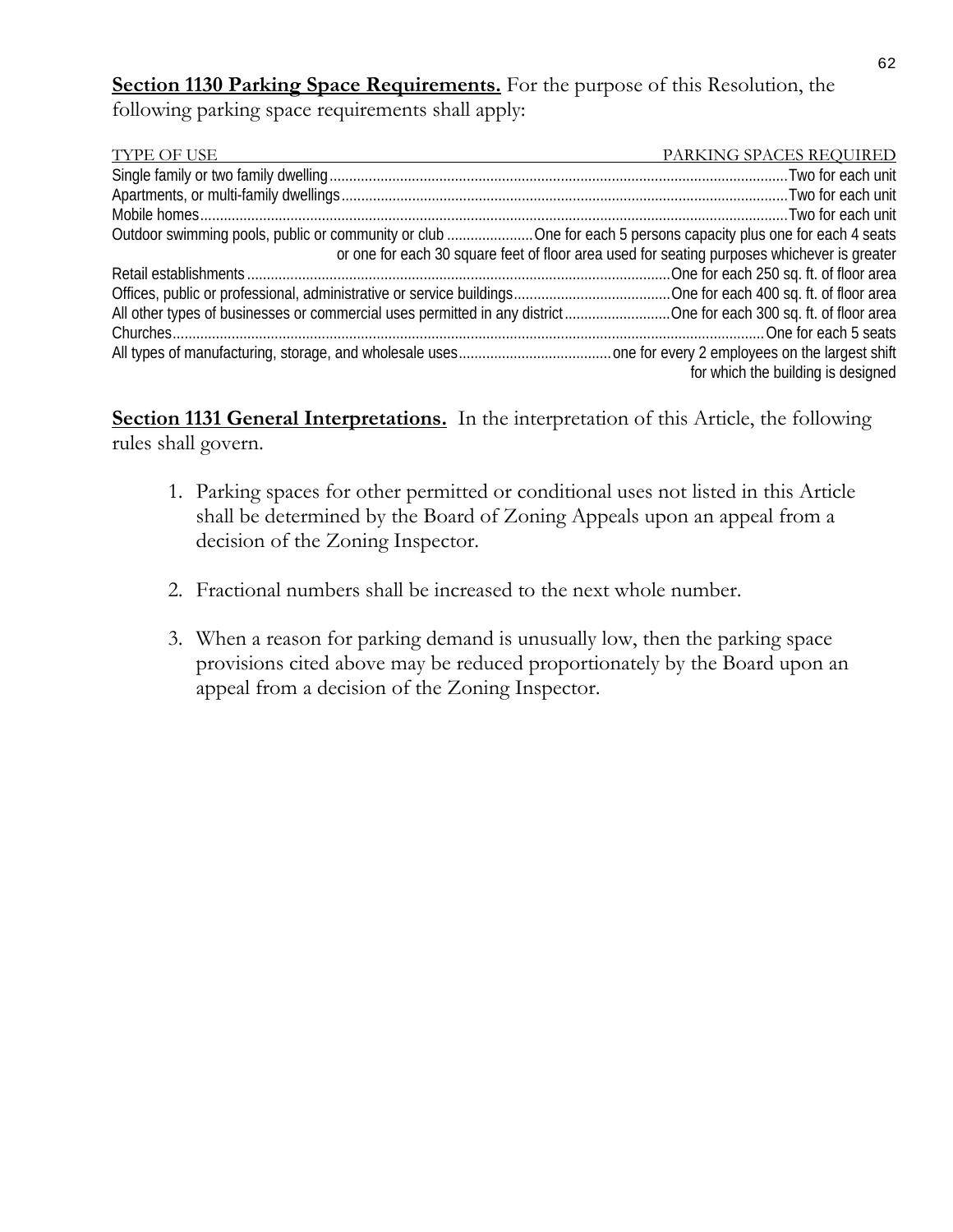# **ARTICLE XII SIGNS**

**Section 1200 Intent.** The purpose of this Article is to promote and protect the public health, safety, and welfare by regulating existing and proposed outdoor advertising, outdoor advertising signs, and outdoor signs of all types. It is intended to protect property values, create a more attractive economic and business climate, enhance and to protect the physical appearance of the Township.

**Section 1201 Governmental Signs Excluded.** For the purpose of this Resolution "sign" does not include signs erected and maintained pursuant to and in discharge of any governmental function, or required by law, ordinance, or governmental regulation.

**Section 1202 General Requirements for all Signs and Districts.** The regulations contained in this section shall apply to all signs and all use districts.

- 1. Any illuminated sign or lighting device shall employ only light emitting a light of constant intensity, and no sign shall be illuminated by or contain flashing, intermittent, rotating, or moving light or lights. In no event shall an illuminated sign or lighting device be placed or directed so as to permit the beams and illumination there from to be directed or beamed upon a public thoroughfare so as to cause glare or reflection that may constitute a traffic hazard of nuisance;
- 2. All wiring, fittings, and materials used in the construction, connection, and operation of electrically illuminated signs shall be in accordance with the provisions of the local electric code in effect, if any;
- 3. No sign shall be placed on the roof of any building;
- 4. No portable or temporary sign shall be placed on the front or face of a building or on any premises, except as provided in Section 1220 herein;
- 5. No sign except as provided in Section 1220, or part thereof shall contain or consist of banners, posters, pennants, ribbons, streamers, spinners, or other similar moving devices. Such devices, as well as strings of lights, shall not be used for the purpose of advertising or attracting attention when not part of a sign;
- 6. No sign of any classification shall be installed, erected, or attached in any form, shape or manner to a fire escape or any door or window giving access to any fire escape;
- 7.All signs hung and erected shall be plainly marked with the name of the person, firm, or corporation responsible for maintaining the sign;
- 8. Should any sign be or become unsafe or be in danger of falling, the owner thereof or the person maintaining the same, shall upon receipt of written notice from the Zoning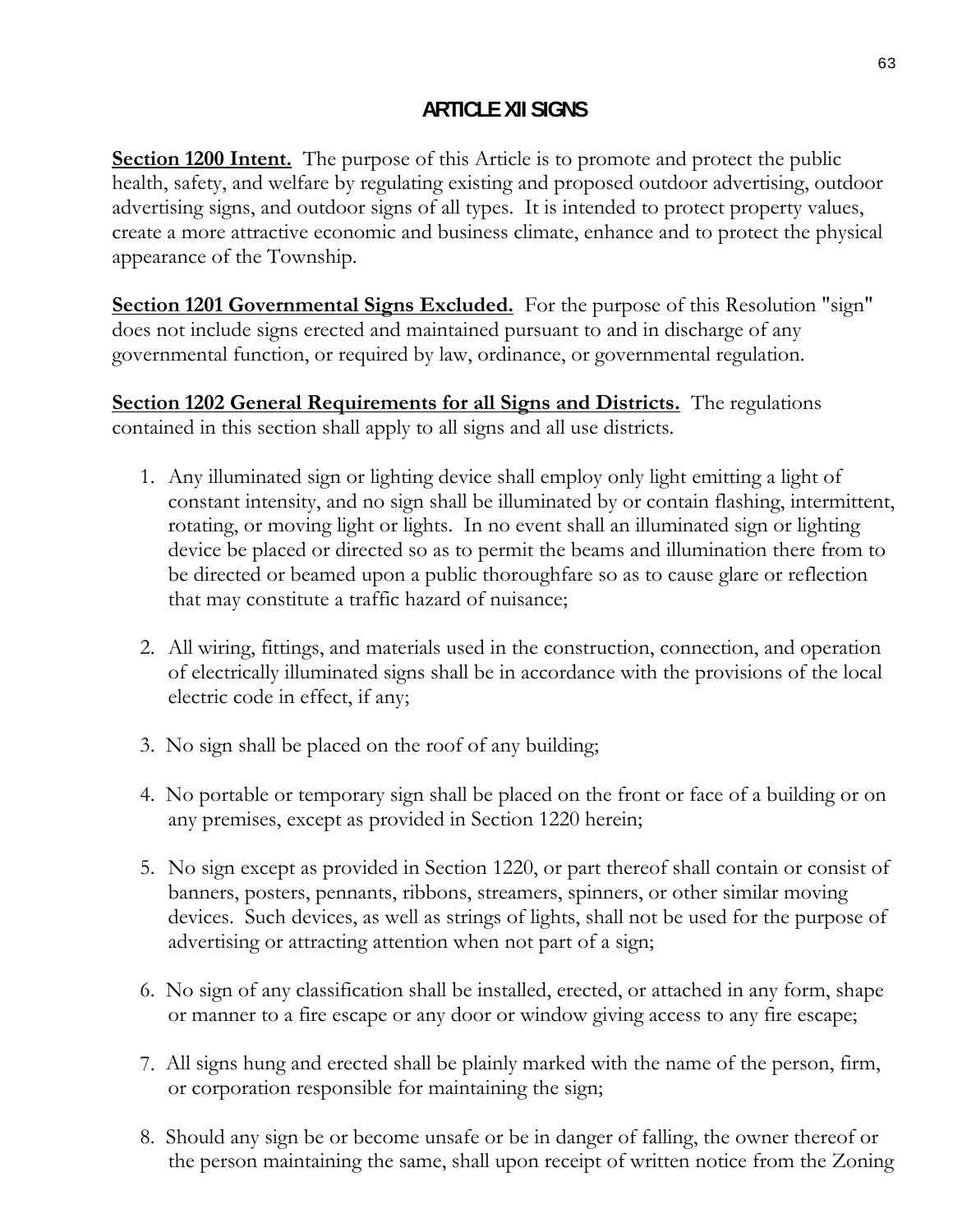Inspector, proceed at once to put such sign in a safe and secure condition or remove the sign;

9. No sign shall be placed in any public right-of-way except publicly owned signs, such as traffic control signs and directional signs. Signs directing and guiding traffic and parking on private property but bearing no advertising matter shall be permitted on any property.

**Section 1203 Measurement of Sign Area.** The surface area of a sign shall be computed as including the entire area within a regular geometric form or combinations of regular, geometric forms comprising all of the display area of the sign and including all of the elements of the matter displayed. Frames and structural members not being advertising matter shall not be included in computation of surface area.

#### **Section 1210 Signs Permitted in all Districts not Requiring a Permit.**

- 1. Signs advertising the sale, lease or rental of the premises upon which the sign is located, shall not exceed twelve (12) square feet in area on each side, except in all residential districts where the area of the sign shall not be more than eight (8) square feet on each side;
- 2. Professional name plates not to exceed two (2) feet by three (3) feet in area;
- 3. Signs denoting the name and address of the occupants of the premises, not to exceed four (4) square feet in area.

# **Section 1211 Signs Permitted in any District Requiring a Permit.**

- 1. Signs or bulletin boards customarily incidental to places of worship, social clubs, or societies, which signs or bulletin boards shall not exceed fifteen (15) square feet in area and which shall be located on the premises of such institution.
- 2. Any sign advertising a commercial enterprise, including real estate developers or subdividers in a district zoned rural or residential shall not exceed twelve (12) square feet in area and shall advertise only the names of the owners, trade names, products sold and/or the business or activity conducted on the premises where such sign is located.

**Section 1220 Temporary Signs.** Temporary signs not exceeding thirty-two (32) square feet in area on each side, announcing special public or institutional events, the erection of a building, the architect, the builders, or contractors may be erected for a period of sixty (60) days plus the construction period. Such temporary signs shall conform to the general requirements listed in Section 1202 and have a minimum setback of ten (10) feet from the right-of-way line.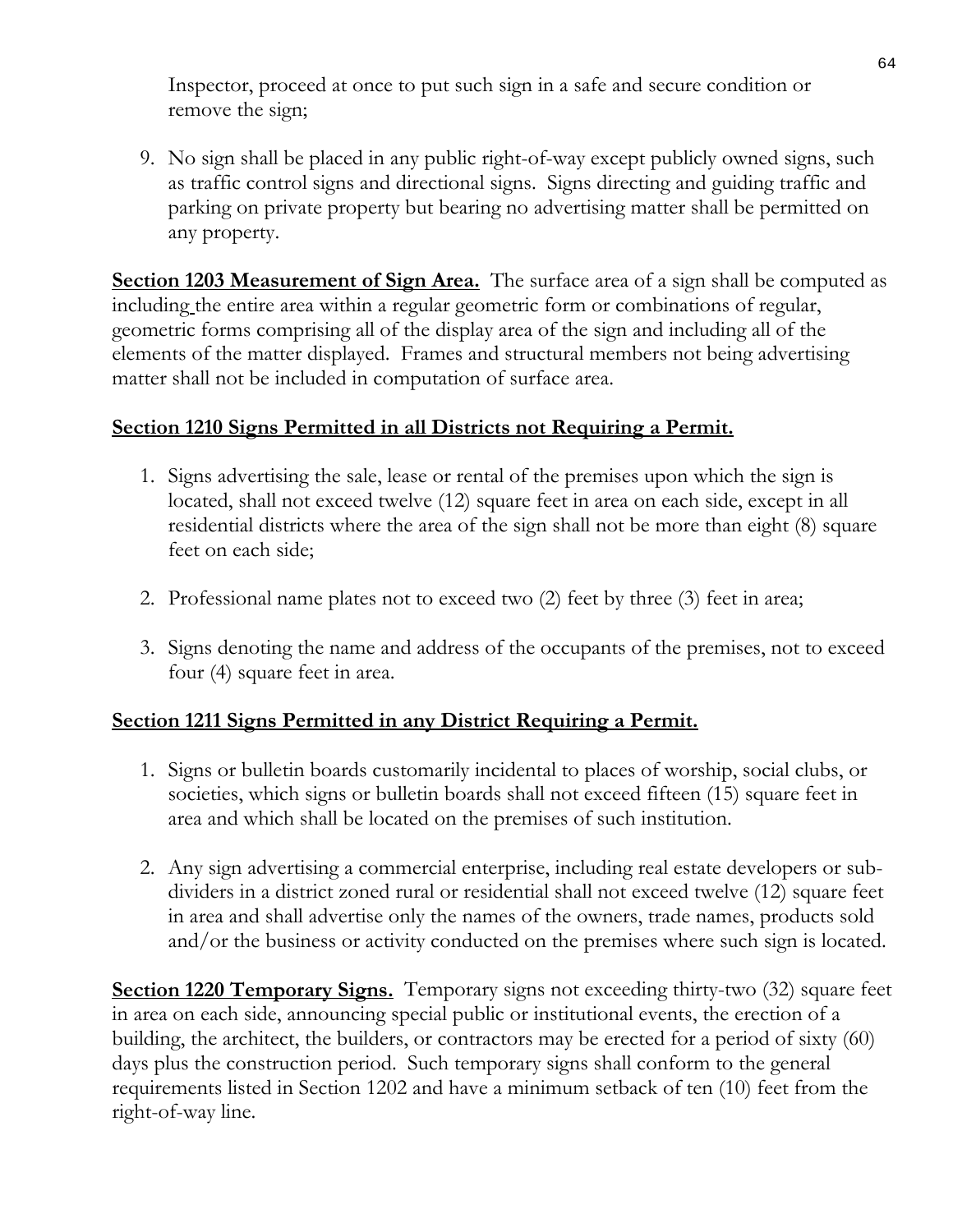**Section 1221 Political Signs.** No political sign shall be posted in any place or in any manner that is destructive to property upon posting or removal. No political sign shall be placed in such a way to hinder traffic visibility (from any direction) and public safety.

**Section 1240 Sign Setback Requirements.** Except as modified in Sections 1243, on-premises signs where permitted shall be set back from the established right-of-way line of any thoroughfare at least ten (10) feet. No off-premises sign shall be erected in front of the required setback line for the appropriate zoning district.

**Section 1241 Increased Setback.** For every square foot by which any on-premises sign exceeds fifty (50) square feet, the setback shall be increased by one-half (1/2) foot but need not exceed one hundred (100) feet.

**Section 1243 Set-backs for Public and Quasipublic Signs.** Real estate signs and bulletin boards for a church, school, or any other public, religious or educational institution, and may be erected not less than ten (10) feet from the established right-of-way line of any street or highway provided such sign or bulletin board does not obstruct traffic visibility at street or highway intersections.

**Section 1244 Special Yard Provisions.** On-premises signs where permitted shall be erected or placed in conformity with the side and rear yard requirements of the district in which located, except that in any residential district, on-premises signs shall not be erected or placed within twelve (12) feet of a side or rear lot line. If the requirement for a single side yard in the appropriate zoning district is more than twelve (12) feet, the latter shall apply.

**Section 1250 Limitation.** For the purposes of this Resolution, outdoor advertising offpremises (billboards) signs shall be classified as a business use and be permitted in all districts zoned for business, manufacturing, or lands used for agricultural purposes. In addition, regulation of signs along primary highways shall conform to the requirements of the Ohio Revised Code Chapter 5316 and the regulations adopted pursuant thereto.

**Section 1260 Violations.** In case any sign shall be installed, erected, constructed, or maintained in violation of any of the terms of this Resolution, the Zoning Inspector shall notify in writing the owner or lessee thereof to alter such sign so as to comply with this Resolution. Failure to comply shall be deemed a violation and shall be punishable under Section 350 of this Resolution.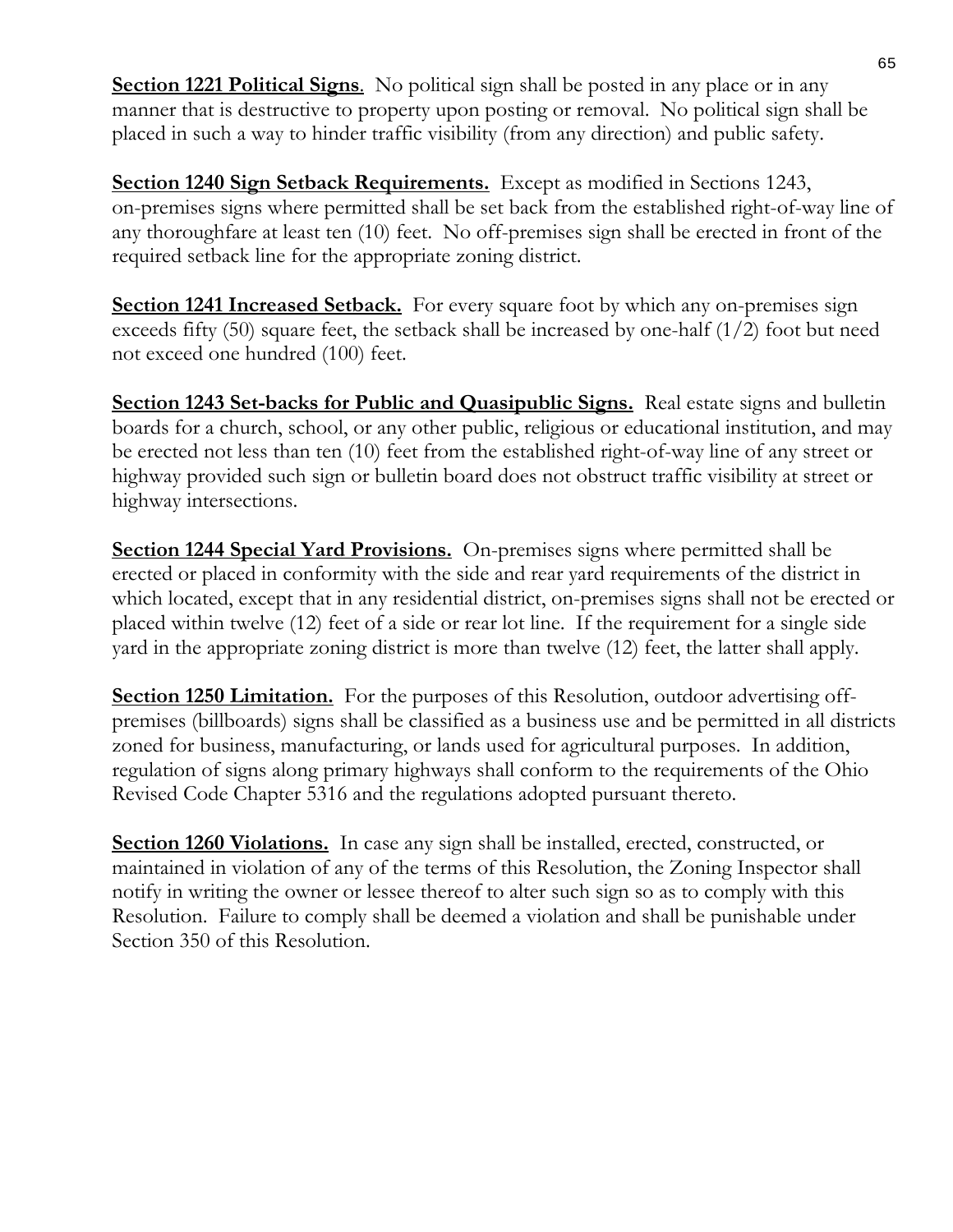#### **ARTICLE XIII MOBILE HOME PARKS AND MOBILE HOMES INDIVIDUALLY**

**Section 1310 Intent.** It is the intent of this Article to regulate the location of, and to encourage, stabilize, and protect the development of well-planned manufactured or mobile home parks if one is proposed.

**Section 1310 Approval Procedures.** Manufactured or mobile home parks shall be permited as a conditional use in the U-1 Rural Undeveloped district and shall be developed in according to the general standards and regulations stated and referenced in Article 13.

**Section 1320 General Standards for Manufactured or Mobile Home Parks.** The Board of Zoning Appeals shall review the particular facts and circumstances of each proposed or expanded manufactured or mobile home park in terms of the following standards and shall find adequate evidence showing that the manufactured or mobile home park development:

- 1) Will be designed, constructed, operated, and maintained so as to be harmonious and appropriate in appearance with the existing or intended character of the general vicinity and that such use will not change the essential character of the same area;
- 2) Will not be hazardous or detrimental to existing or future neighboring uses;
- 3) Will be served adequately by essential public facilities and services such as highways, streets, police and fire protection, drainage, refuse disposal and schools; or that the persons or agencies responsible for the establishment of the proposed park shall be able to provide adequately any such services;
- 4) Will be consistent with the intent and purpose of this Resolution;
- 5) Will have vehicular approaches to the property which shall be so designed as not to create an interference with traffic on surrounding public streets and roads;
- 6) Will not result in the destruction, loss, or damage of natural features of major importance;
- 7) Minimum size of mobile home park shall not be less than five (5) acres.

**Section 1330 Manufactured or Mobile Home Park Requirements.** Manufactured or mobile home parks shall be developed in accordance with the requirements of Chapter 37-1- 27 of the Ohio Sanitary Code adopted by the Public Health Council under the authority of the Ohio Revised Code Section 3733 and as amended.

**Section 1340 Minimum Floor Area.** Individual manufactured or mobile homes located within the park shall have a minimum floor area of fourteen hundred (1,400) square feet using the accepted industry measurement standards.

**Section 1341 Mobile Homes Individually.** The following requirements shall apply to mobile home dwellings that are placed upon an individual lot in any district where conditionally permitted: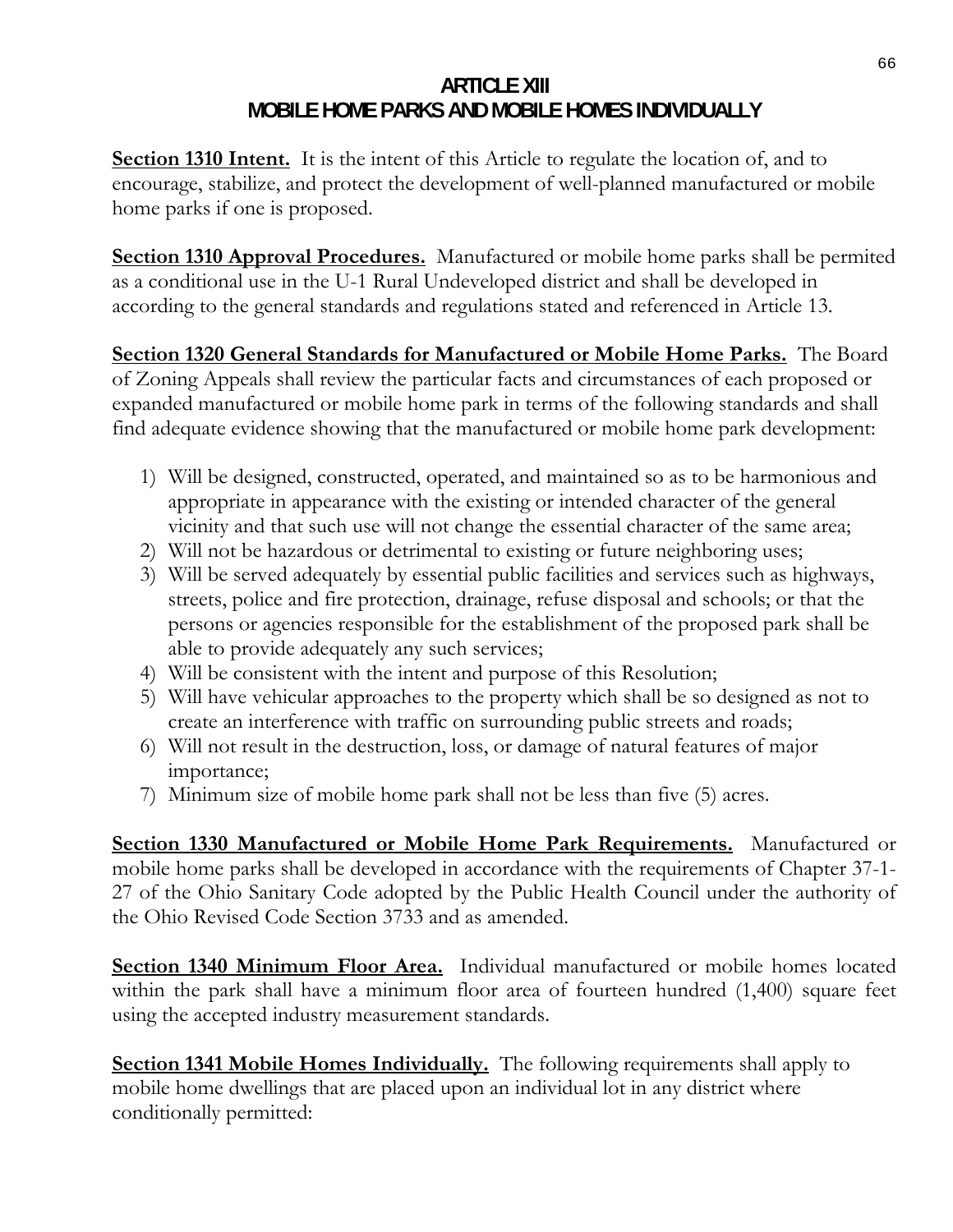- 1. Individual mobile homes shall have using accepted industry measurement standards a minimum area of fourteen hundred (1,400) square feet of floor area.
- 2. The mobile home's tougue(s), axle(s) and wheels shall be removed and the home shall be placed upon a permanent concrete foundation which is below the frost line and is in accordance with the County Auditor's current requirement for real estate tax purposes and which includes at least two (4) tie-down rings.
- 3. The mobile home shall be skirted entirely enclosing the bottom section, within ninety (90) days after its placement. Skirting shall be constructed of vinyl, aluminum, or other suitable material that is designed specifically for skirting
- 4. The mobile home shall be landscaped with lawn within one hundred sixty (160) days after is placement.
- 5. The mobile home shall: (1) not be increased in floor area by any means of construction except with a unit specifically designed and constructed by the mobile home manufacturer; (2) not be covered with an additional roof structure.
- 6. The mobile home lot shall have an accessory structure thereon with minimum dimensions of eight (8) by twelve (12) feet for storage purposes. It shall be located in the side or rear yard.

The Board of Zoning Appeals may set other conditions which it deems reasonable and appropriate.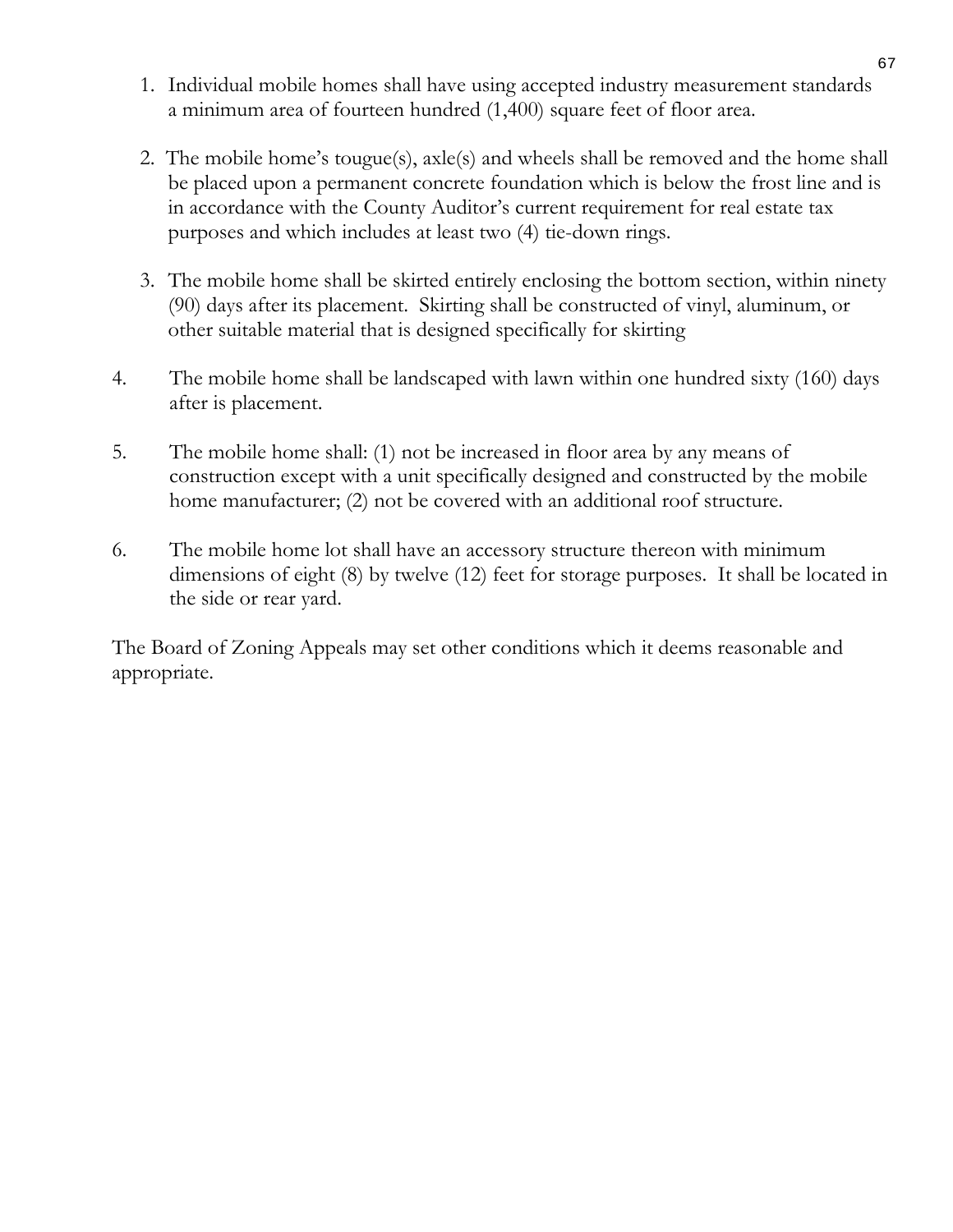#### **ARTICLE XIV PLANNED UNIT DEVELOPMENTS**

#### **Section 1400 Purpose of Planned Unit Development.**

Planned development of land may be permitted in any district to encourage and provide a means for effectuating a more desirable physical development pattern than would be possible through the strict application of the density and dimensional requirements of this resolution.

### **Section 1401 Permitted Uses.**

Only those uses permitted or conditionally permitted in each district or interpreted to be included under Sections 1400 to 1421, inclusive, the Official Schedule of District Regulations, of this Resolution may be proposed for development under the planned development approach. Compatible residential, commercial, industrial, public and quasipublic uses may be combined, provided that the proposed location of the commercial or industrial uses will not adversely affect or disregard adjacent property, public health, safety, morals, and general welfare, and provided further that in a residential-commercialindustrial or residential-commercial development the amount of land devoted to commercial and/or industrial usage shall not exceed fifty (50) percent of the total land area of the development. A variety of housing and building types is encouraged by permitting an increased number of families per acre and by allowing reductions in lot dimensions, yards, building setbacks, and area requirements.

#### **Section 1402 General Requirements.**

The gross area of the tract to be developed under the planned unit development approach shall comprise not less than ten (10) acres. The minimum lot size shall not be less than seventy (70%) percent of the lot area per family or use required in the district in which it would otherwise be located. A minimum of ten (10) percent of the land developed in a planned unit development project shall be reserved for open space and similar uses. Lot widths and required yards may be reduced to eighty (80%) percent of the requirement of this Resolution.

## **Section 1403 Disposition of Open Space.**

The amount of open space reserved under a planned unit development shall either be held in corporate ownership by the owners of the project area building sites for the use of each owner who buys property within the development, or be dedicated to the Township and retained as open space for parks, recreation, and related uses. All land dedicated to the Township must meet the Zoning Board's requirements as to the shape, size, and location. Public utility and similar channels are not acceptable for open space dedication to the Township, unless such land or right-of-way is usable as a trail or similar way and approved by the Zoning Board.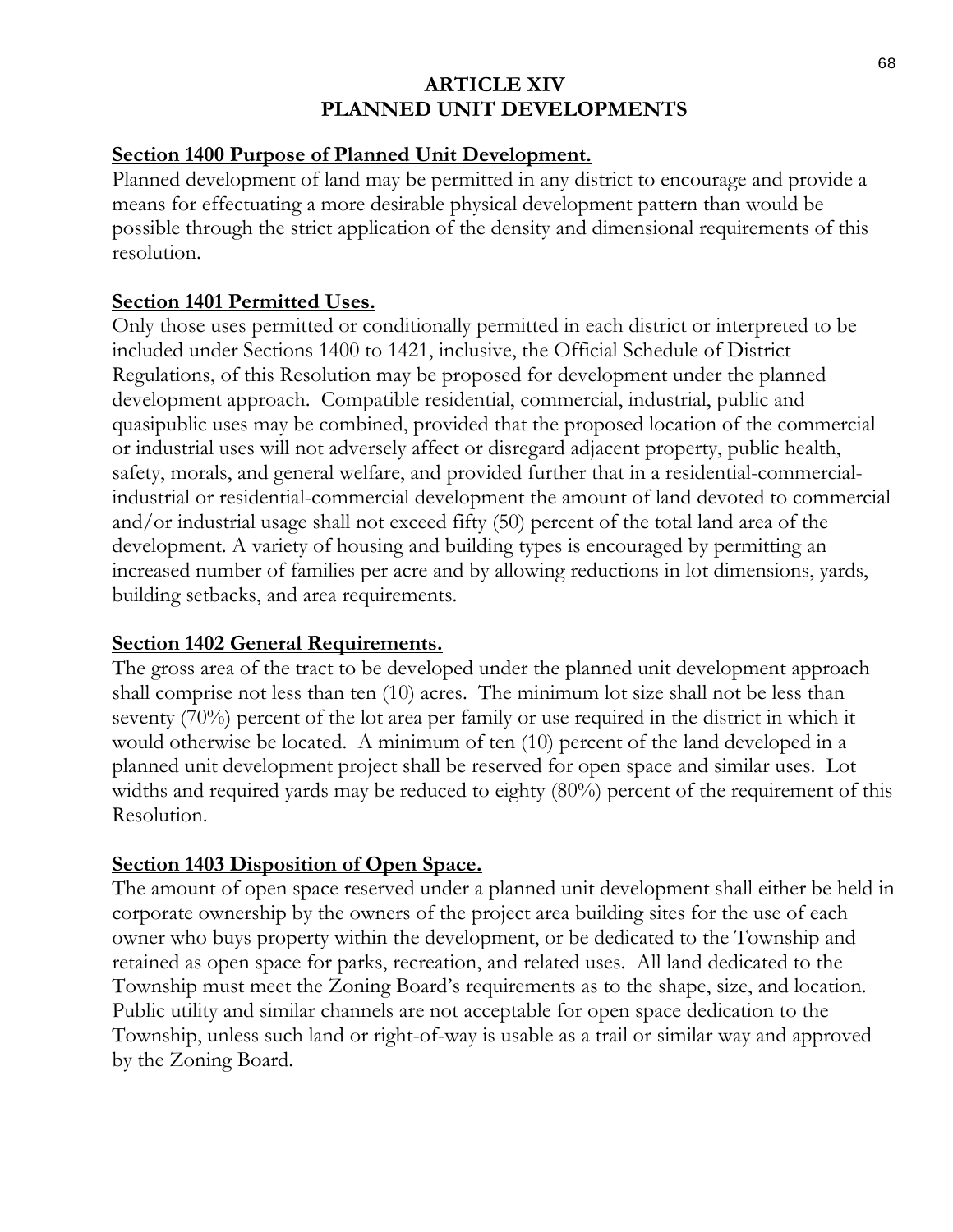### **Section 1404 Residential Lot Location.**

Every property subdivided under the planned unit development shall be designed to abut upon open space or similar areas. A clustering of dwellings is encouraged. In areas where town houses are used there shall be no more than five (5) town-house units in any contiguous group. A variety of building setbacks, color, and building materials for contiguous townhouse units is encouraged.

## **Section 1405 Diversification of Lot Sizes.**

A diversification of lot sizes may be permitted within a district without additional dedication or creation of open space, provided the overall density of the project area is not increased, and provided further the net residential area per family is not reduced below the minimum requirements of the Official Schedule of District Regulations.

# **Section 1406 Reduction of Planned Unit Development Area.**

The minimum tract size to be developed under the planned unit development may be reduced fifty (50%) percent where the proposed development is to contain only residential, commercial, or industrial development, not a mixture of uses.

## **Section 1407 Height Requirements.**

For each foot of building height over the maximum height regulations specified in the Official Schedule of District Regulations, the distance between such building and the side and rear property lines of the planned unit development project area shall be increased by one (1) foot in addition to the side and rear yards required in the district, provided that this additional setback shall not be considered part of the side and rear yards.

## **Section 1408 Commercial Planned Unit Development Requirements.**

Planned unit development of related commercial establishments is encouraged by varying the setback and area requirements. Open space gained through the varying of setback and area requirements is to be used for the development of open plazas, play area and other public spaces and uses with adequate arrangement, design, and planting.

## **Section 1409 Commercial Projects, Side Yards and Rear Yards.**

Side yards of thirty (30) feet and a rear yard of forty (40) feet shall be required if the project is to be located adjacent to any residential area district or planned residential unit development.

## **Section 1410 Arrangement of Commercial Uses.**

The location and arrangement of structures, parking access drives, outdoor lighting, signs and other uses and developments in the planned commercial unit development shall be compatible with the existing and future land use plan. Off-street parking, loading, and service areas shall be provided in accordance with Sections 1100 to 1131, inclusive. However, off-street parking and loading areas shall not be permitted within fifteen (15) feet of a residential district. All areas designated for future expansion or not intended for immediate improvement or development shall be landscaped or otherwise maintained in a neat and orderly manner.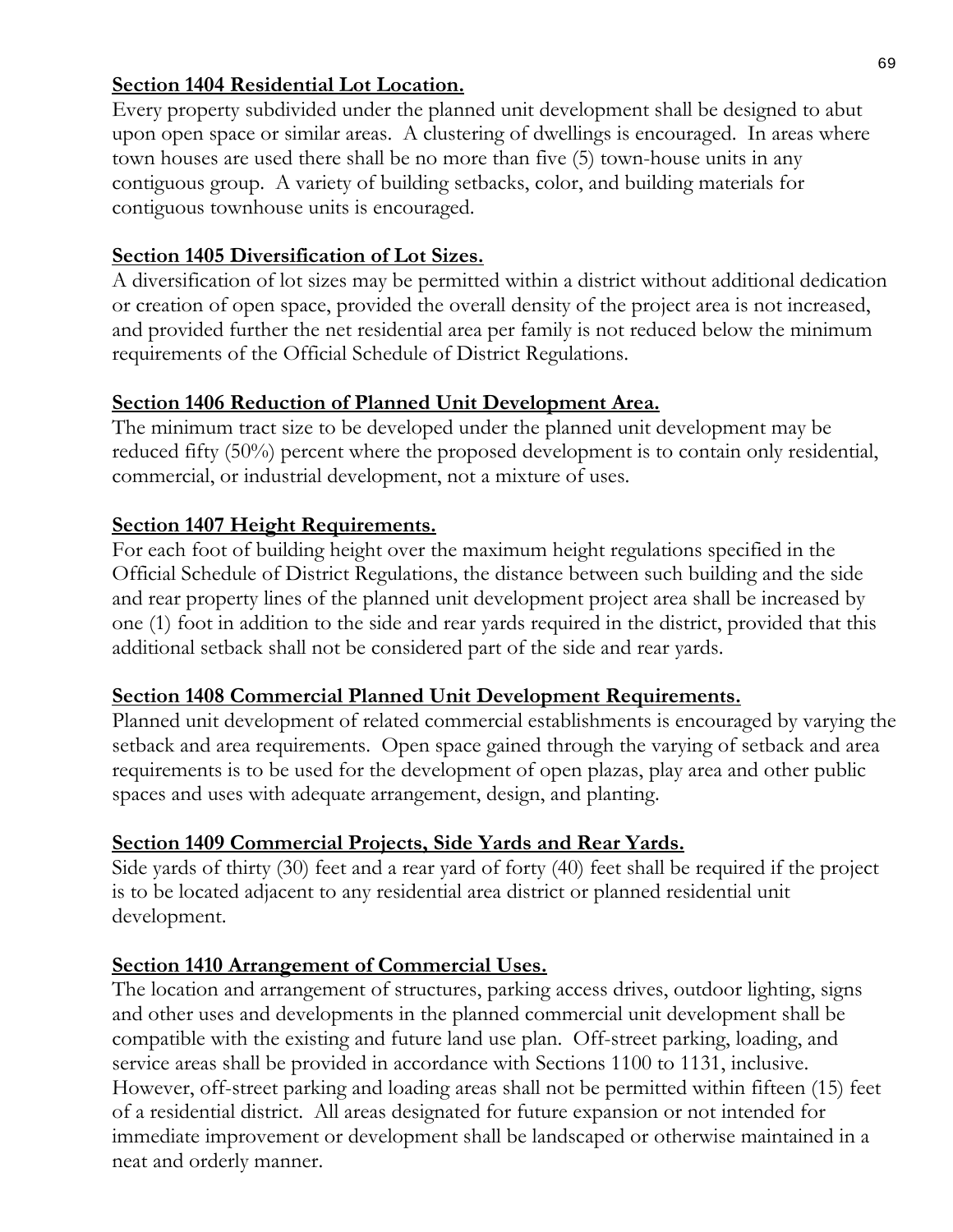# **Section 1411 Industrial Planned Unit Development Requirements.**

Planned unit development of industrial establishments is encouraged by varying the setback and other requirements, if it can be shown that the development results in a more efficient and desirable use of space.

## **Section 1412 Industrial Project.**

Project side yards of forty (40) feet and a rear yard of fifty (50) feet shall be required if the project is located adjacent to any residential district or planned residential unit development.

# **Section 1413 Arrangement of Industrial Uses.**

The location and arrangement of structures, parking access drives, outdoor lighting, signs, storage areas, and other uses and developments in the planned industrial unit development shall be compatible with the existing and future land use plan. Off-street parking, loading, and service areas shall be provided in accordance with Sections 1100 to 1131, inclusive.

# **Section 1414 Procedure to Secure Approval of Planned Unit Development.**

The procedure in Sections 1400 to 1421, inclusive, shall be met before approval to develop land under the planned unit development is granted by the Zoning Board and the Board of Zoning Appeals.

# **Section 1415 Preliminary Development Plan.**

Five (5) copies of a development plan shall be submitted to the Zoning Board for an approval in principle of the land uses proposed and their interrelationship. Approval in principle shall not be construed to endorse precise location of uses, configuration of parcels, or engineering feasibility. Any preliminary development plan and text shall be prepared and endorsed by a qualified urban planner and shall include the following information presented in a general, schematic fashion:

- (1) Proposed location and size of the planned development;
- (2) Proposed land uses, population densities, and building intensities;
- (3) Proposed parks, playgrounds, and other open spaces;
- (4) Relation to existing and future land use in surrounding area;
- (5) Proposed provision of water, sanitary sewers, and surrounding area drainage;

(6) Proposed traffic circulation pattern, indicating both public and private streets and access points to public rights-of-way;

(7) A market analysis of proposed commercial uses, if the property is not zoned for commercial purposes at the time of submittal of the preliminary development plan;

(8) Proposed schedule of site development; and;

(9) Evidence that the applicant has sufficient control over the land to carry out the proposed development plan within five (5) years.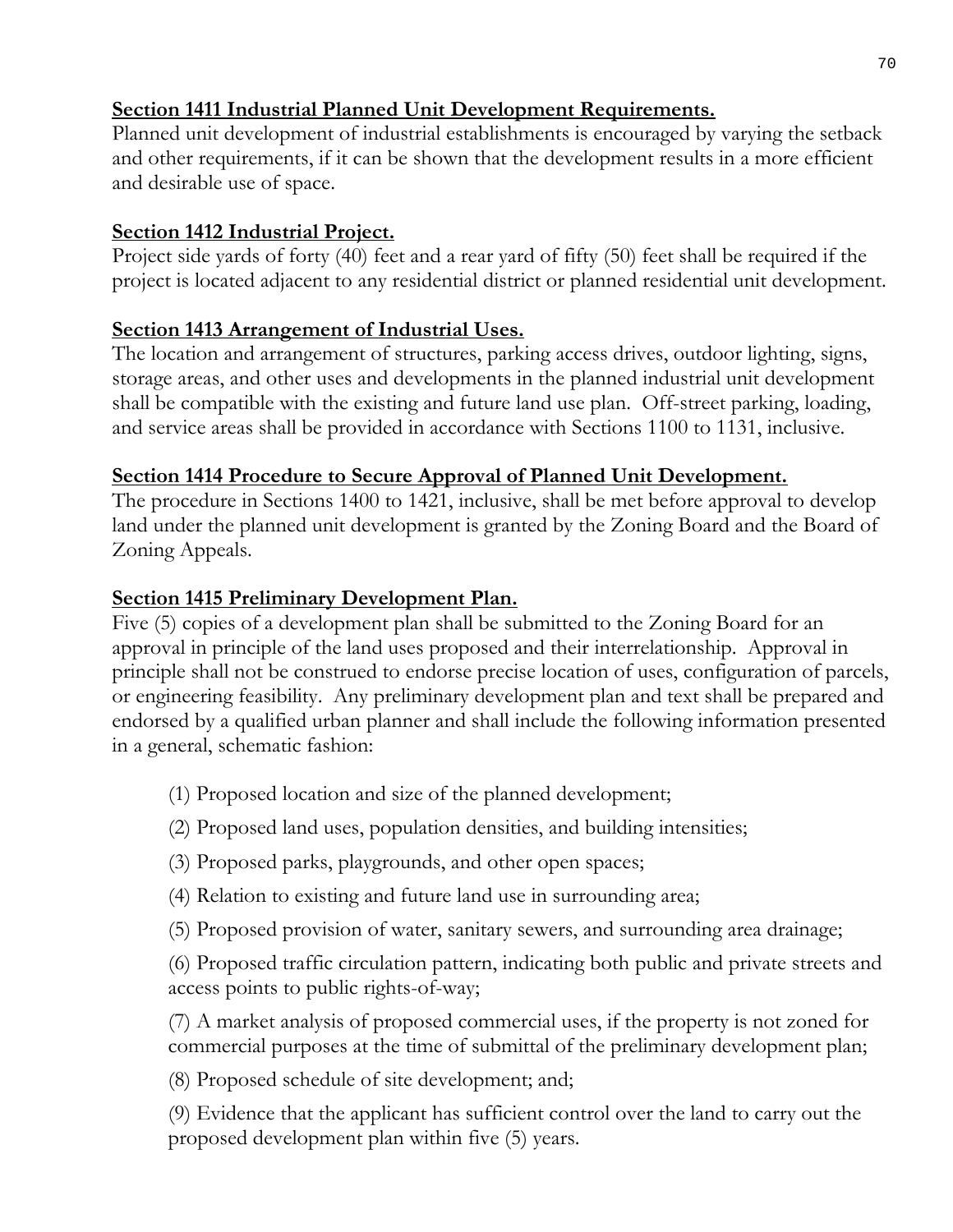## **Section 1416 Preliminary Plan Review.**

The Zoning Board shall review the preliminary development plan to determine if it is consistent with the intent and purpose of this Resolution; whether the proposed development advances the general welfare of the community and neighborhood; and whether the benefits, combination of various land uses, and the interrelationship with the land uses in the surrounding area justify the deviation from standard district regulations. The Zoning Board's approval in principle of the preliminary development plan shall be necessary before an applicant may submit a detailed development plan.

## **Section 1417 Detailed Development Plan.**

The detailed development plan shall be submitted in five (5) copies and shall contain the following documents and supporting evidence, prepared and endorsed by a qualified professional team, which shall include an urban planner, licensed architect, registered land surveyor, registered civil engineer, and registered landscape architect.

(1) A survey of the proposed development site, showing the dimensions and bearings of the property lines, area in acres, topography, existing features of the development site, including specimen trees, structures, streets, easements, utility lines, and land use;

(2) A detailed development plan which shall be in accordance or conformance with the approved preliminary plan, showing, as appropriate, all the information required on the preliminary development plan; the approximate location and size of lots; the approximate location and proposed density of dwellings; non-residential building intensity; and land use considered suitable for adjacent properties;

(3) A schedule for the development of units to be constructed in progression and a description of the design principles for buildings and streetscapes; tabulation of the number of acres in the proposed project for various uses; the number of housing units proposed by type; estimated residential population by type of housing; estimated nonresidential population; proposed retail sales area and economic justification; anticipated timing for each unit; and standards for height, open space, building intensity, parking areas, population density and public improvements proposed for each unit of development whenever the applicant proposes an exception from standard zoning district or other regulations governing developments;

(4) Engineering feasibility studies and plans showing, as necessary, water, sewer, and other utility installations; waste disposal facilities; surface drainage; street improvements; and nature and extent of earth work required for site preparation and development;

(5) Site plan, showing building(s), various functional use areas, circulation, and their relationship;

(6) Preliminary building plans, including floor plans and exterior elevations;

(7) Landscaping plans; and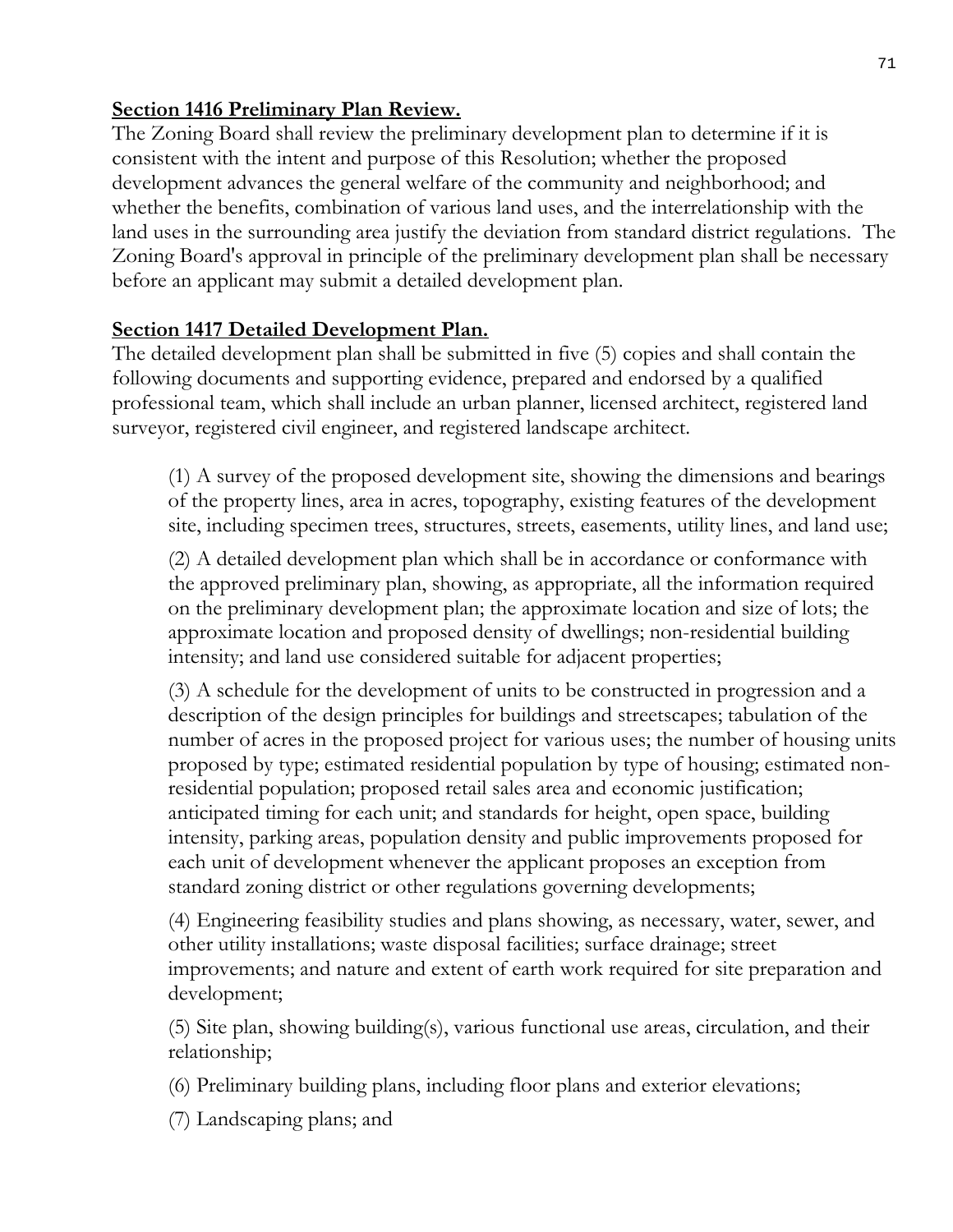(8) Deed restrictions, protective covenants, and other legal statements or devices to be used to control the use, development and maintenance of the land, the improvements thereon, including those areas which are to be commonly owned and maintained.

#### **Section 1418 Basis of Approval.**

The Zoning Board may recommend that the Board of Zoning Appeals, after a public hearing, approve the detailed development plan, provided the Zoning Board finds that the facts submitted with the application and presented at the hearings establish that:

- (1) The proposed development can be completed within five (5) years of the date of approval.
- (2) Each individual unit of development, as well as the total development, can exist as an independent unit capable of creating an environment of sustained desirability and stability, or that adequate assurance will be provided that such objective will be attained; the uses proposed will not be detrimental to present and potential surrounding area uses, but will have a beneficial effect which could not be achieved under standard district regulations;
- (3) The streets and thoroughfares proposed are suitable and adequate to carry anticipated traffic, and increased densities will not generate traffic in such amounts as to overload the street network outside the planned development;
- (4) Any proposed commercial development can be justified economically at the locations proposed to provide for adequate commercial facilities of the types proposed;
- (5) Any exception from standard district requirements is warranted by the design and amenities incorporated in the detailed development plans, in accord with the planned unit development and the adopted policy of the Zoning Board and the Board of Township Trustees;
- (6) The area surrounding said development can be planned and zoned in coordination and substantial compatibility with the proposed development;
- (7) The planned unit development is in general conformance with the comprehensive plan of the Township; and
- (8) The existing and proposed utility services are adequate for the population densities and nonresidential uses proposed.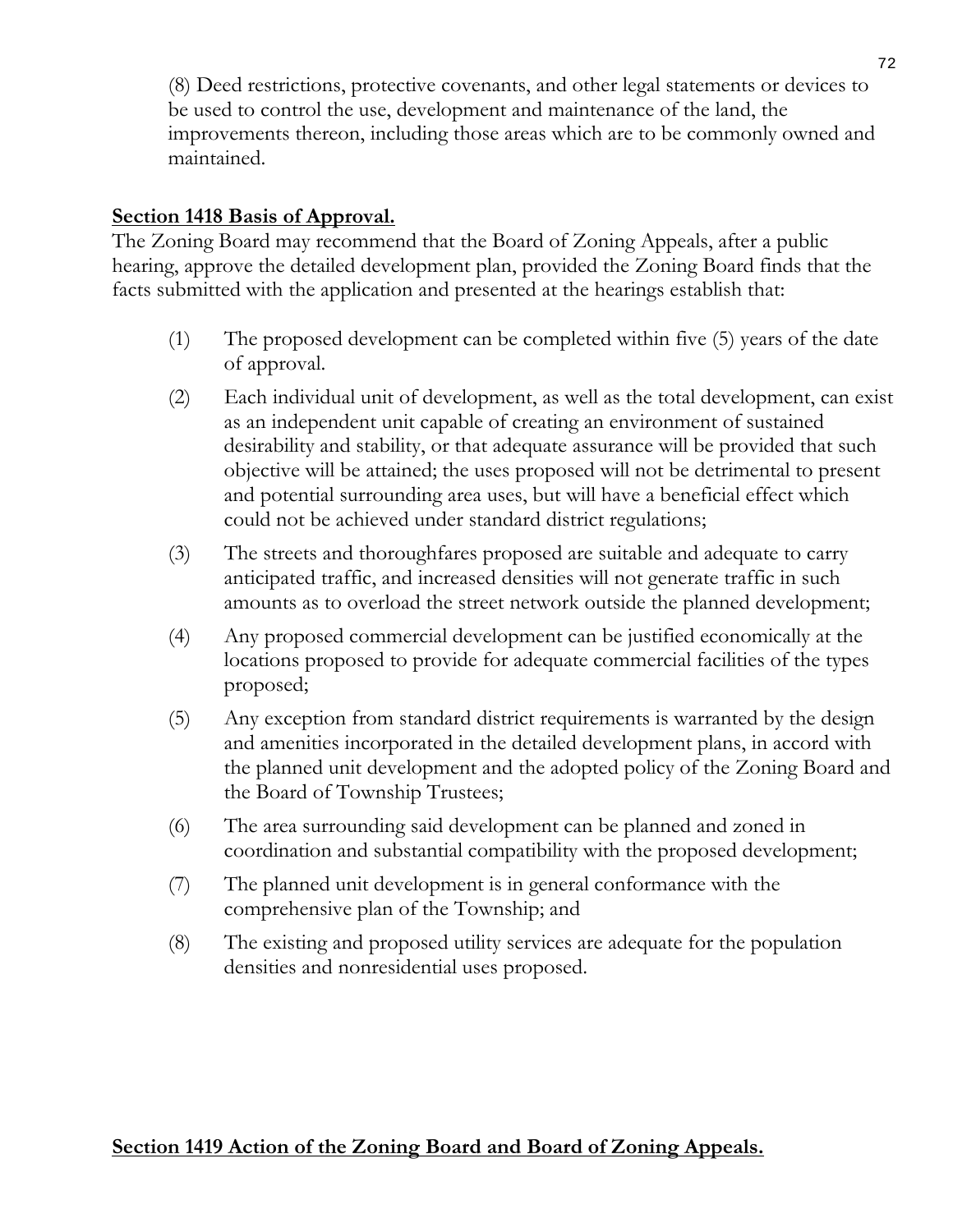The Zoning Board shall deny the detailed development plan if, from the facts presented, the Zoning Board is unable to make the necessary findings. The Zoning Board shall certify to the Board of Zoning Appeals the approval, approval with specific amendments, or disapproval of the detailed development plan within 30 days of the date of submission of said plan. If the Board of Zoning Appeals finds that the proposed planned unit development is consistent with the intent and purpose of this Resolution after a public hearing, it may authorize the Zoning Inspector to issue a zoning certificate permitting the planned unit development.

#### **Section 1420 Approval Period.**

The zoning certificate for a planned unit development shall be for a period of five (5) years to allow the preparation and recording of the required subdivision plat and the development of the project. If no development has occurred to effectuate the plan within five (5) years after approval is granted, the approval shall be voided and the land shall revert to the district regulations in which it is located. An extension of the time limit or modification of the approved development plan may be approved if the Zoning Board and the Board of Zoning Appeals find that such extension or modification is not in conflict with the public interest.

### **Section 1421 Other Requirements.**

Underground utilities, including telephone and electric systems, are required within the limits of all planned unit developments. Appurtenances to these systems which can be effectively screened may be excepted from this requirement if the Zoning Board finds that such exemption will not violate the intent or character of the proposed planned unit development.